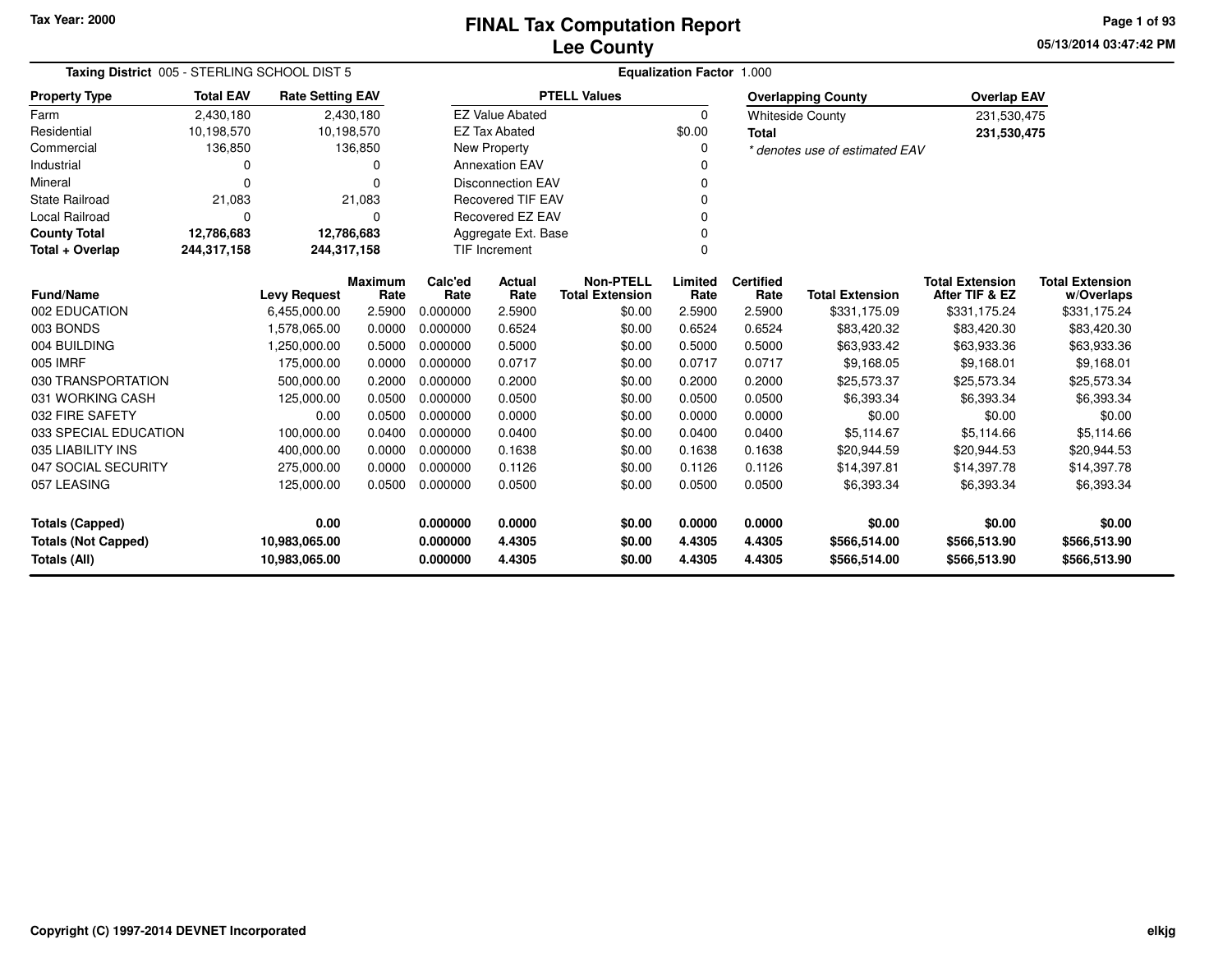**05/13/2014 03:47:42 PM Page 2 of 93**

| Taxing District 008 - NELSON SCHOOL DIST 8        |                  |                         |                        |                      |                          |                                            | <b>Equalization Factor 1.000</b> |                          |                        |                                          |                                      |
|---------------------------------------------------|------------------|-------------------------|------------------------|----------------------|--------------------------|--------------------------------------------|----------------------------------|--------------------------|------------------------|------------------------------------------|--------------------------------------|
| <b>Property Type</b>                              | <b>Total EAV</b> | <b>Rate Setting EAV</b> |                        |                      |                          | <b>PTELL Values</b>                        |                                  |                          |                        |                                          |                                      |
| Farm                                              | 1,401,510        |                         | 1,401,510              |                      | <b>EZ Value Abated</b>   |                                            | $\Omega$                         |                          |                        |                                          |                                      |
| Residential                                       | 2,941,836        |                         | 2,941,836              |                      | <b>EZ Tax Abated</b>     |                                            | \$0.00                           |                          |                        |                                          |                                      |
| Commercial                                        | 490,010          |                         | 490,010                |                      | New Property             |                                            |                                  |                          |                        |                                          |                                      |
| Industrial                                        | 4,000,000        |                         | 4,000,000              |                      | <b>Annexation EAV</b>    |                                            |                                  |                          |                        |                                          |                                      |
| Mineral                                           | 0                |                         | $\Omega$               |                      | <b>Disconnection EAV</b> |                                            |                                  |                          |                        |                                          |                                      |
| <b>State Railroad</b>                             | 708,816          |                         | 708,816                |                      | <b>Recovered TIF EAV</b> |                                            |                                  |                          |                        |                                          |                                      |
| <b>Local Railroad</b>                             | 0                |                         | $\Omega$               |                      | <b>Recovered EZ EAV</b>  |                                            |                                  |                          |                        |                                          |                                      |
| <b>County Total</b>                               | 9,542,172        |                         | 9,542,172              |                      | Aggregate Ext. Base      |                                            | O                                |                          |                        |                                          |                                      |
| Total + Overlap                                   | 9,542,172        |                         | 9,542,172              |                      | TIF Increment            |                                            | $\Omega$                         |                          |                        |                                          |                                      |
| <b>Fund/Name</b>                                  |                  | <b>Levy Request</b>     | <b>Maximum</b><br>Rate | Calc'ed<br>Rate      | Actual<br>Rate           | <b>Non-PTELL</b><br><b>Total Extension</b> | Limited<br>Rate                  | <b>Certified</b><br>Rate | <b>Total Extension</b> | <b>Total Extension</b><br>After TIF & EZ | <b>Total Extension</b><br>w/Overlaps |
| 002 EDUCATION                                     |                  | 145,000.00              | 1.5700                 | 0.000000             | 1.5196                   | \$0.00                                     | 1.5196                           | 1.5196                   | \$145,002.85           | \$145,002.89                             | \$145,002.89                         |
| 004 BUILDING                                      |                  | 23,100.00               | 0.2500                 | 0.000000             | 0.2421                   | \$0.00                                     | 0.2421                           | 0.2421                   | \$23,101.60            | \$23,101.59                              | \$23,101.59                          |
| 005 IMRF                                          |                  | 2,000.00                | 0.0000                 | 0.000000             | 0.0011                   | \$0.00                                     | 0.0011                           | 0.0011                   | \$104.96               | \$104.96                                 | \$104.96                             |
| 030 TRANSPORTATION                                |                  | 11,000.00               | 0.1200                 | 0.000000             | 0.1153                   | \$0.00                                     | 0.1153                           | 0.1153                   | \$11,002.12            | \$11,002.11                              | \$11,002.11                          |
| 031 WORKING CASH                                  |                  | 4,245.00                | 0.0500                 | 0.000000             | 0.0445                   | \$0.00                                     | 0.0445                           | 0.0445                   | \$4,246.27             | \$4,246.26                               | \$4,246.26                           |
| 032 FIRE SAFETY                                   |                  | 0.00                    | 0.0500                 | 0.000000             | 0.0000                   | \$0.00                                     | 0.0000                           | 0.0000                   | \$0.00                 | \$0.00                                   | \$0.00                               |
| 033 SPECIAL EDUCATION                             |                  | 1,845.00                | 0.0200                 | 0.000000             | 0.0194                   | \$0.00                                     | 0.0194                           | 0.0194                   | \$1,851.18             | \$1,851.18                               | \$1,851.18                           |
| 035 LIABILITY INS                                 |                  | 35,600.00               | 0.0000                 | 0.000000             | 0.3708                   | \$0.00                                     | 0.3708                           | 0.3708                   | \$35,382.37            | \$35,382.36                              | \$35,382.36                          |
| 047 SOCIAL SECURITY                               |                  | 2,000.00                | 0.0000                 | 0.000000             | 0.0011                   | \$0.00                                     | 0.0011                           | 0.0011                   | \$104.96               | \$104.96                                 | \$104.96                             |
| 057 LEASING                                       |                  | 4,245.00                | 0.0500                 | 0.000000             | 0.0445                   | \$0.00                                     | 0.0445                           | 0.0445                   | \$4,246.27             | \$4,246.26                               | \$4,246.26                           |
| <b>Totals (Capped)</b>                            |                  | 229,035.00<br>0.00      |                        | 0.000000<br>0.000000 | 2.3584<br>0.0000         | \$0.00<br>\$0.00                           | 2.3584<br>0.0000                 | 2.3584<br>0.0000         | \$225,042.58           | \$225,042.57                             | \$225,042.57<br>\$0.00               |
| <b>Totals (Not Capped)</b><br><b>Totals (All)</b> |                  | 229,035.00              |                        | 0.000000             | 2.3584                   | \$0.00                                     | 2.3584                           | 2.3584                   | \$0.00<br>\$225,042.58 | \$0.00<br>\$225,042.57                   | \$225,042.57                         |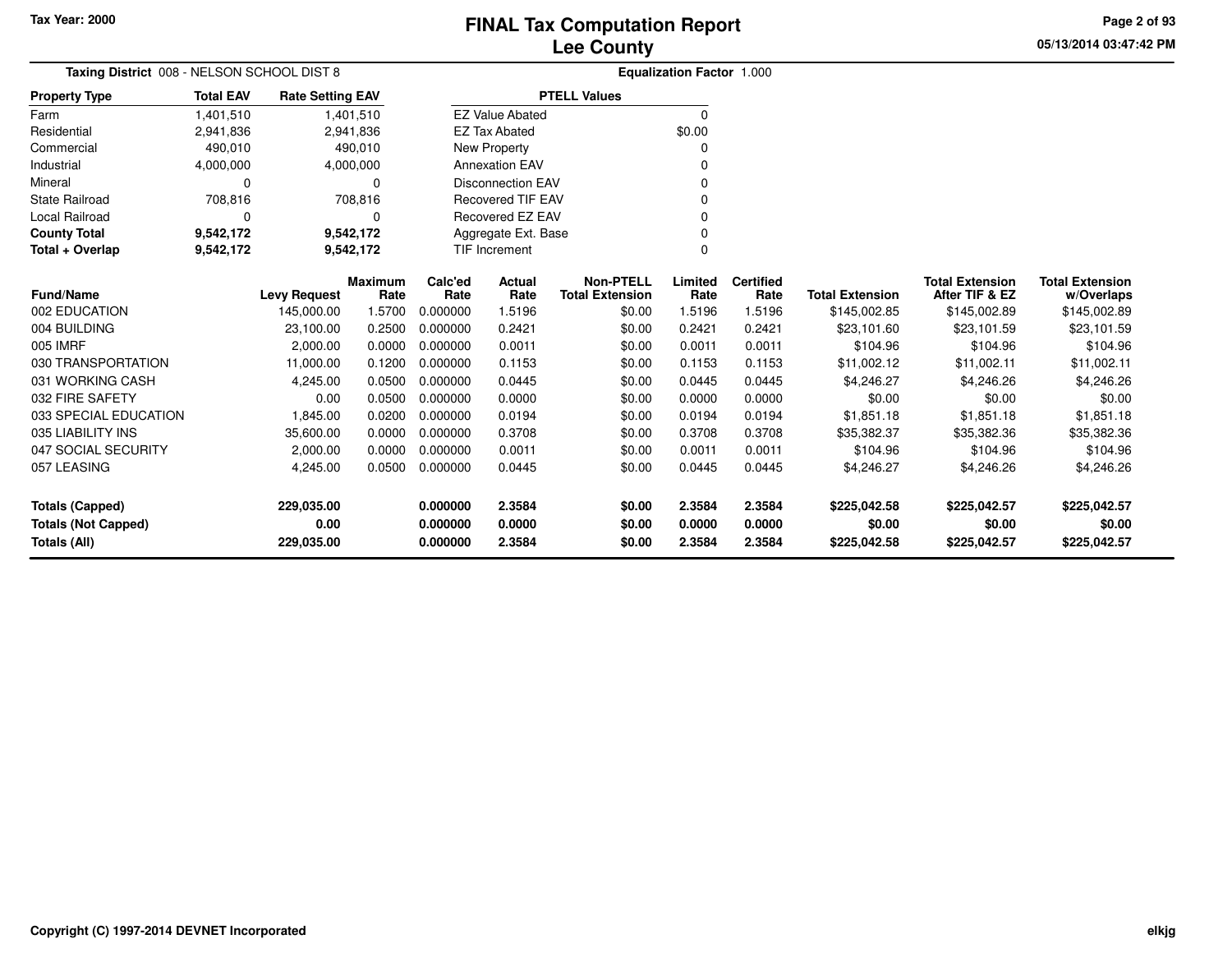**05/13/2014 03:47:42 PM Page 3 of 93**

| Taxing District 009 - EARLVILLE SCHOOL DIST 9 |                            |                         |                | Equalization Factor 1.000 |                          |                        |          |                  |                                |                        |                        |  |
|-----------------------------------------------|----------------------------|-------------------------|----------------|---------------------------|--------------------------|------------------------|----------|------------------|--------------------------------|------------------------|------------------------|--|
| <b>Property Type</b>                          | <b>Total EAV</b>           | <b>Rate Setting EAV</b> |                |                           |                          | <b>PTELL Values</b>    |          |                  | <b>Overlapping County</b>      | <b>Overlap EAV</b>     |                        |  |
| Farm                                          | 402,570                    |                         | 402,570        |                           | <b>EZ Value Abated</b>   |                        | $\Omega$ | DeKalb County    |                                | 1,609,738              |                        |  |
| Residential                                   | 34,890                     |                         | 34,890         |                           | <b>EZ Tax Abated</b>     |                        | \$0.00   | LaSalle County   |                                | 38,164,894             |                        |  |
| Commercial                                    | 0                          |                         | 0              |                           | New Property             |                        | $\Omega$ | <b>Total</b>     |                                | 39,774,632             |                        |  |
| Industrial                                    |                            |                         |                |                           | <b>Annexation EAV</b>    |                        |          |                  | * denotes use of estimated EAV |                        |                        |  |
| Mineral                                       | 0                          |                         | $\Omega$       |                           | <b>Disconnection EAV</b> |                        |          |                  |                                |                        |                        |  |
| <b>State Railroad</b>                         | 0                          |                         | $\Omega$       |                           | <b>Recovered TIF EAV</b> |                        |          |                  |                                |                        |                        |  |
| <b>Local Railroad</b>                         | $\Omega$                   |                         | $\Omega$       |                           | <b>Recovered EZ EAV</b>  |                        |          |                  |                                |                        |                        |  |
| <b>County Total</b>                           | 437,460                    |                         | 437,460        |                           | Aggregate Ext. Base      |                        |          |                  |                                |                        |                        |  |
| Total + Overlap                               | 40,212,092                 | 40,212,092              |                |                           | <b>TIF Increment</b>     |                        | $\Omega$ |                  |                                |                        |                        |  |
|                                               |                            |                         | <b>Maximum</b> | Calc'ed                   | Actual                   | <b>Non-PTELL</b>       | Limited  | <b>Certified</b> |                                | <b>Total Extension</b> | <b>Total Extension</b> |  |
| <b>Fund/Name</b>                              |                            | <b>Levy Request</b>     | Rate           | Rate                      | Rate                     | <b>Total Extension</b> | Rate     | Rate             | <b>Total Extension</b>         | After TIF & EZ         | w/Overlaps             |  |
| 002 EDUCATION                                 |                            | 1.068.600.00            | 2.6000         | 0.000000                  | 2.6000                   | \$0.00                 | 2.6000   | 2.6000           | \$11,373.96                    | \$11,373.98            | \$11,373.98            |  |
| 003 BONDS                                     |                            | 344,405.00              | 0.0000         | 0.000000                  | 0.8590                   | \$0.00                 | 0.8590   | 0.8590           | \$3,757.78                     | \$3,757.78             | \$3,757.78             |  |
| 004 BUILDING                                  |                            | 289,755.00              | 0.7050         | 0.000000                  | 0.7050                   | \$0.00                 | 0.7050   | 0.7050           | \$3,084.09                     | \$3,084.09             | \$3,084.09             |  |
| 005 IMRF                                      |                            | 42,585.00               | 0.0000         | 0.000000                  | 0.1060                   | \$0.00                 | 0.1060   | 0.1060           | \$463.71                       | \$463.71               | \$463.71               |  |
| 030 TRANSPORTATION                            |                            | 82,200.00               | 0.2000         | 0.000000                  | 0.2000                   | \$0.00                 | 0.2000   | 0.2000           | \$874.92                       | \$874.92               | \$874.92               |  |
| 031 WORKING CASH                              |                            | 20,550.00               | 0.0500         | 0.000000                  | 0.0500                   | \$0.00                 | 0.0500   | 0.0500           | \$218.73                       | \$218.73               | \$218.73               |  |
| 032 FIRE SAFETY                               |                            | 0.00                    | 0.0500         | 0.000000                  | 0.0000                   | \$0.00                 | 0.0000   | 0.0000           | \$0.00                         | \$0.00                 | \$0.00                 |  |
| 033 SPECIAL EDUCATION                         |                            | 16,440.00               | 0.0400         | 0.000000                  | 0.0400                   | \$0.00                 | 0.0400   | 0.0400           | \$174.98                       | \$174.98               | \$174.98               |  |
| 035 LIABILITY INS                             |                            | 90,903.00               | 0.0000         | 0.000000                  | 0.2261                   | \$0.00                 | 0.2261   | 0.2261           | \$989.10                       | \$989.10               | \$989.10               |  |
| 047 SOCIAL SECURITY                           |                            | 57,664.00               | 0.0000         | 0.000000                  | 0.1434                   | \$0.00                 | 0.1434   | 0.1434           | \$627.32                       | \$627.32               | \$627.32               |  |
| 057 LEASING                                   |                            | 20,550.00               | 0.0500         | 0.000000                  | 0.0500                   | \$0.00                 | 0.0500   | 0.0500           | \$218.73                       | \$218.73               | \$218.73               |  |
| <b>Totals (Capped)</b>                        | 0.00<br>0.000000<br>0.0000 |                         |                | \$0.00                    | 0.0000                   | 0.0000                 | \$0.00   | \$0.00           | \$0.00                         |                        |                        |  |
| <b>Totals (Not Capped)</b>                    |                            | 2,033,652.00            |                | 0.000000                  | 4.9795                   | \$0.00                 | 4.9795   | 4.9795           | \$21,783.32                    | \$21,783.34            | \$21,783.34            |  |
| Totals (All)<br>2,033,652.00                  |                            |                         |                | 0.000000                  | 4.9795                   | \$0.00                 | 4.9795   | 4.9795           | \$21,783.32                    | \$21,783.34            | \$21,783.34            |  |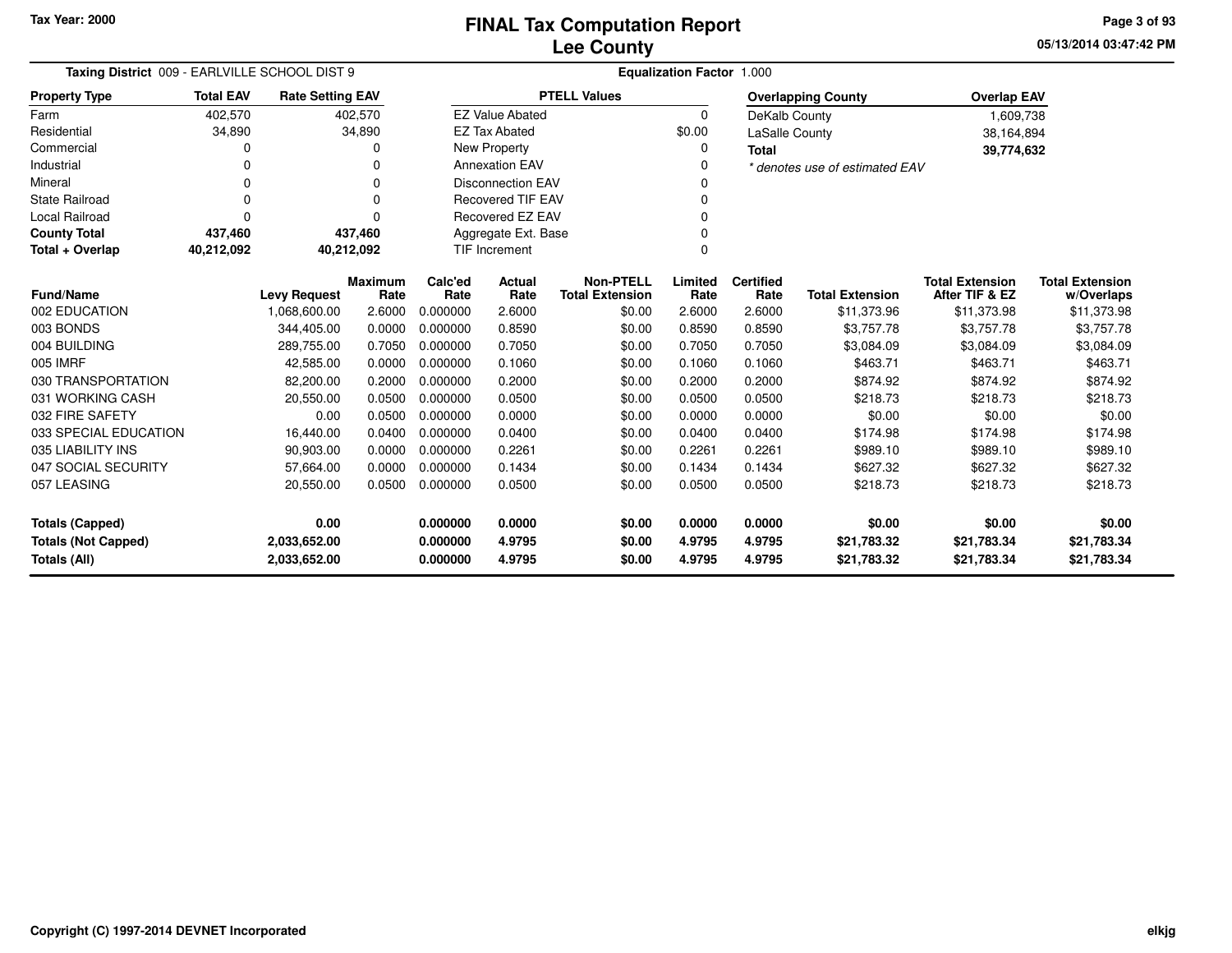**05/13/2014 03:47:42 PM Page 4 of 93**

| Taxing District 017 - OHIO SCHOOL DIST 17                              |                  |                         |                        | <b>Equalization Factor 1.000</b> |                          |                                            |                  |                              |                                |                                          |                                      |  |
|------------------------------------------------------------------------|------------------|-------------------------|------------------------|----------------------------------|--------------------------|--------------------------------------------|------------------|------------------------------|--------------------------------|------------------------------------------|--------------------------------------|--|
| <b>Property Type</b>                                                   | <b>Total EAV</b> | <b>Rate Setting EAV</b> |                        |                                  |                          | <b>PTELL Values</b>                        |                  |                              | <b>Overlapping County</b>      | <b>Overlap EAV</b>                       |                                      |  |
| Farm                                                                   | 3,106,340        |                         | 3,106,340              |                                  | <b>EZ Value Abated</b>   |                                            | $\Omega$         | <b>Bureau County</b>         |                                | 10,598,643                               |                                      |  |
| Residential                                                            | 312,060          |                         | 312,060                |                                  | <b>EZ Tax Abated</b>     |                                            | \$0.00           | <b>Total</b>                 |                                | 10,598,643                               |                                      |  |
| Commercial                                                             |                  |                         |                        |                                  | New Property             |                                            |                  |                              | * denotes use of estimated EAV |                                          |                                      |  |
| Industrial                                                             |                  |                         | O                      |                                  | <b>Annexation EAV</b>    |                                            |                  |                              |                                |                                          |                                      |  |
| Mineral                                                                |                  |                         | 0                      |                                  | <b>Disconnection EAV</b> |                                            |                  |                              |                                |                                          |                                      |  |
| <b>State Railroad</b>                                                  | ი                |                         | $\Omega$               |                                  | <b>Recovered TIF EAV</b> |                                            |                  |                              |                                |                                          |                                      |  |
| <b>Local Railroad</b>                                                  | ŋ                |                         |                        |                                  | <b>Recovered EZ EAV</b>  |                                            |                  |                              |                                |                                          |                                      |  |
| <b>County Total</b>                                                    | 3,418,400        |                         | 3,418,400              |                                  | Aggregate Ext. Base      |                                            |                  |                              |                                |                                          |                                      |  |
| Total + Overlap                                                        | 14,017,043       |                         | 14,017,043             | <b>TIF Increment</b>             |                          |                                            |                  |                              |                                |                                          |                                      |  |
| <b>Fund/Name</b>                                                       |                  | <b>Levy Request</b>     | <b>Maximum</b><br>Rate | Calc'ed<br>Rate                  | Actual<br>Rate           | <b>Non-PTELL</b><br><b>Total Extension</b> | Limited<br>Rate  | <b>Certified</b><br>Rate     | <b>Total Extension</b>         | <b>Total Extension</b><br>After TIF & EZ | <b>Total Extension</b><br>w/Overlaps |  |
| 002 EDUCATION                                                          |                  | 331,420.00              | 2.2700                 | 0.000000                         | 2.2700                   | \$0.00                                     | 2.2700           | 2.2700                       | \$77,597.68                    | \$77,597.76                              | \$77,597.76                          |  |
| 003 BONDS                                                              |                  | 0.00                    | 0.0000                 | 0.000000                         | 0.0000                   | \$0.00                                     | 0.0000           | 0.0000                       | \$0.00                         | \$0.00                                   | \$0.00                               |  |
| 004 BUILDING                                                           |                  | 54,020.00               | 0.3700                 | 0.000000                         | 0.3700                   | \$0.00                                     | 0.3700           | 0.3700                       | \$12,648.08                    | \$12,648.08                              | \$12,648.08                          |  |
| 005 IMRF                                                               |                  | 6,000.00                | 0.0000                 | 0.000000                         | 0.0429                   | \$0.00                                     | 0.0429           | 0.0429                       | \$1,466.49                     | \$1,466.49                               | \$1,466.49                           |  |
| 030 TRANSPORTATION                                                     |                  | 21,900.00               | 0.1500                 | 0.000000                         | 0.1500                   | \$0.00                                     | 0.1500           | 0.1500                       | \$5,127.60                     | \$5,127.60                               | \$5,127.60                           |  |
| 031 WORKING CASH                                                       |                  | 7,300.00                | 0.0500                 | 0.000000                         | 0.0500                   | \$0.00                                     | 0.0500           | 0.0500                       | \$1,709.20                     | \$1,709.19                               | \$1,709.19                           |  |
| 033 SPECIAL EDUCATION                                                  |                  | 2,920.00                | 0.0200                 | 0.000000                         | 0.0200                   | \$0.00                                     | 0.0200           | 0.0200                       | \$683.68                       | \$683.67                                 | \$683.67                             |  |
| 035 LIABILITY INS                                                      |                  | 51,039.00               | 0.0000                 | 0.000000                         | 0.3642                   | \$0.00                                     | 0.3642           | 0.3642                       | \$12,449.81                    | \$12,449.81                              | \$12,449.81                          |  |
| 047 SOCIAL SECURITY                                                    |                  | 6,000.00                | 0.0000                 | 0.000000                         | 0.0429                   | \$0.00                                     | 0.0429           | 0.0429                       | \$1,466.49                     | \$1,466.49                               | \$1,466.49                           |  |
| 057 LEASING                                                            |                  | 7,300.00                | 0.0500                 | 0.000000                         | 0.0500                   | \$0.00                                     | 0.0500           | 0.0500                       | \$1,709.20                     | \$1,709.19                               | \$1,709.19                           |  |
| <b>Totals (Capped)</b>                                                 |                  | 0.00                    |                        | 0.000000                         | 0.0000                   | \$0.00                                     | 0.0000           | 0.0000                       | \$0.00                         | \$0.00                                   | \$0.00                               |  |
| <b>Totals (Not Capped)</b><br>487,899.00<br>Totals (All)<br>487,899.00 |                  |                         | 0.000000<br>0.000000   | 3.3600<br>3.3600                 | \$0.00<br>\$0.00         | 3.3600<br>3.3600                           | 3.3600<br>3.3600 | \$114,858.23<br>\$114,858.23 | \$114,858.28<br>\$114,858.28   | \$114,858.28<br>\$114,858.28             |                                      |  |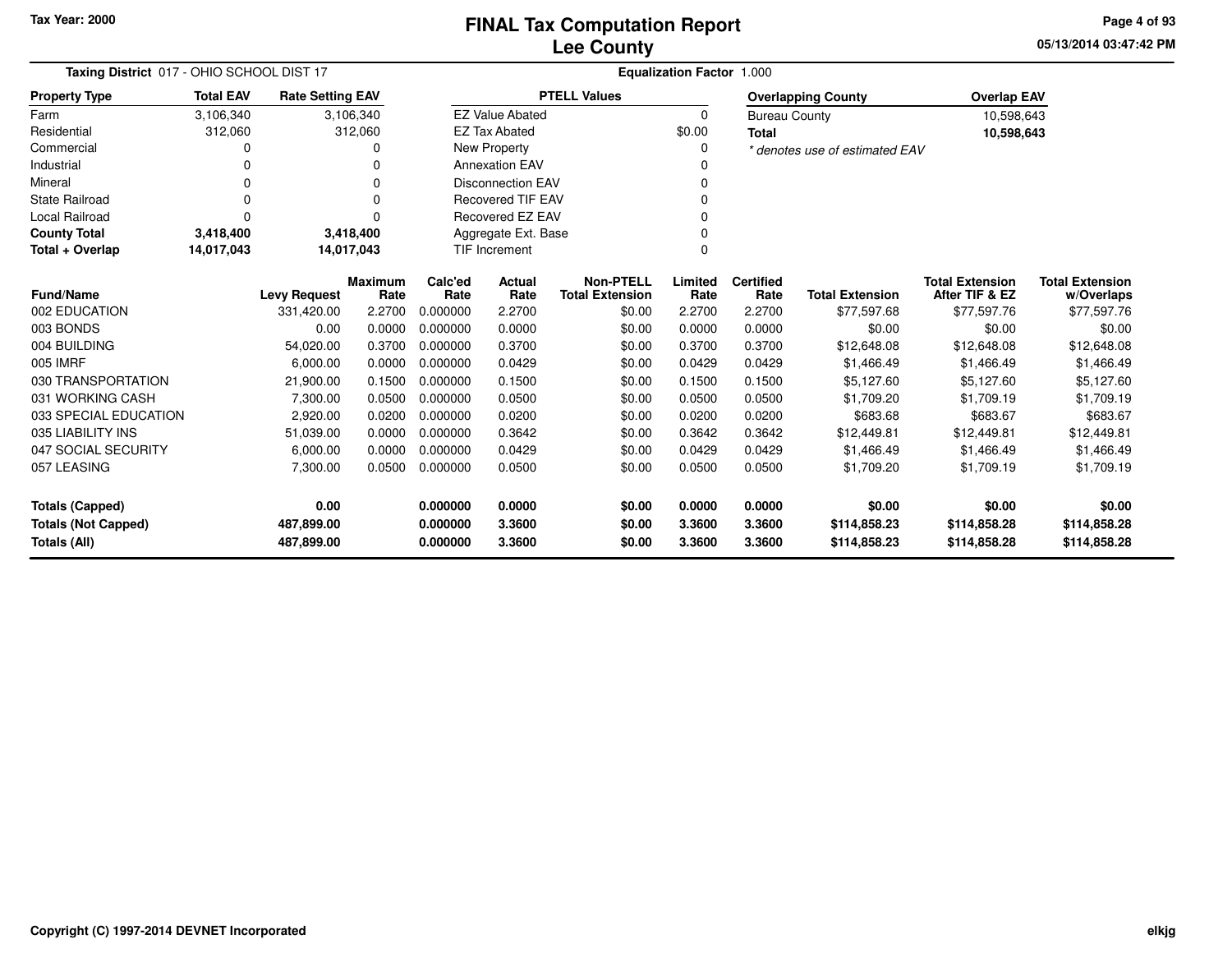**05/13/2014 03:47:42 PM Page 5 of 93**

| Taxing District 145 - MONTMORENCY SD 145   |                  |                          |                        | <b>Equalization Factor 1.000</b> |                          |                                            |                  |                          |                                |                                          |                                      |  |  |
|--------------------------------------------|------------------|--------------------------|------------------------|----------------------------------|--------------------------|--------------------------------------------|------------------|--------------------------|--------------------------------|------------------------------------------|--------------------------------------|--|--|
| <b>Property Type</b>                       | <b>Total EAV</b> | <b>Rate Setting EAV</b>  |                        |                                  |                          | <b>PTELL Values</b>                        |                  |                          | <b>Overlapping County</b>      | <b>Overlap EAV</b>                       |                                      |  |  |
| Farm                                       | 972.310          |                          | 972,310                |                                  | <b>EZ Value Abated</b>   |                                            | $\Omega$         |                          | <b>Whiteside County</b>        | 27,662,023                               |                                      |  |  |
| Residential                                | 201,880          |                          | 201,880                |                                  | <b>EZ Tax Abated</b>     |                                            | \$0.00           | <b>Total</b>             |                                | 27,662,023                               |                                      |  |  |
| Commercial                                 | 83,780           |                          | 83,780                 |                                  | New Property             |                                            |                  |                          | * denotes use of estimated EAV |                                          |                                      |  |  |
| Industrial                                 | 0                |                          | 0                      |                                  | <b>Annexation EAV</b>    |                                            |                  |                          |                                |                                          |                                      |  |  |
| Mineral                                    | $\Omega$         |                          | 0                      |                                  | <b>Disconnection EAV</b> |                                            |                  |                          |                                |                                          |                                      |  |  |
| <b>State Railroad</b>                      | 127,616          |                          | 127,616                |                                  | <b>Recovered TIF EAV</b> |                                            |                  |                          |                                |                                          |                                      |  |  |
| Local Railroad                             | $\Omega$         |                          | 0                      |                                  | Recovered EZ EAV         |                                            |                  |                          |                                |                                          |                                      |  |  |
| <b>County Total</b>                        | 1,385,586        |                          | 1,385,586              |                                  | Aggregate Ext. Base      |                                            |                  |                          |                                |                                          |                                      |  |  |
| Total + Overlap                            | 29,047,609       | 29,047,609               |                        | TIF Increment<br>$\Omega$        |                          |                                            |                  |                          |                                |                                          |                                      |  |  |
| <b>Fund/Name</b>                           |                  | <b>Levy Request</b>      | <b>Maximum</b><br>Rate | Calc'ed<br>Rate                  | Actual<br>Rate           | <b>Non-PTELL</b><br><b>Total Extension</b> | Limited<br>Rate  | <b>Certified</b><br>Rate | <b>Total Extension</b>         | <b>Total Extension</b><br>After TIF & EZ | <b>Total Extension</b><br>w/Overlaps |  |  |
| 002 EDUCATION                              |                  | 525,557.00               | 1.8200                 | 0.000000                         | 1.8093                   | \$0.00                                     | 1.8093           | 1.8093                   | \$25,069.41                    | \$25,069.42                              | \$25,069.42                          |  |  |
| 003 BONDS                                  |                  | 75.711.00                | 0.0000                 | 0.000000                         | 0.2633                   | \$0.00                                     | 0.2633           | 0.2633                   | \$3,648.25                     | \$3,648.25                               | \$3,648.25                           |  |  |
| 004 BUILDING                               |                  | 72,192.00                | 0.2500                 | 0.000000                         | 0.2486                   | \$0.00                                     | 0.2486           | 0.2486                   | \$3,444.57                     | \$3,444.57                               | \$3,444.57                           |  |  |
| 005 IMRF                                   |                  | 23,592.00                | 0.0000                 | 0.000000                         | 0.0813                   | \$0.00                                     | 0.0813           | 0.0813                   | \$1,126.48                     | \$1,126.48                               | \$1,126.48                           |  |  |
| 030 TRANSPORTATION                         |                  | 34,652.00                | 0.1200                 | 0.000000                         | 0.1193                   | \$0.00                                     | 0.1193           | 0.1193                   | \$1,653.00                     | \$1,653.00                               | \$1,653.00                           |  |  |
| 031 WORKING CASH                           |                  | 14,438.00                | 0.0500                 | 0.000000                         | 0.0498                   | \$0.00                                     | 0.0498           | 0.0498                   | \$690.02                       | \$690.02                                 | \$690.02                             |  |  |
| 032 FIRE SAFETY                            |                  | 14,438.00                | 0.0500                 | 0.000000                         | 0.0498                   | \$0.00                                     | 0.0498           | 0.0498                   | \$690.02                       | \$690.02                                 | \$690.02                             |  |  |
| 033 SPECIAL EDUCATION                      |                  | 5,775.00                 | 0.0200                 | 0.000000                         | 0.0199                   | \$0.00                                     | 0.0199           | 0.0199                   | \$275.73                       | \$275.73                                 | \$275.73                             |  |  |
| 035 LIABILITY INS                          |                  | 56,483.00                | 0.0000                 | 0.000000                         | 0.1945                   | \$0.00                                     | 0.1945           | 0.1945                   | \$2,694.96                     | \$2,694.96                               | \$2,694.96                           |  |  |
| 047 SOCIAL SECURITY                        |                  | 16,229.00                | 0.0000                 | 0.000000                         | 0.0559                   | \$0.00                                     | 0.0559           | 0.0559                   | \$774.54                       | \$774.54                                 | \$774.54                             |  |  |
| 057 LEASING                                |                  | 14,438.00                | 0.0500                 | 0.000000                         | 0.0498                   | \$0.00                                     | 0.0498           | 0.0498                   | \$690.02                       | \$690.02                                 | \$690.02                             |  |  |
| <b>Totals (Capped)</b>                     |                  | 0.00                     |                        | 0.000000                         | 0.0000                   | \$0.00                                     | 0.0000           | 0.0000                   | \$0.00                         | \$0.00                                   | \$0.00                               |  |  |
| <b>Totals (Not Capped)</b><br>Totals (All) |                  | 853,505.00<br>853,505.00 |                        | 0.000000<br>0.000000             | 2.9415<br>2.9415         | \$0.00<br>\$0.00                           | 2.9415<br>2.9415 | 2.9415<br>2.9415         | \$40,757.00<br>\$40,757.00     | \$40,757.01<br>\$40,757.01               | \$40,757.01<br>\$40,757.01           |  |  |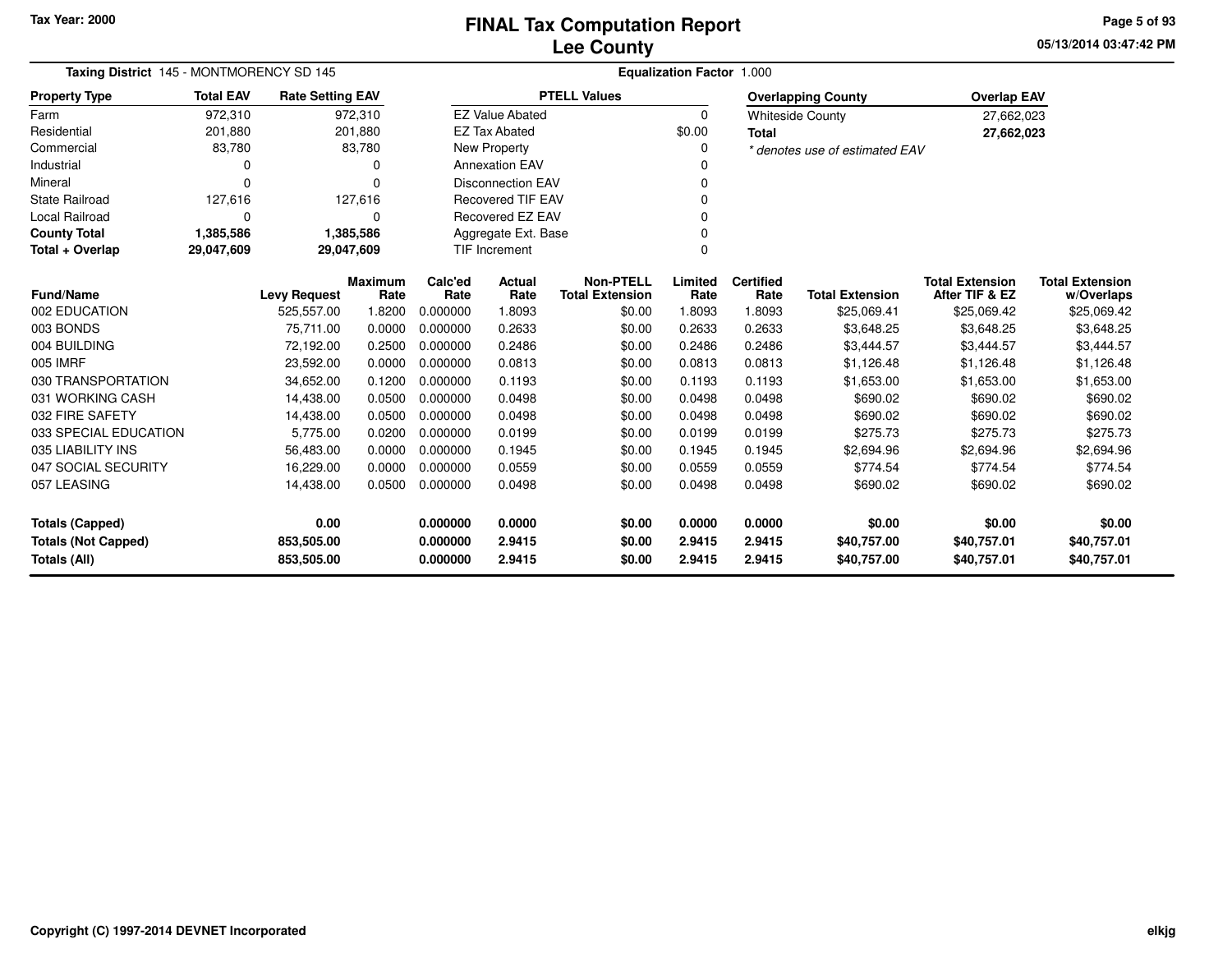**05/13/2014 03:47:42 PM Page 6 of 93**

| Taxing District 161 - CRESTON COMM CONS SD 161 |                  |                         |                        | <b>Equalization Factor 1.000</b> |                          |                                            |                 |                          |                                |                                          |                                      |  |
|------------------------------------------------|------------------|-------------------------|------------------------|----------------------------------|--------------------------|--------------------------------------------|-----------------|--------------------------|--------------------------------|------------------------------------------|--------------------------------------|--|
| <b>Property Type</b>                           | <b>Total EAV</b> | <b>Rate Setting EAV</b> |                        |                                  |                          | <b>PTELL Values</b>                        |                 |                          | <b>Overlapping County</b>      | <b>Overlap EAV</b>                       |                                      |  |
| Farm                                           | 93,710           |                         | 93,710                 |                                  | <b>EZ Value Abated</b>   |                                            | $\Omega$        | DeKalb County            |                                | 1,800,844                                |                                      |  |
| Residential                                    | 0                |                         | O                      |                                  | <b>EZ Tax Abated</b>     |                                            | \$0.00          | Ogle County              |                                | 17,753,025                               |                                      |  |
| Commercial                                     | O                |                         |                        |                                  | New Property             |                                            | 0               | <b>Total</b>             |                                | 19,553,869                               |                                      |  |
| Industrial                                     | $\Omega$         |                         | 0                      |                                  | <b>Annexation EAV</b>    |                                            | O               |                          | * denotes use of estimated EAV |                                          |                                      |  |
| Mineral                                        |                  |                         | 0                      |                                  | <b>Disconnection EAV</b> |                                            |                 |                          |                                |                                          |                                      |  |
| <b>State Railroad</b>                          | $\Omega$         |                         | ŋ                      |                                  | <b>Recovered TIF EAV</b> |                                            | O               |                          |                                |                                          |                                      |  |
| Local Railroad                                 | $\Omega$         |                         |                        |                                  | <b>Recovered EZ EAV</b>  |                                            |                 |                          |                                |                                          |                                      |  |
| <b>County Total</b>                            | 93,710           |                         | 93,710                 |                                  | Aggregate Ext. Base      |                                            |                 |                          |                                |                                          |                                      |  |
| Total + Overlap                                | 19,647,579       | 19,647,579              |                        |                                  | TIF Increment<br>0       |                                            |                 |                          |                                |                                          |                                      |  |
| <b>Fund/Name</b>                               |                  | <b>Levy Request</b>     | <b>Maximum</b><br>Rate | Calc'ed<br>Rate                  | Actual<br>Rate           | <b>Non-PTELL</b><br><b>Total Extension</b> | Limited<br>Rate | <b>Certified</b><br>Rate | <b>Total Extension</b>         | <b>Total Extension</b><br>After TIF & EZ | <b>Total Extension</b><br>w/Overlaps |  |
| 002 EDUCATION                                  |                  | 391,468.00              | 1.9700                 | 0.000000                         | 1.9700                   | \$0.00                                     | 1.9700          | 1.9700                   | \$1,846.09                     | \$1,846.11                               | \$1,846.11                           |  |
| 003 BONDS                                      |                  | 8,796.00                | 0.0000                 | 0.000000                         | 0.0448                   | \$0.00                                     | 0.0448          | 0.0448                   | \$41.98                        | \$41.98                                  | \$41.98                              |  |
| 004 BUILDING                                   |                  | 49,678.00               | 0.2500                 | 0.000000                         | 0.2500                   | \$0.00                                     | 0.2500          | 0.2500                   | \$234.28                       | \$234.27                                 | \$234.27                             |  |
| 005 IMRF                                       |                  | 7,948.00                | 0.0000                 | 0.000000                         | 0.0405                   | \$0.00                                     | 0.0405          | 0.0405                   | \$37.95                        | \$37.95                                  | \$37.95                              |  |
| 030 TRANSPORTATION                             |                  | 23,845.00               | 0.1200                 | 0.000000                         | 0.1200                   | \$0.00                                     | 0.1200          | 0.1200                   | \$112.45                       | \$112.45                                 | \$112.45                             |  |
| 031 WORKING CASH                               |                  | 9,935.00                | 0.0500                 | 0.000000                         | 0.0500                   | \$0.00                                     | 0.0500          | 0.0500                   | \$46.86                        | \$46.85                                  | \$46.85                              |  |
| 033 SPECIAL EDUCATION                          |                  | 3,974.00                | 0.0200                 | 0.000000                         | 0.0200                   | \$0.00                                     | 0.0200          | 0.0200                   | \$18.74                        | \$18.74                                  | \$18.74                              |  |
| 035 LIABILITY INS                              |                  | 19,871.00               | 0.0000                 | 0.000000                         | 0.1012                   | \$0.00                                     | 0.1012          | 0.1012                   | \$94.83                        | \$94.83                                  | \$94.83                              |  |
| 047 SOCIAL SECURITY                            |                  | 9,935.00                | 0.0000                 | 0.000000                         | 0.0506                   | \$0.00                                     | 0.0506          | 0.0506                   | \$47.42                        | \$47.42                                  | \$47.42                              |  |
| 057 LEASING                                    |                  | 9,935.00                | 0.0500                 | 0.000000                         | 0.0500                   | \$0.00                                     | 0.0500          | 0.0500                   | \$46.86                        | \$46.85                                  | \$46.85                              |  |
| <b>Totals (Capped)</b>                         |                  | 0.00                    |                        | 0.000000                         | 0.0000                   | \$0.00                                     | 0.0000          | 0.0000                   | \$0.00                         | \$0.00                                   | \$0.00                               |  |
| <b>Totals (Not Capped)</b>                     |                  | 535,385.00              |                        | 0.000000<br>2.6971<br>\$0.00     |                          |                                            | 2.6971          | 2.6971                   | \$2,527.46                     | \$2,527.45                               | \$2,527.45                           |  |
| <b>Totals (All)</b><br>0.000000<br>535,385.00  |                  |                         | 2.6971                 | \$0.00                           | 2.6971                   | 2.6971                                     | \$2,527.46      | \$2,527.45               | \$2,527.45                     |                                          |                                      |  |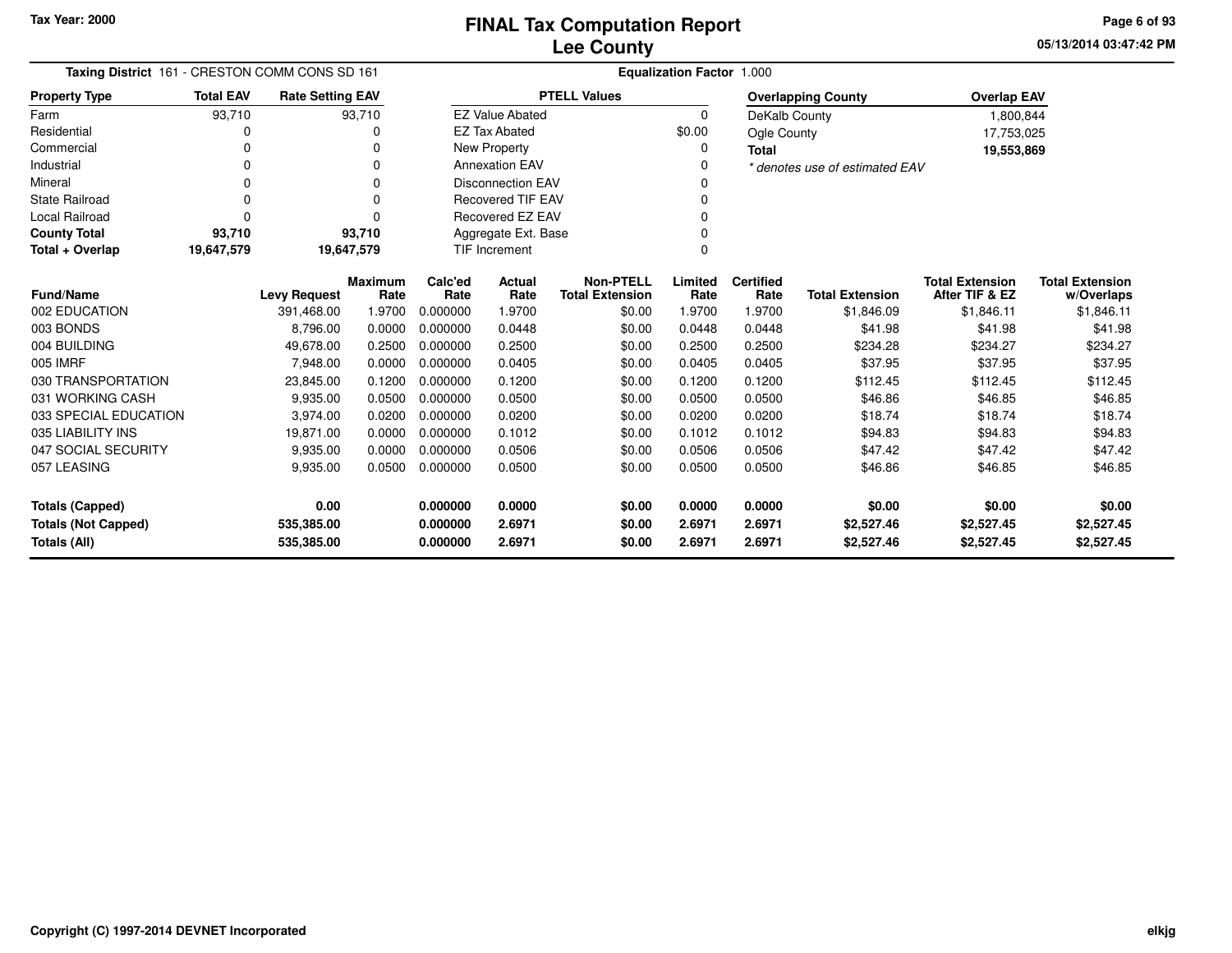# **Lee CountyFINAL Tax Computation Report**

**05/13/2014 03:47:42 PM Page 7 of 93**

| Taxing District 170 - DIXON SCHOOL DIST 170 |                  |                            |                        | <b>Equalization Factor 1.000</b> |                          |                                            |                 |                          |                                |                                          |                                      |  |
|---------------------------------------------|------------------|----------------------------|------------------------|----------------------------------|--------------------------|--------------------------------------------|-----------------|--------------------------|--------------------------------|------------------------------------------|--------------------------------------|--|
| <b>Property Type</b>                        | <b>Total EAV</b> | <b>Rate Setting EAV</b>    |                        |                                  |                          | <b>PTELL Values</b>                        |                 |                          | <b>Overlapping County</b>      | <b>Overlap EAV</b>                       |                                      |  |
| Farm                                        | 20,138,150       | 20,071,510                 |                        |                                  | <b>EZ Value Abated</b>   |                                            | 2,603,870       | Ogle County              |                                | 23,455,610                               |                                      |  |
| Residential                                 | 142,172,770      | 142,165,466                |                        |                                  | <b>EZ Tax Abated</b>     |                                            | \$121,691.89    | Total                    |                                | 23,455,610                               |                                      |  |
| Commercial                                  | 32,670,278       | 31,124,026                 |                        |                                  | New Property             |                                            | 0               |                          | * denotes use of estimated EAV |                                          |                                      |  |
| Industrial                                  | 16,185,850       | 15,202,176                 |                        |                                  | <b>Annexation EAV</b>    |                                            | $\Omega$        |                          |                                |                                          |                                      |  |
| Mineral                                     | 0                |                            | $\Omega$               |                                  | <b>Disconnection EAV</b> |                                            | 0               |                          |                                |                                          |                                      |  |
| <b>State Railroad</b>                       | 766,322          |                            | 766,322                |                                  | <b>Recovered TIF EAV</b> |                                            |                 |                          |                                |                                          |                                      |  |
| <b>Local Railroad</b>                       | 0                |                            | 0                      |                                  | Recovered EZ EAV         |                                            |                 |                          |                                |                                          |                                      |  |
| <b>County Total</b>                         | 211,933,370      | 209,329,500                |                        |                                  | Aggregate Ext. Base      |                                            | $\Omega$        |                          |                                |                                          |                                      |  |
| Total + Overlap                             | 235,388,980      | 232,785,110                |                        |                                  | <b>TIF Increment</b>     |                                            | $\Omega$        |                          |                                |                                          |                                      |  |
| <b>Fund/Name</b>                            |                  | <b>Levy Request</b>        | <b>Maximum</b><br>Rate | Calc'ed<br>Rate                  | Actual<br>Rate           | <b>Non-PTELL</b><br><b>Total Extension</b> | Limited<br>Rate | <b>Certified</b><br>Rate | <b>Total Extension</b>         | <b>Total Extension</b><br>After TIF & EZ | <b>Total Extension</b><br>w/Overlaps |  |
| 002 EDUCATION                               |                  | 7,100,041.00               | 2.9500                 | 0.000000                         | 2.9500                   | \$0.00                                     | 2.9500          | 2.9500                   | \$6,252,034.42                 | \$6,175,227.28                           | \$6,175,227.28                       |  |
| 003 BONDS                                   |                  | 801,225.00                 | 0.0000                 | 0.000000                         | 0.3455                   | \$0.00                                     | 0.3455          | 0.3455                   | \$732,229.79                   | \$723,232.91                             | \$723,232.91                         |  |
| 003A BLDG BONDS                             |                  | 616,711.00                 | 0.0000                 | 0.000000                         | 0.2650                   | \$0.00                                     | 0.2650          | 0.2650                   | \$561,623.43                   | \$554,722.41                             | \$554,722.41                         |  |
| 004 BUILDING                                |                  | 1,203,397.00               | 0.5000                 | 0.000000                         | 0.5000                   | \$0.00                                     | 0.5000          | 0.5000                   | \$1,059,666.85                 | \$1,046,646.67                           | \$1,046,646.67                       |  |
| 005 IMRF                                    |                  | 230,000.00                 | 0.0000                 | 0.000000                         | 0.0989                   | \$0.00                                     | 0.0989          | 0.0989                   | \$209,602.10                   | \$207,026.22                             | \$207,026.22                         |  |
| 030 TRANSPORTATION                          |                  | 481,359.00                 | 0.2000                 | 0.000000                         | 0.2000                   | \$0.00                                     | 0.2000          | 0.2000                   | \$423,866.74                   | \$418,658.28                             | \$418,658.28                         |  |
| 032 FIRE SAFETY                             |                  | 120,340.00                 | 0.0500                 | 0.000000                         | 0.0500                   | \$0.00                                     | 0.0500          | 0.0500                   | \$105,966.69                   | \$104,664.57                             | \$104,664.57                         |  |
| 033 SPECIAL EDUCATION                       |                  | 96,272.00                  | 0.0400                 | 0.000000                         | 0.0400                   | \$0.00                                     | 0.0400          | 0.0400                   | \$84,773.35                    | \$83,730.87                              | \$83,730.87                          |  |
| 035 LIABILITY INS                           |                  | 170,000.00                 | 0.0000                 | 0.000000                         | 0.0731                   | \$0.00                                     | 0.0731          | 0.0731                   | \$154,923.29                   | \$153,019.08                             | \$153,019.08                         |  |
| 047 SOCIAL SECURITY                         |                  | 235,000.00                 | 0.0000                 | 0.000000                         | 0.1010                   | \$0.00                                     | 0.1010          | 0.1010                   | \$214,052.70                   | \$211.422.70                             | \$211,422.70                         |  |
| 057 LEASING                                 |                  | 120,340.00                 | 0.0500                 | 0.000000                         | 0.0500                   | \$0.00                                     | 0.0500          | 0.0500                   | \$105,966.69                   | \$104,664.57                             | \$104,664.57                         |  |
| <b>Totals (Capped)</b>                      |                  | 0.00<br>0.000000<br>0.0000 |                        | \$0.00                           | 0.0000                   | 0.0000                                     | \$0.00          | \$0.00                   | \$0.00                         |                                          |                                      |  |
| <b>Totals (Not Capped)</b>                  |                  | 11,174,685.00              |                        | 0.000000                         | 4.6735                   | \$0.00                                     | 4.6735          | 4.6735                   | \$9,904,706.05                 | \$9,783,015.56                           | \$9,783,015.56                       |  |
| Totals (All)                                |                  | 11,174,685.00              |                        | 0.000000                         | 4.6735                   | \$0.00                                     | 4.6735          | 4.6735                   | \$9,904,706.05                 | \$9,783,015.56                           | \$9,783,015.56                       |  |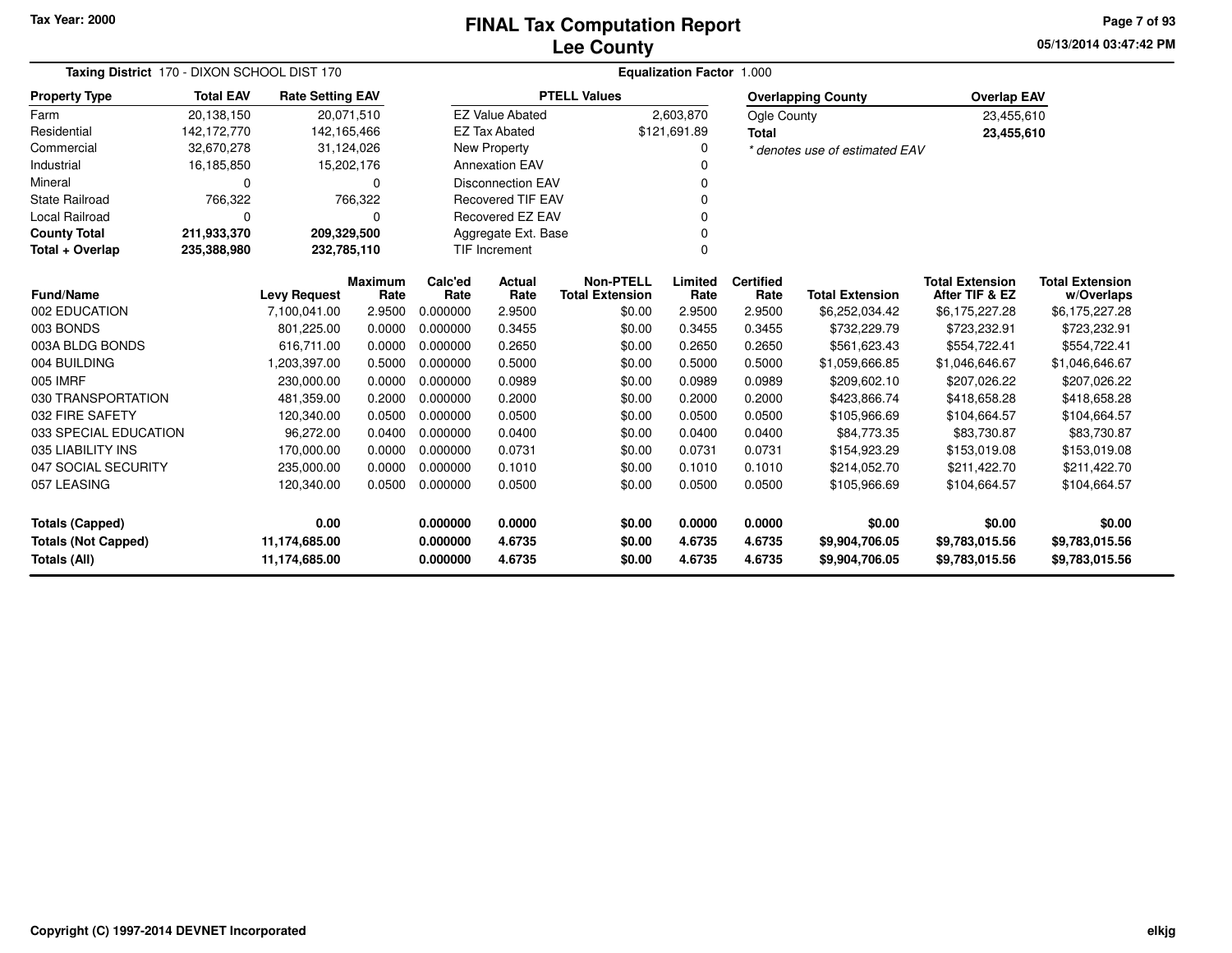**05/13/2014 03:47:42 PM Page 8 of 93**

| Taxing District 212 - ROCHELLE SCHOOL DIST 212       |                  |                         | <b>Equalization Factor 1.000</b> |                                        |                          |                                            |                 |                          |                                |                                          |                                      |
|------------------------------------------------------|------------------|-------------------------|----------------------------------|----------------------------------------|--------------------------|--------------------------------------------|-----------------|--------------------------|--------------------------------|------------------------------------------|--------------------------------------|
| <b>Property Type</b>                                 | <b>Total EAV</b> | <b>Rate Setting EAV</b> |                                  |                                        |                          | <b>PTELL Values</b>                        |                 |                          | <b>Overlapping County</b>      | <b>Overlap EAV</b>                       |                                      |
| Farm                                                 | 15,033,970       | 15,033,970              |                                  |                                        | <b>EZ Value Abated</b>   |                                            | $\Omega$        | DeKalb County            |                                | 8,966,952                                |                                      |
| Residential                                          | 4,943,000        |                         | 4,943,000                        |                                        | <b>EZ Tax Abated</b>     |                                            | \$0.00          | Ogle County              |                                | 202,618,949                              |                                      |
| Commercial                                           | 670,120          |                         | 670,120                          |                                        | <b>New Property</b>      |                                            | ŋ               | Total                    |                                | 211,585,901                              |                                      |
| Industrial                                           | ი                |                         | 0                                |                                        | <b>Annexation EAV</b>    |                                            |                 |                          | * denotes use of estimated EAV |                                          |                                      |
| Mineral                                              | $\Omega$         |                         | $\Omega$                         |                                        | <b>Disconnection EAV</b> |                                            |                 |                          |                                |                                          |                                      |
| <b>State Railroad</b>                                | 368,771          |                         | 368,771                          |                                        | <b>Recovered TIF EAV</b> |                                            |                 |                          |                                |                                          |                                      |
| Local Railroad                                       | 0                |                         | $\Omega$                         |                                        | <b>Recovered EZ EAV</b>  |                                            |                 |                          |                                |                                          |                                      |
| <b>County Total</b>                                  | 21,015,861       | 21,015,861              |                                  |                                        | Aggregate Ext. Base      |                                            |                 |                          |                                |                                          |                                      |
| Total + Overlap                                      | 232,601,762      | 232,601,762             |                                  |                                        | TIF Increment            |                                            |                 |                          |                                |                                          |                                      |
| <b>Fund/Name</b>                                     |                  | <b>Levy Request</b>     | Maximum<br>Rate                  | Calc'ed<br>Rate                        | Actual<br>Rate           | <b>Non-PTELL</b><br><b>Total Extension</b> | Limited<br>Rate | <b>Certified</b><br>Rate | <b>Total Extension</b>         | <b>Total Extension</b><br>After TIF & EZ | <b>Total Extension</b><br>w/Overlaps |
| 002 EDUCATION                                        |                  | 3,068,000.00            | 1.3000                           | 0.000000                               | 1.3000                   | \$0.00                                     | 1.3000          | 1.3000                   | \$273,206.19                   | \$273,206.60                             | \$273,206.60                         |
| 003 BONDS                                            |                  | 511,487.00              | 0.0000                           | 0.000000                               | 0.2200                   | \$0.00                                     | 0.2200          | 0.2200                   | \$46,234.89                    | \$46,234.89                              | \$46,234.89                          |
| 004 BUILDING                                         |                  | 590,000.00              | 0.2500                           | 0.000000                               | 0.2500                   | \$0.00                                     | 0.2500          | 0.2500                   | \$52,539.65                    | \$52,539.63                              | \$52,539.63                          |
| 005 IMRF                                             |                  | 141,600.00              | 0.0000                           | 0.000000                               | 0.0609                   | \$0.00                                     | 0.0609          | 0.0609                   | \$12,798.66                    | \$12,798.63                              | \$12,798.63                          |
| 030 TRANSPORTATION                                   |                  | 283,200.00              | 0.1200                           | 0.000000                               | 0.1200                   | \$0.00                                     | 0.1200          | 0.1200                   | \$25,219.03                    | \$25,219.02                              | \$25,219.02                          |
| 031 WORKING CASH                                     |                  | 118,000.00              | 0.0500                           | 0.000000                               | 0.0500                   | \$0.00                                     | 0.0500          | 0.0500                   | \$10,507.93                    | \$10,507.88                              | \$10,507.88                          |
| 032 FIRE SAFETY                                      |                  | 118,000.00              | 0.0500                           | 0.000000                               | 0.0500                   | \$0.00                                     | 0.0500          | 0.0500                   | \$10,507.93                    | \$10,507.88                              | \$10,507.88                          |
| 033 SPECIAL EDUCATION                                |                  | 47,200.00               | 0.0200                           | 0.000000                               | 0.0200                   | \$0.00                                     | 0.0200          | 0.0200                   | \$4,203.17                     | \$4,203.14                               | \$4,203.14                           |
| 035 LIABILITY INS                                    |                  | 684,000.00              | 0.0000                           | 0.000000                               | 0.2941                   | \$0.00                                     | 0.2941          | 0.2941                   | \$61,807.65                    | \$61,807.65                              | \$61,807.65                          |
| 047 SOCIAL SECURITY                                  |                  | 118,000.00              | 0.0000                           | 0.000000                               | 0.0508                   | \$0.00                                     | 0.0508          | 0.0508                   | \$10,676.06                    | \$10,676.04                              | \$10,676.04                          |
| 057 LEASING                                          |                  | 118,000.00              | 0.0500                           |                                        |                          |                                            |                 | 0.0500                   | \$10,507.93                    | \$10,507.88                              | \$10,507.88                          |
|                                                      |                  |                         |                                  | 0.000000<br>0.0500<br>\$0.00<br>0.0500 |                          |                                            |                 |                          |                                |                                          |                                      |
| 0.00<br><b>Totals (Capped)</b><br>0.000000<br>0.0000 |                  |                         |                                  | \$0.00                                 | 0.0000                   | 0.0000                                     | \$0.00          | \$0.00                   | \$0.00                         |                                          |                                      |
| <b>Totals (Not Capped)</b>                           |                  | 5,797,487.00            |                                  | 0.000000                               | 2.4658                   | \$0.00                                     | 2.4658          | 2.4658                   | \$518,209.09                   | \$518,209.24                             | \$518,209.24                         |
| Totals (All)<br>5,797,487.00                         |                  |                         |                                  | 0.000000                               | 2.4658                   | \$0.00                                     | 2.4658          | 2.4658                   | \$518,209.09                   | \$518,209.24                             | \$518,209.24                         |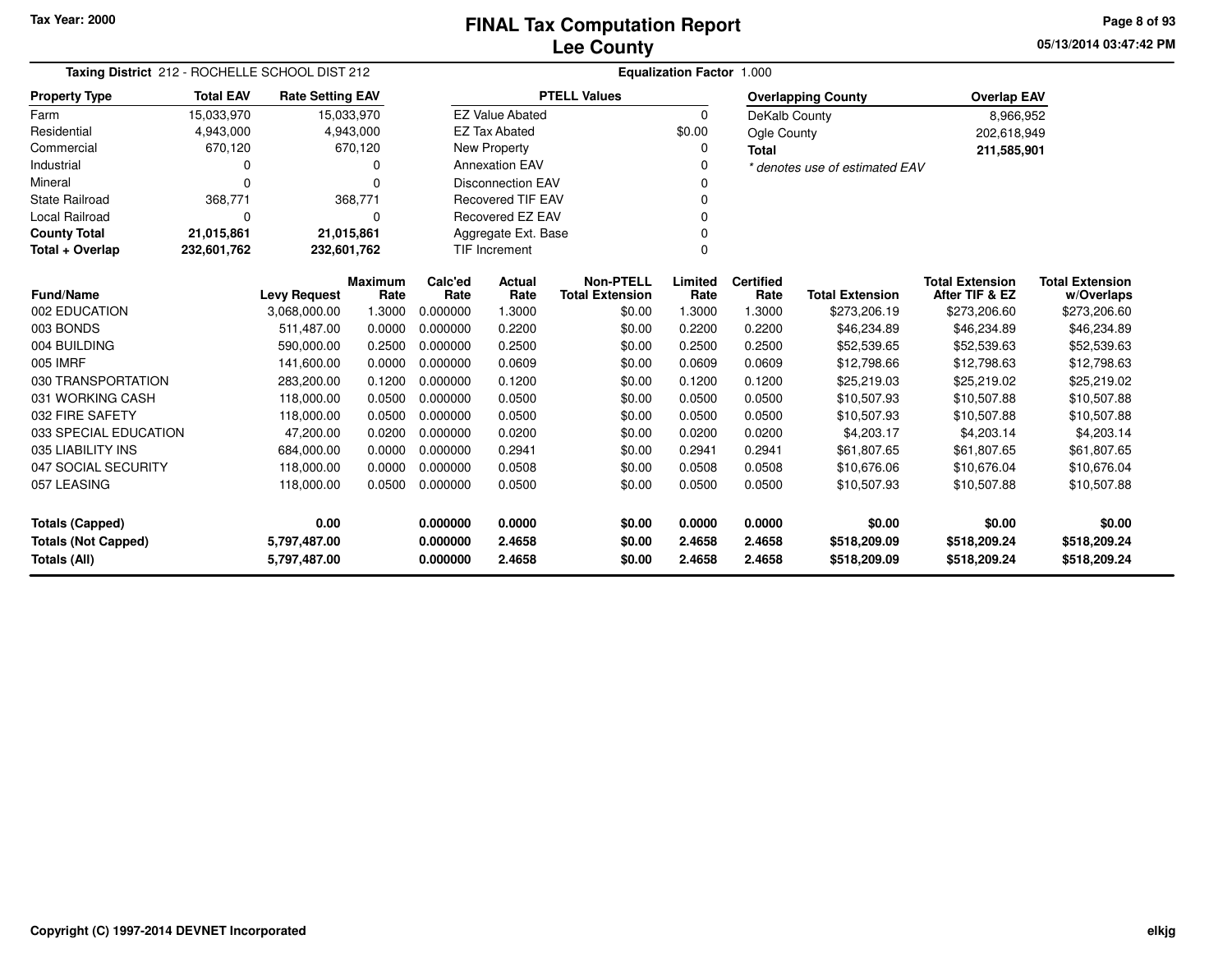**05/13/2014 03:47:42 PM Page 9 of 93**

| <b>Rate Setting EAV</b><br>13,083,770<br>4,628,950<br>670,120<br>0<br>$\Omega$<br>368,771<br>0<br>18,751,611<br>18,847,608 |                                                                                                                                                                               | <b>EZ Value Abated</b><br><b>EZ Tax Abated</b><br><b>New Property</b><br><b>Annexation EAV</b><br><b>Disconnection EAV</b><br><b>Recovered TIF EAV</b>                                                                                                         | <b>PTELL Values</b>                                                                                                                                    | 0<br>\$0.00<br>0<br>0<br>0                                                                                                           | DeKalb County<br><b>Total</b>                                                                                      | <b>Overlapping County</b><br>* denotes use of estimated EAV                                                        | <b>Overlap EAV</b><br>95,997<br>95,997                                                                                                                                                   |                                                                                                                                                                                  |
|----------------------------------------------------------------------------------------------------------------------------|-------------------------------------------------------------------------------------------------------------------------------------------------------------------------------|----------------------------------------------------------------------------------------------------------------------------------------------------------------------------------------------------------------------------------------------------------------|--------------------------------------------------------------------------------------------------------------------------------------------------------|--------------------------------------------------------------------------------------------------------------------------------------|--------------------------------------------------------------------------------------------------------------------|--------------------------------------------------------------------------------------------------------------------|------------------------------------------------------------------------------------------------------------------------------------------------------------------------------------------|----------------------------------------------------------------------------------------------------------------------------------------------------------------------------------|
|                                                                                                                            |                                                                                                                                                                               |                                                                                                                                                                                                                                                                |                                                                                                                                                        |                                                                                                                                      |                                                                                                                    |                                                                                                                    |                                                                                                                                                                                          |                                                                                                                                                                                  |
|                                                                                                                            |                                                                                                                                                                               |                                                                                                                                                                                                                                                                |                                                                                                                                                        |                                                                                                                                      |                                                                                                                    |                                                                                                                    |                                                                                                                                                                                          |                                                                                                                                                                                  |
|                                                                                                                            |                                                                                                                                                                               |                                                                                                                                                                                                                                                                |                                                                                                                                                        |                                                                                                                                      |                                                                                                                    |                                                                                                                    |                                                                                                                                                                                          |                                                                                                                                                                                  |
|                                                                                                                            |                                                                                                                                                                               |                                                                                                                                                                                                                                                                |                                                                                                                                                        |                                                                                                                                      |                                                                                                                    |                                                                                                                    |                                                                                                                                                                                          |                                                                                                                                                                                  |
|                                                                                                                            |                                                                                                                                                                               |                                                                                                                                                                                                                                                                |                                                                                                                                                        |                                                                                                                                      |                                                                                                                    |                                                                                                                    |                                                                                                                                                                                          |                                                                                                                                                                                  |
|                                                                                                                            |                                                                                                                                                                               |                                                                                                                                                                                                                                                                |                                                                                                                                                        |                                                                                                                                      |                                                                                                                    |                                                                                                                    |                                                                                                                                                                                          |                                                                                                                                                                                  |
|                                                                                                                            |                                                                                                                                                                               |                                                                                                                                                                                                                                                                |                                                                                                                                                        | Recovered EZ EAV<br>0                                                                                                                |                                                                                                                    |                                                                                                                    |                                                                                                                                                                                          |                                                                                                                                                                                  |
|                                                                                                                            |                                                                                                                                                                               |                                                                                                                                                                                                                                                                | Aggregate Ext. Base<br>0                                                                                                                               |                                                                                                                                      |                                                                                                                    |                                                                                                                    |                                                                                                                                                                                          |                                                                                                                                                                                  |
|                                                                                                                            |                                                                                                                                                                               | TIF Increment<br>0                                                                                                                                                                                                                                             |                                                                                                                                                        |                                                                                                                                      |                                                                                                                    |                                                                                                                    |                                                                                                                                                                                          |                                                                                                                                                                                  |
|                                                                                                                            |                                                                                                                                                                               |                                                                                                                                                                                                                                                                |                                                                                                                                                        |                                                                                                                                      |                                                                                                                    |                                                                                                                    |                                                                                                                                                                                          |                                                                                                                                                                                  |
| <b>Maximum</b>                                                                                                             | Calc'ed                                                                                                                                                                       | Actual                                                                                                                                                                                                                                                         | <b>Non-PTELL</b>                                                                                                                                       | Limited                                                                                                                              | <b>Certified</b>                                                                                                   |                                                                                                                    | <b>Total Extension</b>                                                                                                                                                                   | <b>Total Extension</b>                                                                                                                                                           |
|                                                                                                                            |                                                                                                                                                                               |                                                                                                                                                                                                                                                                |                                                                                                                                                        |                                                                                                                                      |                                                                                                                    |                                                                                                                    |                                                                                                                                                                                          | w/Overlaps                                                                                                                                                                       |
|                                                                                                                            |                                                                                                                                                                               |                                                                                                                                                                                                                                                                |                                                                                                                                                        |                                                                                                                                      |                                                                                                                    |                                                                                                                    |                                                                                                                                                                                          | \$313,152.19                                                                                                                                                                     |
|                                                                                                                            |                                                                                                                                                                               |                                                                                                                                                                                                                                                                |                                                                                                                                                        |                                                                                                                                      |                                                                                                                    |                                                                                                                    |                                                                                                                                                                                          | \$122,354.21                                                                                                                                                                     |
|                                                                                                                            |                                                                                                                                                                               |                                                                                                                                                                                                                                                                |                                                                                                                                                        |                                                                                                                                      |                                                                                                                    |                                                                                                                    |                                                                                                                                                                                          | \$56,254.81                                                                                                                                                                      |
|                                                                                                                            |                                                                                                                                                                               |                                                                                                                                                                                                                                                                |                                                                                                                                                        |                                                                                                                                      |                                                                                                                    |                                                                                                                    |                                                                                                                                                                                          | \$9,788.32                                                                                                                                                                       |
|                                                                                                                            |                                                                                                                                                                               |                                                                                                                                                                                                                                                                |                                                                                                                                                        |                                                                                                                                      |                                                                                                                    |                                                                                                                    |                                                                                                                                                                                          | \$22,501.92                                                                                                                                                                      |
|                                                                                                                            |                                                                                                                                                                               |                                                                                                                                                                                                                                                                |                                                                                                                                                        |                                                                                                                                      |                                                                                                                    |                                                                                                                    |                                                                                                                                                                                          | \$9,375.77                                                                                                                                                                       |
|                                                                                                                            |                                                                                                                                                                               |                                                                                                                                                                                                                                                                |                                                                                                                                                        |                                                                                                                                      |                                                                                                                    |                                                                                                                    |                                                                                                                                                                                          | \$9,375.77                                                                                                                                                                       |
|                                                                                                                            |                                                                                                                                                                               |                                                                                                                                                                                                                                                                |                                                                                                                                                        |                                                                                                                                      |                                                                                                                    |                                                                                                                    |                                                                                                                                                                                          | \$3,750.32                                                                                                                                                                       |
|                                                                                                                            |                                                                                                                                                                               |                                                                                                                                                                                                                                                                |                                                                                                                                                        |                                                                                                                                      |                                                                                                                    |                                                                                                                    |                                                                                                                                                                                          | \$80,969.41                                                                                                                                                                      |
|                                                                                                                            |                                                                                                                                                                               |                                                                                                                                                                                                                                                                |                                                                                                                                                        |                                                                                                                                      |                                                                                                                    |                                                                                                                    |                                                                                                                                                                                          | \$24,452.05                                                                                                                                                                      |
|                                                                                                                            |                                                                                                                                                                               |                                                                                                                                                                                                                                                                |                                                                                                                                                        |                                                                                                                                      |                                                                                                                    |                                                                                                                    |                                                                                                                                                                                          | \$9,375.77                                                                                                                                                                       |
| 549,350.00                                                                                                                 | 0.000000<br>0.000000                                                                                                                                                          | 2.8744<br>0.6525                                                                                                                                                                                                                                               | \$0.00<br>\$0.00<br>\$0.00                                                                                                                             | 2.8744<br>0.6525                                                                                                                     | 2.8744<br>0.6525                                                                                                   | \$538,996.31<br>\$122,354.26                                                                                       | \$538,996.33<br>\$122,354.21                                                                                                                                                             | \$538,996.33<br>\$122,354.21                                                                                                                                                     |
|                                                                                                                            | <b>Levy Request</b><br>315.617.00<br>121,883.00<br>58,980.00<br>9,830.00<br>24,575.00<br>9,830.00<br>9,830.00<br>4,915.00<br>81,368.00<br>24,575.00<br>9,830.00<br>121,883.00 | Rate<br>Rate<br>1.6700<br>0.000000<br>0.0000<br>0.000000<br>0.3000<br>0.000000<br>0.0000<br>0.000000<br>0.1200<br>0.000000<br>0.0500<br>0.000000<br>0.0500<br>0.000000<br>0.0200<br>0.000000<br>0.0000<br>0.000000<br>0.0000<br>0.000000<br>0.0500<br>0.000000 | Rate<br>1.6700<br>0.6525<br>0.3000<br>0.0522<br>0.1200<br>0.0500<br>0.0500<br>0.0200<br>0.4318<br>0.1304<br>0.0500<br>671,233.00<br>0.000000<br>3.5269 | <b>Total Extension</b><br>\$0.00<br>\$0.00<br>\$0.00<br>\$0.00<br>\$0.00<br>\$0.00<br>\$0.00<br>\$0.00<br>\$0.00<br>\$0.00<br>\$0.00 | Rate<br>1.6700<br>0.6525<br>0.3000<br>0.0522<br>0.1200<br>0.0500<br>0.0500<br>0.0200<br>0.4318<br>0.1304<br>0.0500 | Rate<br>1.6700<br>0.6525<br>0.3000<br>0.0522<br>0.1200<br>0.0500<br>0.0500<br>0.0200<br>0.4318<br>0.1304<br>0.0500 | <b>Total Extension</b><br>\$313,151.90<br>\$122,354.26<br>\$56,254.83<br>\$9,788.34<br>\$22,501.93<br>\$9,375.81<br>\$9,375.81<br>\$3,750.32<br>\$80,969.46<br>\$24,452.10<br>\$9,375.81 | After TIF & EZ<br>\$313,152.19<br>\$122,354.21<br>\$56,254.81<br>\$9,788.32<br>\$22,501.92<br>\$9,375.77<br>\$9,375.77<br>\$3,750.32<br>\$80,969.41<br>\$24,452.05<br>\$9,375.77 |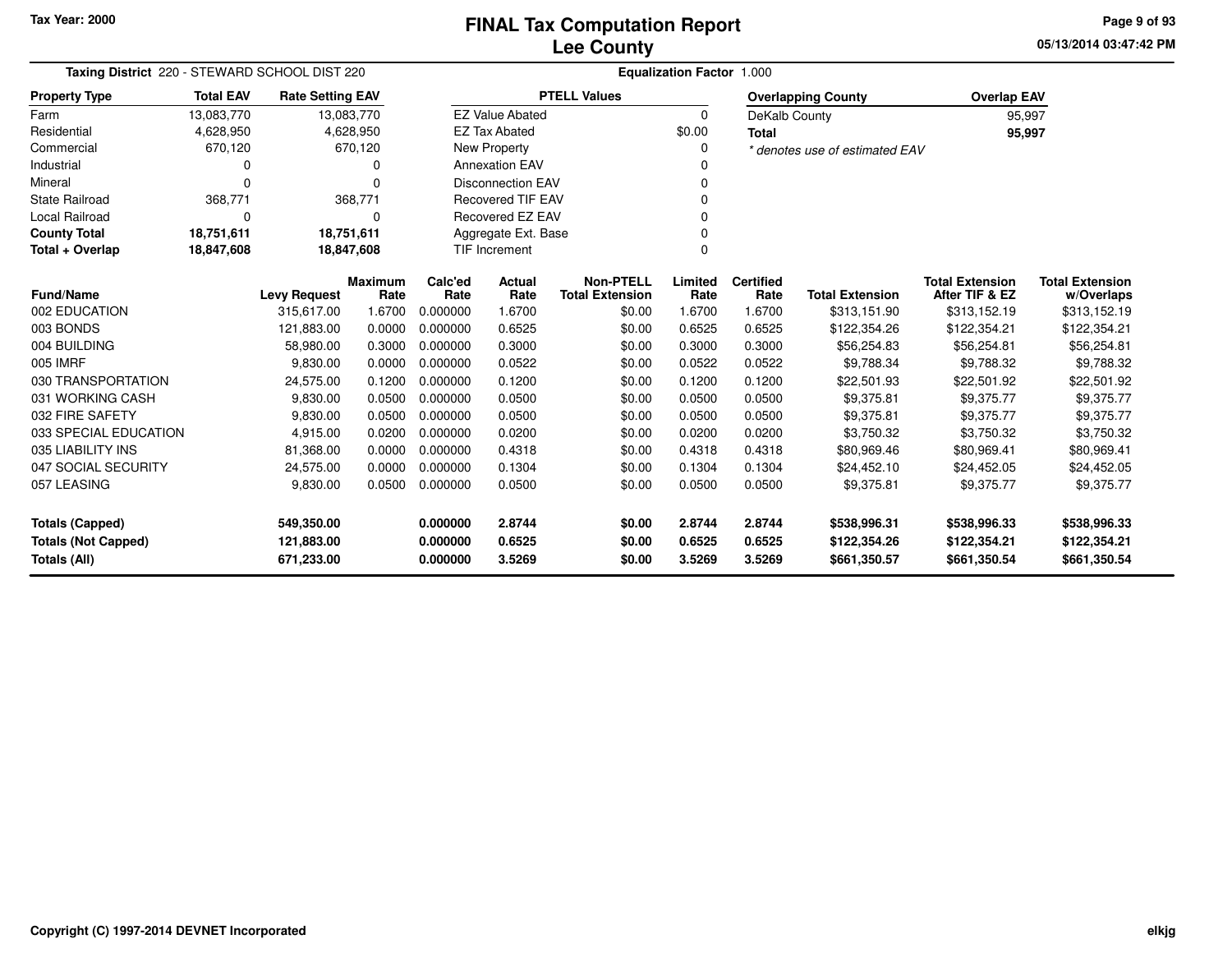**05/13/2014 03:47:42 PM Page 10 of 93**

| Taxing District 222 - POLO SCHOOL DIST 222 | Equalization Factor 1.000 |                              |                        |                      |                          |                                            |                  |                          |                                |                                          |                                      |
|--------------------------------------------|---------------------------|------------------------------|------------------------|----------------------|--------------------------|--------------------------------------------|------------------|--------------------------|--------------------------------|------------------------------------------|--------------------------------------|
| <b>Property Type</b>                       | <b>Total EAV</b>          | <b>Rate Setting EAV</b>      |                        |                      |                          | <b>PTELL Values</b>                        |                  |                          | <b>Overlapping County</b>      | <b>Overlap EAV</b>                       |                                      |
| Farm                                       | 916,230                   |                              | 916,230                |                      | <b>EZ Value Abated</b>   |                                            | 0                | Ogle County              |                                | 61,334,832                               |                                      |
| Residential                                | 24,920                    |                              | 24,920                 |                      | <b>EZ Tax Abated</b>     |                                            | \$0.00           |                          | <b>Whiteside County</b>        | 593,000                                  |                                      |
| Commercial                                 | 19,500                    |                              | 19,500                 |                      | New Property             |                                            | 0                | <b>Total</b>             |                                | 61,927,832                               |                                      |
| Industrial                                 | 0                         |                              | 0                      |                      | <b>Annexation EAV</b>    |                                            |                  |                          | * denotes use of estimated EAV |                                          |                                      |
| Mineral                                    | $\Omega$                  |                              | $\Omega$               |                      | <b>Disconnection EAV</b> |                                            |                  |                          |                                |                                          |                                      |
| <b>State Railroad</b>                      | 1,232                     |                              | 1,232                  |                      | <b>Recovered TIF EAV</b> |                                            | ∩                |                          |                                |                                          |                                      |
| <b>Local Railroad</b>                      | 0                         |                              | $\Omega$               |                      | Recovered EZ EAV         |                                            |                  |                          |                                |                                          |                                      |
| <b>County Total</b>                        | 961,882                   |                              | 961,882                |                      | Aggregate Ext. Base      |                                            |                  |                          |                                |                                          |                                      |
| Total + Overlap                            | 62,889,714<br>62,889,714  |                              |                        |                      | <b>TIF Increment</b>     |                                            |                  |                          |                                |                                          |                                      |
| <b>Fund/Name</b>                           |                           | <b>Levy Request</b>          | <b>Maximum</b><br>Rate | Calc'ed<br>Rate      | Actual<br>Rate           | <b>Non-PTELL</b><br><b>Total Extension</b> | Limited<br>Rate  | <b>Certified</b><br>Rate | <b>Total Extension</b>         | <b>Total Extension</b><br>After TIF & EZ | <b>Total Extension</b><br>w/Overlaps |
| 002 EDUCATION                              |                           | 1,594,393.00                 | 2.5000                 | 0.000000             | 2.5000                   | \$0.00                                     | 2.5000           | 2.5000                   | \$24,047.05                    | \$24,047.09                              | \$24,047.09                          |
| 003 BONDS                                  |                           | 308,455.00                   | 0.0000                 | 0.000000             | 0.4905                   | \$0.00                                     | 0.4905           | 0.4905                   | \$4,718.03                     | \$4,718.03                               | \$4,718.03                           |
| 004 BUILDING                               |                           | 213,970.00                   | 0.5000                 | 0.000000             | 0.3403                   | \$0.00                                     | 0.3403           | 0.3403                   | \$3,273.28                     | \$3,273.28                               | \$3,273.28                           |
| 005 IMRF                                   |                           | 50,000.00                    | 0.0000                 | 0.000000             | 0.0796                   | \$0.00                                     | 0.0796           | 0.0796                   | \$765.66                       | \$765.65                                 | \$765.65                             |
| 030 TRANSPORTATION                         |                           | 110,000.00                   | 0.2000                 | 0.000000             | 0.1750                   | \$0.00                                     | 0.1750           | 0.1750                   | \$1,683.29                     | \$1,683.29                               | \$1,683.29                           |
| 031 WORKING CASH                           |                           | 31,000.00                    | 0.0500                 | 0.000000             | 0.0493                   | \$0.00                                     | 0.0493           | 0.0493                   | \$474.21                       | \$474.21                                 | \$474.21                             |
| 033 SPECIAL EDUCATION                      |                           | 25,510.00                    | 0.0400                 | 0.000000             | 0.0400                   | \$0.00                                     | 0.0400           | 0.0400                   | \$384.75                       | \$384.75                                 | \$384.75                             |
| 035 LIABILITY INS                          |                           | 60,000.00                    | 0.0000                 | 0.000000             | 0.0955                   | \$0.00                                     | 0.0955           | 0.0955                   | \$918.60                       | \$918.59                                 | \$918.59                             |
| 047 SOCIAL SECURITY                        |                           | 50,000.00                    | 0.0000                 | 0.000000             | 0.0796                   | \$0.00                                     | 0.0796           | 0.0796                   | \$765.66                       | \$765.65                                 | \$765.65                             |
| <b>Totals (Capped)</b>                     |                           | 0.00                         |                        | 0.000000             | 0.0000                   | \$0.00                                     | 0.0000           | 0.0000                   | \$0.00                         | \$0.00                                   | \$0.00                               |
| <b>Totals (Not Capped)</b><br>Totals (All) |                           | 2,443,328.00<br>2,443,328.00 |                        | 0.000000<br>0.000000 | 3.8498<br>3.8498         | \$0.00<br>\$0.00                           | 3.8498<br>3.8498 | 3.8498<br>3.8498         | \$37,030.53<br>\$37,030.53     | \$37,030.54<br>\$37,030.54               | \$37,030.54<br>\$37,030.54           |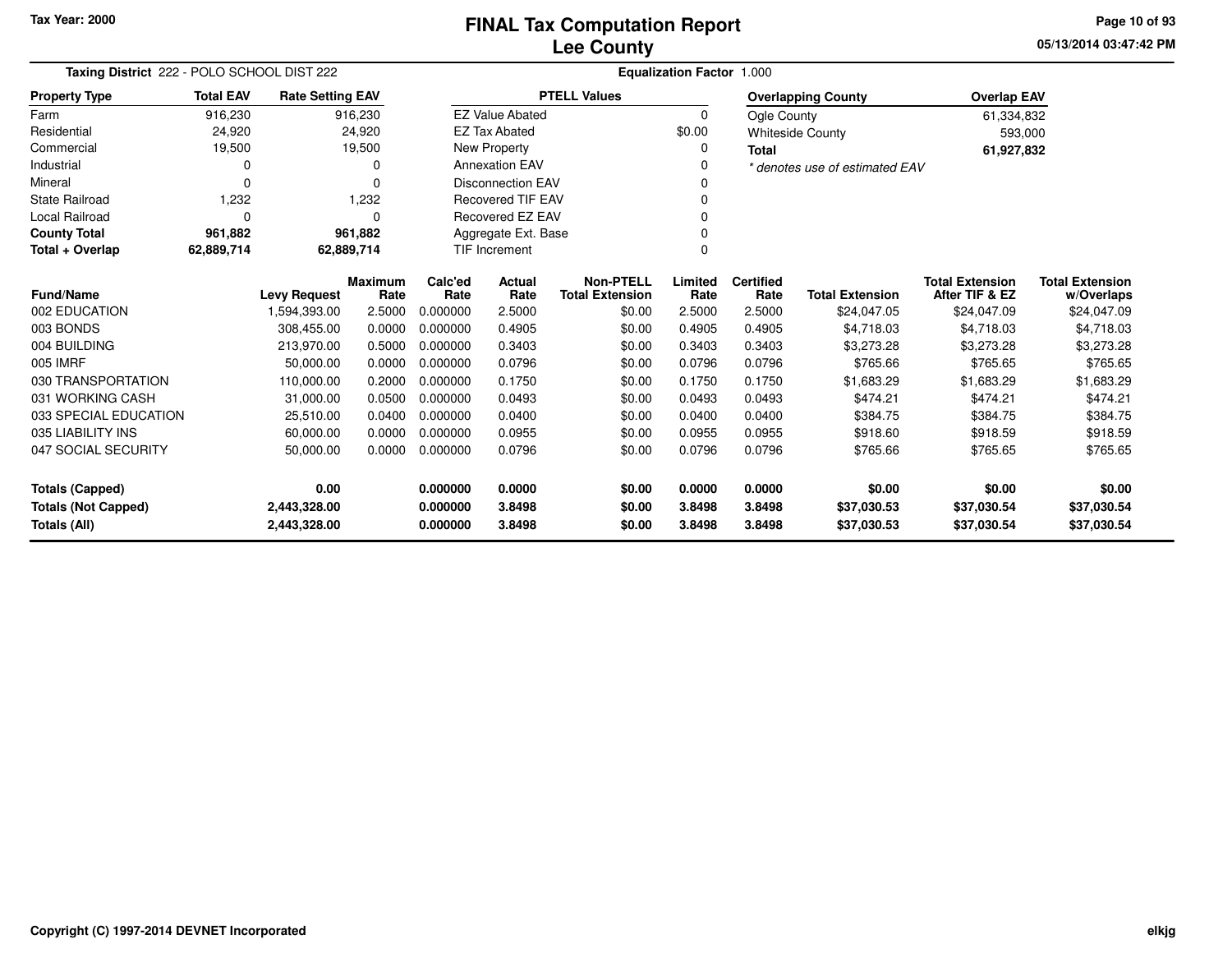**05/13/2014 03:47:42 PM Page 11 of 93**

| Taxing District 231 - ROCHELLE SCHOOL DIST 231 |                  |                         |                        | Equalization Factor 1.000 |                           |                                            |                 |                          |                                |                                          |                                      |
|------------------------------------------------|------------------|-------------------------|------------------------|---------------------------|---------------------------|--------------------------------------------|-----------------|--------------------------|--------------------------------|------------------------------------------|--------------------------------------|
| <b>Property Type</b>                           | <b>Total EAV</b> | <b>Rate Setting EAV</b> |                        |                           |                           | <b>PTELL Values</b>                        |                 |                          | <b>Overlapping County</b>      | <b>Overlap EAV</b>                       |                                      |
| Farm                                           | 1,856,490        |                         | 1,856,490              |                           | <b>EZ Value Abated</b>    |                                            | $\Omega$        | Ogle County              |                                | 151,729,971                              |                                      |
| Residential                                    | 314,050          |                         | 314,050                |                           | <b>EZ Tax Abated</b>      |                                            | \$0.00          | <b>Total</b>             |                                | 151,729,971                              |                                      |
| Commercial                                     | 0                |                         | 0                      |                           | <b>New Property</b>       |                                            | 0               |                          | * denotes use of estimated EAV |                                          |                                      |
| Industrial                                     | 0                |                         | $\Omega$               |                           | <b>Annexation EAV</b>     |                                            | 0               |                          |                                |                                          |                                      |
| Mineral                                        | 0                |                         | 0                      |                           | <b>Disconnection EAV</b>  |                                            | N               |                          |                                |                                          |                                      |
| State Railroad                                 | $\Omega$         |                         | $\Omega$               |                           | <b>Recovered TIF EAV</b>  |                                            | 0               |                          |                                |                                          |                                      |
| <b>Local Railroad</b>                          | $\Omega$         |                         | O                      |                           | Recovered EZ EAV          |                                            |                 |                          |                                |                                          |                                      |
| <b>County Total</b>                            | 2,170,540        |                         | 2,170,540              |                           | Aggregate Ext. Base       |                                            | 0               |                          |                                |                                          |                                      |
| Total + Overlap                                | 153,900,511      | 153,900,511             |                        |                           | <b>TIF Increment</b><br>0 |                                            |                 |                          |                                |                                          |                                      |
| <b>Fund/Name</b>                               |                  | <b>Levy Request</b>     | <b>Maximum</b><br>Rate | Calc'ed<br>Rate           | Actual<br>Rate            | <b>Non-PTELL</b><br><b>Total Extension</b> | Limited<br>Rate | <b>Certified</b><br>Rate | <b>Total Extension</b>         | <b>Total Extension</b><br>After TIF & EZ | <b>Total Extension</b><br>w/Overlaps |
| 002 EDUCATION                                  |                  | 2,783,758.00            | 1.7600                 | 0.000000                  | 1.7600                    | \$0.00                                     | 1.7600          | 1.7600                   | \$38,201.50                    | \$38,201.54                              | \$38,201.54                          |
| 003 BONDS                                      |                  | 458,649.00              | 0.0000                 | 0.000000                  | 0.2981                    | \$0.00                                     | 0.2981          | 0.2981                   | \$6,470.38                     | \$6,470.38                               | \$6,470.38                           |
| 004 BUILDING                                   |                  | 743,390.00              | 0.4700                 | 0.000000                  | 0.4700                    | \$0.00                                     | 0.4700          | 0.4700                   | \$10,201.54                    | \$10,201.54                              | \$10,201.54                          |
| 005 IMRF                                       |                  | 0.00                    | 0.0000                 | 0.000000                  | 0.0000                    | \$0.00                                     | 0.0000          | 0.0000                   | \$0.00                         | \$0.00                                   | \$0.00                               |
| 030 TRANSPORTATION                             |                  | 189,802.00              | 0.1200                 | 0.000000                  | 0.1200                    | \$0.00                                     | 0.1200          | 0.1200                   | \$2,604.65                     | \$2,604.64                               | \$2,604.64                           |
| 031 WORKING CASH                               |                  | 79,084.00               | 0.0500                 | 0.000000                  | 0.0500                    | \$0.00                                     | 0.0500          | 0.0500                   | \$1,085.27                     | \$1,085.27                               | \$1,085.27                           |
| 032 FIRE SAFETY                                |                  | 79,084.00               | 0.0500                 | 0.000000                  | 0.0500                    | \$0.00                                     | 0.0500          | 0.0500                   | \$1,085.27                     | \$1,085.27                               | \$1,085.27                           |
| 033 SPECIAL EDUCATION                          |                  | 31,634.00               | 0.0200                 | 0.000000                  | 0.0200                    | \$0.00                                     | 0.0200          | 0.0200                   | \$434.11                       | \$434.11                                 | \$434.11                             |
| 035 LIABILITY INS                              |                  | 381,321.00              | 0.0000                 | 0.000000                  | 0.2478                    | \$0.00                                     | 0.2478          | 0.2478                   | \$5,378.60                     | \$5,378.60                               | \$5,378.60                           |
| 047 SOCIAL SECURITY                            |                  | 105,000.00              | 0.0000                 | 0.000000                  | 0.0683                    | \$0.00                                     | 0.0683          | 0.0683                   | \$1,482.48                     | \$1,482.48                               | \$1,482.48                           |
| 057 LEASING                                    |                  | 79,084.00               | 0.0500                 | 0.000000                  | 0.0500                    | \$0.00                                     | 0.0500          | 0.0500                   | \$1,085.27                     | \$1,085.27                               | \$1,085.27                           |
| <b>Totals (Capped)</b>                         |                  | 0.00                    |                        | 0.000000                  | 0.0000                    | \$0.00                                     | 0.0000          | 0.0000                   | \$0.00                         | \$0.00                                   | \$0.00                               |
| <b>Totals (Not Capped)</b>                     |                  | 4,930,806.00            |                        | 0.000000                  | 3.1342                    | \$0.00                                     | 3.1342          | 3.1342                   | \$68,029.07                    | \$68,029.10                              | \$68,029.10                          |
| Totals (All)                                   |                  | 4,930,806.00            |                        | 0.000000                  | 3.1342                    | \$0.00                                     | 3.1342          | 3.1342                   | \$68,029.07                    | \$68,029.10                              | \$68,029.10                          |

-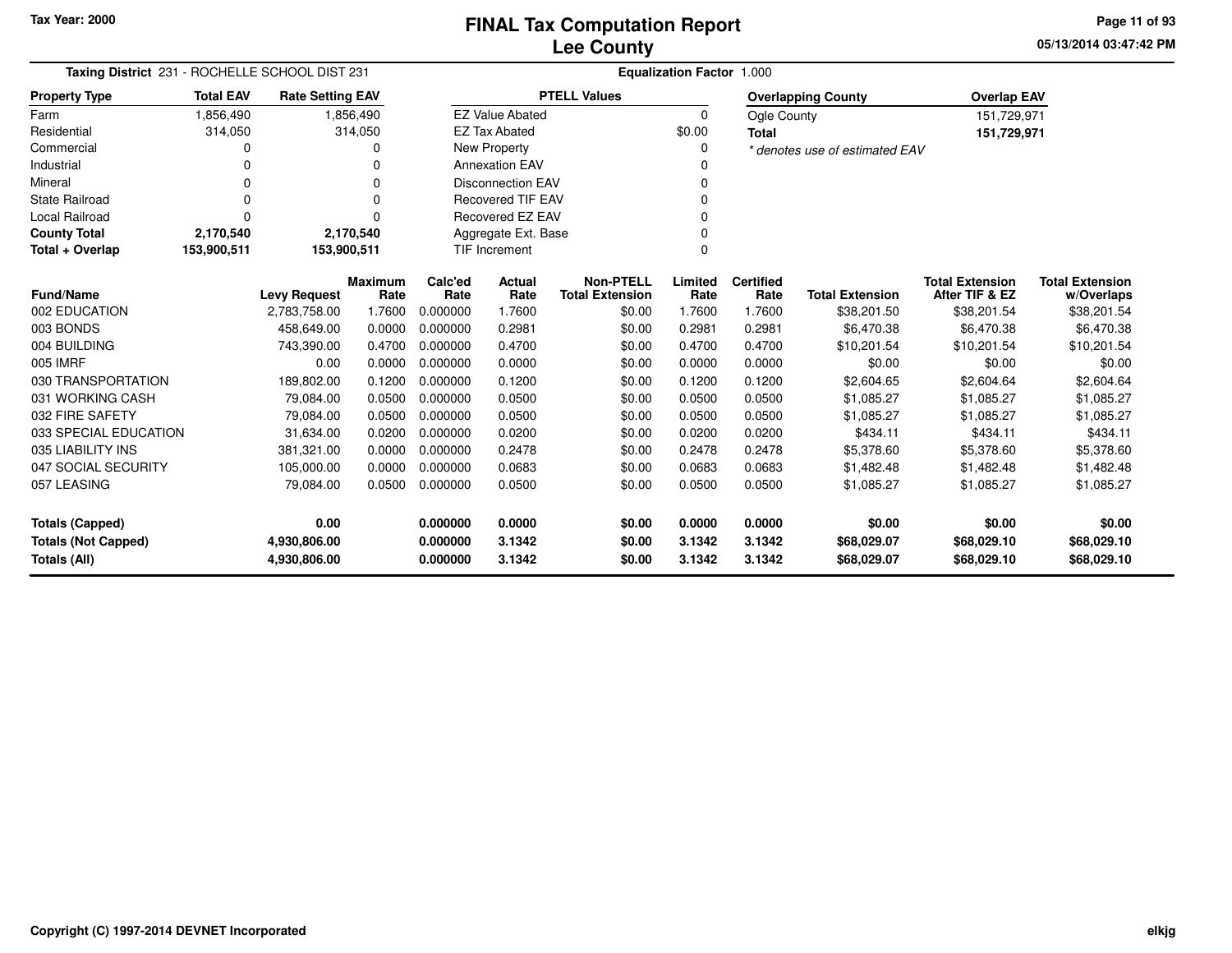**05/13/2014 03:47:42 PM Page 12 of 93**

| Taxing District 271 - LEE CENTER SCHOOL DIST 271 |                  |                              |                        | Equalization Factor 1.000 |                          |                                            |                  |                          |                                  |                                          |                                      |  |
|--------------------------------------------------|------------------|------------------------------|------------------------|---------------------------|--------------------------|--------------------------------------------|------------------|--------------------------|----------------------------------|------------------------------------------|--------------------------------------|--|
| <b>Property Type</b>                             | <b>Total EAV</b> | <b>Rate Setting EAV</b>      |                        |                           |                          | <b>PTELL Values</b>                        |                  |                          | <b>Overlapping County</b>        | <b>Overlap EAV</b>                       |                                      |  |
| Farm                                             | 29,624,312       | 29,624,312                   |                        |                           | <b>EZ Value Abated</b>   |                                            | 427,688          | DeKalb County            |                                  | 902,720                                  |                                      |  |
| Residential                                      | 23,525,100       | 23,465,756                   |                        |                           | <b>EZ Tax Abated</b>     |                                            | \$19,124.51      | Ogle County              |                                  | 2,140,157                                |                                      |  |
| Commercial                                       | 4,389,950        |                              | 4,021,606              |                           | New Property             |                                            | 0                | <b>Total</b>             |                                  | 3,042,877                                |                                      |  |
| Industrial                                       | 0                |                              | 0                      |                           | <b>Annexation EAV</b>    |                                            | $\Omega$         |                          | * denotes use of estimated EAV   |                                          |                                      |  |
| Mineral                                          | 0                |                              | $\Omega$               |                           | <b>Disconnection EAV</b> |                                            | 0                |                          |                                  |                                          |                                      |  |
| <b>State Railroad</b>                            | 327,377          |                              | 327,377                |                           | <b>Recovered TIF EAV</b> |                                            | $\Omega$         |                          |                                  |                                          |                                      |  |
| Local Railroad                                   | 0                |                              | 0                      |                           | Recovered EZ EAV         |                                            | 0                |                          |                                  |                                          |                                      |  |
| <b>County Total</b>                              | 57,888,339       | 57,439,051                   |                        |                           | Aggregate Ext. Base      |                                            | 0                |                          |                                  |                                          |                                      |  |
| Total + Overlap                                  | 60,931,216       | 60,481,928                   |                        |                           | <b>TIF Increment</b>     |                                            | 0                |                          |                                  |                                          |                                      |  |
| <b>Fund/Name</b>                                 |                  | <b>Levy Request</b>          | <b>Maximum</b><br>Rate | Calc'ed<br>Rate           | Actual<br>Rate           | <b>Non-PTELL</b><br><b>Total Extension</b> | Limited<br>Rate  | <b>Certified</b><br>Rate | <b>Total Extension</b>           | <b>Total Extension</b><br>After TIF & EZ | <b>Total Extension</b><br>w/Overlaps |  |
| 002 EDUCATION                                    |                  | 1,760,245.00                 | 2.7600                 | 0.000000                  | 2.7600                   | \$0.00                                     | 2.7600           | 2.7600                   | \$1,597,718.16                   | \$1,585,318.54                           | \$1,585,318.54                       |  |
| 003 BONDS                                        |                  | 414,278.00                   | 0.0000                 | 0.000000                  | 0.6861                   | \$0.00                                     | 0.6861           | 0.6861                   | \$397,171.89                     | \$394,089.31                             | \$394,089.31                         |  |
| 004 BUILDING                                     |                  | 311.000.00                   | 0.5000                 | 0.000000                  | 0.5000                   | \$0.00                                     | 0.5000           | 0.5000                   | \$289,441.70                     | \$287,195.00                             | \$287,195.00                         |  |
| 005 IMRF                                         |                  | 45,000.00                    | 0.0000                 | 0.000000                  | 0.0745                   | \$0.00                                     | 0.0745           | 0.0745                   | \$43,126.81                      | \$42,792.08                              | \$42,792.08                          |  |
| 030 TRANSPORTATION                               |                  | 127,553.00                   | 0.2000                 | 0.000000                  | 0.2000                   | \$0.00                                     | 0.2000           | 0.2000                   | \$115,776.68                     | \$114,878.05                             | \$114,878.05                         |  |
| 031 WORKING CASH                                 |                  | 0.00                         | 0.0500                 | 0.000000                  | 0.0000                   | \$0.00                                     | 0.0000           | 0.0000                   | \$0.00                           | \$0.00                                   | \$0.00                               |  |
| 033 SPECIAL EDUCATION                            |                  | 25,511.00                    | 0.0400                 | 0.000000                  | 0.0400                   | \$0.00                                     | 0.0400           | 0.0400                   | \$23,155.34                      | \$22,975.51                              | \$22,975.51                          |  |
| 035 LIABILITY INS                                |                  | 55,000.00                    | 0.0000                 | 0.000000                  | 0.0910                   | \$0.00                                     | 0.0910           | 0.0910                   | \$52,678.39                      | \$52,269.39                              | \$52,269.39                          |  |
| 047 SOCIAL SECURITY                              |                  | 45,000.00                    | 0.0000                 | 0.000000                  | 0.0745                   | \$0.00                                     | 0.0745           | 0.0745                   | \$43,126.81                      | \$42,792.08                              | \$42,792.08                          |  |
| 057 LEASING                                      |                  | 27,500.00                    | 0.0500                 | 0.000000                  | 0.0455                   | \$0.00                                     | 0.0455           | 0.0455                   | \$26,339.19                      | \$26,134.69                              | \$26,134.69                          |  |
| <b>Totals (Capped)</b>                           |                  | 0.00                         |                        | 0.000000                  | 0.0000                   | \$0.00                                     | 0.0000           | 0.0000                   | \$0.00                           | \$0.00                                   | \$0.00                               |  |
| <b>Totals (Not Capped)</b><br>Totals (All)       |                  | 2,811,087.00<br>2,811,087.00 |                        | 0.000000<br>0.000000      | 4.4716<br>4.4716         | \$0.00<br>\$0.00                           | 4.4716<br>4.4716 | 4.4716<br>4.4716         | \$2,588,534.97<br>\$2,588,534.97 | \$2,568,444.65<br>\$2,568,444.65         | \$2,568,444.65<br>\$2,568,444.65     |  |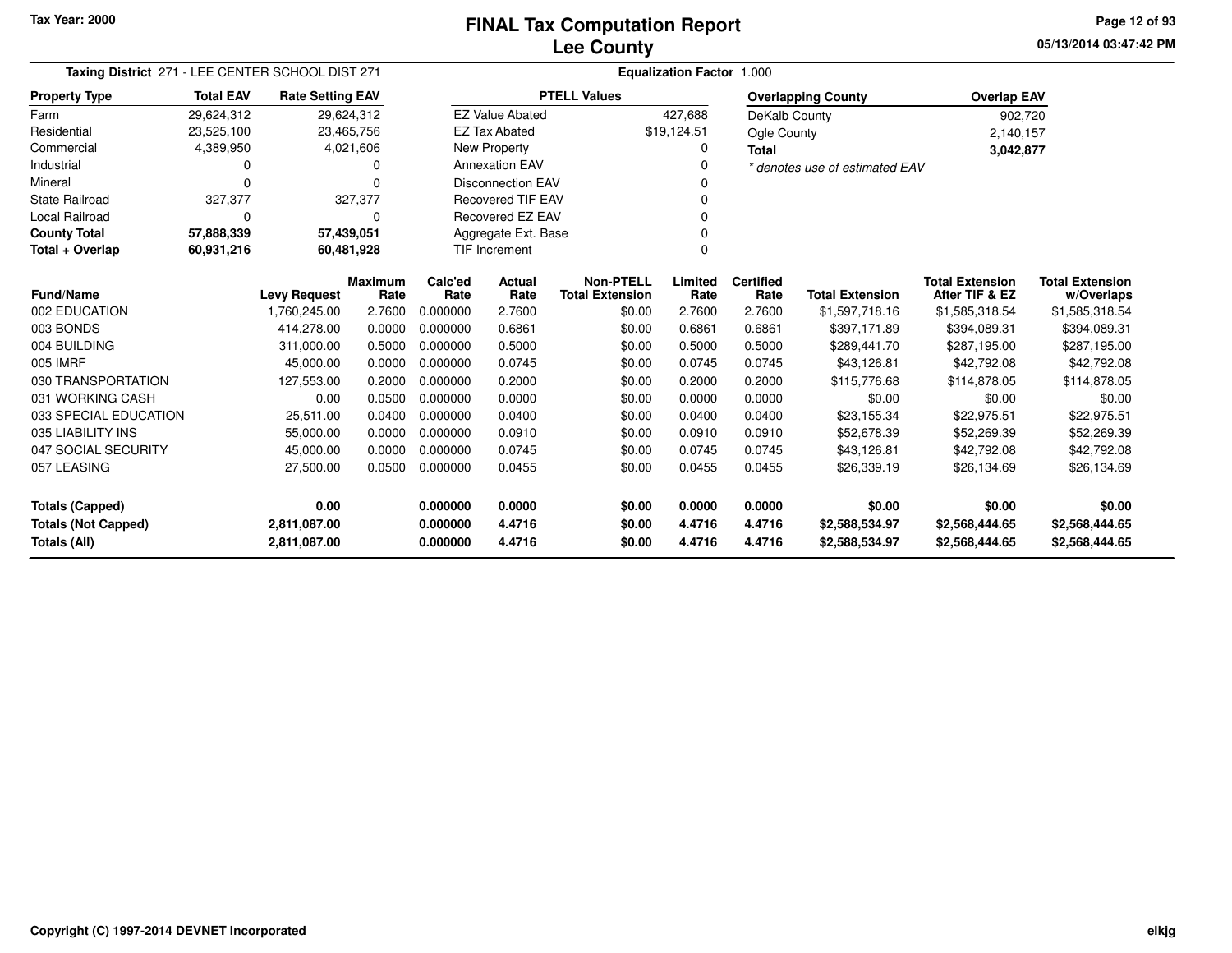# **Lee CountyFINAL Tax Computation Report**

**05/13/2014 03:47:42 PM Page 13 of 93**

| Taxing District 272 - AMBOY SCHOOL DIST 272 | <b>Equalization Factor 1.000</b> |                         |                        |                 |                           |                                            |                 |                          |                        |                                          |                                      |
|---------------------------------------------|----------------------------------|-------------------------|------------------------|-----------------|---------------------------|--------------------------------------------|-----------------|--------------------------|------------------------|------------------------------------------|--------------------------------------|
| <b>Property Type</b>                        | <b>Total EAV</b>                 | <b>Rate Setting EAV</b> |                        |                 |                           | <b>PTELL Values</b>                        |                 |                          |                        |                                          |                                      |
| Farm                                        | 35,901,033                       | 35,901,033              |                        |                 | <b>EZ Value Abated</b>    |                                            | 299,238         |                          |                        |                                          |                                      |
| Residential                                 | 42,186,430                       | 42,156,382              |                        |                 | <b>EZ Tax Abated</b>      |                                            | \$9,816.20      |                          |                        |                                          |                                      |
| Commercial                                  | 7,841,460                        |                         | 7,818,782              |                 | New Property              |                                            |                 |                          |                        |                                          |                                      |
| Industrial                                  | 3,619,810                        |                         | 3,373,298              |                 | <b>Annexation EAV</b>     |                                            |                 |                          |                        |                                          |                                      |
| Mineral                                     | 0                                |                         | $\mathbf 0$            |                 | <b>Disconnection EAV</b>  |                                            |                 |                          |                        |                                          |                                      |
| <b>State Railroad</b>                       | 12,436                           |                         | 12,436                 |                 | <b>Recovered TIF EAV</b>  |                                            |                 |                          |                        |                                          |                                      |
| Local Railroad                              | 0                                |                         | $\Omega$               |                 | <b>Recovered EZ EAV</b>   |                                            |                 |                          |                        |                                          |                                      |
| <b>County Total</b>                         | 89,561,169                       | 89,261,931              |                        |                 | Aggregate Ext. Base       |                                            |                 |                          |                        |                                          |                                      |
| Total + Overlap                             | 89,561,169                       | 89,261,931              |                        |                 | <b>TIF Increment</b><br>0 |                                            |                 |                          |                        |                                          |                                      |
| <b>Fund/Name</b>                            |                                  | <b>Levy Request</b>     | <b>Maximum</b><br>Rate | Calc'ed<br>Rate | Actual<br>Rate            | <b>Non-PTELL</b><br><b>Total Extension</b> | Limited<br>Rate | <b>Certified</b><br>Rate | <b>Total Extension</b> | <b>Total Extension</b><br>After TIF & EZ | <b>Total Extension</b><br>w/Overlaps |
| 002 EDUCATION                               |                                  | 2,038,400.00            | 2.0800                 | 0.000000        | 2.0800                    | \$0.00                                     | 2.0800          | 2.0800                   | \$1,862,872.32         | \$1,856,649.37                           | \$1,856,649.37                       |
| 003 BONDS                                   |                                  | 158,953.00              | 0.0000                 | 0.000000        | 0.1781                    | \$0.00                                     | 0.1781          | 0.1781                   | \$159,508.44           | \$158,975.31                             | \$158,975.31                         |
| 004 BUILDING                                |                                  | 367,500.00              | 0.3750                 | 0.000000        | 0.3750                    | \$0.00                                     | 0.3750          | 0.3750                   | \$335,854.38           | \$334,732.12                             | \$334,732.12                         |
| 005 IMRF                                    |                                  | 49.000.00               | 0.0000                 | 0.000000        | 0.0549                    | \$0.00                                     | 0.0549          | 0.0549                   | \$49,169.08            | \$49,004.61                              | \$49,004.61                          |
| 030 TRANSPORTATION                          |                                  | 196,000.00              | 0.2000                 | 0.000000        | 0.2000                    | \$0.00                                     | 0.2000          | 0.2000                   | \$179,122.34           | \$178,523.62                             | \$178,523.62                         |
| 031 WORKING CASH                            |                                  | 49,000.00               | 0.0500                 | 0.000000        | 0.0500                    | \$0.00                                     | 0.0500          | 0.0500                   | \$44,780.58            | \$44,630.83                              | \$44,630.83                          |
| 032 FIRE SAFETY                             |                                  | 49,000.00               | 0.0500                 | 0.000000        | 0.0500                    | \$0.00                                     | 0.0500          | 0.0500                   | \$44,780.58            | \$44,630.83                              | \$44,630.83                          |
| 033 SPECIAL EDUCATION                       |                                  | 39,200.00               | 0.0400                 | 0.000000        | 0.0400                    | \$0.00                                     | 0.0400          | 0.0400                   | \$35,824.47            | \$35,704.67                              | \$35,704.67                          |
| 035 LIABILITY INS                           |                                  | 147,000.00              | 0.0000                 | 0.000000        | 0.1647                    | \$0.00                                     | 0.1647          | 0.1647                   | \$147,507.25           | \$147,014.12                             | \$147,014.12                         |
| 047 SOCIAL SECURITY                         |                                  | 33,614.00               | 0.0000                 | 0.000000        | 0.0377                    | \$0.00                                     | 0.0377          | 0.0377                   | \$33,764.56            | \$33,651.74                              | \$33,651.74                          |
| 057 LEASING                                 |                                  | 49,000.00               | 0.0500                 | 0.000000        | 0.0500                    | \$0.00                                     | 0.0500          | 0.0500                   | \$44,780.58            | \$44,630.83                              | \$44,630.83                          |
| <b>Totals (Capped)</b>                      |                                  | 3,017,714.00            |                        | 0.000000        | 3.1023                    | \$0.00                                     | 3.1023          | 3.1023                   | \$2,778,456.14         | \$2,769,172.74                           | \$2,769,172.74                       |
| <b>Totals (Not Capped)</b>                  |                                  | 158,953.00              |                        | 0.000000        | 0.1781                    | \$0.00                                     | 0.1781          | 0.1781                   | \$159,508.44           | \$158,975.31                             | \$158,975.31                         |
| Totals (All)                                |                                  | 3,176,667.00            |                        | 0.000000        | 3.2804                    | \$0.00                                     | 3.2804          | 3.2804                   | \$2,937,964.58         | \$2,928,148.05                           | \$2,928,148.05                       |

 $\overline{\phantom{0}}$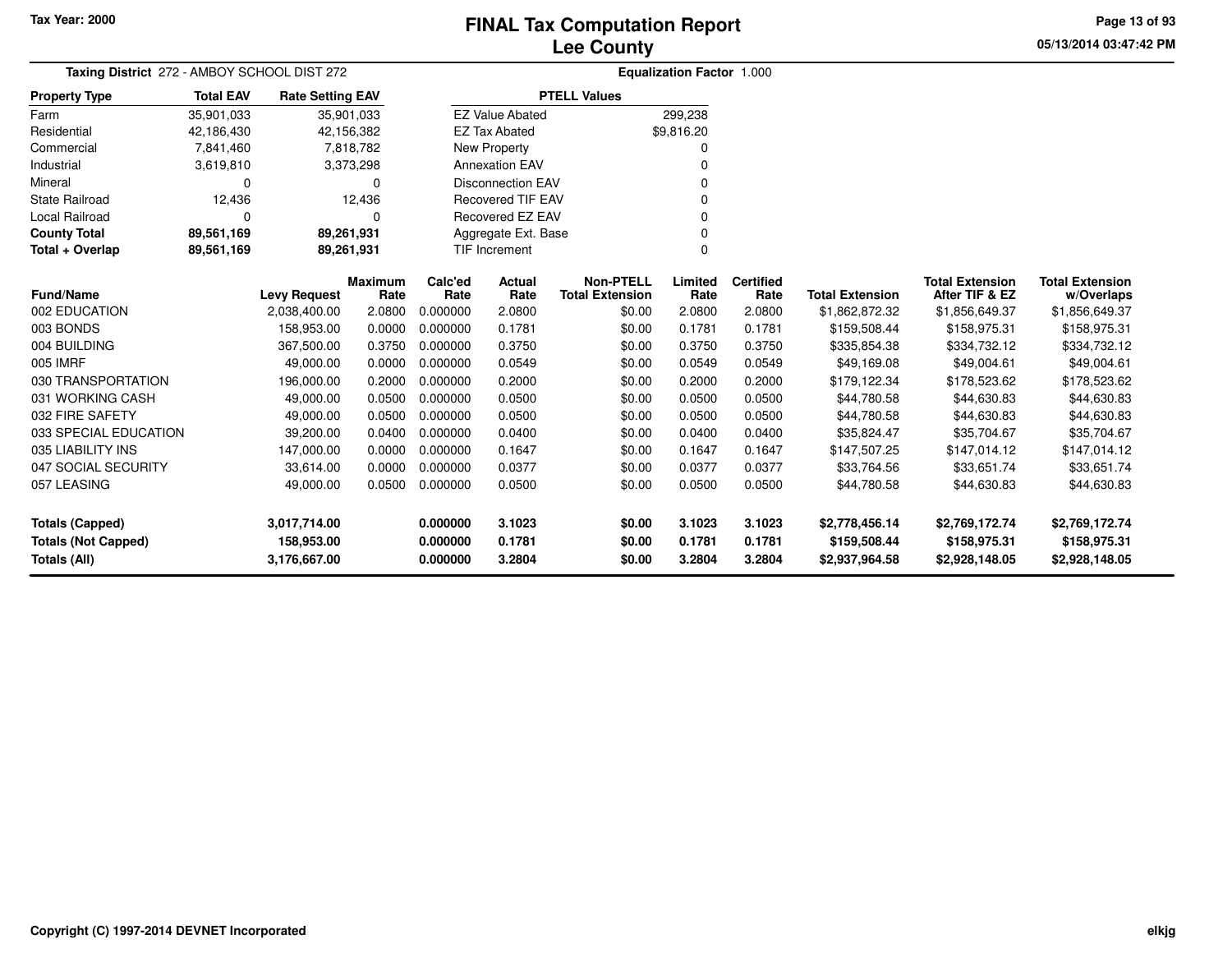# **Lee CountyFINAL Tax Computation Report**

**05/13/2014 03:47:42 PM Page 14 of 93**

|                                                                            | Taxing District 275 - ASHTON SCHOOL DIST 275 |                         |                        |                  |                          | <b>Equalization Factor 1.000</b> |                                            |                  |                                  |                                  |                                          |                                      |  |  |
|----------------------------------------------------------------------------|----------------------------------------------|-------------------------|------------------------|------------------|--------------------------|----------------------------------|--------------------------------------------|------------------|----------------------------------|----------------------------------|------------------------------------------|--------------------------------------|--|--|
| <b>Property Type</b>                                                       | <b>Total EAV</b>                             | <b>Rate Setting EAV</b> |                        |                  |                          | <b>PTELL Values</b>              |                                            |                  |                                  | <b>Overlapping County</b>        | <b>Overlap EAV</b>                       |                                      |  |  |
| Farm                                                                       | 16,565,790                                   |                         | 16,565,790             |                  | <b>EZ Value Abated</b>   |                                  |                                            | 919,204          | Ogle County                      |                                  | 5,249,014                                |                                      |  |  |
| Residential                                                                | 9,826,500                                    |                         | 9,826,500              |                  | <b>EZ Tax Abated</b>     |                                  |                                            | \$38,970.58      | <b>Total</b>                     |                                  | 5,249,014                                |                                      |  |  |
| Commercial                                                                 | 2,969,090                                    |                         | 2,834,894              |                  | New Property             |                                  |                                            | 0                |                                  | * denotes use of estimated EAV   |                                          |                                      |  |  |
| Industrial                                                                 | 3,158,270                                    |                         | 2,373,262              |                  | <b>Annexation EAV</b>    |                                  |                                            | 0                |                                  |                                  |                                          |                                      |  |  |
| Mineral                                                                    | $\Omega$                                     |                         | $\Omega$               |                  | <b>Disconnection EAV</b> |                                  |                                            | 0                |                                  |                                  |                                          |                                      |  |  |
| <b>State Railroad</b>                                                      | 353,656                                      |                         | 353,656                |                  | <b>Recovered TIF EAV</b> |                                  |                                            | 0                |                                  |                                  |                                          |                                      |  |  |
| <b>Local Railroad</b>                                                      | 0                                            |                         | 0                      |                  | <b>Recovered EZ EAV</b>  |                                  |                                            | 0                |                                  |                                  |                                          |                                      |  |  |
| <b>County Total</b>                                                        | 32,873,306                                   |                         | 31,954,102             |                  | Aggregate Ext. Base      |                                  |                                            |                  |                                  |                                  |                                          |                                      |  |  |
| Total + Overlap                                                            | 38,122,320                                   |                         | 37,203,116             |                  | TIF Increment<br>0       |                                  |                                            |                  |                                  |                                  |                                          |                                      |  |  |
| <b>Fund/Name</b>                                                           |                                              | <b>Levy Request</b>     | <b>Maximum</b><br>Rate | Calc'ed<br>Rate  | Actual<br>Rate           |                                  | <b>Non-PTELL</b><br><b>Total Extension</b> | Limited<br>Rate  | <b>Certified</b><br>Rate         | <b>Total Extension</b>           | <b>Total Extension</b><br>After TIF & EZ | <b>Total Extension</b><br>w/Overlaps |  |  |
| 002 EDUCATION                                                              |                                              | 1,107,288.00            | 3.0000                 | 0.000000         | 2.9764                   |                                  | \$0.00                                     | 2.9764           | 2.9764                           | \$978,441.08                     | \$951,082.47                             | \$951,082.47                         |  |  |
| 004 BUILDING                                                               |                                              | 276,822.00              | 0.7500                 | 0.000000         | 0.7441                   |                                  | \$0.00                                     | 0.7441           | 0.7441                           | \$244,610.27                     | \$237,770.45                             | \$237,770.45                         |  |  |
| 005 IMRF                                                                   |                                              | 37,386.00               | 0.0000                 | 0.000000         | 0.1005                   |                                  | \$0.00                                     | 0.1005           | 0.1005                           | \$33,037.67                      | \$32,113.78                              | \$32,113.78                          |  |  |
| 030 TRANSPORTATION                                                         |                                              | 67,818.00               | 0.2000                 | 0.000000         | 0.1823                   |                                  | \$0.00                                     | 0.1823           | 0.1823                           | \$59,928.04                      | \$58,252.28                              | \$58,252.28                          |  |  |
| 031 WORKING CASH                                                           |                                              | 18,455.00               | 0.0500                 | 0.000000         | 0.0497                   |                                  | \$0.00                                     | 0.0497           | 0.0497                           | \$16,338.03                      | \$15,881.19                              | \$15,881.19                          |  |  |
| 032 FIRE SAFETY                                                            |                                              | 18,455.00               | 0.0500                 | 0.000000         | 0.0497                   |                                  | \$0.00                                     | 0.0497           | 0.0497                           | \$16,338.03                      | \$15,881.19                              | \$15,881.19                          |  |  |
| 033 SPECIAL EDUCATION                                                      |                                              | 14,764.00               | 0.0400                 | 0.000000         | 0.0397                   |                                  | \$0.00                                     | 0.0397           | 0.0397                           | \$13,050.70                      | \$12,685.66                              | \$12,685.66                          |  |  |
| 047 SOCIAL SECURITY                                                        |                                              | 22,441.00               | 0.0000                 | 0.000000         | 0.0604                   |                                  | \$0.00                                     | 0.0604           | 0.0604                           | \$19,855.48                      | \$19,300.24                              | \$19,300.24                          |  |  |
| 057 LEASING                                                                |                                              | 13,657.00               | 0.0500                 | 0.000000         | 0.0368                   |                                  | \$0.00                                     | 0.0368           | 0.0368                           | \$12,097.38                      | \$11,759.03                              | \$11,759.03                          |  |  |
| <b>Totals (Capped)</b>                                                     |                                              | 0.00                    |                        | 0.000000         | 0.0000                   |                                  | \$0.00                                     | 0.0000           | 0.0000                           | \$0.00                           | \$0.00                                   | \$0.00                               |  |  |
| 1,577,086.00<br><b>Totals (Not Capped)</b><br>Totals (All)<br>1,577,086.00 |                                              |                         | 0.000000<br>0.000000   | 4.2396<br>4.2396 |                          | \$0.00<br>\$0.00                 | 4.2396<br>4.2396                           | 4.2396<br>4.2396 | \$1,393,696.68<br>\$1,393,696.68 | \$1,354,726.29<br>\$1,354,726.29 | \$1,354,726.29<br>\$1,354,726.29         |                                      |  |  |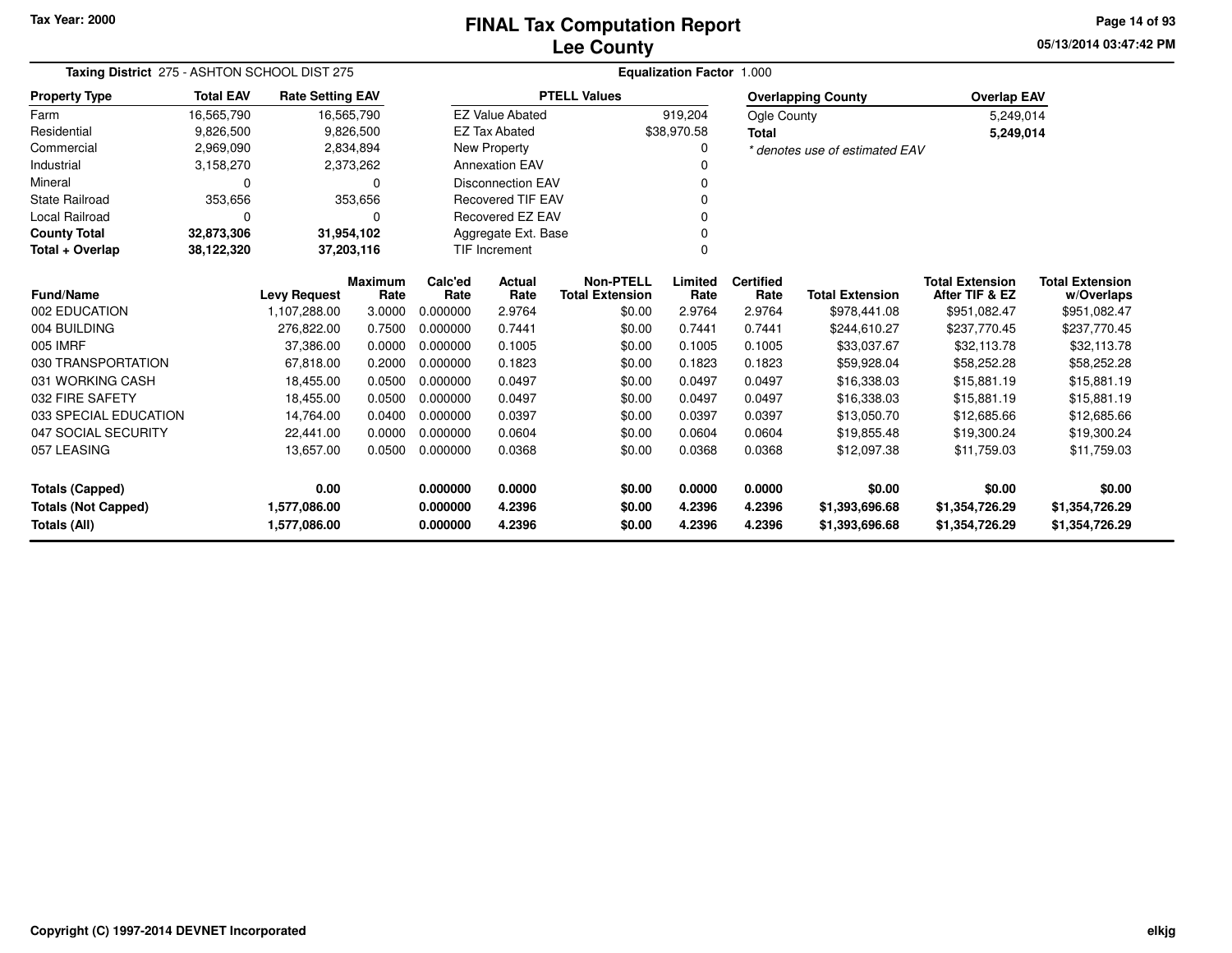**05/13/2014 03:47:42 PMPage 15 of 93**

| Taxing District 280 - MENDOTA HIGH SCH DIST 280   |                  |                              |                        | Equalization Factor 1.000        |                          |                                            |                  |                          |                                |                                          |                                      |  |  |
|---------------------------------------------------|------------------|------------------------------|------------------------|----------------------------------|--------------------------|--------------------------------------------|------------------|--------------------------|--------------------------------|------------------------------------------|--------------------------------------|--|--|
| <b>Property Type</b>                              | <b>Total EAV</b> | <b>Rate Setting EAV</b>      |                        |                                  |                          | <b>PTELL Values</b>                        |                  |                          | <b>Overlapping County</b>      | <b>Overlap EAV</b>                       |                                      |  |  |
| Farm                                              | 15,673,830       |                              | 15,673,830             |                                  | <b>EZ Value Abated</b>   |                                            | $\mathbf 0$      | <b>Bureau County</b>     |                                | 5,585,282                                |                                      |  |  |
| Residential                                       | 6,726,550        |                              | 6,726,550              |                                  | <b>EZ Tax Abated</b>     |                                            | \$0.00           | LaSalle County           |                                | 116,482,438                              |                                      |  |  |
| Commercial                                        | 869,580          |                              | 869,580                |                                  | <b>New Property</b>      |                                            | 0                | <b>Total</b>             |                                | 122,067,720                              |                                      |  |  |
| Industrial                                        | 0                |                              | o                      |                                  | <b>Annexation EAV</b>    |                                            | $\Omega$         |                          | * denotes use of estimated EAV |                                          |                                      |  |  |
| Mineral                                           | $\Omega$         |                              | O                      |                                  | <b>Disconnection EAV</b> |                                            | 0                |                          |                                |                                          |                                      |  |  |
| <b>State Railroad</b>                             | 11,740           |                              | 11.740                 |                                  | <b>Recovered TIF EAV</b> |                                            | $\Omega$         |                          |                                |                                          |                                      |  |  |
| Local Railroad                                    | 0                |                              | 0                      |                                  | Recovered EZ EAV         |                                            | $\Omega$         |                          |                                |                                          |                                      |  |  |
| <b>County Total</b>                               | 23,281,700       | 23,281,700                   |                        |                                  | Aggregate Ext. Base      |                                            | $\Omega$         |                          |                                |                                          |                                      |  |  |
| Total + Overlap                                   | 145,349,420      | 145,349,420                  |                        | <b>TIF Increment</b><br>$\Omega$ |                          |                                            |                  |                          |                                |                                          |                                      |  |  |
| <b>Fund/Name</b>                                  |                  | <b>Levy Request</b>          | <b>Maximum</b><br>Rate | Calc'ed<br>Rate                  | Actual<br>Rate           | <b>Non-PTELL</b><br><b>Total Extension</b> | Limited<br>Rate  | <b>Certified</b><br>Rate | <b>Total Extension</b>         | <b>Total Extension</b><br>After TIF & EZ | <b>Total Extension</b><br>w/Overlaps |  |  |
| 002 EDUCATION                                     |                  | 2,000,000.00                 | 1.3700                 | 0.000000                         | 1.3700                   | \$0.00                                     | 1.3700           | 1.3700                   | \$318,959.29                   | \$318,959.41                             | \$318,959.41                         |  |  |
| 003 BONDS                                         |                  | 1,042,668.00                 | 0.0000                 | 0.000000                         | 0.7174                   | \$0.00                                     | 0.7174           | 0.7174                   | \$167,022.92                   | \$167,022.84                             | \$167,022.84                         |  |  |
| 004 BUILDING                                      |                  | 375,000.00                   | 0.2500                 | 0.000000                         | 0.2500                   | \$0.00                                     | 0.2500           | 0.2500                   | \$58,204.25                    | \$58,204.21                              | \$58,204.21                          |  |  |
| 005 IMRF                                          |                  | 65,000.00                    | 0.0000                 | 0.000000                         | 0.0448                   | \$0.00                                     | 0.0448           | 0.0448                   | \$10,430.20                    | \$10,430.19                              | \$10,430.19                          |  |  |
| 030 TRANSPORTATION                                |                  | 170,000.00                   | 0.1200                 | 0.000000                         | 0.1170                   | \$0.00                                     | 0.1170           | 0.1170                   | \$27,239.59                    | \$27,239.55                              | \$27,239.55                          |  |  |
| 031 WORKING CASH                                  |                  | 71,000.00                    | 0.0500                 | 0.000000                         | 0.0489                   | \$0.00                                     | 0.0489           | 0.0489                   | \$11.384.75                    | \$11.384.72                              | \$11,384.72                          |  |  |
| 032 FIRE SAFETY                                   |                  | 71,000.00                    | 0.0500                 | 0.000000                         | 0.0489                   | \$0.00                                     | 0.0489           | 0.0489                   | \$11,384.75                    | \$11,384.72                              | \$11,384.72                          |  |  |
| 033 SPECIAL EDUCATION                             |                  | 28,100.00                    | 0.0200                 | 0.000000                         | 0.0194                   | \$0.00                                     | 0.0194           | 0.0194                   | \$4,516.65                     | \$4,516.62                               | \$4,516.62                           |  |  |
| 035 LIABILITY INS                                 |                  | 112,800.00                   | 0.0000                 | 0.000000                         | 0.0777                   | \$0.00                                     | 0.0777           | 0.0777                   | \$18,089.88                    | \$18,089.86                              | \$18,089.86                          |  |  |
| 047 SOCIAL SECURITY                               |                  | 72,000.00                    | 0.0000                 | 0.000000                         | 0.0496                   | \$0.00                                     | 0.0496           | 0.0496                   | \$11,547.72                    | \$11,547.67                              | \$11,547.67                          |  |  |
| 0.00<br><b>Totals (Capped)</b>                    |                  |                              |                        | 0.000000                         | 0.0000                   | \$0.00                                     | 0.0000           | 0.0000                   | \$0.00                         | \$0.00                                   | \$0.00                               |  |  |
| <b>Totals (Not Capped)</b><br><b>Totals (All)</b> |                  | 4,007,568.00<br>4,007,568.00 |                        | 0.000000<br>0.000000             | 2.7437<br>2.7437         | \$0.00<br>\$0.00                           | 2.7437<br>2.7437 | 2.7437<br>2.7437         | \$638,780.00<br>\$638,780.00   | \$638,779.79<br>\$638,779.79             | \$638,779.79<br>\$638,779.79         |  |  |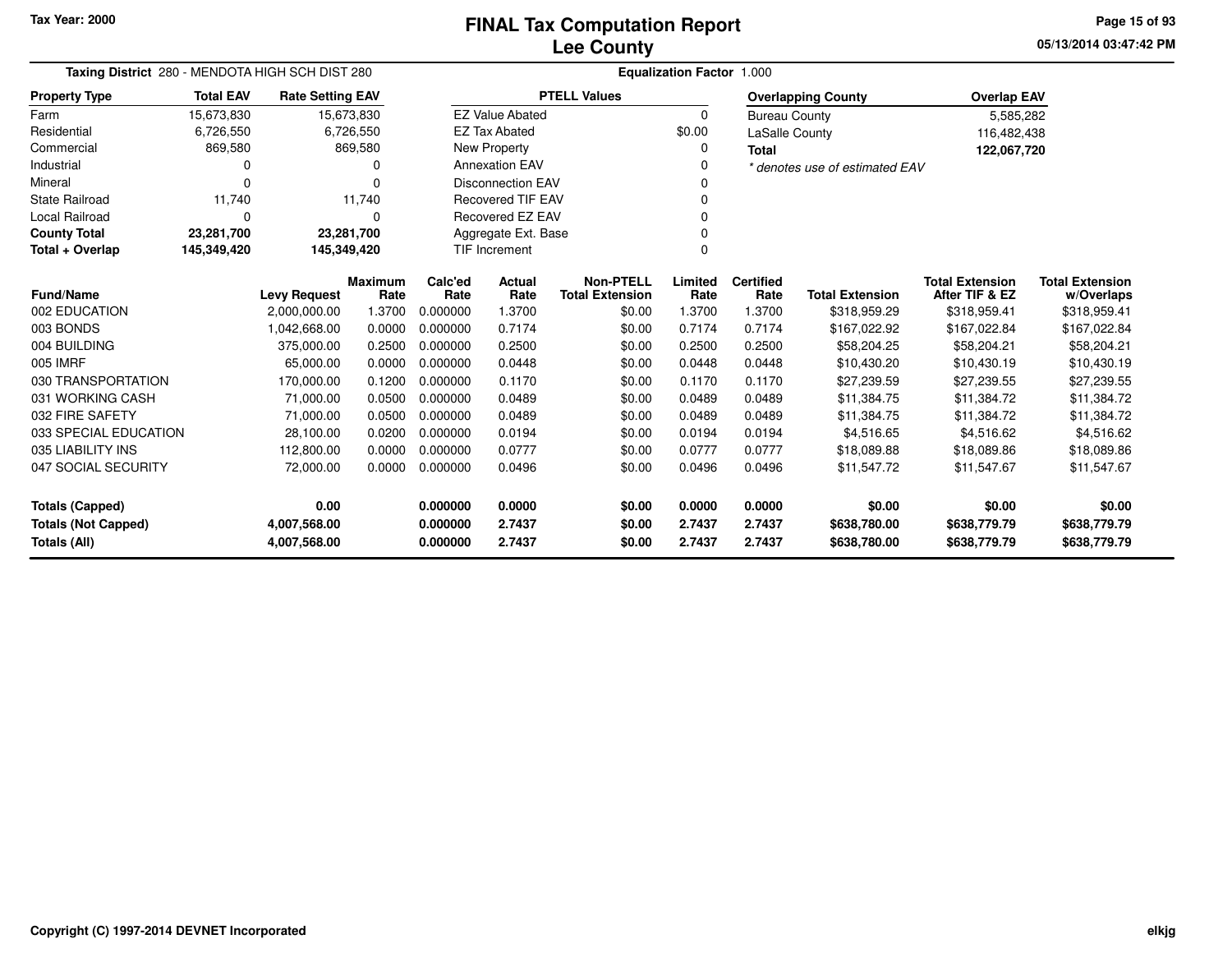### **Lee CountyFINAL Tax Computation Report**

**05/13/2014 03:47:42 PMPage 16 of 93**

| Taxing District 289 - MENDOTA GRD SD 289                   |                  |                         |                        | <b>Equalization Factor 1.000</b> |                          |                                            |                 |                          |                                |                                          |                                      |  |  |
|------------------------------------------------------------|------------------|-------------------------|------------------------|----------------------------------|--------------------------|--------------------------------------------|-----------------|--------------------------|--------------------------------|------------------------------------------|--------------------------------------|--|--|
| <b>Property Type</b>                                       | <b>Total EAV</b> | <b>Rate Setting EAV</b> |                        |                                  |                          | <b>PTELL Values</b>                        |                 |                          | <b>Overlapping County</b>      | <b>Overlap EAV</b>                       |                                      |  |  |
| Farm                                                       | 15,673,830       | 15,673,830              |                        |                                  | <b>EZ Value Abated</b>   |                                            | $\Omega$        | <b>Bureau County</b>     |                                | 5,585,282                                |                                      |  |  |
| Residential                                                | 6,726,550        |                         | 6,726,550              |                                  | <b>EZ Tax Abated</b>     |                                            | \$0.00          | <b>LaSalle County</b>    |                                | 115,405,038                              |                                      |  |  |
| Commercial                                                 | 869,580          |                         | 869,580                |                                  | New Property             |                                            | 0               | <b>Total</b>             |                                | 120,990,320                              |                                      |  |  |
| Industrial                                                 | 0                |                         | 0                      |                                  | <b>Annexation EAV</b>    |                                            |                 |                          | * denotes use of estimated EAV |                                          |                                      |  |  |
| Mineral                                                    | 0                |                         | $\Omega$               |                                  | <b>Disconnection EAV</b> |                                            |                 |                          |                                |                                          |                                      |  |  |
| <b>State Railroad</b>                                      | 11,740           |                         | 11,740                 |                                  | <b>Recovered TIF EAV</b> |                                            |                 |                          |                                |                                          |                                      |  |  |
| Local Railroad                                             | 0                |                         | $\Omega$               |                                  | <b>Recovered EZ EAV</b>  |                                            |                 |                          |                                |                                          |                                      |  |  |
| <b>County Total</b>                                        | 23,281,700       | 23,281,700              |                        | Aggregate Ext. Base              |                          |                                            |                 |                          |                                |                                          |                                      |  |  |
| Total + Overlap                                            | 144,272,020      | 144,272,020             |                        | <b>TIF Increment</b>             |                          |                                            |                 |                          |                                |                                          |                                      |  |  |
| <b>Fund/Name</b>                                           |                  | <b>Levy Request</b>     | <b>Maximum</b><br>Rate | Calc'ed<br>Rate                  | Actual<br>Rate           | <b>Non-PTELL</b><br><b>Total Extension</b> | Limited<br>Rate | <b>Certified</b><br>Rate | <b>Total Extension</b>         | <b>Total Extension</b><br>After TIF & EZ | <b>Total Extension</b><br>w/Overlaps |  |  |
| 002 EDUCATION                                              |                  | 2,122,400.00            | 1.4400                 | 0.000000                         | 1.4400                   | \$0.00                                     | 1.4400          | 1.4400                   | \$335,256.48                   | \$335,256.83                             | \$335,256.83                         |  |  |
| 003 BONDS                                                  |                  | 309,000.00              | 0.0000                 | 0.000000                         | 0.2343                   | \$0.00                                     | 0.2343          | 0.2343                   | \$54,549.02                    | \$54,548.99                              | \$54,548.99                          |  |  |
| 004 BUILDING                                               |                  | 368,500.00              | 0.2500                 | 0.000000                         | 0.2500                   | \$0.00                                     | 0.2500          | 0.2500                   | \$58,204.25                    | \$58,204.22                              | \$58,204.22                          |  |  |
| 005 IMRF                                                   |                  | 89.826.00               | 0.0000                 | 0.000000                         | 0.0623                   | \$0.00                                     | 0.0623          | 0.0623                   | \$14,504.50                    | \$14,504.45                              | \$14,504.45                          |  |  |
| 030 TRANSPORTATION                                         |                  | 176,900.00              | 0.1200                 | 0.000000                         | 0.1200                   | \$0.00                                     | 0.1200          | 0.1200                   | \$27,938.04                    | \$27,937.99                              | \$27,937.99                          |  |  |
| 031 WORKING CASH                                           |                  | 73,700.00               | 0.0500                 | 0.000000                         | 0.0500                   | \$0.00                                     | 0.0500          | 0.0500                   | \$11,640.85                    | \$11,640.84                              | \$11,640.84                          |  |  |
| 032 FIRE SAFETY                                            |                  | 34,850.00               | 0.0500                 | 0.000000                         | 0.0242                   | \$0.00                                     | 0.0242          | 0.0242                   | \$5,634.17                     | \$5,634.15                               | \$5,634.15                           |  |  |
| 033 SPECIAL EDUCATION                                      |                  | 29,500.00               | 0.0200                 | 0.000000                         | 0.0200                   | \$0.00                                     | 0.0200          | 0.0200                   | \$4,656.34                     | \$4,656.31                               | \$4,656.31                           |  |  |
| 035 LIABILITY INS                                          |                  | 50.000.00               | 0.0000                 | 0.000000                         | 0.0347                   | \$0.00                                     | 0.0347          | 0.0347                   | \$8,078.75                     | \$8,078.72                               | \$8,078.72                           |  |  |
| 047 SOCIAL SECURITY                                        |                  | 141,691.00              | 0.0000                 | 0.000000                         | 0.0983                   | \$0.00                                     | 0.0983          | 0.0983                   | \$22,885.91                    | \$22,885.87                              | \$22,885.87                          |  |  |
| 057 LEASING                                                |                  | 34,850.00               | 0.0500                 | 0.000000                         | 0.0242                   | \$0.00                                     | 0.0242          | 0.0242                   | \$5,634.17                     | \$5,634.15                               | \$5,634.15                           |  |  |
| 0.00<br><b>Totals (Capped)</b>                             |                  |                         | 0.000000               | 0.0000                           | \$0.00                   | 0.0000                                     | 0.0000          | \$0.00                   | \$0.00                         | \$0.00                                   |                                      |  |  |
|                                                            |                  |                         |                        | 0.000000                         | 2.3580                   | \$0.00                                     | 2.3580          | 2.3580                   | \$548,982.48                   | \$548,982.52                             | \$548,982.52                         |  |  |
| <b>Totals (Not Capped)</b><br>3,431,217.00<br>Totals (All) |                  | 3,431,217.00            |                        | 0.000000                         | 2.3580                   | \$0.00                                     | 2.3580          | 2.3580                   | \$548,982.48                   | \$548,982.52                             | \$548,982.52                         |  |  |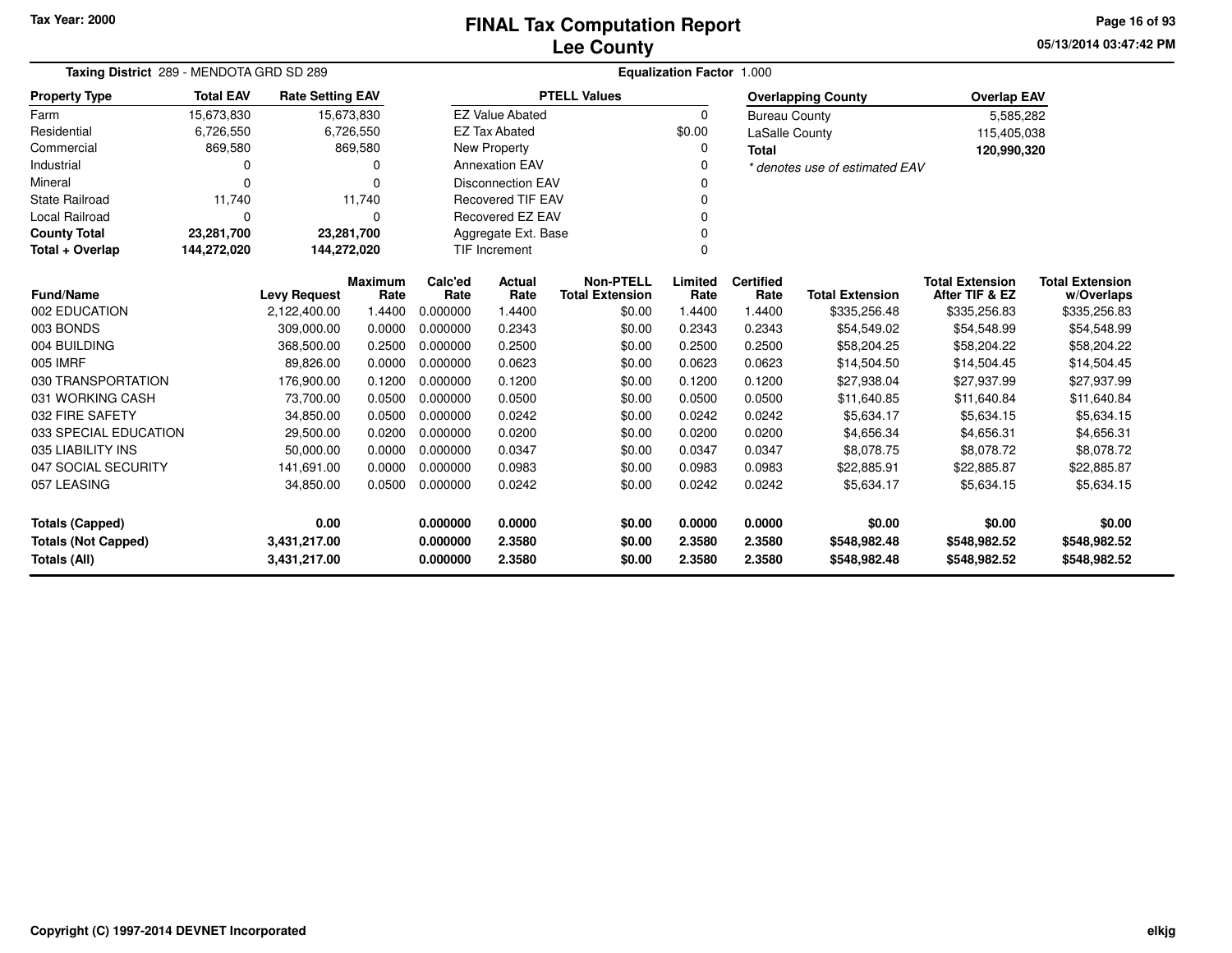**05/13/2014 03:47:42 PMPage 17 of 93**

| Taxing District 301 - ROCK FALLS SCHOOL DIST 301 |                  | <b>Equalization Factor 1.000</b> |                        |                                 |                          |                                            |                 |                          |                                |                                          |                                      |  |
|--------------------------------------------------|------------------|----------------------------------|------------------------|---------------------------------|--------------------------|--------------------------------------------|-----------------|--------------------------|--------------------------------|------------------------------------------|--------------------------------------|--|
| <b>Property Type</b>                             | <b>Total EAV</b> | <b>Rate Setting EAV</b>          |                        |                                 |                          | <b>PTELL Values</b>                        |                 |                          | <b>Overlapping County</b>      | <b>Overlap EAV</b>                       |                                      |  |
| Farm                                             | 2,373,820        |                                  | 2,373,820              |                                 | <b>EZ Value Abated</b>   |                                            | $\Omega$        |                          | <b>Whiteside County</b>        | 117,626,529                              |                                      |  |
| Residential                                      | 3,143,716        |                                  | 3,143,716              |                                 | <b>EZ Tax Abated</b>     |                                            | \$0.00          | <b>Total</b>             |                                | 117,626,529                              |                                      |  |
| Commercial                                       | 573,790          |                                  | 573,790                |                                 | <b>New Property</b>      |                                            | 0               |                          | * denotes use of estimated EAV |                                          |                                      |  |
| Industrial                                       | 4,000,000        |                                  | 4,000,000              |                                 | <b>Annexation EAV</b>    |                                            |                 |                          |                                |                                          |                                      |  |
| Mineral                                          | 0                |                                  | 0                      |                                 | <b>Disconnection EAV</b> |                                            | 0               |                          |                                |                                          |                                      |  |
| <b>State Railroad</b>                            | 836,432          |                                  | 836,432                |                                 | <b>Recovered TIF EAV</b> |                                            | $\Omega$        |                          |                                |                                          |                                      |  |
| <b>Local Railroad</b>                            | 0                |                                  | 0                      | Recovered EZ EAV<br>0           |                          |                                            |                 |                          |                                |                                          |                                      |  |
| <b>County Total</b>                              | 10,927,758       | 10,927,758                       |                        | Aggregate Ext. Base<br>$\Omega$ |                          |                                            |                 |                          |                                |                                          |                                      |  |
| Total + Overlap                                  | 128,554,287      | 128,554,287                      |                        | TIF Increment<br>$\Omega$       |                          |                                            |                 |                          |                                |                                          |                                      |  |
| <b>Fund/Name</b>                                 |                  | <b>Levy Request</b>              | <b>Maximum</b><br>Rate | Calc'ed<br>Rate                 | Actual<br>Rate           | <b>Non-PTELL</b><br><b>Total Extension</b> | Limited<br>Rate | <b>Certified</b><br>Rate | <b>Total Extension</b>         | <b>Total Extension</b><br>After TIF & EZ | <b>Total Extension</b><br>w/Overlaps |  |
| 002 EDUCATION                                    |                  | 2,412,260.00                     | 1.8600                 | 0.000000                        | 1.8600                   | \$0.00                                     | 1.8600          | 1.8600                   | \$203,256.30                   | \$203,256.38                             | \$203,256.38                         |  |
| 003 BONDS                                        |                  | 0.00                             | 0.0000                 | 0.000000                        | 0.0000                   | \$0.00                                     | 0.0000          | 0.0000                   | \$0.00                         | \$0.00                                   | \$0.00                               |  |
| 004 BUILDING                                     |                  | 324,228.00                       | 0.2500                 | 0.000000                        | 0.2500                   | \$0.00                                     | 0.2500          | 0.2500                   | \$27,319.40                    | \$27,319.39                              | \$27,319.39                          |  |
| 005 IMRF                                         |                  | 32,553.00                        | 0.0000                 | 0.000000                        | 0.0254                   | \$0.00                                     | 0.0254          | 0.0254                   | \$2,775.65                     | \$2,775.63                               | \$2,775.63                           |  |
| 030 TRANSPORTATION                               |                  | 155,630.00                       | 0.1200                 | 0.000000                        | 0.1200                   | \$0.00                                     | 0.1200          | 0.1200                   | \$13,113.31                    | \$13,113.29                              | \$13,113.29                          |  |
| 031 WORKING CASH                                 |                  | 64,846.00                        | 0.0500                 | 0.000000                        | 0.0500                   | \$0.00                                     | 0.0500          | 0.0500                   | \$5,463.88                     | \$5,463.88                               | \$5,463.88                           |  |
| 032 FIRE SAFETY                                  |                  | 13,099.00                        | 0.0500                 | 0.000000                        | 0.0102                   | \$0.00                                     | 0.0102          | 0.0102                   | \$1,114.63                     | \$1,114.62                               | \$1,114.62                           |  |
| 033 SPECIAL EDUCATION                            |                  | 25,938.00                        | 0.0200                 | 0.000000                        | 0.0200                   | \$0.00                                     | 0.0200          | 0.0200                   | \$2,185.55                     | \$2,185.54                               | \$2,185.54                           |  |
| 035 LIABILITY INS                                |                  | 246,803.00                       | 0.0000                 | 0.000000                        | 0.1920                   | \$0.00                                     | 0.1920          | 0.1920                   | \$20,981.30                    | \$20,981.28                              | \$20,981.28                          |  |
| 047 SOCIAL SECURITY                              |                  | 32,553.00                        | 0.0000                 | 0.000000                        | 0.0254                   | \$0.00                                     | 0.0254          | 0.0254                   | \$2,775.65                     | \$2,775.63                               | \$2,775.63                           |  |
| 057 LEASING                                      |                  | 64,846.00                        | 0.0500                 | 0.000000                        | 0.0500                   | \$0.00                                     | 0.0500          | 0.0500                   | \$5,463.88                     | \$5,463.88                               | \$5,463.88                           |  |
| <b>Totals (Capped)</b>                           |                  | 0.00                             |                        | 0.000000                        | 0.0000                   | \$0.00                                     | 0.0000          | 0.0000                   | \$0.00                         | \$0.00                                   | \$0.00                               |  |
| <b>Totals (Not Capped)</b>                       |                  | 3,372,756.00                     |                        | 0.000000                        | 2.6030                   | \$0.00                                     | 2.6030          | 2.6030                   | \$284,449.55                   | \$284,449.52                             | \$284,449.52                         |  |
| Totals (All)                                     |                  | 3,372,756.00                     |                        | 0.000000                        | 2.6030                   | \$0.00                                     | 2.6030          | 2.6030                   | \$284,449.55                   | \$284,449.52                             | \$284,449.52                         |  |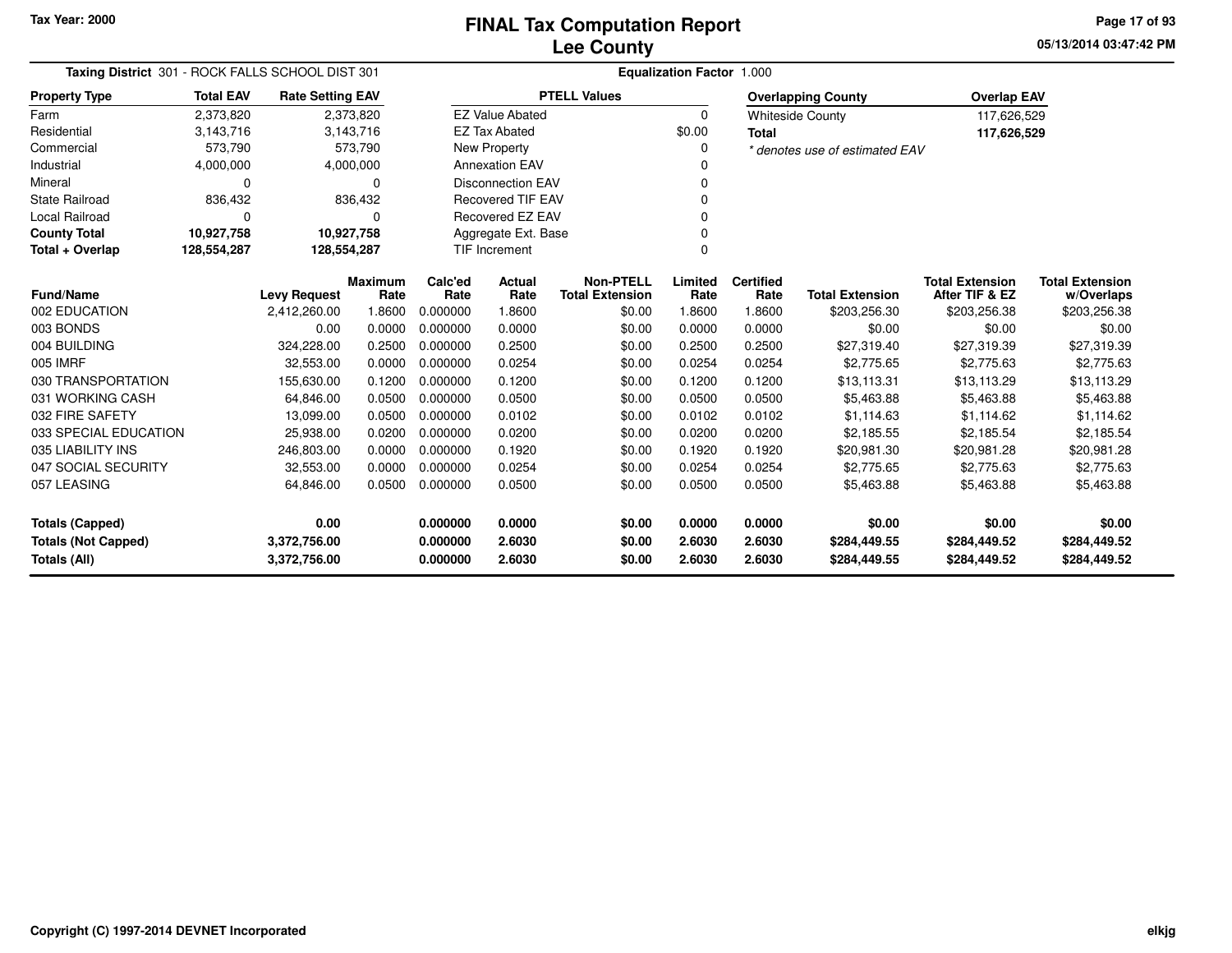**05/13/2014 03:47:42 PMPage 18 of 93**

| Taxing District 303 - LAMOILLE SCHOOL DIST 303 |                  |                              |                        |                      | Equalization Factor 1.000 |                                            |                  |                          |                                |                                          |                                      |  |  |  |
|------------------------------------------------|------------------|------------------------------|------------------------|----------------------|---------------------------|--------------------------------------------|------------------|--------------------------|--------------------------------|------------------------------------------|--------------------------------------|--|--|--|
| <b>Property Type</b>                           | <b>Total EAV</b> | <b>Rate Setting EAV</b>      |                        |                      |                           | <b>PTELL Values</b>                        |                  |                          | <b>Overlapping County</b>      | <b>Overlap EAV</b>                       |                                      |  |  |  |
| Farm                                           | 731,420          |                              | 731,420                |                      | <b>EZ Value Abated</b>    |                                            | $\Omega$         | <b>Bureau County</b>     |                                | 32,969,798                               |                                      |  |  |  |
| Residential                                    | 0                |                              |                        |                      | <b>EZ Tax Abated</b>      |                                            | \$0.00           | <b>Total</b>             |                                | 32,969,798                               |                                      |  |  |  |
| Commercial                                     | $\Omega$         |                              | ŋ                      |                      | New Property              |                                            | 0                |                          | * denotes use of estimated EAV |                                          |                                      |  |  |  |
| Industrial                                     | $\Omega$         |                              |                        |                      | <b>Annexation EAV</b>     |                                            |                  |                          |                                |                                          |                                      |  |  |  |
| Mineral                                        | $\Omega$         |                              |                        |                      | <b>Disconnection EAV</b>  |                                            |                  |                          |                                |                                          |                                      |  |  |  |
| State Railroad                                 | $\Omega$         |                              | $\Omega$               |                      | <b>Recovered TIF EAV</b>  |                                            |                  |                          |                                |                                          |                                      |  |  |  |
| Local Railroad                                 | $\Omega$         |                              | O                      |                      | Recovered EZ EAV<br>0     |                                            |                  |                          |                                |                                          |                                      |  |  |  |
| <b>County Total</b>                            | 731,420          |                              | 731,420                |                      | Aggregate Ext. Base       |                                            |                  |                          |                                |                                          |                                      |  |  |  |
| Total + Overlap                                | 33,701,218       | 33,701,218                   |                        |                      | <b>TIF Increment</b>      |                                            |                  |                          |                                |                                          |                                      |  |  |  |
| <b>Fund/Name</b>                               |                  | <b>Levy Request</b>          | <b>Maximum</b><br>Rate | Calc'ed<br>Rate      | Actual<br>Rate            | <b>Non-PTELL</b><br><b>Total Extension</b> | Limited<br>Rate  | <b>Certified</b><br>Rate | <b>Total Extension</b>         | <b>Total Extension</b><br>After TIF & EZ | <b>Total Extension</b><br>w/Overlaps |  |  |  |
| 002 EDUCATION                                  |                  | 950,000.00                   | 2.7000                 | 0.000000             | 2.7000                    | \$0.00                                     | 2.7000           | 2.7000                   | \$19,748.34                    | \$19,748.30                              | \$19,748.30                          |  |  |  |
| 003 BONDS                                      |                  | 26.217.00                    | 0.0000                 | 0.000000             | 0.0782                    | \$0.00                                     | 0.0782           | 0.0782                   | \$571.97                       | \$571.97                                 | \$571.97                             |  |  |  |
| 004 BUILDING                                   |                  | 170,000.00                   | 0.5000                 | 0.000000             | 0.5000                    | \$0.00                                     | 0.5000           | 0.5000                   | \$3,657.10                     | \$3,657.10                               | \$3,657.10                           |  |  |  |
| 005 IMRF                                       |                  | 32,500.00                    | 0.0000                 | 0.000000             | 0.0965                    | \$0.00                                     | 0.0965           | 0.0965                   | \$705.82                       | \$705.82                                 | \$705.82                             |  |  |  |
| 030 TRANSPORTATION                             |                  | 68,000.00                    | 0.2000                 | 0.000000             | 0.2000                    | \$0.00                                     | 0.2000           | 0.2000                   | \$1,462.84                     | \$1,462.84                               | \$1,462.84                           |  |  |  |
| 031 WORKING CASH                               |                  | 17,000.00                    | 0.0500                 | 0.000000             | 0.0500                    | \$0.00                                     | 0.0500           | 0.0500                   | \$365.71                       | \$365.71                                 | \$365.71                             |  |  |  |
| 032 FIRE SAFETY                                |                  | 17,000.00                    | 0.0500                 | 0.000000             | 0.0500                    | \$0.00                                     | 0.0500           | 0.0500                   | \$365.71                       | \$365.71                                 | \$365.71                             |  |  |  |
| 033 SPECIAL EDUCATION                          |                  | 13,600.00                    | 0.0400                 | 0.000000             | 0.0400                    | \$0.00                                     | 0.0400           | 0.0400                   | \$292.57                       | \$292.57                                 | \$292.57                             |  |  |  |
| 035 LIABILITY INS                              |                  | 28.000.00                    | 0.0000                 | 0.000000             | 0.0831                    | \$0.00                                     | 0.0831           | 0.0831                   | \$607.81                       | \$607.81                                 | \$607.81                             |  |  |  |
| 047 SOCIAL SECURITY                            |                  | 36,500.00                    | 0.0000                 | 0.000000             | 0.1084                    | \$0.00                                     | 0.1084           | 0.1084                   | \$792.86                       | \$792.86                                 | \$792.86                             |  |  |  |
| 057 LEASING                                    |                  | 17,000.00                    | 0.0500                 | 0.000000             | 0.0500                    | \$0.00                                     | 0.0500           | 0.0500                   | \$365.71                       | \$365.71                                 | \$365.71                             |  |  |  |
|                                                |                  |                              |                        |                      |                           |                                            |                  |                          |                                |                                          |                                      |  |  |  |
| <b>Totals (Capped)</b>                         |                  | 0.00                         |                        | 0.000000             | 0.0000                    | \$0.00                                     | 0.0000           | 0.0000                   | \$0.00                         | \$0.00                                   | \$0.00                               |  |  |  |
| <b>Totals (Not Capped)</b><br>Totals (All)     |                  | 1,375,817.00<br>1,375,817.00 |                        | 0.000000<br>0.000000 | 3.9562<br>3.9562          | \$0.00<br>\$0.00                           | 3.9562<br>3.9562 | 3.9562<br>3.9562         | \$28,936.44<br>\$28,936.44     | \$28,936.40<br>\$28,936.40               | \$28,936.40<br>\$28,936.40           |  |  |  |

-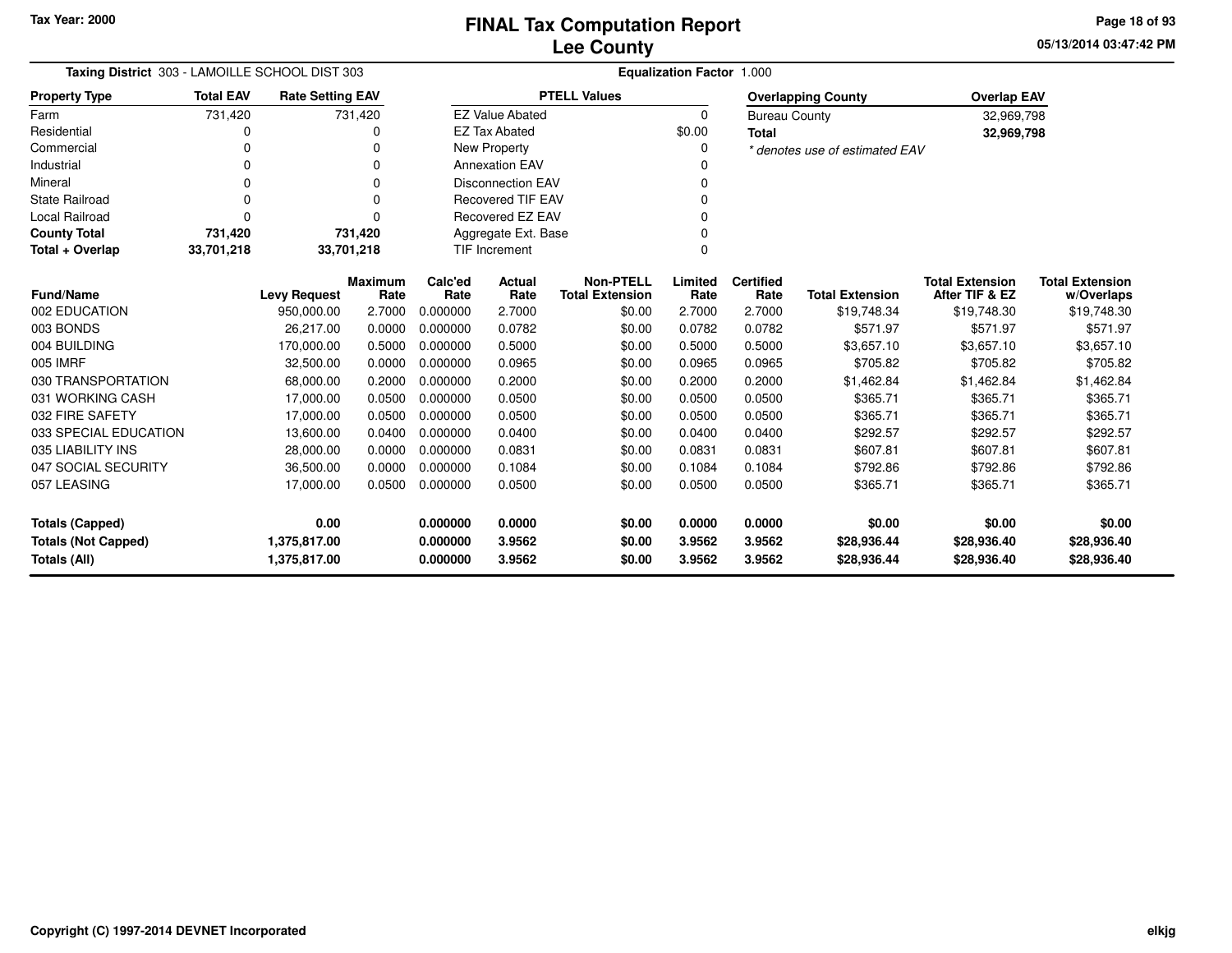**05/13/2014 03:47:42 PMPage 19 of 93**

| Taxing District 340 - BUREAU VALLEY SD 340                                 |                  |                         |                              | <b>Equalization Factor 1.000</b> |                          |                                            |                 |                          |                                |                                          |                                      |  |
|----------------------------------------------------------------------------|------------------|-------------------------|------------------------------|----------------------------------|--------------------------|--------------------------------------------|-----------------|--------------------------|--------------------------------|------------------------------------------|--------------------------------------|--|
| <b>Property Type</b>                                                       | <b>Total EAV</b> | <b>Rate Setting EAV</b> |                              |                                  |                          | <b>PTELL Values</b>                        |                 |                          | <b>Overlapping County</b>      | <b>Overlap EAV</b>                       |                                      |  |
| Farm                                                                       | 6,461,090        |                         | 6,461,090                    |                                  | <b>EZ Value Abated</b>   |                                            | $\Omega$        | <b>Bureau County</b>     |                                | 94,160,716                               |                                      |  |
| Residential                                                                | 527,170          |                         | 527,170                      |                                  | <b>EZ Tax Abated</b>     |                                            | \$0.00          |                          | <b>Whiteside County</b>        | 779,865                                  |                                      |  |
| Commercial                                                                 | 0                |                         | O                            |                                  | New Property             |                                            |                 | <b>Total</b>             |                                | 94,940,581                               |                                      |  |
| Industrial                                                                 | 0                |                         | $\Omega$                     |                                  | <b>Annexation EAV</b>    |                                            |                 |                          | * denotes use of estimated EAV |                                          |                                      |  |
| Mineral                                                                    | 0                |                         | $\Omega$                     |                                  | <b>Disconnection EAV</b> |                                            |                 |                          |                                |                                          |                                      |  |
| <b>State Railroad</b>                                                      | 56,671           |                         | 56,671                       |                                  | <b>Recovered TIF EAV</b> |                                            |                 |                          |                                |                                          |                                      |  |
| Local Railroad                                                             | 0                |                         | O                            |                                  | Recovered EZ EAV         |                                            |                 |                          |                                |                                          |                                      |  |
| <b>County Total</b>                                                        | 7,044,931        |                         | 7,044,931                    |                                  | Aggregate Ext. Base      |                                            |                 |                          |                                |                                          |                                      |  |
| Total + Overlap                                                            | 101,985,512      | 101,985,512             |                              |                                  | <b>TIF Increment</b>     |                                            | 0               |                          |                                |                                          |                                      |  |
| <b>Fund/Name</b>                                                           |                  | <b>Levy Request</b>     | <b>Maximum</b><br>Rate       | Calc'ed<br>Rate                  | Actual<br>Rate           | <b>Non-PTELL</b><br><b>Total Extension</b> | Limited<br>Rate | <b>Certified</b><br>Rate | <b>Total Extension</b>         | <b>Total Extension</b><br>After TIF & EZ | <b>Total Extension</b><br>w/Overlaps |  |
| 002 EDUCATION                                                              |                  | 2,885,900.00            | 2.7500                       | 0.000000                         | 2.7500                   | \$0.00                                     | 2.7500          | 2.7500                   | \$193,735.60                   | \$193,735.86                             | \$193,735.86                         |  |
| 003 BONDS                                                                  |                  | 1,079,515.00            | 0.0000                       | 0.000000                         | 1.0594                   | \$0.00                                     | 1.0594          | 1.0594                   | \$74,634.00                    | \$74,633.98                              | \$74,633.98                          |  |
| 004 BUILDING                                                               |                  | 524,700.00              | 0.5000                       | 0.000000                         | 0.5000                   | \$0.00                                     | 0.5000          | 0.5000                   | \$35,224.66                    | \$35,224.65                              | \$35,224.65                          |  |
| 005 IMRF                                                                   |                  | 90,000.00               | 0.0000                       | 0.000000                         | 0.0883                   | \$0.00                                     | 0.0883          | 0.0883                   | \$6,220.67                     | \$6,220.65                               | \$6,220.65                           |  |
| 030 TRANSPORTATION                                                         |                  | 262,300.00              | 0.2500                       | 0.000000                         | 0.2500                   | \$0.00                                     | 0.2500          | 0.2500                   | \$17,612.33                    | \$17,612.31                              | \$17,612.31                          |  |
| 031 WORKING CASH                                                           |                  | 52,400.00               | 0.0500                       | 0.000000                         | 0.0500                   | \$0.00                                     | 0.0500          | 0.0500                   | \$3,522.47                     | \$3,522.43                               | \$3,522.43                           |  |
| 032 FIRE SAFETY                                                            |                  | 52,400.00               | 0.0500                       | 0.000000                         | 0.0500                   | \$0.00                                     | 0.0500          | 0.0500                   | \$3,522.47                     | \$3,522.43                               | \$3,522.43                           |  |
| 033 SPECIAL EDUCATION                                                      |                  | 41,900.00               | 0.0400                       | 0.000000                         | 0.0400                   | \$0.00                                     | 0.0400          | 0.0400                   | \$2,817.97                     | \$2,817.96                               | \$2,817.96                           |  |
| 035 LIABILITY INS                                                          |                  | 150,000.00              | 0.0000                       | 0.000000                         | 0.1471                   | \$0.00                                     | 0.1471          | 0.1471                   | \$10,363.09                    | \$10,363.08                              | \$10,363.08                          |  |
| 047 SOCIAL SECURITY                                                        |                  | 185,000.00              | 0.0000                       | 0.000000                         | 0.1814                   | \$0.00                                     | 0.1814          | 0.1814                   | \$12,779.50                    | \$12,779.49                              | \$12,779.49                          |  |
| 057 LEASING                                                                |                  | 52,400.00               | 0.0500                       | 0.000000                         | 0.0500                   | \$0.00                                     | 0.0500          | 0.0500                   | \$3,522.47                     | \$3,522.43                               | \$3,522.43                           |  |
| <b>Totals (Capped)</b>                                                     |                  | 0.00                    | 0.000000<br>0.0000<br>\$0.00 |                                  |                          | 0.0000                                     | 0.0000          | \$0.00                   | \$0.00                         | \$0.00                                   |                                      |  |
| <b>Totals (Not Capped)</b><br>5.1662<br>\$0.00<br>5,376,515.00<br>0.000000 |                  |                         |                              | 5.1662                           | 5.1662                   | \$363,955.23                               | \$363,955.27    | \$363,955.27             |                                |                                          |                                      |  |
| Totals (All)<br>5,376,515.00                                               |                  |                         | 0.000000                     | 5.1662                           | \$0.00                   | 5.1662                                     | 5.1662          | \$363,955.23             | \$363,955.27                   | \$363,955.27                             |                                      |  |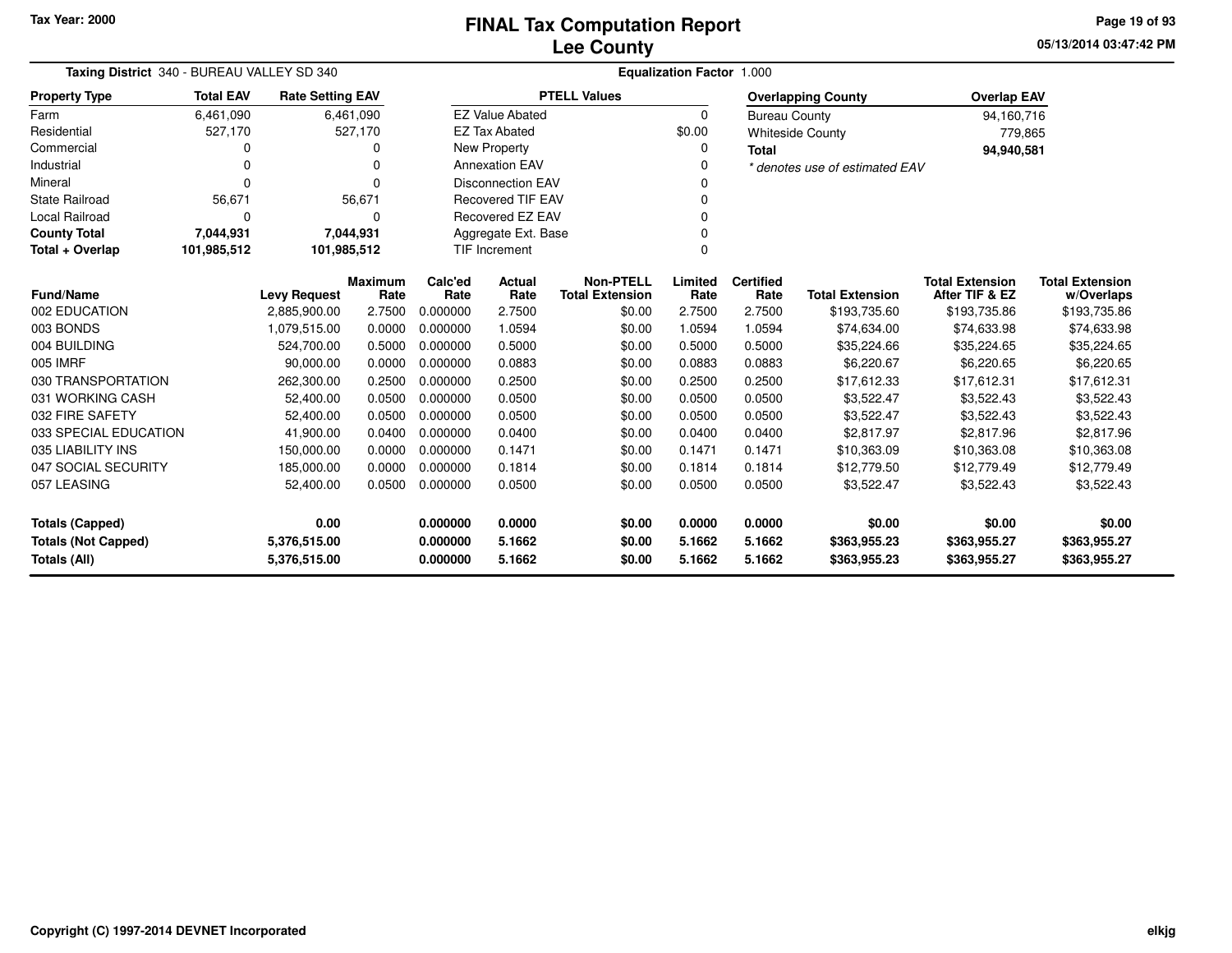**05/13/2014 03:47:42 PM Page 20 of 93**

| Taxing District 425 - INDIAN CRK SCHOOL DIST 425  |                  |                         |                 | <b>Equalization Factor 1.000</b> |                          |                                            |                 |                          |                                |                                          |                                      |  |  |
|---------------------------------------------------|------------------|-------------------------|-----------------|----------------------------------|--------------------------|--------------------------------------------|-----------------|--------------------------|--------------------------------|------------------------------------------|--------------------------------------|--|--|
| <b>Property Type</b>                              | <b>Total EAV</b> | <b>Rate Setting EAV</b> |                 |                                  |                          | <b>PTELL Values</b>                        |                 |                          | <b>Overlapping County</b>      | <b>Overlap EAV</b>                       |                                      |  |  |
| Farm                                              | 6,004,360        |                         | 6,004,360       |                                  | <b>EZ Value Abated</b>   |                                            | $\Omega$        | DeKalb County            |                                | 95,118,348                               |                                      |  |  |
| Residential                                       | 4,684,200        |                         | 4,684,200       |                                  | <b>EZ Tax Abated</b>     |                                            | \$0.00          | LaSalle County           |                                | 14,183                                   |                                      |  |  |
| Commercial                                        | 620,070          |                         | 620,070         |                                  | <b>New Property</b>      |                                            | 0               | <b>Total</b>             |                                | 95,132,531                               |                                      |  |  |
| Industrial                                        | 0                |                         |                 |                                  | <b>Annexation EAV</b>    |                                            | 0               |                          | * denotes use of estimated EAV |                                          |                                      |  |  |
| Mineral                                           | $\Omega$         |                         |                 |                                  | <b>Disconnection EAV</b> |                                            | ŋ               |                          |                                |                                          |                                      |  |  |
| <b>State Railroad</b>                             | 154,312          |                         | 154,312         | <b>Recovered TIF EAV</b><br>0    |                          |                                            |                 |                          |                                |                                          |                                      |  |  |
| Local Railroad                                    | $\Omega$         |                         | $\Omega$        |                                  | Recovered EZ EAV         |                                            | $\Omega$        |                          |                                |                                          |                                      |  |  |
| <b>County Total</b>                               | 11,462,942       | 11,462,942              |                 | Aggregate Ext. Base<br>$\Omega$  |                          |                                            |                 |                          |                                |                                          |                                      |  |  |
| Total + Overlap                                   | 106,595,473      | 106,595,473             |                 | <b>TIF Increment</b>             |                          |                                            |                 |                          |                                |                                          |                                      |  |  |
| <b>Fund/Name</b>                                  |                  | <b>Levy Request</b>     | Maximum<br>Rate | Calc'ed<br>Rate                  | Actual<br>Rate           | <b>Non-PTELL</b><br><b>Total Extension</b> | Limited<br>Rate | <b>Certified</b><br>Rate | <b>Total Extension</b>         | <b>Total Extension</b><br>After TIF & EZ | <b>Total Extension</b><br>w/Overlaps |  |  |
| 002 EDUCATION                                     |                  | 2,992,643.00            | 2.8000          | 0.000000                         | 2.7964                   | \$0.00                                     | 2.7964          | 2.7964                   | \$320,549.71                   | \$320,550.05                             | \$320,550.05                         |  |  |
| 003 BONDS                                         |                  | 102,750.00              | 0.0000          | 0.000000                         | 0.0964                   | \$0.00                                     | 0.0964          | 0.0964                   | \$11,050.28                    | \$11,050.24                              | \$11,050.24                          |  |  |
| 004 BUILDING                                      |                  | 534,401.00              | 0.5000          | 0.000000                         | 0.4994                   | \$0.00                                     | 0.4994          | 0.4994                   | \$57,245.93                    | \$57,245.94                              | \$57,245.94                          |  |  |
| 005 IMRF                                          |                  | 107,718.00              | 0.0000          | 0.000000                         | 0.1010                   | \$0.00                                     | 0.1010          | 0.1010                   | \$11,577.57                    | \$11,577.53                              | \$11,577.53                          |  |  |
| 030 TRANSPORTATION                                |                  | 213,760.00              | 0.2000          | 0.000000                         | 0.1997                   | \$0.00                                     | 0.1997          | 0.1997                   | \$22,891.50                    | \$22,891.49                              | \$22,891.49                          |  |  |
| 031 WORKING CASH                                  |                  | 53,440.00               | 0.0500          | 0.000000                         | 0.0499                   | \$0.00                                     | 0.0499          | 0.0499                   | \$5,720.01                     | \$5,719.98                               | \$5,719.98                           |  |  |
| 032 FIRE SAFETY                                   |                  | 53,440.00               | 0.0500          | 0.000000                         | 0.0499                   | \$0.00                                     | 0.0499          | 0.0499                   | \$5,720.01                     | \$5,719.98                               | \$5,719.98                           |  |  |
| 033 SPECIAL EDUCATION                             |                  | 42,752.00               | 0.0400          | 0.000000                         | 0.0400                   | \$0.00                                     | 0.0400          | 0.0400                   | \$4,585.18                     | \$4,585.18                               | \$4,585.18                           |  |  |
| 035 LIABILITY INS                                 |                  | 382,156.00              | 0.0000          | 0.000000                         | 0.3581                   | \$0.00                                     | 0.3581          | 0.3581                   | \$41,048.80                    | \$41,048.79                              | \$41,048.79                          |  |  |
| 047 SOCIAL SECURITY                               |                  | 101,502.00              | 0.0000          | 0.000000                         | 0.0952                   | \$0.00                                     | 0.0952          | 0.0952                   | \$10,912.72                    | \$10,912.71                              | \$10,912.71                          |  |  |
| 057 LEASING                                       |                  | 53,440.00               | 0.0500          | 0.000000                         | 0.0499                   | \$0.00                                     | 0.0499          | 0.0499                   | \$5,720.01                     | \$5,719.98                               | \$5,719.98                           |  |  |
| <b>Totals (Capped)</b><br>4,535,252.00            |                  |                         | 0.000000        | 4.2395                           | \$0.00                   | 4.2395                                     | 4.2395          | \$485,971.44             | \$485,971.63                   | \$485,971.63                             |                                      |  |  |
| 102,750.00                                        |                  |                         |                 | 0.000000                         | 0.0964                   | \$0.00                                     | 0.0964          | 0.0964                   | \$11,050.28                    | \$11,050.24                              | \$11,050.24                          |  |  |
| <b>Totals (Not Capped)</b><br><b>Totals (All)</b> |                  | 4,638,002.00            |                 | 0.000000                         | 4.3359                   | \$0.00                                     | 4.3359          | 4.3359                   | \$497,021.72                   | \$497,021.87                             | \$497,021.87                         |  |  |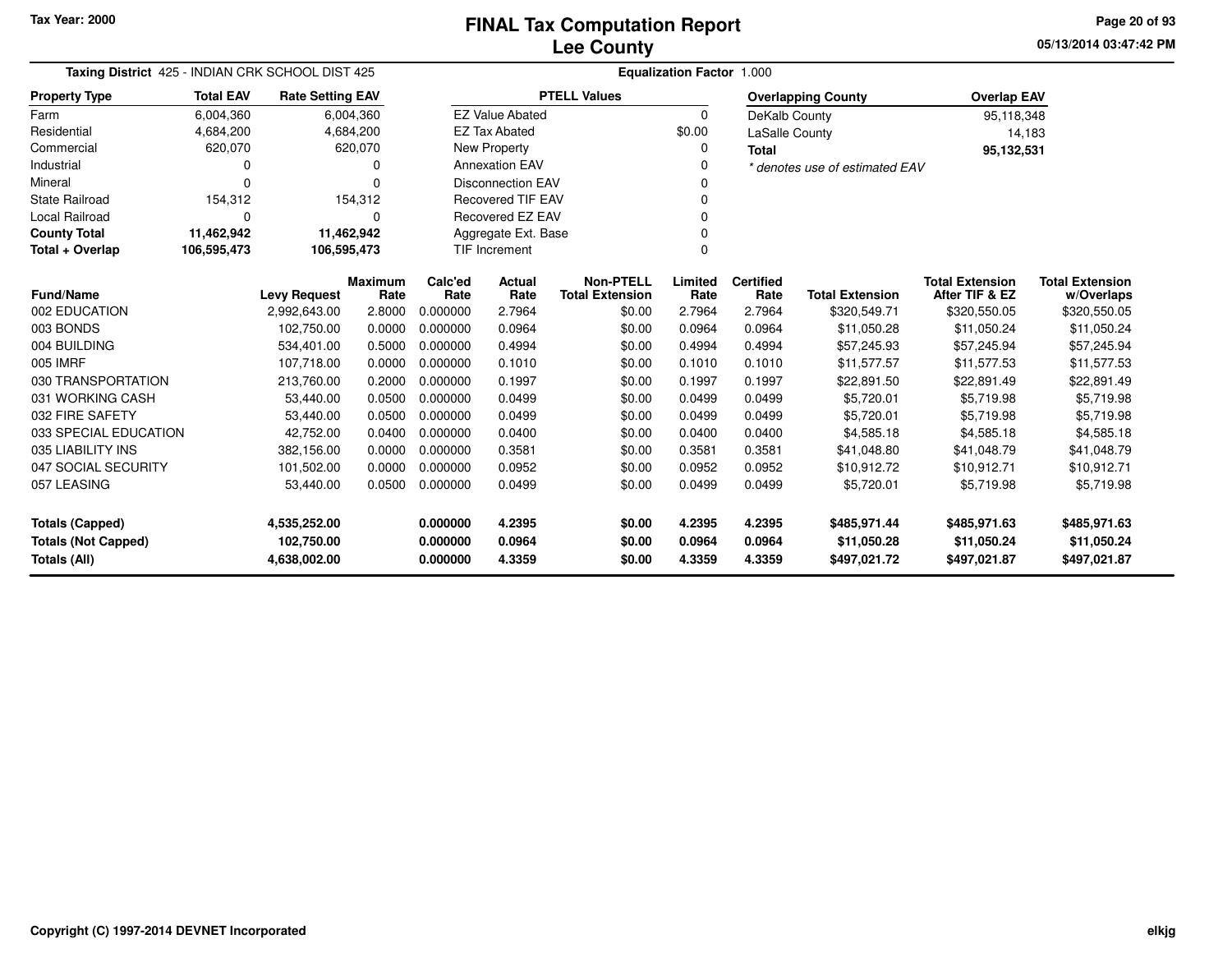**05/13/2014 03:47:42 PM Page 21 of 93**

| Taxing District 505 - OHIO HIGH SCHOOL DIST 505 |                  |                         |                        | <b>Equalization Factor 1.000</b> |                          |                                            |                 |                          |                                |                                          |                                      |  |  |
|-------------------------------------------------|------------------|-------------------------|------------------------|----------------------------------|--------------------------|--------------------------------------------|-----------------|--------------------------|--------------------------------|------------------------------------------|--------------------------------------|--|--|
| <b>Property Type</b>                            | <b>Total EAV</b> | <b>Rate Setting EAV</b> |                        |                                  |                          | <b>PTELL Values</b>                        |                 |                          | <b>Overlapping County</b>      | <b>Overlap EAV</b>                       |                                      |  |  |
| Farm                                            | 3,106,340        |                         | 3,106,340              |                                  | <b>EZ Value Abated</b>   |                                            | $\Omega$        | <b>Bureau County</b>     |                                | 10,997,583                               |                                      |  |  |
| Residential                                     | 312,060          |                         | 312,060                |                                  | <b>EZ Tax Abated</b>     |                                            | \$0.00          | <b>Total</b>             |                                | 10,997,583                               |                                      |  |  |
| Commercial                                      |                  |                         |                        |                                  | New Property             |                                            | 0               |                          | * denotes use of estimated EAV |                                          |                                      |  |  |
| Industrial                                      |                  |                         |                        |                                  | <b>Annexation EAV</b>    |                                            |                 |                          |                                |                                          |                                      |  |  |
| Mineral                                         | ∩                |                         |                        |                                  | <b>Disconnection EAV</b> |                                            |                 |                          |                                |                                          |                                      |  |  |
| State Railroad                                  | 0                |                         |                        |                                  | <b>Recovered TIF EAV</b> |                                            |                 |                          |                                |                                          |                                      |  |  |
| <b>Local Railroad</b>                           | ∩                |                         |                        | Recovered EZ EAV                 |                          |                                            |                 |                          |                                |                                          |                                      |  |  |
| <b>County Total</b>                             | 3,418,400        |                         | 3,418,400              | Aggregate Ext. Base              |                          |                                            |                 |                          |                                |                                          |                                      |  |  |
| Total + Overlap                                 | 14,415,983       |                         | 14,415,983             | <b>TIF Increment</b>             |                          |                                            |                 |                          |                                |                                          |                                      |  |  |
| <b>Fund/Name</b>                                |                  | <b>Levy Request</b>     | <b>Maximum</b><br>Rate | Calc'ed<br>Rate                  | Actual<br>Rate           | <b>Non-PTELL</b><br><b>Total Extension</b> | Limited<br>Rate | <b>Certified</b><br>Rate | <b>Total Extension</b>         | <b>Total Extension</b><br>After TIF & EZ | <b>Total Extension</b><br>w/Overlaps |  |  |
| 002 EDUCATION                                   |                  | 259,500.00              | 1.7300                 | 0.000000                         | 1.7300                   | \$0.00                                     | 1.7300          | 1.7300                   | \$59,138.32                    | \$59,138.38                              | \$59,138.38                          |  |  |
| 003 BONDS                                       |                  | 0.00                    | 0.0000                 | 0.000000                         | 0.0000                   | \$0.00                                     | 0.0000          | 0.0000                   | \$0.00                         | \$0.00                                   | \$0.00                               |  |  |
| 004 BUILDING                                    |                  | 55,500.00               | 0.3700                 | 0.000000                         | 0.3700                   | \$0.00                                     | 0.3700          | 0.3700                   | \$12,648.08                    | \$12,648.08                              | \$12,648.08                          |  |  |
| 030 TRANSPORTATION                              |                  | 18,000.00               | 0.1200                 | 0.000000                         | 0.1200                   | \$0.00                                     | 0.1200          | 0.1200                   | \$4,102.08                     | \$4,102.07                               | \$4,102.07                           |  |  |
| 031 WORKING CASH                                |                  | 7,500.00                | 0.0500                 | 0.000000                         | 0.0500                   | \$0.00                                     | 0.0500          | 0.0500                   | \$1,709.20                     | \$1,709.19                               | \$1,709.19                           |  |  |
| 033 SPECIAL EDUCATION                           |                  | 3,000.00                | 0.0200                 | 0.000000                         | 0.0200                   | \$0.00                                     | 0.0200          | 0.0200                   | \$683.68                       | \$683.67                                 | \$683.67                             |  |  |
| 035 LIABILITY INS                               |                  | 32,399.00               | 0.0000                 | 0.000000                         | 0.2248                   | \$0.00                                     | 0.2248          | 0.2248                   | \$7,684.56                     | \$7,684.56                               | \$7,684.56                           |  |  |
| 057 LEASING                                     |                  | 7,500.00                | 0.0500                 | 0.000000                         | 0.0500                   | \$0.00                                     | 0.0500          | 0.0500                   | \$1,709.20                     | \$1,709.19                               | \$1,709.19                           |  |  |
| <b>Totals (Capped)</b>                          |                  | 0.00                    |                        | 0.000000                         | 0.0000                   | \$0.00                                     | 0.0000          | 0.0000                   | \$0.00                         | \$0.00                                   | \$0.00                               |  |  |
| <b>Totals (Not Capped)</b>                      |                  | 383,399.00              |                        | 0.000000                         | 2.5648                   | \$0.00                                     | 2.5648          | 2.5648                   | \$87,675.12                    | \$87,675.14                              | \$87,675.14                          |  |  |
| <b>Totals (All)</b>                             |                  | 383,399.00              |                        | 0.000000                         | 2.5648                   | \$0.00                                     | 2.5648          | 2.5648                   | \$87,675.12                    | \$87,675.14                              | \$87,675.14                          |  |  |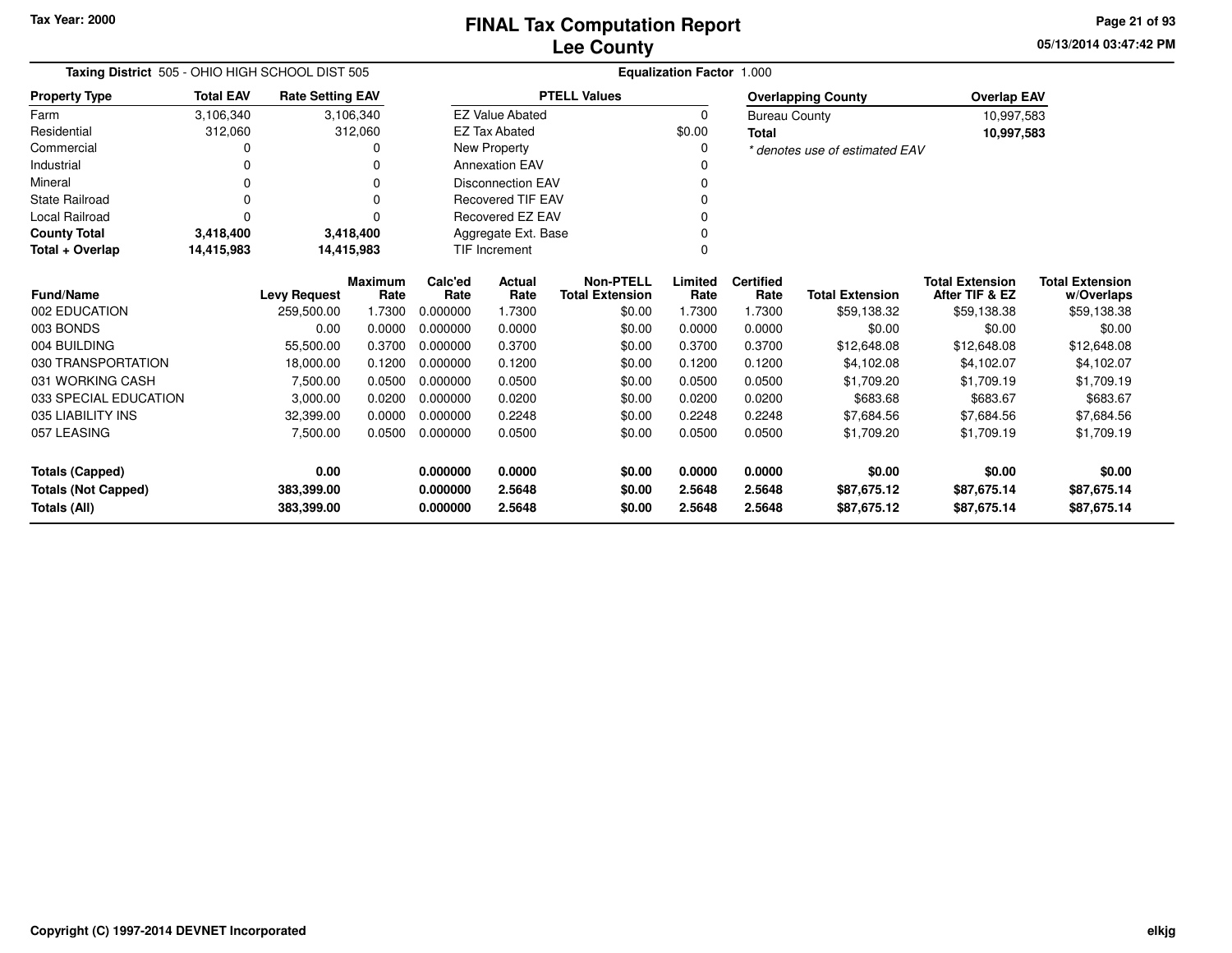# **Lee CountyFINAL Tax Computation Report**

**05/13/2014 03:47:42 PM Page 22 of 93**

| Taxing District 506 - SVCC SCHOOL DIST 506 |                  |                         |                |          |                                   |                        |          |                      |                                |                        |                        |
|--------------------------------------------|------------------|-------------------------|----------------|----------|-----------------------------------|------------------------|----------|----------------------|--------------------------------|------------------------|------------------------|
| <b>Property Type</b>                       | <b>Total EAV</b> | <b>Rate Setting EAV</b> |                |          |                                   | <b>PTELL Values</b>    |          |                      | <b>Overlapping County</b>      | <b>Overlap EAV</b>     |                        |
| Farm                                       | 102,236,623      | 102,236,623             |                |          | <b>EZ Value Abated</b>            |                        | $\Omega$ | <b>Bureau County</b> |                                | 65,934,654             |                        |
| Residential                                | 219,874,876      | 219,874,876             |                |          | <b>EZ Tax Abated</b>              |                        | \$0.00   | Carroll County       |                                | 61,009,113             |                        |
| Commercial                                 | 47,424,308       |                         | 47,424,308     |          | New Property                      |                        |          | Henry County         |                                | 2,522,845              |                        |
| Industrial                                 | 26,963,930       |                         | 26,963,930     |          | <b>Annexation EAV</b>             |                        |          | Ogle County          |                                | 92,170,385             |                        |
| Mineral                                    | 0                |                         | O              |          | <b>Disconnection EAV</b>          |                        |          |                      | <b>Whiteside County</b>        | 575,258,903            |                        |
| State Railroad                             | 2,375,207        |                         | 2,375,207      |          | Recovered TIF EAV                 |                        |          | <b>Total</b>         |                                | 796,895,900            |                        |
| <b>Local Railroad</b>                      | 0                |                         | 0              |          | <b>Recovered EZ EAV</b>           |                        |          |                      | * denotes use of estimated EAV |                        |                        |
| <b>County Total</b>                        | 398,874,944      | 398,874,944             |                |          | Aggregate Ext. Base               |                        |          |                      |                                |                        |                        |
| Total + Overlap                            | 1,195,770,845    | 1,195,770,845           |                |          | <b>TIF Increment</b>              |                        |          |                      |                                |                        |                        |
|                                            |                  |                         | <b>Maximum</b> | Calc'ed  | <b>Non-PTELL</b><br><b>Actual</b> |                        | Limited  | <b>Certified</b>     |                                | <b>Total Extension</b> | <b>Total Extension</b> |
| <b>Fund/Name</b>                           |                  | <b>Levy Request</b>     | Rate           | Rate     | Rate                              | <b>Total Extension</b> | Rate     | Rate                 | <b>Total Extension</b>         | After TIF & EZ         | w/Overlaps             |
| 003 BONDS                                  |                  | 696.412.00              | 0.0000         | 0.000000 | 0.0588                            | \$0.00                 | 0.0588   | 0.0588               | \$234,538.47                   | \$234,538.50           | \$234,538.50           |
| 027 AUDIT                                  |                  | 30,000.00               | 0.0050         | 0.000000 | 0.0026                            | \$0.00                 | 0.0026   | 0.0026               | \$10,370.75                    | \$10,370.73            | \$10,370.73            |
| 032 FIRE SAFETY                            |                  | 606,185.00              | 0.0500         | 0.000000 | 0.0500                            | \$0.00                 | 0.0500   | 0.0500               | \$199,437.47                   | \$199,437.45           | \$199,437.45           |
| 035 LIABILITY INS                          |                  | 215,000.00              | 0.0000         | 0.000000 | 0.0180                            | \$0.00                 | 0.0180   | 0.0180               | \$71.797.49                    | \$71,797.39            | \$71,797.39            |
| 047 SOCIAL SECURITY                        |                  | 85,000.00               | 0.0000         | 0.000000 | 0.0072                            | \$0.00                 | 0.0072   | 0.0072               | \$28,719.00                    | \$28,718.99            | \$28,718.99            |
| 136 BUILDING (COMMUNITY COL                |                  | 366,152.00              | 0.0300         | 0.000000 | 0.0300                            | \$0.00                 | 0.0300   | 0.0300               | \$119,662.48                   | \$119,662.37           | \$119,662.37           |
| 159 EDUCATION (COMMUNITY C                 |                  | 0.2450<br>2,990,239.00  |                | 0.000000 | 0.2450                            | \$0.00                 | 0.2450   | 0.2450               | \$977,243.61                   | \$977,244.54           | \$977,244.54           |
| 0.00<br>Totals (Capped)                    |                  |                         | 0.000000       | 0.0000   | \$0.00                            | 0.0000                 | 0.0000   | \$0.00               | \$0.00                         | \$0.00                 |                        |
| <b>Totals (Not Capped)</b>                 |                  | 4,988,988.00            |                | 0.000000 | 0.4116                            | \$0.00                 | 0.4116   | 0.4116               | \$1,641,769.27                 | \$1,641,769.97         | \$1,641,769.97         |
| <b>Totals (All)</b><br>4,988,988.00        |                  |                         |                | 0.000000 | 0.4116                            | \$0.00                 | 0.4116   | 0.4116               | \$1,641,769.27                 | \$1,641,769.97         | \$1,641,769.97         |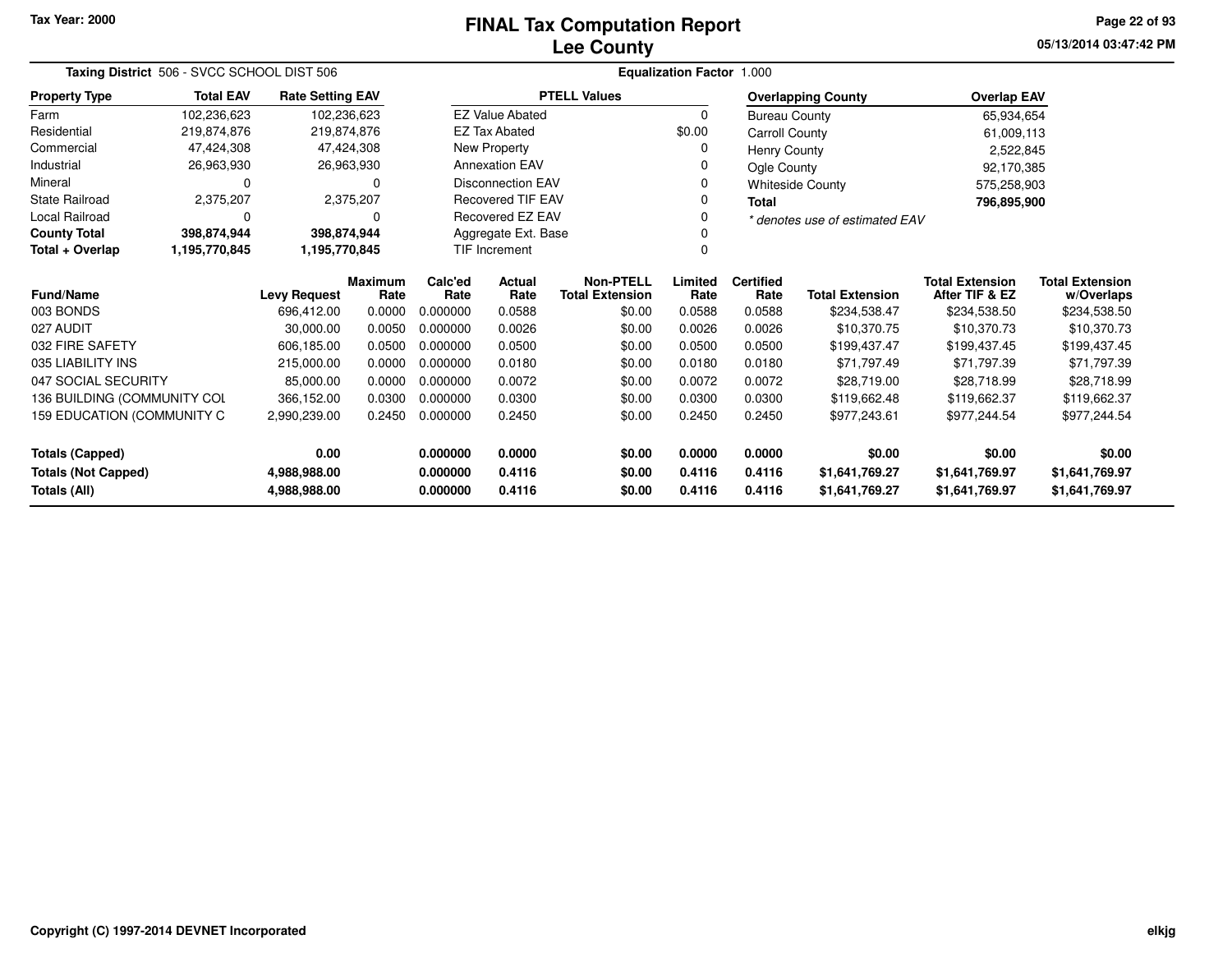# **Lee CountyFINAL Tax Computation Report**

**05/13/2014 03:47:42 PM Page 23 of 93**

| Taxing District 513 - IVCC SCHOOL DIST 513                                   |                                                      |                         |                 |                          | Equalization Factor 1.000                  |                     |                          |                                |                                          |                                      |                              |  |  |
|------------------------------------------------------------------------------|------------------------------------------------------|-------------------------|-----------------|--------------------------|--------------------------------------------|---------------------|--------------------------|--------------------------------|------------------------------------------|--------------------------------------|------------------------------|--|--|
| <b>Property Type</b>                                                         | <b>Total EAV</b>                                     | <b>Rate Setting EAV</b> |                 |                          |                                            | <b>PTELL Values</b> |                          |                                | <b>Overlapping County</b>                | <b>Overlap EAV</b>                   |                              |  |  |
| Farm                                                                         | 16,808,160                                           |                         | 16,808,160      |                          | <b>EZ Value Abated</b>                     |                     | 0                        | <b>Bureau County</b>           |                                          | 384,117,510                          |                              |  |  |
| Residential                                                                  | 6,761,440                                            |                         | 6,761,440       |                          | <b>EZ Tax Abated</b>                       |                     | \$0.00                   | DeKalb County                  |                                          | 1,609,738                            |                              |  |  |
| Commercial                                                                   | 869,580                                              |                         | 869,580         |                          | New Property                               |                     | 0                        | <b>Grundy County</b>           |                                          | 17,070,258                           |                              |  |  |
| Industrial                                                                   | 0                                                    |                         | 0               | <b>Annexation EAV</b>    |                                            |                     | 0                        | LaSalle County                 |                                          | 1,579,621,549                        |                              |  |  |
| Mineral                                                                      | 0                                                    |                         | $\Omega$        | <b>Disconnection EAV</b> |                                            |                     | 0                        |                                | Livingston County                        | 44,291,695                           |                              |  |  |
| <b>State Railroad</b>                                                        | 11,740                                               |                         | 11,740          | <b>Recovered TIF EAV</b> |                                            |                     | 0                        |                                | Marshall County                          | 55,093,476                           |                              |  |  |
| <b>Local Railroad</b>                                                        | 0                                                    |                         | $\Omega$        | Recovered EZ EAV         |                                            |                     | O                        | Putnam County                  |                                          | 102,549,841                          |                              |  |  |
| <b>County Total</b>                                                          | 24,450,920                                           |                         | 24,450,920      |                          | Aggregate Ext. Base<br>0<br><b>Total</b>   |                     |                          |                                |                                          | 2,184,354,067                        |                              |  |  |
| Total + Overlap                                                              | 2,208,804,987                                        | 2,208,804,987           |                 | <b>TIF Increment</b>     |                                            |                     | 0                        | * denotes use of estimated EAV |                                          |                                      |                              |  |  |
| <b>Fund/Name</b>                                                             | <b>Maximum</b><br><b>Levy Request</b><br>Rate        |                         | Calc'ed<br>Rate | <b>Actual</b><br>Rate    | <b>Non-PTELL</b><br><b>Total Extension</b> | Limited<br>Rate     | <b>Certified</b><br>Rate | <b>Total Extension</b>         | <b>Total Extension</b><br>After TIF & EZ | <b>Total Extension</b><br>w/Overlaps |                              |  |  |
| 003 BONDS                                                                    |                                                      | 1,865,745.00            | 0.0000          | 0.000000                 | 0.0845                                     | \$0.00              | 0.0845                   | 0.0845                         | \$20,661.03                              | \$20,660.99                          | \$20,660.99                  |  |  |
| 027 AUDIT                                                                    |                                                      | 42,000.00               | 0.0050          | 0.000000                 | 0.0020                                     | \$0.00              | 0.0020                   | 0.0020                         | \$489.02                                 | \$489.02                             | \$489.02                     |  |  |
| 032 FIRE SAFETY                                                              |                                                      | 1,157,000.00            | 0.0500          | 0.000000                 | 0.0500                                     | \$0.00              | 0.0500                   | 0.0500                         | \$12,225.46                              | \$12,225.43                          | \$12,225.43                  |  |  |
| 035 LIABILITY INS                                                            |                                                      | 1,532,000.00            | 0.0000          | 0.000000                 | 0.0694                                     | \$0.00              | 0.0694                   | 0.0694                         | \$16,968.94                              | \$16,968.92                          | \$16,968.92                  |  |  |
| 047 SOCIAL SECURITY                                                          |                                                      | 150,000.00              | 0.0000          | 0.000000                 | 0.0068                                     | \$0.00              | 0.0068                   | 0.0068                         | \$1,662.66                               | \$1,662.66                           | \$1,662.66                   |  |  |
| 136 BUILDING (COMMUNITY COL                                                  |                                                      | 924,000.00              | 0.0400          | 0.000000                 | 0.0400                                     | \$0.00              | 0.0400                   | 0.0400                         | \$9,780.37                               | \$9,780.35                           | \$9,780.35                   |  |  |
| <b>149 ADDITIONAL TAX</b>                                                    |                                                      | 1,409,000.00            | 0.0601          | 0.000000                 | 0.0601                                     | \$0.00              | 0.0601                   | 0.0601                         | \$14,695.00                              | \$14,694.97                          | \$14,694.97                  |  |  |
|                                                                              | 159 EDUCATION (COMMUNITY C<br>0.1300<br>2,998,000.00 |                         |                 | 0.000000                 | 0.1300                                     | \$0.00              | 0.1300                   | 0.1300                         | \$31,786.20                              | \$31,786.19                          | \$31,786.19                  |  |  |
| <b>Totals (Capped)</b><br>0.00                                               |                                                      |                         | 0.000000        | 0.0000                   | \$0.00                                     | 0.0000              | 0.0000                   | \$0.00                         | \$0.00                                   | \$0.00                               |                              |  |  |
| <b>Totals (Not Capped)</b><br>10,077,745.00<br>Totals (All)<br>10,077,745.00 |                                                      |                         |                 | 0.000000<br>0.000000     | 0.4428<br>0.4428                           | \$0.00<br>\$0.00    | 0.4428<br>0.4428         | 0.4428<br>0.4428               | \$108,268.68<br>\$108,268.68             | \$108,268.53<br>\$108,268.53         | \$108,268.53<br>\$108,268.53 |  |  |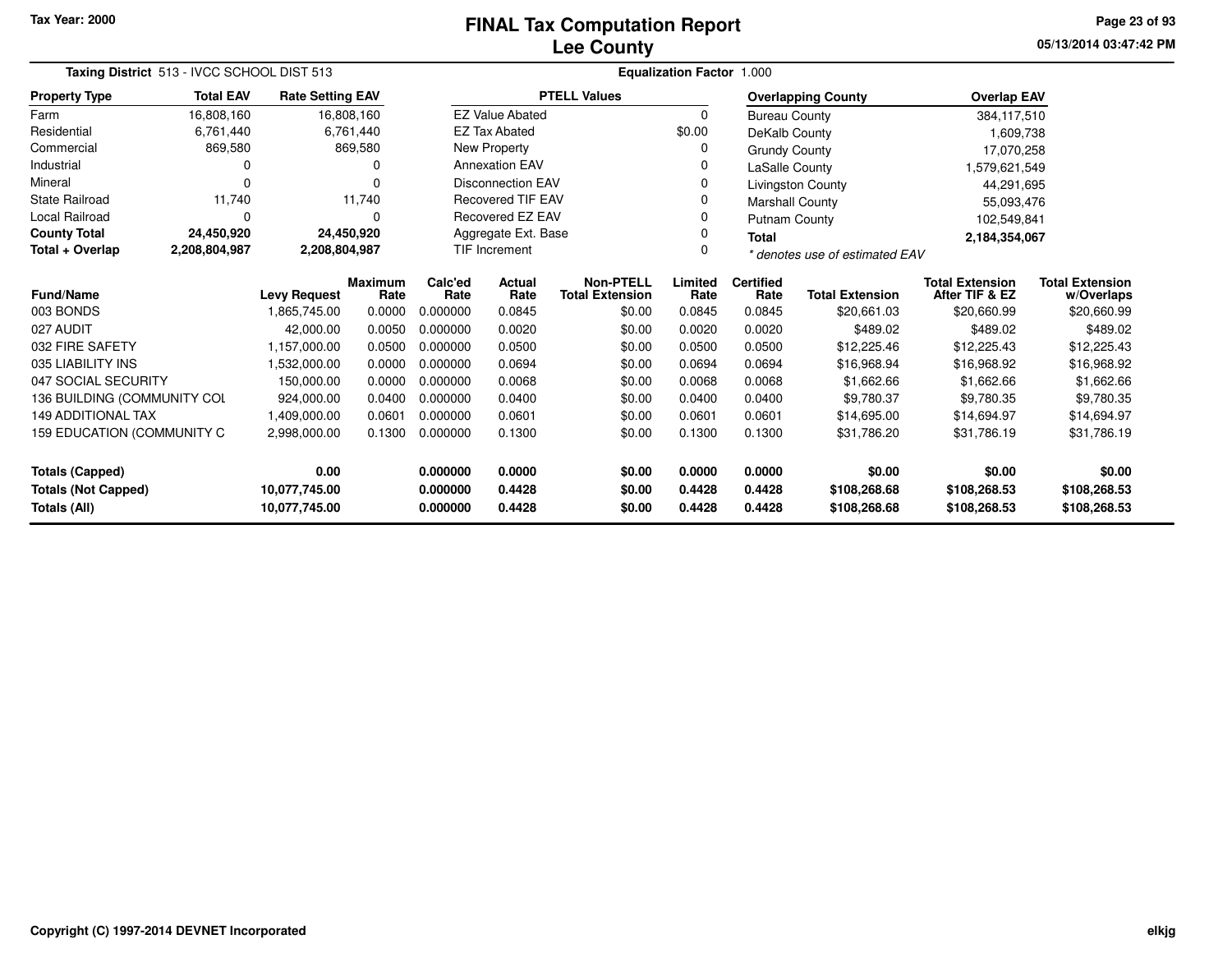**05/13/2014 03:47:42 PM Page 24 of 93**

| Taxing District 523 - KISHWAUKEE SCHOOL DIST 523 | <b>Equalization Factor 1.000</b> |                         |                        |                     |                          |                                            |                 |                                |                           |                                          |                                      |
|--------------------------------------------------|----------------------------------|-------------------------|------------------------|---------------------|--------------------------|--------------------------------------------|-----------------|--------------------------------|---------------------------|------------------------------------------|--------------------------------------|
| <b>Property Type</b>                             | <b>Total EAV</b>                 | <b>Rate Setting EAV</b> |                        |                     |                          | <b>PTELL Values</b>                        |                 |                                | <b>Overlapping County</b> | <b>Overlap EAV</b>                       |                                      |
| Farm                                             | 36,318,312                       |                         | 36,318,312             |                     | <b>EZ Value Abated</b>   |                                            | $\Omega$        | Boone County                   |                           | 4,663,834                                |                                      |
| Residential                                      | 21,669,560                       |                         | 21,669,560             |                     | <b>EZ Tax Abated</b>     |                                            | \$0.00          | DeKalb County                  |                           | 1,030,096,524                            |                                      |
| Commercial                                       | 2,466,800                        |                         | 2,466,800              |                     | New Property             |                                            |                 | <b>Kane County</b>             |                           | 4,979,892                                |                                      |
| Industrial                                       | 0                                |                         | 0                      |                     | <b>Annexation EAV</b>    |                                            | ი               | LaSalle County                 |                           | 14,183                                   |                                      |
| Mineral                                          | $\Omega$                         |                         | $\Omega$               |                     | <b>Disconnection EAV</b> |                                            | 0               | Ogle County                    |                           | 238,677,024                              |                                      |
| <b>State Railroad</b>                            | 523,083                          |                         | 523,083                |                     | <b>Recovered TIF EAV</b> |                                            |                 |                                | <b>Winnebago County</b>   | 394,559                                  |                                      |
| <b>Local Railroad</b>                            | 0                                |                         | 0                      | Recovered EZ EAV    |                          |                                            | 0               | <b>Total</b>                   |                           | 1,278,826,016                            |                                      |
| <b>County Total</b>                              | 60,977,755                       |                         | 60,977,755             | Aggregate Ext. Base |                          |                                            |                 | * denotes use of estimated EAV |                           |                                          |                                      |
| Total + Overlap                                  | 1,339,803,771                    | 1,339,803,771           |                        |                     | <b>TIF Increment</b>     |                                            |                 |                                |                           |                                          |                                      |
| <b>Fund/Name</b>                                 |                                  | <b>Levy Request</b>     | <b>Maximum</b><br>Rate | Calc'ed<br>Rate     | <b>Actual</b><br>Rate    | <b>Non-PTELL</b><br><b>Total Extension</b> | Limited<br>Rate | <b>Certified</b><br>Rate       | <b>Total Extension</b>    | <b>Total Extension</b><br>After TIF & EZ | <b>Total Extension</b><br>w/Overlaps |
| 003 BONDS                                        |                                  | 1,804,659.00            | 0.0000                 | 0.000000            | 0.1347                   | \$0.00                                     | 0.1347          | 0.1347                         | \$82,166.13               | \$82,137.03                              | \$82,137.03                          |
| 027 AUDIT                                        |                                  | 43,700.00               | 0.0050                 | 0.000000            | 0.0033                   | \$0.00                                     | 0.0033          | 0.0033                         | \$2,012.98                | \$2,012.25                               | \$2,012.25                           |
| 032 FIRE SAFETY                                  |                                  | 0.00                    | 0.0500                 | 0.000000            | 0.0000                   | \$0.00                                     | 0.0000          | 0.0000                         | \$0.00                    | \$0.00                                   | \$0.00                               |
| 035 LIABILITY INS                                |                                  | 401.000.00              | 0.0000                 | 0.000000            | 0.0300                   | \$0.00                                     | 0.0300          | 0.0300                         | \$18,299.81               | \$18,293.32                              | \$18,293.32                          |
| 047 SOCIAL SECURITY                              |                                  | 104,000.00              | 0.0000                 | 0.000000            | 0.0078                   | \$0.00                                     | 0.0078          | 0.0078                         | \$4,757.95                | \$4,756.25                               | \$4,756.25                           |
| 136 BUILDING (COMMUNITY COL                      |                                  | 1,012,500.00            | 0.0750                 | 0.000000            | 0.0750                   | \$0.00                                     | 0.0750          | 0.0750                         | \$45,749.52               | \$45,733.29                              | \$45,733.29                          |
| 159 EDUCATION (COMMUNITY C<br>3,712,500.00       |                                  |                         | 0.2750                 | 0.000000            | 0.2750                   | \$0.00                                     | 0.2750          | 0.2750                         | \$167,748.23              | \$167,688.94                             | \$167,688.94                         |
| <b>Totals (Capped)</b>                           |                                  | 0.00                    |                        | 0.000000            | 0.0000                   | \$0.00                                     | 0.0000          | 0.0000                         | \$0.00                    | \$0.00                                   | \$0.00                               |
| <b>Totals (Not Capped)</b>                       |                                  | 7,078,359.00            |                        | 0.000000            | 0.5258                   | \$0.00                                     | 0.5258          | 0.5258                         | \$320,734.62              | \$320,621.08                             | \$320,621.08                         |
| Totals (All)                                     |                                  | 7,078,359.00            |                        | 0.000000            | 0.5258                   | \$0.00                                     | 0.5258          | 0.5258                         | \$320,734.62              | \$320,621.08                             | \$320,621.08                         |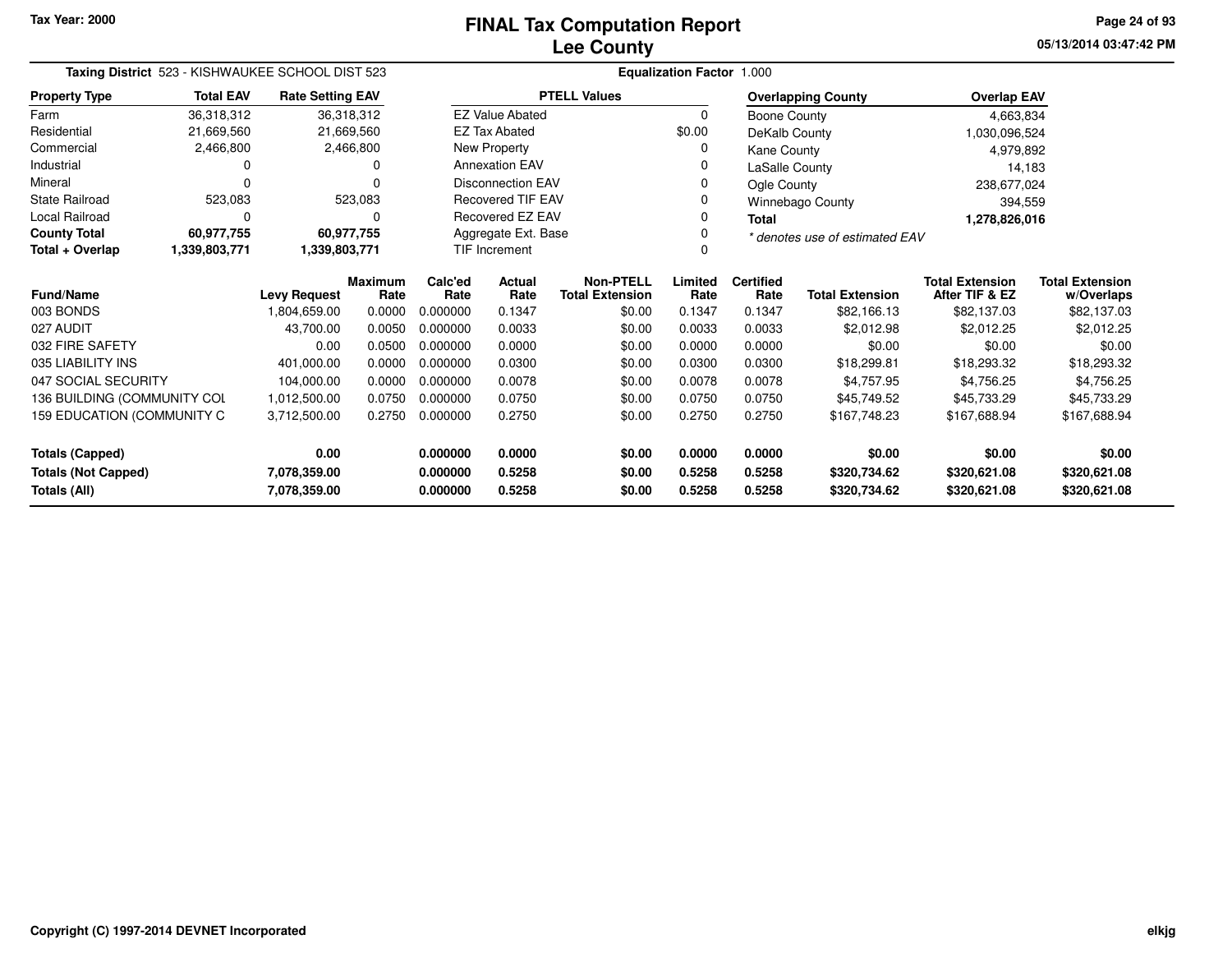## **Lee CountyFINAL Tax Computation Report**

**05/13/2014 03:47:42 PM Page 25 of 93**

| <b>Total EAV</b>            |                      |                                                                         |                                                                                                                                                |                       |                                                                                                   |                                                                                                                                         |                                    |                                            |                                          |                                      |                |
|-----------------------------|----------------------|-------------------------------------------------------------------------|------------------------------------------------------------------------------------------------------------------------------------------------|-----------------------|---------------------------------------------------------------------------------------------------|-----------------------------------------------------------------------------------------------------------------------------------------|------------------------------------|--------------------------------------------|------------------------------------------|--------------------------------------|----------------|
| 155,363,095                 |                      |                                                                         |                                                                                                                                                |                       |                                                                                                   |                                                                                                                                         |                                    |                                            |                                          |                                      |                |
| 248,305,876                 |                      |                                                                         |                                                                                                                                                | <b>EZ Tax Abated</b>  |                                                                                                   |                                                                                                                                         |                                    |                                            |                                          |                                      |                |
| 50,760,688                  |                      |                                                                         |                                                                                                                                                |                       |                                                                                                   | O                                                                                                                                       |                                    |                                            |                                          |                                      |                |
| 26,963,930                  |                      |                                                                         |                                                                                                                                                |                       |                                                                                                   | O                                                                                                                                       |                                    |                                            |                                          |                                      |                |
| 0                           |                      | $\Omega$                                                                |                                                                                                                                                |                       |                                                                                                   |                                                                                                                                         |                                    |                                            |                                          |                                      |                |
| 2,910,030                   |                      |                                                                         |                                                                                                                                                |                       |                                                                                                   | 0                                                                                                                                       |                                    |                                            |                                          |                                      |                |
| 0                           |                      |                                                                         |                                                                                                                                                |                       |                                                                                                   | O                                                                                                                                       |                                    |                                            |                                          |                                      |                |
| 484,303,619                 |                      |                                                                         |                                                                                                                                                |                       |                                                                                                   | $\Omega$                                                                                                                                |                                    |                                            |                                          |                                      |                |
| 484,303,619                 |                      |                                                                         |                                                                                                                                                |                       |                                                                                                   | $\mathbf{0}$                                                                                                                            |                                    |                                            |                                          |                                      |                |
|                             |                      | Rate                                                                    | Calc'ed<br>Rate                                                                                                                                | <b>Actual</b><br>Rate | <b>Non-PTELL</b><br><b>Total Extension</b>                                                        | Limited<br>Rate                                                                                                                         | <b>Certified</b><br>Rate           | <b>Total Extension</b>                     | <b>Total Extension</b><br>After TIF & EZ | <b>Total Extension</b><br>w/Overlaps |                |
| 001 COUNTY GENERAL          | 900,000.00           | 0.2350                                                                  | 0.000000                                                                                                                                       | 0.1876                | \$0.00                                                                                            | 0.1876                                                                                                                                  | 0.1876                             | \$908,594.11                               | \$900,373.32                             | \$900,373.32                         |                |
| 005 ILL MUNICIPAL RET       | 150,000.00           | 0.0000                                                                  | 0.000000                                                                                                                                       | 0.0313                | \$0.00                                                                                            | 0.0313                                                                                                                                  | 0.0313                             | \$151,593.79                               | \$150,221.83                             | \$150,221.83                         |                |
| 006 COUNTY HIGHWAY          | 477,000.00           | 0.1000                                                                  | 0.000000                                                                                                                                       | 0.0994                | \$0.00                                                                                            | 0.0994                                                                                                                                  | 0.0994                             | \$481,419.27                               | \$477,062.84                             | \$477,062.84                         |                |
|                             | 189,000.00           | 0.0500                                                                  | 0.000000                                                                                                                                       | 0.0414                | \$0.00                                                                                            | 0.0414                                                                                                                                  | 0.0414                             | \$200,510.64                               | \$198,696.18                             | \$198,696.18                         |                |
| 020 TUBERCULOSIS SANATARIU  | 20,000.00            | 0.0750                                                                  | 0.000000                                                                                                                                       | 0.0042                | \$0.00                                                                                            | 0.0042                                                                                                                                  | 0.0042                             | \$20,341.66                                | \$20,157.48                              | \$20,157.48                          |                |
| 021 FEDERAL AID SECONDARY   | 240,000.00           | 0.0500                                                                  | 0.000000                                                                                                                                       | 0.0500                | \$0.00                                                                                            | 0.0500                                                                                                                                  | 0.0500                             | \$242,162.61                               | \$239,971.24                             | \$239,971.24                         |                |
|                             | 405,000.00           | 0.1000                                                                  | 0.000000                                                                                                                                       | 0.0844                | \$0.00                                                                                            | 0.0844                                                                                                                                  | 0.0844                             | \$408,770.48                               | \$405,071.14                             | \$405,071.14                         |                |
|                             | 477,000.00           | 0.0000                                                                  | 0.000000                                                                                                                                       | 0.0994                | \$0.00                                                                                            | 0.0994                                                                                                                                  | 0.0994                             | \$481,419.27                               | \$477,062.84                             | \$477,062.84                         |                |
| 047 SOCIAL SECURITY         | 367,000.00           | 0.0000                                                                  | 0.000000                                                                                                                                       | 0.0765                | \$0.00                                                                                            | 0.0765                                                                                                                                  | 0.0765                             | \$370,508.79                               | \$367,155.95                             | \$367,155.95                         |                |
| 053 EXTENSION EDUCATION     | 124,074.00           | 0.0500                                                                  | 0.000000                                                                                                                                       | 0.0259                | \$0.00                                                                                            | 0.0259                                                                                                                                  | 0.0259                             | \$125,440.23                               | \$124,305.08                             | \$124,305.08                         |                |
| 055 COUNTY VET ASSISTANCE F | 50,000.00            | 0.0300                                                                  | 0.000000                                                                                                                                       | 0.0105                | \$0.00                                                                                            | 0.0105                                                                                                                                  | 0.0105                             | \$50,854.15                                | \$50,393.86                              | \$50,393.86                          |                |
| 142 SOCIAL SERV SR CITIZENS | 118,000.00           | 0.0250                                                                  | 0.000000                                                                                                                                       | 0.0246                | \$0.00                                                                                            | 0.0246                                                                                                                                  | 0.0246                             | \$119,144.00                               | \$118,065.57                             | \$118,065.57                         |                |
|                             | 3,517,074.00<br>0.00 |                                                                         | 0.000000<br>0.000000                                                                                                                           | 0.7352<br>0.0000      | \$0.00<br>\$0.00                                                                                  | 0.7352<br>0.0000                                                                                                                        | 0.7352<br>0.0000                   | \$3,560,759.00<br>\$0.00                   | \$3,528,537.33<br>\$0.00                 | \$3,528,537.33<br>\$0.00             |                |
|                             |                      | Taxing District 600 - LEE COUNTY<br><b>Levy Request</b><br>3,517,074.00 | <b>Rate Setting EAV</b><br>155,296,455<br>248,268,524<br>48,689,218<br>24,761,964<br>2,910,030<br>479,926,191<br>479,926,191<br><b>Maximum</b> | 0.000000              | <b>EZ Value Abated</b><br>New Property<br><b>Annexation EAV</b><br><b>TIF Increment</b><br>0.7352 | <b>PTELL Values</b><br><b>Disconnection EAV</b><br><b>Recovered TIF EAV</b><br><b>Recovered EZ EAV</b><br>Aggregate Ext. Base<br>\$0.00 | 4,377,428<br>\$32,183.37<br>0.7352 | <b>Equalization Factor 1.000</b><br>0.7352 | \$3,560,759.00                           | \$3,528,537.33                       | \$3,528,537.33 |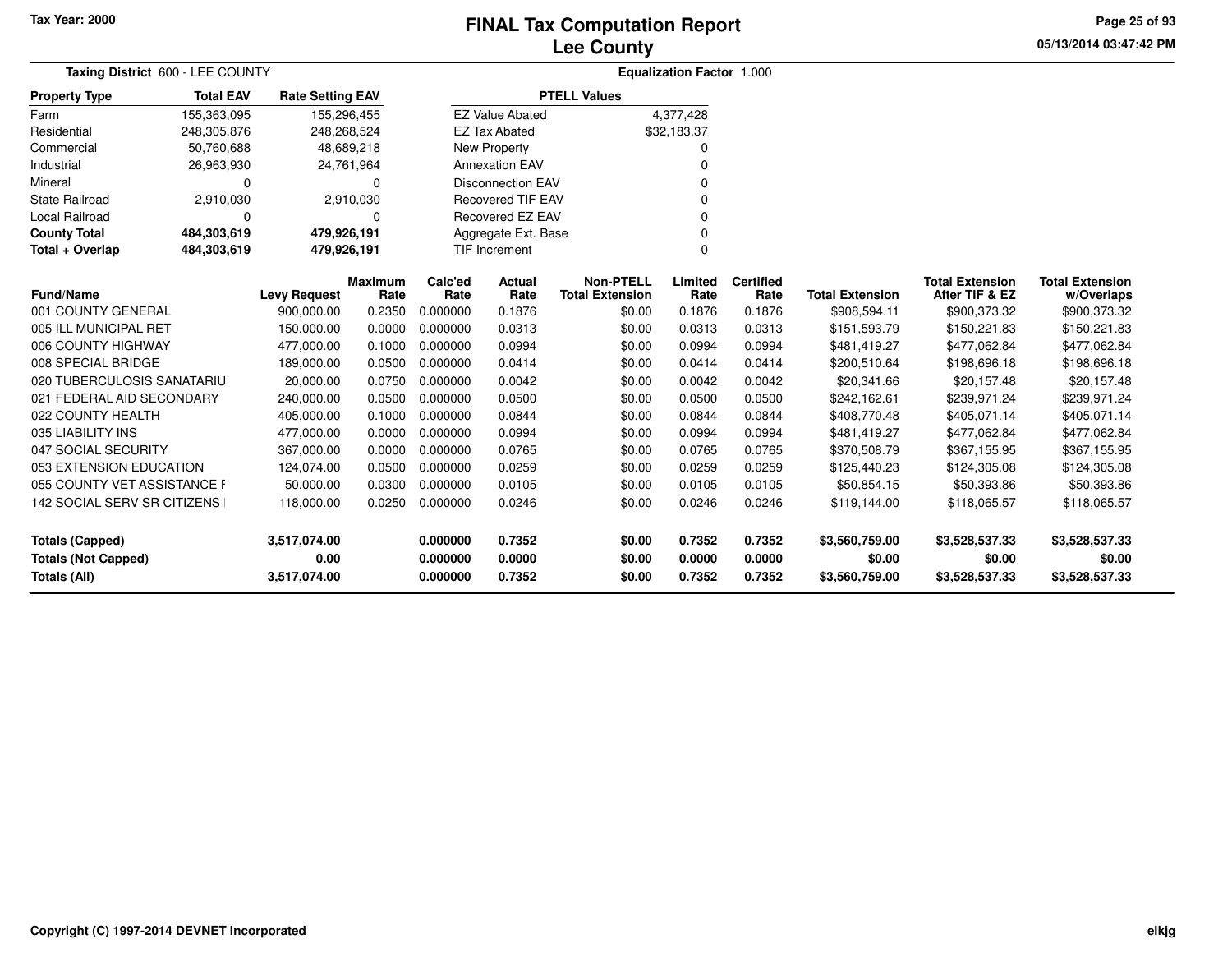Mineral

**County Total** 

**Total + Overlap**

# **Lee CountyFINAL Tax Computation Report**

**05/13/2014 03:47:42 PMPage 26 of 93**

|                      |                                     |                         | <b>Lee County</b>      |                                  |
|----------------------|-------------------------------------|-------------------------|------------------------|----------------------------------|
|                      | Taxing District 601 - ALTO TOWNSHIP |                         |                        | <b>Equalization Factor 1.000</b> |
| <b>Property Type</b> | <b>Total EAV</b>                    | <b>Rate Setting EAV</b> | <b>PTELL Values</b>    |                                  |
| Farm                 | 8,480,150                           | 8.480.150               | <b>EZ Value Abated</b> |                                  |
| Residential          | 3,965,890                           | 3,965,890               | EZ Tax Abated          | \$0.00                           |
| Commercial           | 578.660                             | 578.660                 | New Property           |                                  |
| Industrial           |                                     |                         | <b>Annexation EAV</b>  |                                  |
|                      |                                     |                         |                        |                                  |

 $\sim$  0

0 v

<sup>0</sup>

0

0 $\pmb{0}$ 

| <b>Fund/Name</b>           | <b>Levy Request</b> | <b>Maximum</b><br>Rate | Calc'ed<br>Rate | <b>Actual</b><br>Rate | Non-PTELL<br><b>Total Extension</b> | Limited<br>Rate | <b>Certified</b><br>Rate | Total Extension | <b>Total Extension</b><br>After TIF & EZ | <b>Total Extension</b><br>w/Overlaps |
|----------------------------|---------------------|------------------------|-----------------|-----------------------|-------------------------------------|-----------------|--------------------------|-----------------|------------------------------------------|--------------------------------------|
| 001 TOWN                   | 34,900.00           | 0.4500                 | 0.000000        | 0.2582                | \$0.00                              | 0.2582          | 0.2582                   | \$34,913.22     | \$34,913.25                              | \$34,913.25                          |
| 007 ROAD & BRIDGE          | 19.600.00           | 0.1650                 | 0.000000        | 0.1450                | \$0.00                              | 0.1450          | 0.1450                   | \$19,606.57     | \$19,606.57                              | \$19,606.57                          |
| 009 SPEC HARD ROAD TAX     | 18,000.00           | 0.1670                 | 0.000000        | 0.1332                | \$0.00                              | 0.1332          | 0.1332                   | \$18,011.00     | \$18,011.01                              | \$18,011.01                          |
| 010 EQUIPMENT-BLDG         | 4,800.00            | 0.0350                 | 0.000000        | 0.0350                | \$0.00                              | 0.0350          | 0.0350                   | \$4,732.62      | \$4,732.62                               | \$4,732.62                           |
| Totals (Capped)            | 77,300.00           |                        | 0.000000        | 0.5714                | \$0.00                              | 0.5714          | 0.5714                   | \$77,263.41     | \$77,263.45                              | \$77,263.45                          |
| <b>Totals (Not Capped)</b> | 0.00                |                        | 0.000000        | 0.0000                | \$0.00                              | 0.0000          | 0.0000                   | \$0.00          | \$0.00                                   | \$0.00                               |
| Totals (All)               | 77,300.00           |                        | 0.000000        | 0.5714                | \$0.00                              | 0.5714          | 0.5714                   | \$77,263.41     | \$77,263.45                              | \$77,263.45                          |

Disconnection EAV

Recovered TIF EAV

Recovered EZ EAV

Aggregate Ext. BaseTIF Increment

 $\mathbf 0$ 

 $\mathsf 0$ 

497,073

13,521,773

13,521,773

0 0

**13,521,773 13,521,773**

State Railroad 497,073

Local Railroad 0<br> **County Total** 13,521,773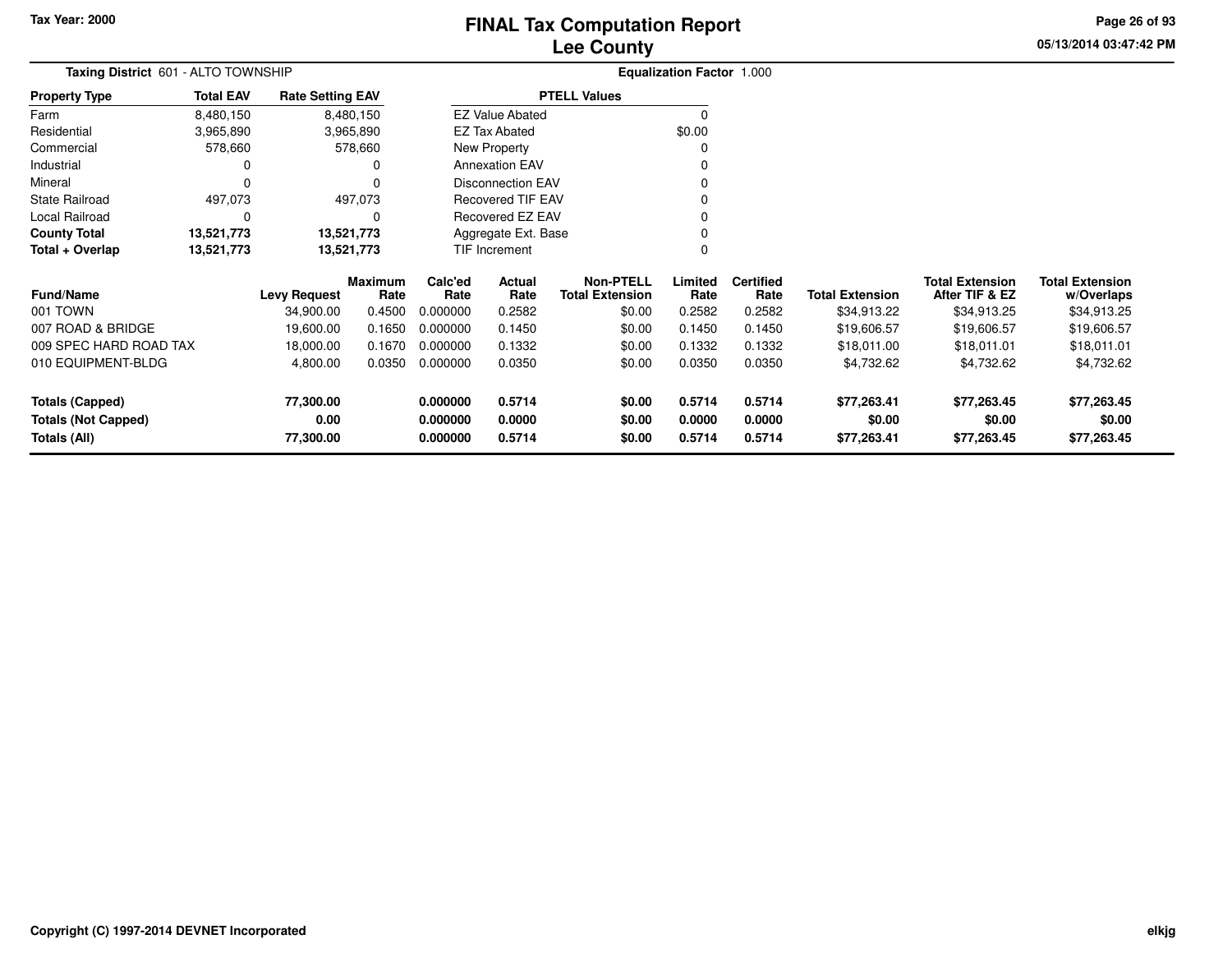# **Lee CountyFINAL Tax Computation Report**

**05/13/2014 03:47:42 PM Page 27 of 93**

| Taxing District 602 - AMBOY TOWNSHIP                    |                  |                         | <b>Equalization Factor 1.000</b> |                 |                          |                                            |                 |                          |                        |                                          |                                      |
|---------------------------------------------------------|------------------|-------------------------|----------------------------------|-----------------|--------------------------|--------------------------------------------|-----------------|--------------------------|------------------------|------------------------------------------|--------------------------------------|
| <b>Property Type</b>                                    | <b>Total EAV</b> | <b>Rate Setting EAV</b> |                                  |                 |                          | <b>PTELL Values</b>                        |                 |                          |                        |                                          |                                      |
| Farm                                                    | 5,039,430        |                         | 5,039,430                        |                 | <b>EZ Value Abated</b>   |                                            | $\Omega$        |                          |                        |                                          |                                      |
| Residential                                             | 19,588,940       |                         | 19,588,940                       |                 | <b>EZ Tax Abated</b>     |                                            | \$0.00          |                          |                        |                                          |                                      |
| Commercial                                              | 3,181,170        |                         | 3,181,170                        |                 | New Property             |                                            |                 |                          |                        |                                          |                                      |
| Industrial                                              | 3,401,230        |                         | 3,401,230                        |                 | <b>Annexation EAV</b>    |                                            |                 |                          |                        |                                          |                                      |
| Mineral                                                 | 0                |                         | 0                                |                 | <b>Disconnection EAV</b> |                                            |                 |                          |                        |                                          |                                      |
| State Railroad                                          | 1,960            |                         | 1,960                            |                 | <b>Recovered TIF EAV</b> |                                            |                 |                          |                        |                                          |                                      |
| Local Railroad                                          | $\Omega$         |                         | 0                                |                 | Recovered EZ EAV         |                                            | $\Omega$        |                          |                        |                                          |                                      |
| <b>County Total</b>                                     | 31,212,730       |                         | 31,212,730                       |                 | Aggregate Ext. Base      |                                            | $\Omega$        |                          |                        |                                          |                                      |
| Total + Overlap                                         | 31,212,730       |                         | 31,212,730                       |                 | TIF Increment            |                                            | $\Omega$        |                          |                        |                                          |                                      |
| Fund/Name                                               |                  | <b>Levy Request</b>     | <b>Maximum</b><br>Rate           | Calc'ed<br>Rate | Actual<br>Rate           | <b>Non-PTELL</b><br><b>Total Extension</b> | Limited<br>Rate | <b>Certified</b><br>Rate | <b>Total Extension</b> | <b>Total Extension</b><br>After TIF & EZ | <b>Total Extension</b><br>w/Overlaps |
| 001 TOWN                                                |                  | 44,950.00               | 0.3000                           | 0.000000        | 0.1426                   | \$0.00                                     | 0.1426          | 0.1426                   | \$44,509.35            | \$44,509.43                              | \$44,509.43                          |
| 007 ROAD & BRIDGE                                       |                  | 34,840.00               | 0.1650                           | 0.000000        | 0.1106                   | \$0.00                                     | 0.1106          | 0.1106                   | \$34,521.28            | \$34,521.28                              | \$34,521.28                          |
| 008 SPECIAL BRIDGE                                      |                  | 10,210.00               | 0.0500                           | 0.000000        | 0.0325                   | \$0.00                                     | 0.0325          | 0.0325                   | \$10,144.14            | \$10,144.14                              | \$10,144.14                          |
| 009 SPEC HARD ROAD TAX                                  |                  | 48,870.00               | 0.1670                           | 0.000000        | 0.1550                   | \$0.00                                     | 0.1550          | 0.1550                   | \$48,379.73            | \$48,379.74                              | \$48,379.74                          |
| 010 EQUIPMENT-BLDG                                      |                  | 7,075.00                | 0.0350                           | 0.000000        | 0.0225                   | \$0.00                                     | 0.0225          | 0.0225                   | \$7,022.86             | \$7,022.87                               | \$7,022.87                           |
| 035 LIABILITY INS                                       |                  | 6,470.00                | 0.0000                           | 0.000000        | 0.0206                   | \$0.00                                     | 0.0206          | 0.0206                   | \$6,429.82             | \$6,429.82                               | \$6,429.82                           |
| 054 GENERAL ASSISTANCE                                  |                  | 21,040.00               | 0.1000                           | 0.000000        | 0.0668                   | \$0.00                                     | 0.0668          | 0.0668                   | \$20,850.10            | \$20,850.10                              | \$20,850.10                          |
| <b>Totals (Capped)</b>                                  |                  | 173,455.00              |                                  | 0.000000        | 0.5506                   | \$0.00                                     | 0.5506          | 0.5506                   | \$171,857.28           | \$171,857.38                             | \$171,857.38                         |
| <b>Totals (Not Capped)</b>                              |                  | 0.00                    |                                  | 0.000000        | 0.0000                   | \$0.00                                     | 0.0000          | 0.0000                   | \$0.00                 | \$0.00                                   | \$0.00                               |
| <b>Totals (All)</b><br>0.5506<br>173,455.00<br>0.000000 |                  |                         | \$0.00                           | 0.5506          | 0.5506                   | \$171,857.28                               | \$171,857.38    | \$171,857.38             |                        |                                          |                                      |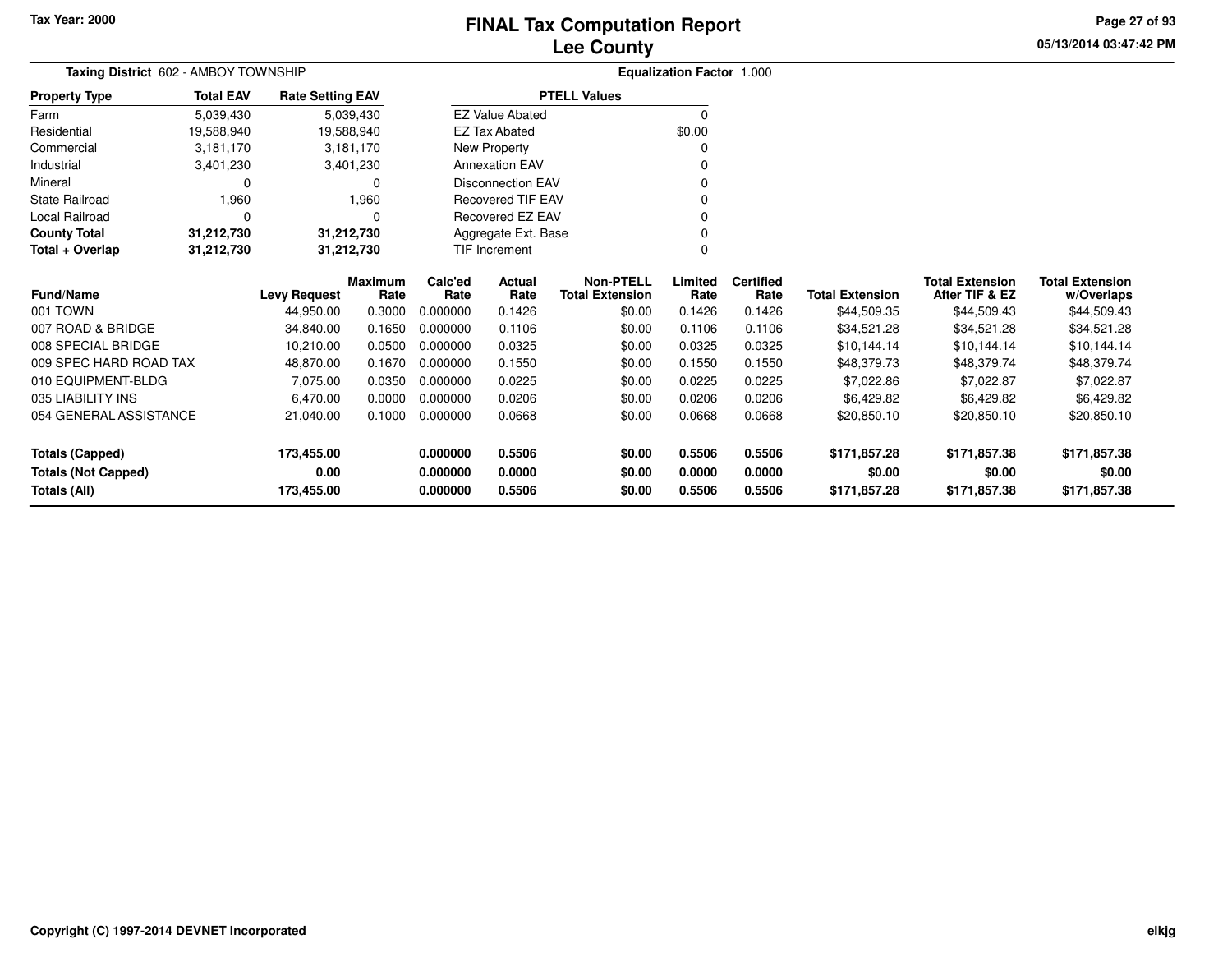# **Lee CountyFINAL Tax Computation Report**

**05/13/2014 03:47:42 PM Page 28 of 93**

| <b>FINAL TAX COMPUTATION REPORT</b> |  |
|-------------------------------------|--|
| <b>Lee County</b>                   |  |

| Taxing District 603 - ASHTON TOWNSHIP |                  |                         |                        |                     |                          |                                            | <b>Equalization Factor 1.000</b> |                          |                        |                                          |                                      |  |
|---------------------------------------|------------------|-------------------------|------------------------|---------------------|--------------------------|--------------------------------------------|----------------------------------|--------------------------|------------------------|------------------------------------------|--------------------------------------|--|
| <b>Property Type</b>                  | <b>Total EAV</b> | <b>Rate Setting EAV</b> |                        | <b>PTELL Values</b> |                          |                                            |                                  |                          |                        |                                          |                                      |  |
| Farm                                  | 4,130,260        |                         | 4,130,260              |                     | <b>EZ Value Abated</b>   |                                            | $\Omega$                         |                          |                        |                                          |                                      |  |
| Residential                           | 8,083,970        |                         | 8,083,970              |                     | <b>EZ Tax Abated</b>     |                                            | \$0.00                           |                          |                        |                                          |                                      |  |
| Commercial                            | 3,030,300        |                         | 3,030,300              |                     | New Property             |                                            |                                  |                          |                        |                                          |                                      |  |
| Industrial                            | 3,158,270        |                         | 3,158,270              |                     | <b>Annexation EAV</b>    |                                            | ŋ                                |                          |                        |                                          |                                      |  |
| Mineral                               | 0                |                         | $\Omega$               |                     | <b>Disconnection EAV</b> |                                            | O                                |                          |                        |                                          |                                      |  |
| <b>State Railroad</b>                 | 364,818          |                         | 364,818                |                     | <b>Recovered TIF EAV</b> |                                            | ŋ                                |                          |                        |                                          |                                      |  |
| Local Railroad                        | 0                |                         | $\Omega$               |                     | Recovered EZ EAV         |                                            | ŋ                                |                          |                        |                                          |                                      |  |
| <b>County Total</b>                   | 18,767,618       | 18,767,618              |                        |                     | Aggregate Ext. Base      |                                            |                                  |                          |                        |                                          |                                      |  |
| Total + Overlap                       | 18,767,618       | 18,767,618              |                        |                     | <b>TIF Increment</b>     |                                            | 0                                |                          |                        |                                          |                                      |  |
| Fund/Name                             |                  | <b>Levy Request</b>     | <b>Maximum</b><br>Rate | Calc'ed<br>Rate     | Actual<br>Rate           | <b>Non-PTELL</b><br><b>Total Extension</b> | Limited<br>Rate                  | <b>Certified</b><br>Rate | <b>Total Extension</b> | <b>Total Extension</b><br>After TIF & EZ | <b>Total Extension</b><br>w/Overlaps |  |
| 001 TOWN                              |                  | 26,000.00               | 0.4400                 | 0.000000            | 0.1386                   | \$0.00                                     | 0.1386                           | 0.1386                   | \$26,011.92            | \$26,011.94                              | \$26,011.94                          |  |
| 007 ROAD & BRIDGE                     |                  | 30,830.00               | 0.1650                 | 0.000000            | 0.1643                   | \$0.00                                     | 0.1643                           | 0.1643                   | \$30,835.20            | \$30,835.19                              | \$30,835.19                          |  |
| 008 SPECIAL BRIDGE                    |                  | 3,370.00                | 0.0500                 | 0.000000            | 0.0180                   | \$0.00                                     | 0.0180                           | 0.0180                   | \$3,378.17             | \$3,378.16                               | \$3,378.16                           |  |
| 009 SPEC HARD ROAD TAX                |                  | 23,470.00               | 0.1670                 | 0.000000            | 0.1251                   | \$0.00                                     | 0.1251                           | 0.1251                   | \$23,478.29            | \$23,478.28                              | \$23,478.28                          |  |
| 010 EQUIPMENT-BLDG                    |                  | 4,700.00                | 0.0350                 | 0.000000            | 0.0251                   | \$0.00                                     | 0.0251                           | 0.0251                   | \$4,710.67             | \$4,710.67                               | \$4,710.67                           |  |
| 054 GENERAL ASSISTANCE                |                  | 3,000.00                | 0.1000                 | 0.000000            | 0.0160                   | \$0.00                                     | 0.0160                           | 0.0160                   | \$3,002.82             | \$3,002.81                               | \$3,002.81                           |  |
| <b>Totals (Capped)</b>                |                  | 91,370.00               |                        | 0.000000            | 0.4871                   | \$0.00                                     | 0.4871                           | 0.4871                   | \$91,417.07            | \$91,417.05                              | \$91,417.05                          |  |
| <b>Totals (Not Capped)</b>            |                  | 0.00                    |                        | 0.000000            | 0.0000                   | \$0.00                                     | 0.0000                           | 0.0000                   | \$0.00                 | \$0.00                                   | \$0.00                               |  |
| Totals (All)                          |                  | 91,370.00               |                        | 0.000000            | 0.4871                   | \$0.00                                     | 0.4871                           | 0.4871                   | \$91,417.07            | \$91,417.05                              | \$91,417.05                          |  |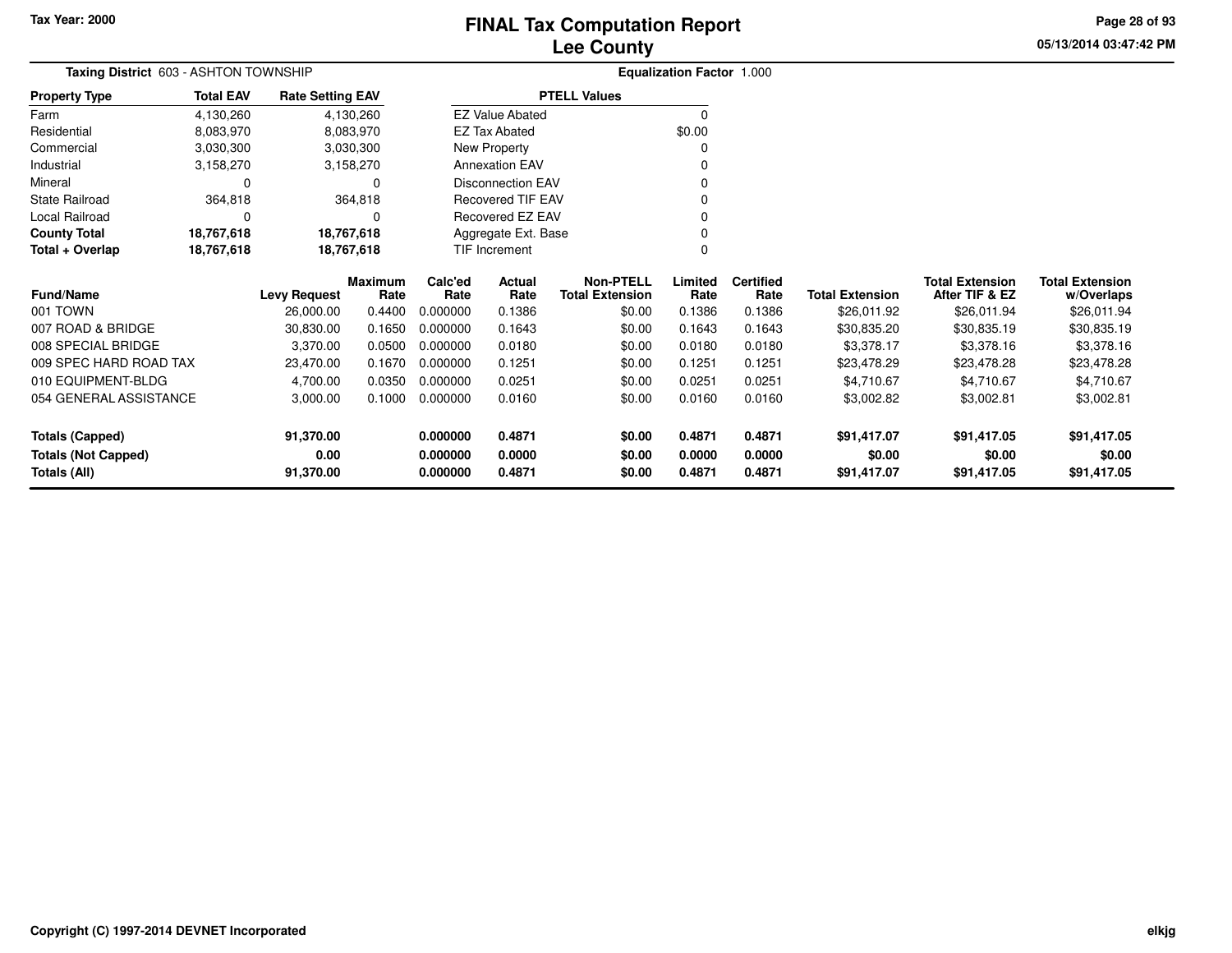**05/13/2014 03:47:42 PM Page 29 of 93**

| Taxing District 604 - BRADFORD TOWNSHIP | <b>Equalization Factor 1.000</b> |                         |                        |                 |                          |                                            |                 |                          |                        |                                          |                                      |
|-----------------------------------------|----------------------------------|-------------------------|------------------------|-----------------|--------------------------|--------------------------------------------|-----------------|--------------------------|------------------------|------------------------------------------|--------------------------------------|
| <b>Property Type</b>                    | <b>Total EAV</b>                 | <b>Rate Setting EAV</b> |                        |                 |                          | <b>PTELL Values</b>                        |                 |                          |                        |                                          |                                      |
| Farm                                    | 10,529,270                       |                         | 10,529,270             |                 | <b>EZ Value Abated</b>   |                                            | $\Omega$        |                          |                        |                                          |                                      |
| Residential                             | 1,346,530                        |                         | 1,346,530              |                 | <b>EZ Tax Abated</b>     |                                            | \$0.00          |                          |                        |                                          |                                      |
| Commercial                              | 2,060                            |                         | 2,060                  |                 | New Property             |                                            | 0               |                          |                        |                                          |                                      |
| Industrial                              | 0                                |                         |                        |                 | <b>Annexation EAV</b>    |                                            | 0               |                          |                        |                                          |                                      |
| Mineral                                 | $\Omega$                         |                         |                        |                 | <b>Disconnection EAV</b> |                                            | 0               |                          |                        |                                          |                                      |
| State Railroad                          | 160                              |                         | 160                    |                 | <b>Recovered TIF EAV</b> |                                            | 0               |                          |                        |                                          |                                      |
| <b>Local Railroad</b>                   | $\Omega$                         |                         | $\Omega$               |                 | Recovered EZ EAV         |                                            | 0               |                          |                        |                                          |                                      |
| <b>County Total</b>                     | 11,878,020                       |                         | 11,878,020             |                 | Aggregate Ext. Base      |                                            | 0               |                          |                        |                                          |                                      |
| Total + Overlap                         | 11,878,020                       |                         | 11,878,020             |                 | <b>TIF Increment</b>     |                                            | 0               |                          |                        |                                          |                                      |
| <b>Fund/Name</b>                        |                                  | <b>Levy Request</b>     | <b>Maximum</b><br>Rate | Calc'ed<br>Rate | <b>Actual</b><br>Rate    | <b>Non-PTELL</b><br><b>Total Extension</b> | Limited<br>Rate | <b>Certified</b><br>Rate | <b>Total Extension</b> | <b>Total Extension</b><br>After TIF & EZ | <b>Total Extension</b><br>w/Overlaps |
| 001 TOWN                                |                                  | 26,400.00               | 0.4500                 | 0.000000        | 0.2141                   | \$0.00                                     | 0.2141          | 0.2141                   | \$25,430.84            | \$25,430.83                              | \$25,430.83                          |
| 007 ROAD & BRIDGE                       |                                  | 16,850.00               | 0.1650                 | 0.000000        | 0.1419                   | \$0.00                                     | 0.1419          | 0.1419                   | \$16,854.91            | \$16,854.89                              | \$16,854.89                          |
| 008 SPECIAL BRIDGE                      |                                  | 4,500.00                | 0.0500                 | 0.000000        | 0.0379                   | \$0.00                                     | 0.0379          | 0.0379                   | \$4.501.77             | \$4,501.76                               | \$4,501.76                           |
| 009 SPEC HARD ROAD TAX                  |                                  | 17,460.00               | 0.1670                 | 0.000000        | 0.1470                   | \$0.00                                     | 0.1470          | 0.1470                   | \$17,460.69            | \$17,460.67                              | \$17,460.67                          |
| 010 EQUIPMENT-BLDG                      |                                  | 3,150.00                | 0.0350                 | 0.000000        | 0.0266                   | \$0.00                                     | 0.0266          | 0.0266                   | \$3,159.55             | \$3,159.55                               | \$3,159.55                           |
| 027 AUDIT                               |                                  | 470.00                  | 0.0050                 | 0.000000        | 0.0040                   | \$0.00                                     | 0.0040          | 0.0040                   | \$475.12               | \$475.12                                 | \$475.12                             |
| 090 ROAD DAMAGE                         |                                  | 3,000.00                | 0.0330                 | 0.000000        | 0.0253                   | \$0.00                                     | 0.0253          | 0.0253                   | \$3,005.14             | \$3,005.13                               | \$3,005.13                           |
| <b>Totals (Capped)</b>                  |                                  | 71,830.00               |                        | 0.000000        | 0.5968                   | \$0.00                                     | 0.5968          | 0.5968                   | \$70,888.02            | \$70,887.95                              | \$70,887.95                          |
| <b>Totals (Not Capped)</b>              |                                  | 0.00                    |                        | 0.000000        | 0.0000                   | \$0.00                                     | 0.0000          | 0.0000                   | \$0.00                 | \$0.00                                   | \$0.00                               |
| Totals (All)                            |                                  | 71,830.00               |                        | 0.000000        | 0.5968                   | \$0.00                                     | 0.5968          | 0.5968                   | \$70,888.02            | \$70,887.95                              | \$70,887.95                          |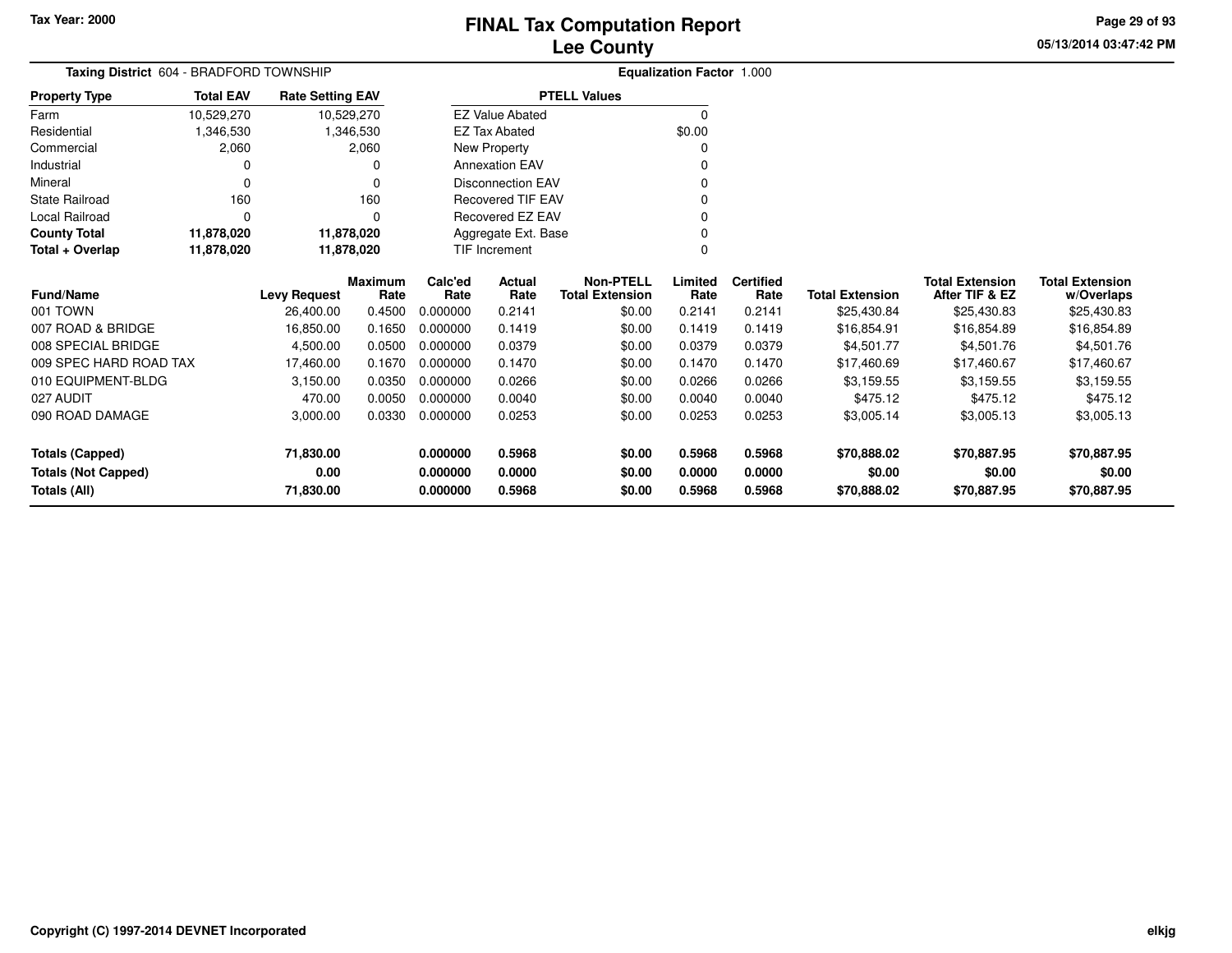**05/13/2014 03:47:42 PM Page 30 of 93**

| Taxing District 605 - BROOKLYN TOWNSHIP | <b>Equalization Factor 1.000</b> |                         |                |          |                          |                        |          |                  |                        |                        |                        |
|-----------------------------------------|----------------------------------|-------------------------|----------------|----------|--------------------------|------------------------|----------|------------------|------------------------|------------------------|------------------------|
| <b>Property Type</b>                    | <b>Total EAV</b>                 | <b>Rate Setting EAV</b> |                |          |                          | <b>PTELL Values</b>    |          |                  |                        |                        |                        |
| Farm                                    | 9,712,240                        |                         | 9,712,240      |          | <b>EZ Value Abated</b>   |                        | $\Omega$ |                  |                        |                        |                        |
| Residential                             | 4,948,570                        |                         | 4,948,570      |          | <b>EZ Tax Abated</b>     |                        | \$0.00   |                  |                        |                        |                        |
| Commercial                              | 409,060                          |                         | 409,060        |          | New Property             |                        | 0        |                  |                        |                        |                        |
| Industrial                              |                                  |                         | 0              |          | <b>Annexation EAV</b>    |                        | 0        |                  |                        |                        |                        |
| Mineral                                 |                                  |                         | $\Omega$       |          | <b>Disconnection EAV</b> |                        | 0        |                  |                        |                        |                        |
| <b>State Railroad</b>                   | 3,650                            |                         | 3,650          |          | <b>Recovered TIF EAV</b> |                        | 0        |                  |                        |                        |                        |
| Local Railroad                          |                                  |                         | 0              |          | Recovered EZ EAV         |                        | 0        |                  |                        |                        |                        |
| <b>County Total</b>                     | 15,073,520                       |                         | 15,073,520     |          | Aggregate Ext. Base      |                        | 0        |                  |                        |                        |                        |
| Total + Overlap                         | 15,073,520                       |                         | 15,073,520     |          | <b>TIF Increment</b>     |                        | 0        |                  |                        |                        |                        |
|                                         |                                  |                         | <b>Maximum</b> | Calc'ed  | Actual                   | <b>Non-PTELL</b>       | Limited  | <b>Certified</b> |                        | <b>Total Extension</b> | <b>Total Extension</b> |
| <b>Fund/Name</b>                        |                                  | <b>Levy Request</b>     | Rate           | Rate     | Rate                     | <b>Total Extension</b> | Rate     | Rate             | <b>Total Extension</b> | After TIF & EZ         | w/Overlaps             |
| 001 TOWN                                |                                  | 32,735.00               | 0.4500         | 0.000000 | 0.2141                   | \$0.00                 | 0.2141   | 0.2141           | \$32,272.41            | \$32,272.49            | \$32,272.49            |
| 007 ROAD & BRIDGE                       |                                  | 18,077.00               | 0.1650         | 0.000000 | 0.1183                   | \$0.00                 | 0.1183   | 0.1183           | \$17,831.97            | \$17,831.99            | \$17,831.99            |
| 008 SPECIAL BRIDGE                      |                                  | 7,384.00                | 0.0500         | 0.000000 | 0.0483                   | \$0.00                 | 0.0483   | 0.0483           | \$7,280.51             | \$7,280.51             | \$7,280.51             |
| 009 SPEC HARD ROAD TAX                  |                                  | 37,778.00               | 0.2500         | 0.000000 | 0.2465                   | \$0.00                 | 0.2465   | 0.2465           | \$37,156.23            | \$37,156.27            | \$37,156.27            |
| 010 EQUIPMENT-BLDG                      |                                  | 4,917.00                | 0.0350         | 0.000000 | 0.0322                   | \$0.00                 | 0.0322   | 0.0322           | \$4,853.67             | \$4,853.68             | \$4,853.68             |
| 035 LIABILITY INS                       |                                  | 7,281.00                | 0.0000         | 0.000000 | 0.0477                   | \$0.00                 | 0.0477   | 0.0477           | \$7,190.07             | \$7,190.08             | \$7,190.08             |
| <b>Totals (Capped)</b>                  |                                  | 108,172.00              |                | 0.000000 | 0.7071                   | \$0.00                 | 0.7071   | 0.7071           | \$106,584.86           | \$106,585.02           | \$106,585.02           |
| <b>Totals (Not Capped)</b>              |                                  | 0.00                    |                | 0.000000 | 0.0000                   | \$0.00                 | 0.0000   | 0.0000           | \$0.00                 | \$0.00                 | \$0.00                 |
| Totals (All)                            |                                  | 108,172.00              |                | 0.000000 | 0.7071                   | \$0.00                 | 0.7071   | 0.7071           | \$106,584.86           | \$106,585.02           | \$106,585.02           |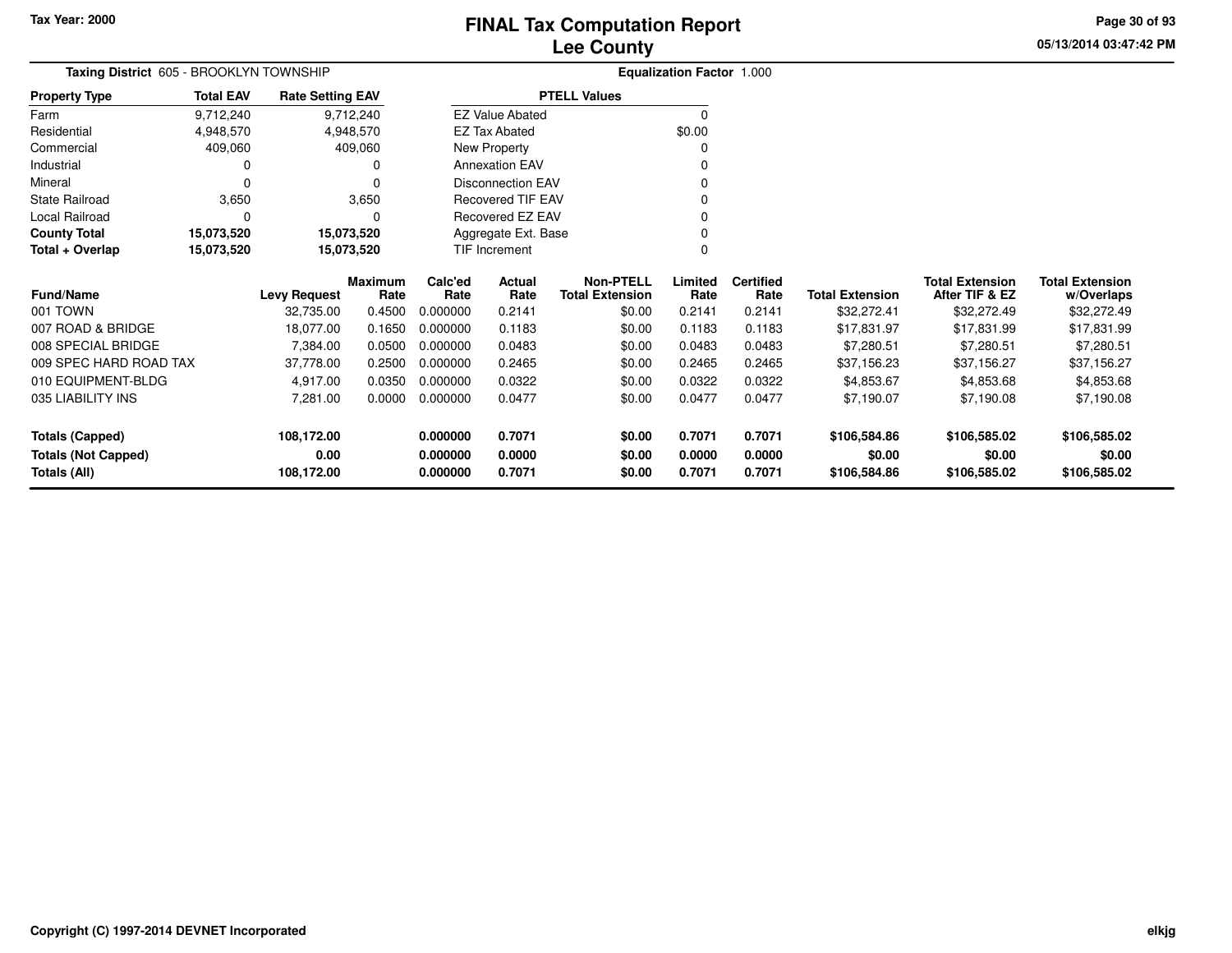# **Lee CountyFINAL Tax Computation Report**

**05/13/2014 03:47:42 PM Page 31 of 93**

| Taxing District 606 - CHINA TOWNSHIP |                  |                         |                        | Equalization Factor 1.000 |                          |                                            |                 |                          |                        |                                          |                                      |
|--------------------------------------|------------------|-------------------------|------------------------|---------------------------|--------------------------|--------------------------------------------|-----------------|--------------------------|------------------------|------------------------------------------|--------------------------------------|
| <b>Property Type</b>                 | <b>Total EAV</b> | <b>Rate Setting EAV</b> |                        |                           |                          | <b>PTELL Values</b>                        |                 |                          |                        |                                          |                                      |
| Farm                                 | 6,985,190        |                         | 6,985,190              |                           | <b>EZ Value Abated</b>   |                                            | $\Omega$        |                          |                        |                                          |                                      |
| Residential                          | 7,445,690        |                         | 7,445,690              |                           | <b>EZ Tax Abated</b>     |                                            | \$0.00          |                          |                        |                                          |                                      |
| Commercial                           | 2,407,810        |                         | 2,407,810              |                           | New Property             |                                            | $\Omega$        |                          |                        |                                          |                                      |
| Industrial                           | 0                |                         | 0                      |                           | <b>Annexation EAV</b>    |                                            | 0               |                          |                        |                                          |                                      |
| Mineral                              | 0                |                         | 0                      |                           | <b>Disconnection EAV</b> |                                            |                 |                          |                        |                                          |                                      |
| <b>State Railroad</b>                | 182,897          |                         | 182,897                |                           | <b>Recovered TIF EAV</b> |                                            | $\Omega$        |                          |                        |                                          |                                      |
| <b>Local Railroad</b>                | $\Omega$         |                         | 0                      |                           | <b>Recovered EZ EAV</b>  |                                            | 0               |                          |                        |                                          |                                      |
| <b>County Total</b>                  | 17,021,587       | 17,021,587              |                        |                           | Aggregate Ext. Base      |                                            |                 |                          |                        |                                          |                                      |
| Total + Overlap                      | 17,021,587       | 17,021,587              |                        |                           | <b>TIF Increment</b>     |                                            | $\Omega$        |                          |                        |                                          |                                      |
| <b>Fund/Name</b>                     |                  | <b>Levy Request</b>     | <b>Maximum</b><br>Rate | Calc'ed<br>Rate           | Actual<br>Rate           | <b>Non-PTELL</b><br><b>Total Extension</b> | Limited<br>Rate | <b>Certified</b><br>Rate | <b>Total Extension</b> | <b>Total Extension</b><br>After TIF & EZ | <b>Total Extension</b><br>w/Overlaps |
| 001 TOWN                             |                  | 26,000.00               | 0.4300                 | 0.000000                  | 0.1528                   | \$0.00                                     | 0.1528          | 0.1528                   | \$26,008.98            | \$26,009.03                              | \$26,009.03                          |
| 007 ROAD & BRIDGE                    |                  | 19,137.00               | 0.1650                 | 0.000000                  | 0.1125                   | \$0.00                                     | 0.1125          | 0.1125                   | \$19,149.29            | \$19,149.29                              | \$19,149.29                          |
| 008 SPECIAL BRIDGE                   |                  | 100.00                  | 0.0500                 | 0.000000                  | 0.0006                   | \$0.00                                     | 0.0006          | 0.0006                   | \$102.13               | \$102.12                                 | \$102.12                             |
| 009 SPEC HARD ROAD TAX               |                  | 28,097.00               | 0.1670                 | 0.000000                  | 0.1651                   | \$0.00                                     | 0.1651          | 0.1651                   | \$28,102.64            | \$28,102.64                              | \$28,102.64                          |
| 010 EQUIPMENT-BLDG                   |                  | 5,000.00                | 0.0350                 | 0.000000                  | 0.0294                   | \$0.00                                     | 0.0294          | 0.0294                   | \$5,004.35             | \$5,004.34                               | \$5,004.34                           |
| 027 AUDIT                            |                  | 800.00                  | 0.0050                 | 0.000000                  | 0.0047                   | \$0.00                                     | 0.0047          | 0.0047                   | \$800.01               | \$800.01                                 | \$800.01                             |
| 035 LIABILITY INS                    |                  | 200.00                  | 0.0000                 | 0.000000                  | 0.0012                   | \$0.00                                     | 0.0012          | 0.0012                   | \$204.26               | \$204.26                                 | \$204.26                             |
| 047 SOCIAL SECURITY                  |                  | 2,700.00                | 0.0000                 | 0.000000                  | 0.0159                   | \$0.00                                     | 0.0159          | 0.0159                   | \$2,706.43             | \$2,706.43                               | \$2,706.43                           |
| 054 GENERAL ASSISTANCE               |                  | 1,000.00                | 0.1000                 | 0.000000                  | 0.0059                   | \$0.00                                     | 0.0059          | 0.0059                   | \$1,004.27             | \$1,004.27                               | \$1,004.27                           |
| <b>Totals (Capped)</b>               |                  | 83,034.00               |                        | 0.000000                  | 0.4881                   | \$0.00                                     | 0.4881          | 0.4881                   | \$83,082.36            | \$83,082.39                              | \$83,082.39                          |
| <b>Totals (Not Capped)</b>           |                  | 0.00                    |                        | 0.000000                  | 0.0000                   | \$0.00                                     | 0.0000          | 0.0000                   | \$0.00                 | \$0.00                                   | \$0.00                               |
| 83,034.00<br>Totals (All)            |                  |                         |                        | 0.000000                  | 0.4881                   | \$0.00                                     | 0.4881          | 0.4881                   | \$83,082.36            | \$83,082.39                              | \$83,082.39                          |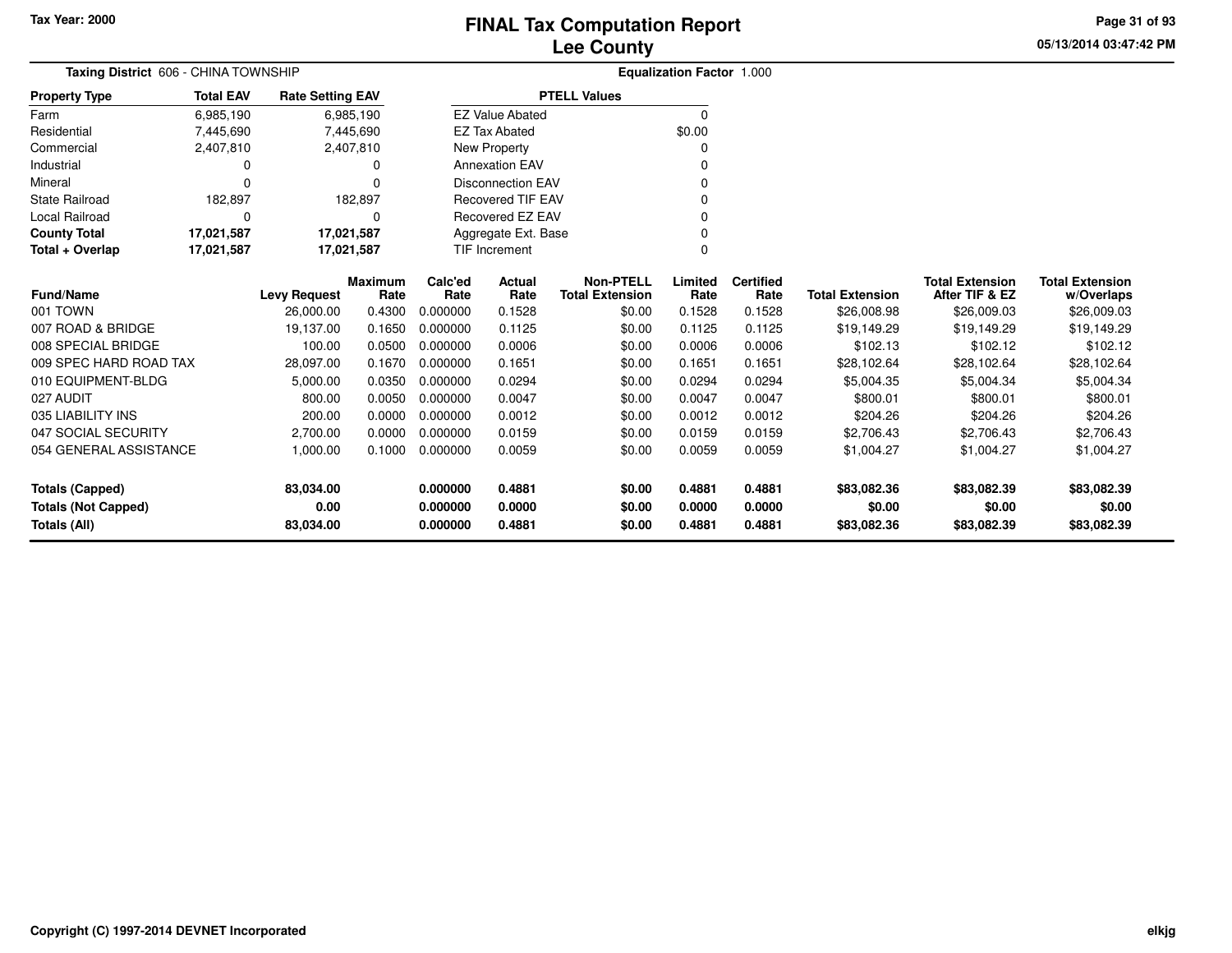# **Lee CountyFINAL Tax Computation Report**

**05/13/2014 03:47:42 PM Page 32 of 93**

|                            | Taxing District 607 - DIXON TOWNSHIP |                         |                        | <b>Equalization Factor 1.000</b> |                          |                                            |                 |                          |                        |                                          |                                      |
|----------------------------|--------------------------------------|-------------------------|------------------------|----------------------------------|--------------------------|--------------------------------------------|-----------------|--------------------------|------------------------|------------------------------------------|--------------------------------------|
| <b>Property Type</b>       | <b>Total EAV</b>                     | <b>Rate Setting EAV</b> |                        |                                  |                          | <b>PTELL Values</b>                        |                 |                          |                        |                                          |                                      |
| Farm                       | 4,176,040                            |                         | 4,176,040              |                                  | <b>EZ Value Abated</b>   |                                            | 1,035,408       |                          |                        |                                          |                                      |
| Residential                | 113,010,920                          |                         | 113,003,616            |                                  | <b>EZ Tax Abated</b>     |                                            | \$4,856.08      |                          |                        |                                          |                                      |
| Commercial                 | 26,939,088                           |                         | 25,938,184             |                                  | New Property             |                                            | <sup>0</sup>    |                          |                        |                                          |                                      |
| Industrial                 | 10,801,040                           |                         | 10,773,840             |                                  | <b>Annexation EAV</b>    |                                            |                 |                          |                        |                                          |                                      |
| Mineral                    | 0                                    |                         | 0                      |                                  | <b>Disconnection EAV</b> |                                            | ŋ               |                          |                        |                                          |                                      |
| <b>State Railroad</b>      | 302,728                              |                         | 302,728                |                                  | <b>Recovered TIF EAV</b> |                                            |                 |                          |                        |                                          |                                      |
| Local Railroad             | 0                                    |                         | 0                      |                                  | Recovered EZ EAV         |                                            |                 |                          |                        |                                          |                                      |
| <b>County Total</b>        | 155,229,816                          | 154,194,408             |                        |                                  | Aggregate Ext. Base      |                                            |                 |                          |                        |                                          |                                      |
| Total + Overlap            | 155,229,816                          | 154,194,408             |                        |                                  | TIF Increment            |                                            | $\Omega$        |                          |                        |                                          |                                      |
| <b>Fund/Name</b>           |                                      | <b>Levy Request</b>     | <b>Maximum</b><br>Rate | Calc'ed<br>Rate                  | Actual<br>Rate           | <b>Non-PTELL</b><br><b>Total Extension</b> | Limited<br>Rate | <b>Certified</b><br>Rate | <b>Total Extension</b> | <b>Total Extension</b><br>After TIF & EZ | <b>Total Extension</b><br>w/Overlaps |
| 001 TOWN                   |                                      | 227,500.00              | 0.2500                 | 0.000000                         | 0.1476                   | \$0.00                                     | 0.1476          | 0.1476                   | \$229,119.21           | \$227,591.77                             | \$227,591.77                         |
| 005 IMRF                   |                                      | 17,500.00               | 0.0000                 | 0.000000                         | 0.0114                   | \$0.00                                     | 0.0114          | 0.0114                   | \$17,696.20            | \$17,578.18                              | \$17,578.18                          |
| 007 ROAD & BRIDGE          |                                      | 190,647.00              | 0.1650                 | 0.000000                         | 0.1237                   | \$0.00                                     | 0.1237          | 0.1237                   | \$192,019.28           | \$190,738.97                             | \$190,738.97                         |
| 009 SPEC HARD ROAD TAX     |                                      | 217,000.00              | 0.1670                 | 0.000000                         | 0.1408                   | \$0.00                                     | 0.1408          | 0.1408                   | \$218,563.58           | \$217,106.32                             | \$217,106.32                         |
| 035 INSURANCE              |                                      | 10,000.00               | 0.0000                 | 0.000000                         | 0.0065                   | \$0.00                                     | 0.0065          | 0.0065                   | \$10,089.94            | \$10,022.61                              | \$10,022.61                          |
| 047 SOCIAL SECURITY        |                                      | 15,000.00               | 0.0000                 | 0.000000                         | 0.0098                   | \$0.00                                     | 0.0098          | 0.0098                   | \$15,212.52            | \$15,111.08                              | \$15,111.08                          |
| 054 GENERAL ASSISTANCE     |                                      | 45,000.00               | 0.1000                 | 0.000000                         | 0.0292                   | \$0.00                                     | 0.0292          | 0.0292                   | \$45,327.11            | \$45,024.87                              | \$45,024.87                          |
| <b>Totals (Capped)</b>     |                                      | 722,647.00              |                        | 0.000000                         | 0.4690                   | \$0.00                                     | 0.4690          | 0.4690                   | \$728,027.84           | \$723,173.80                             | \$723,173.80                         |
| <b>Totals (Not Capped)</b> |                                      | 0.00                    |                        | 0.000000                         | 0.0000                   | \$0.00                                     | 0.0000          | 0.0000                   | \$0.00                 | \$0.00                                   | \$0.00                               |
| Totals (All)               |                                      | 722,647.00              |                        | 0.000000                         | 0.4690                   | \$0.00                                     | 0.4690          | 0.4690                   | \$728,027.84           | \$723,173.80                             | \$723,173.80                         |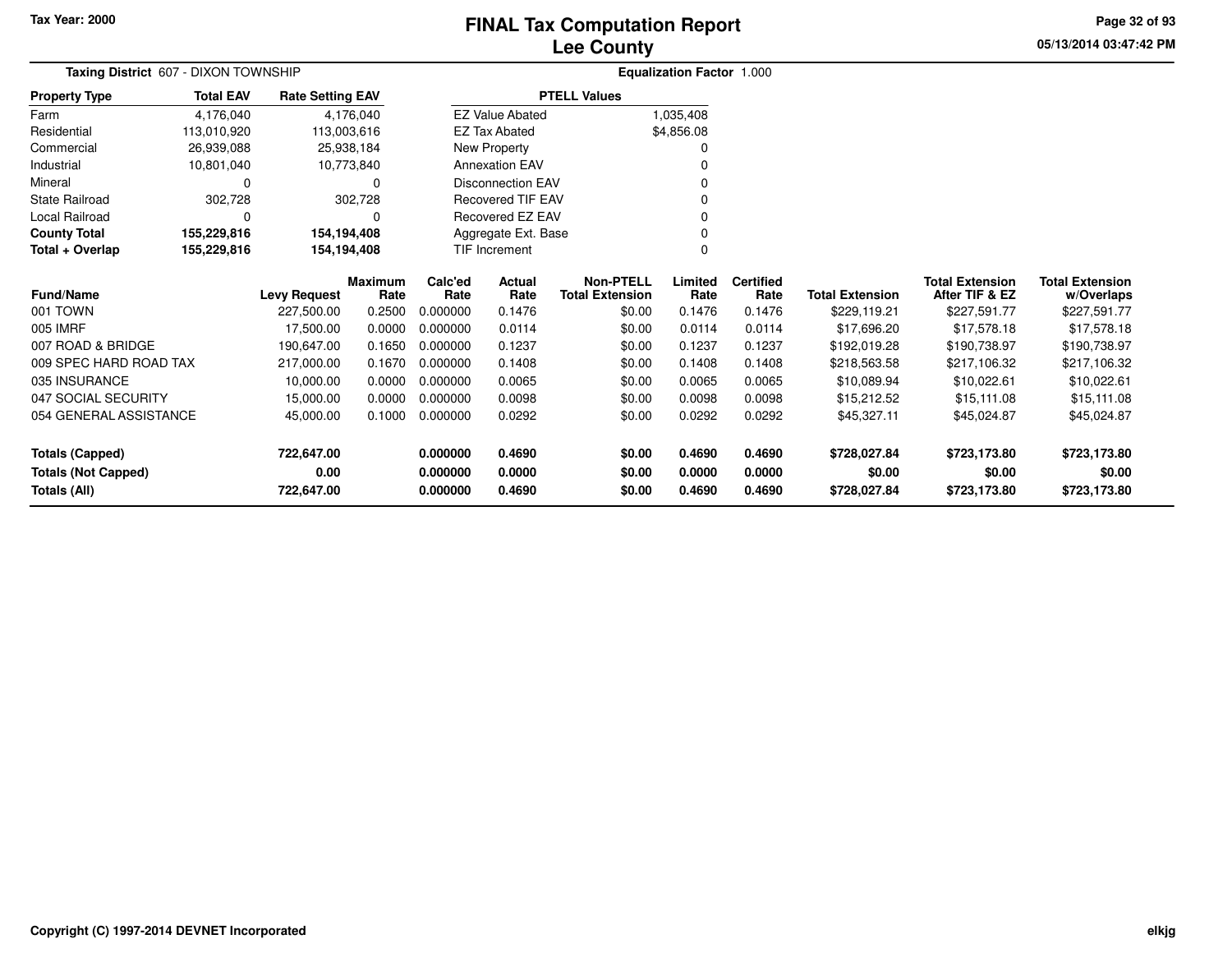**05/13/2014 03:47:42 PM Page 33 of 93**

| <b>Taxing District</b> 608 - EAST GROVE TOWNSHIP |                  |                         |                 |                 | <b>Equalization Factor 1.000</b> |                                            |                 |                          |                        |                                          |                                      |
|--------------------------------------------------|------------------|-------------------------|-----------------|-----------------|----------------------------------|--------------------------------------------|-----------------|--------------------------|------------------------|------------------------------------------|--------------------------------------|
| <b>Property Type</b>                             | <b>Total EAV</b> | <b>Rate Setting EAV</b> |                 |                 |                                  | <b>PTELL Values</b>                        |                 |                          |                        |                                          |                                      |
| Farm                                             | 5,018,500        |                         | 5,018,500       |                 | <b>EZ Value Abated</b>           |                                            |                 |                          |                        |                                          |                                      |
| Residential                                      | 1,214,800        |                         | 1,214,800       |                 | <b>EZ Tax Abated</b>             |                                            | \$0.00          |                          |                        |                                          |                                      |
| Commercial                                       |                  |                         |                 |                 | New Property                     |                                            |                 |                          |                        |                                          |                                      |
| Industrial                                       |                  |                         |                 |                 | <b>Annexation EAV</b>            |                                            |                 |                          |                        |                                          |                                      |
| Mineral                                          |                  |                         |                 |                 | <b>Disconnection EAV</b>         |                                            |                 |                          |                        |                                          |                                      |
| <b>State Railroad</b>                            |                  |                         | 0               |                 | <b>Recovered TIF EAV</b>         |                                            |                 |                          |                        |                                          |                                      |
| Local Railroad                                   |                  |                         |                 |                 | Recovered EZ EAV                 |                                            |                 |                          |                        |                                          |                                      |
| <b>County Total</b>                              | 6,233,300        |                         | 6,233,300       |                 | Aggregate Ext. Base              |                                            |                 |                          |                        |                                          |                                      |
| Total + Overlap                                  | 6,233,300        |                         | 6,233,300       |                 | TIF Increment                    |                                            |                 |                          |                        |                                          |                                      |
| <b>Fund/Name</b>                                 |                  | <b>Levy Request</b>     | Maximum<br>Rate | Calc'ed<br>Rate | Actual<br>Rate                   | <b>Non-PTELL</b><br><b>Total Extension</b> | Limited<br>Rate | <b>Certified</b><br>Rate | <b>Total Extension</b> | <b>Total Extension</b><br>After TIF & EZ | <b>Total Extension</b><br>w/Overlaps |
| 001 TOWN                                         |                  | 25,574.00               | 0.4500          | 0.000000        | 0.4038                           | \$0.00                                     | 0.4038          | 0.4038                   | \$25,170.07            | \$25,170.08                              | \$25,170.08                          |
| 007 ROAD & BRIDGE                                |                  | 31,150.00               | 0.6600          | 0.000000        | 0.4919                           | \$0.00                                     | 0.4919          | 0.4919                   | \$30,661.60            | \$30,661.59                              | \$30,661.59                          |
| 008 SPECIAL BRIDGE                               |                  | 2,900.00                | 0.0000          | 0.000000        | 0.0459                           | \$0.00                                     | 0.0459          | 0.0459                   | \$2,861.08             | \$2,861.08                               | \$2,861.08                           |
| 009 SPEC HARD ROAD TAX                           |                  | 9,315.00                | 0.1670          | 0.000000        | 0.1471                           | \$0.00                                     | 0.1471          | 0.1471                   | \$9,169.18             | \$9,169.18                               | \$9,169.18                           |
| 054 GENERAL ASSISTANCE                           |                  | 853.00                  | 0.1000          | 0.000000        | 0.0135                           | \$0.00                                     | 0.0135          | 0.0135                   | \$841.50               | \$841.49                                 | \$841.49                             |
| <b>Totals (Capped)</b>                           |                  | 69,792.00               |                 | 0.000000        | 1.1022                           | \$0.00                                     | 1.1022          | 1.1022                   | \$68,703.43            | \$68,703.42                              | \$68,703.42                          |
| <b>Totals (Not Capped)</b>                       |                  | 0.00                    |                 | 0.000000        | 0.0000                           | \$0.00                                     | 0.0000          | 0.0000                   | \$0.00                 | \$0.00                                   | \$0.00                               |
| Totals (All)                                     |                  | 69,792.00               |                 | 0.000000        | 1.1022                           | \$0.00                                     | 1.1022          | 1.1022                   | \$68,703.43            | \$68,703.42                              | \$68,703.42                          |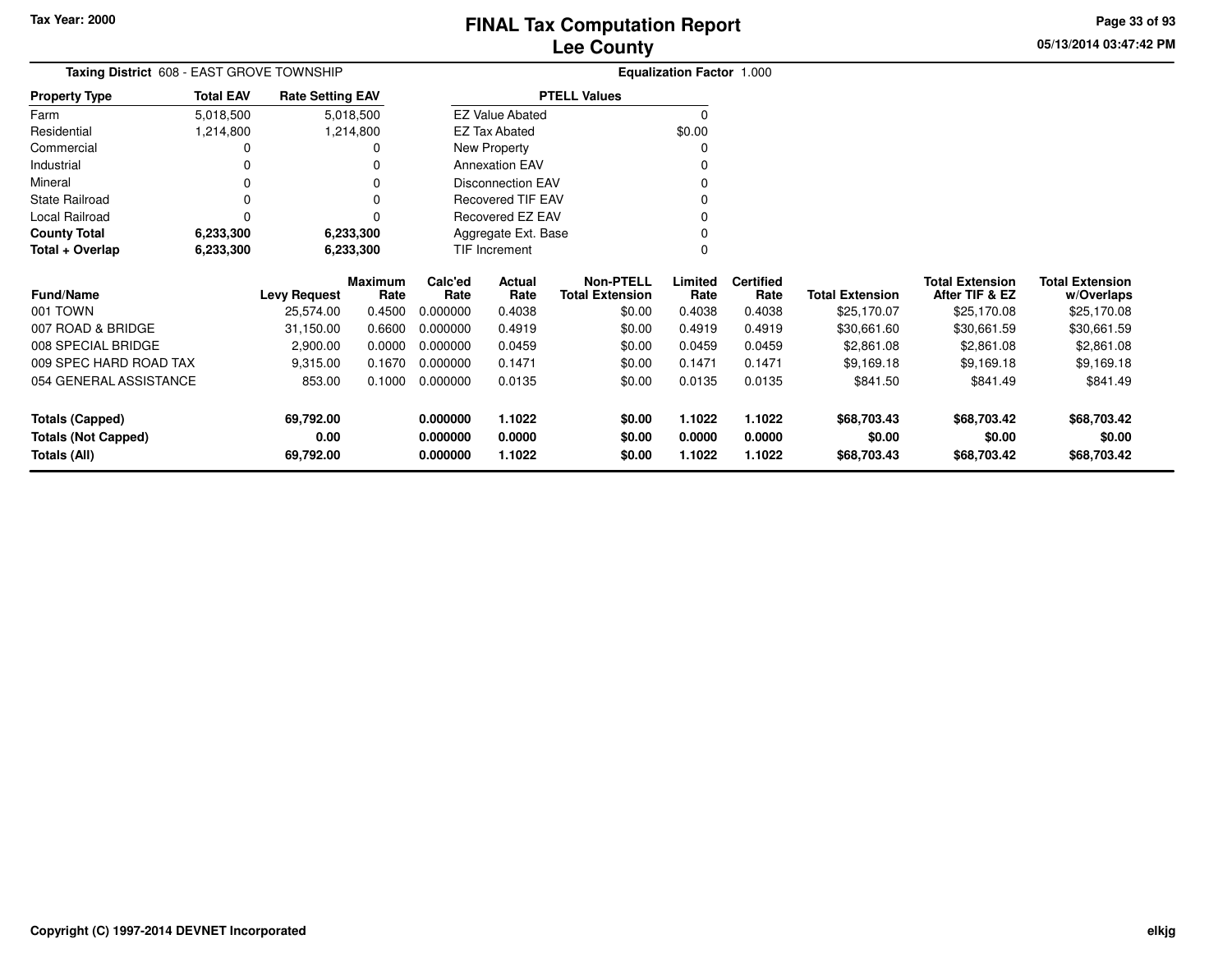**05/13/2014 03:47:42 PM Page 34 of 93**

| Taxing District 609 - HAMILTON TOWNSHIP |                  |                         |                 |                 | Equalization Factor 1.000 |                                            |                 |                          |                        |                                          |                                      |
|-----------------------------------------|------------------|-------------------------|-----------------|-----------------|---------------------------|--------------------------------------------|-----------------|--------------------------|------------------------|------------------------------------------|--------------------------------------|
| <b>Property Type</b>                    | <b>Total EAV</b> | <b>Rate Setting EAV</b> |                 |                 |                           | <b>PTELL Values</b>                        |                 |                          |                        |                                          |                                      |
| Farm                                    | 5,896,500        |                         | 5,896,500       |                 | <b>EZ Value Abated</b>    |                                            | 0               |                          |                        |                                          |                                      |
| Residential                             | 402,310          |                         | 402,310         |                 | EZ Tax Abated             |                                            | \$0.00          |                          |                        |                                          |                                      |
| Commercial                              |                  |                         | 0               |                 | New Property              |                                            |                 |                          |                        |                                          |                                      |
| Industrial                              | 0                |                         | $\Omega$        |                 | <b>Annexation EAV</b>     |                                            |                 |                          |                        |                                          |                                      |
| Mineral                                 | 0                |                         | 0               |                 | <b>Disconnection EAV</b>  |                                            |                 |                          |                        |                                          |                                      |
| State Railroad                          | 42,800           |                         | 42,800          |                 | Recovered TIF EAV         |                                            |                 |                          |                        |                                          |                                      |
| <b>Local Railroad</b>                   | 0                |                         | $\Omega$        |                 | Recovered EZ EAV          |                                            | O               |                          |                        |                                          |                                      |
| <b>County Total</b>                     | 6,341,610        |                         | 6,341,610       |                 | Aggregate Ext. Base       |                                            |                 |                          |                        |                                          |                                      |
| Total + Overlap                         | 6,341,610        |                         | 6,341,610       |                 | TIF Increment             |                                            | ი               |                          |                        |                                          |                                      |
| <b>Fund/Name</b>                        |                  | <b>Levy Request</b>     | Maximum<br>Rate | Calc'ed<br>Rate | Actual<br>Rate            | <b>Non-PTELL</b><br><b>Total Extension</b> | Limited<br>Rate | <b>Certified</b><br>Rate | <b>Total Extension</b> | <b>Total Extension</b><br>After TIF & EZ | <b>Total Extension</b><br>w/Overlaps |
| 001 TOWN                                |                  | 21,900.00               | 0.4500          | 0.000000        | 0.3454                    | \$0.00                                     | 0.3454          | 0.3454                   | \$21,903.92            | \$21,903.96                              | \$21,903.96                          |
| 007 ROAD & BRIDGE                       |                  | 14,000.00               | 0.3300          | 0.000000        | 0.2208                    | \$0.00                                     | 0.2208          | 0.2208                   | \$14,002.27            | \$14,002.29                              | \$14,002.29                          |
| 008 SPECIAL BRIDGE                      |                  | 3,000.00                | 0.0500          | 0.000000        | 0.0474                    | \$0.00                                     | 0.0474          | 0.0474                   | \$3,005.92             | \$3,005.92                               | \$3,005.92                           |
| 009 SPEC HARD ROAD TAX                  |                  | 7,000.00                | 0.1670          | 0.000000        | 0.1104                    | \$0.00                                     | 0.1104          | 0.1104                   | \$7,001.14             | \$7,001.14                               | \$7,001.14                           |
| 054 GENERAL ASSISTANCE                  |                  | 800.00                  | 0.1000          | 0.000000        | 0.0127                    | \$0.00                                     | 0.0127          | 0.0127                   | \$805.38               | \$805.38                                 | \$805.38                             |
| <b>Totals (Capped)</b>                  |                  | 46,700.00               |                 | 0.000000        | 0.7367                    | \$0.00                                     | 0.7367          | 0.7367                   | \$46,718.63            | \$46,718.69                              | \$46,718.69                          |
| <b>Totals (Not Capped)</b>              |                  | 0.00                    |                 | 0.000000        | 0.0000                    | \$0.00                                     | 0.0000          | 0.0000                   | \$0.00                 | \$0.00                                   | \$0.00                               |
| Totals (All)                            |                  | 46,700.00               |                 | 0.000000        | 0.7367                    | \$0.00                                     | 0.7367          | 0.7367                   | \$46,718.63            | \$46,718.69                              | \$46,718.69                          |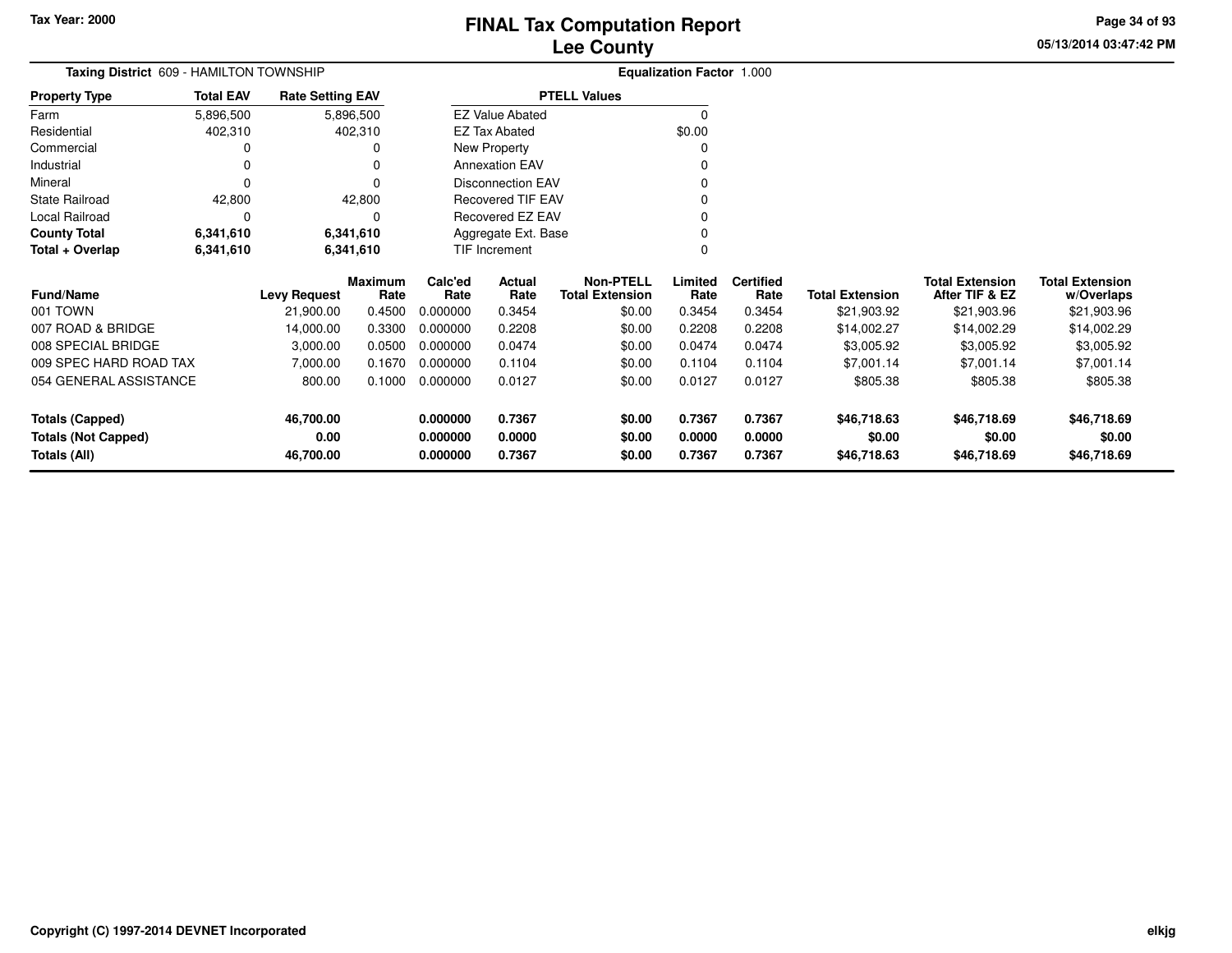# **Lee CountyFINAL Tax Computation Report**

**05/13/2014 03:47:42 PM Page 35 of 93**

| Taxing District 610 - HARMON TOWNSHIP |                  |                         |                        |                 | Equalization Factor 1.000 |                                            |                 |                          |                        |                                          |                                      |  |
|---------------------------------------|------------------|-------------------------|------------------------|-----------------|---------------------------|--------------------------------------------|-----------------|--------------------------|------------------------|------------------------------------------|--------------------------------------|--|
| <b>Property Type</b>                  | <b>Total EAV</b> | <b>Rate Setting EAV</b> |                        |                 |                           | <b>PTELL Values</b>                        |                 |                          |                        |                                          |                                      |  |
| Farm                                  | 5,288,723        |                         | 5,288,723              |                 | <b>EZ Value Abated</b>    |                                            | $\Omega$        |                          |                        |                                          |                                      |  |
| Residential                           | 2,018,060        |                         | 2,018,060              |                 | <b>EZ Tax Abated</b>      |                                            | \$0.00          |                          |                        |                                          |                                      |  |
| Commercial                            | 887,750          |                         | 887.750                |                 | New Property              |                                            | ი               |                          |                        |                                          |                                      |  |
| Industrial                            | 4,110,510        |                         | 4,110,510              |                 | <b>Annexation EAV</b>     |                                            |                 |                          |                        |                                          |                                      |  |
| Mineral                               |                  |                         | $\Omega$               |                 | <b>Disconnection EAV</b>  |                                            |                 |                          |                        |                                          |                                      |  |
| <b>State Railroad</b>                 | 168,950          |                         | 168,950                |                 | <b>Recovered TIF EAV</b>  |                                            | n               |                          |                        |                                          |                                      |  |
| <b>Local Railroad</b>                 |                  |                         | 0                      |                 | <b>Recovered EZ EAV</b>   |                                            | 0               |                          |                        |                                          |                                      |  |
| <b>County Total</b>                   | 12,473,993       | 12,473,993              |                        |                 | Aggregate Ext. Base       |                                            | 0               |                          |                        |                                          |                                      |  |
| Total + Overlap                       | 12,473,993       |                         | 12,473,993             |                 | TIF Increment             |                                            | $\Omega$        |                          |                        |                                          |                                      |  |
| <b>Fund/Name</b>                      |                  | <b>Levy Request</b>     | <b>Maximum</b><br>Rate | Calc'ed<br>Rate | <b>Actual</b><br>Rate     | <b>Non-PTELL</b><br><b>Total Extension</b> | Limited<br>Rate | <b>Certified</b><br>Rate | <b>Total Extension</b> | <b>Total Extension</b><br>After TIF & EZ | <b>Total Extension</b><br>w/Overlaps |  |
| 001 TOWN                              |                  | 29,000.00               | 0.4500                 | 0.000000        | 0.2325                    | \$0.00                                     | 0.2325          | 0.2325                   | \$29,002.03            | \$29,002.08                              | \$29,002.08                          |  |
| 007 ROAD & BRIDGE                     |                  | 19,000.00               | 0.1650                 | 0.000000        | 0.1524                    | \$0.00                                     | 0.1524          | 0.1524                   | \$19,010.37            | \$19,010.38                              | \$19,010.38                          |  |
| 008 SPECIAL BRIDGE                    |                  | 4,600.00                | 0.0500                 | 0.000000        | 0.0369                    | \$0.00                                     | 0.0369          | 0.0369                   | \$4,602.90             | \$4,602.90                               | \$4,602.90                           |  |
| 019 COMMUNITY BLDG                    |                  | 3,500.00                | 0.0500                 | 0.000000        | 0.0281                    | \$0.00                                     | 0.0281          | 0.0281                   | \$3,505.19             | \$3,505.19                               | \$3,505.19                           |  |
| 054 GENERAL ASSISTANCE                |                  | 10,000.00               | 0.1000                 | 0.000000        | 0.0802                    | \$0.00                                     | 0.0802          | 0.0802                   | \$10,004.14            | \$10,004.15                              | \$10,004.15                          |  |
| 090 ROAD DAMAGE                       |                  | 2,000.00                | 0.0330                 | 0.000000        | 0.0161                    | \$0.00                                     | 0.0161          | 0.0161                   | \$2,008.31             | \$2,008.31                               | \$2,008.31                           |  |
| <b>Totals (Capped)</b>                |                  | 68,100.00               |                        | 0.000000        | 0.5462                    | \$0.00                                     | 0.5462          | 0.5462                   | \$68,132.94            | \$68,133.01                              | \$68,133.01                          |  |
| <b>Totals (Not Capped)</b>            |                  | 0.00                    |                        | 0.000000        | 0.0000                    | \$0.00                                     | 0.0000          | 0.0000                   | \$0.00                 | \$0.00                                   | \$0.00                               |  |
| <b>Totals (All)</b>                   |                  | 68,100.00               |                        | 0.000000        | 0.5462                    | \$0.00                                     | 0.5462          | 0.5462                   | \$68,132.94            | \$68,133.01                              | \$68,133.01                          |  |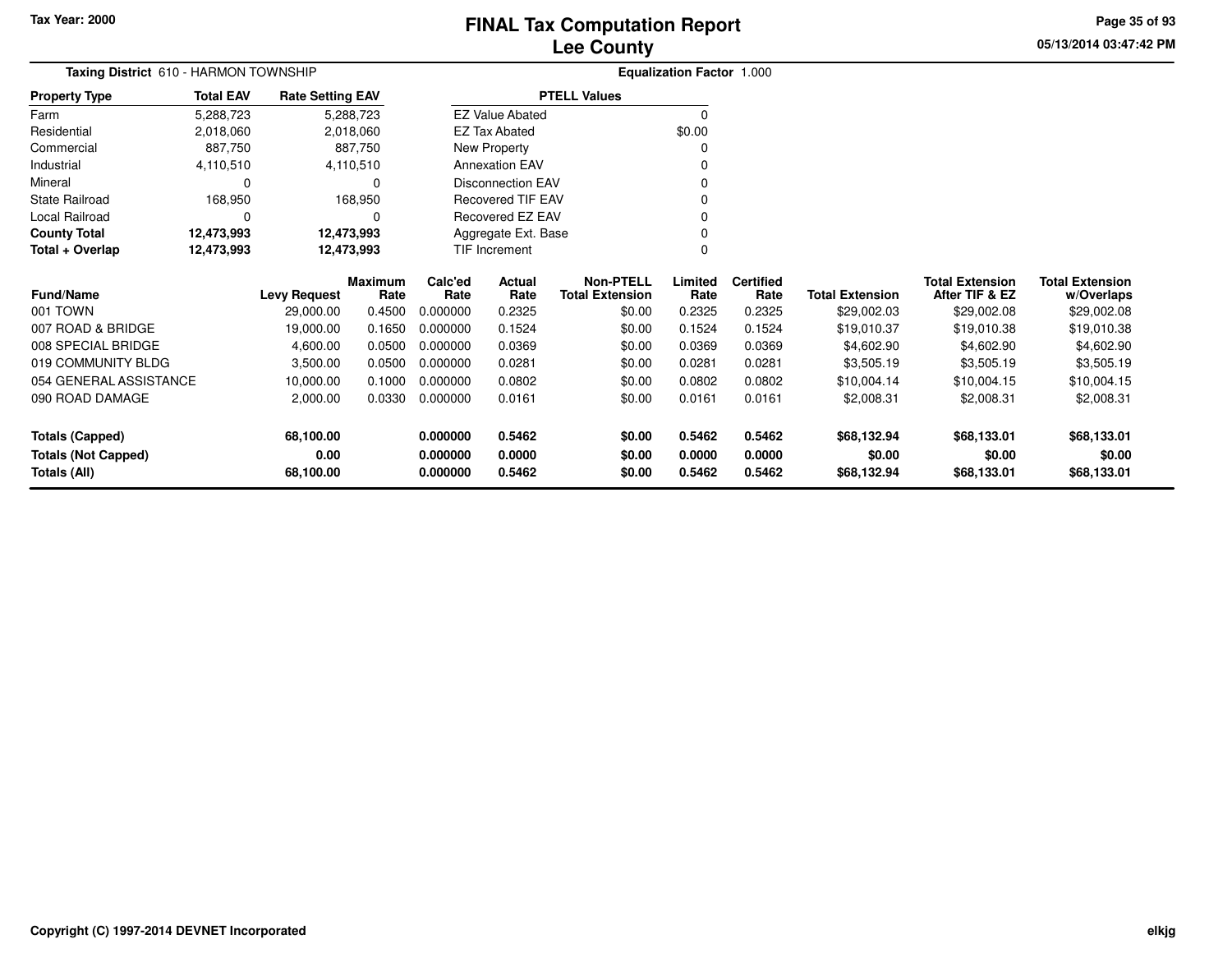# **Lee CountyFINAL Tax Computation Report**

**05/13/2014 03:47:42 PMPage 36 of 93**

| Taxing District 611 - LEE CENTER TOWNSHIP | <b>Equalization Factor 1.000</b> |                         |                 |                     |                          |                                            |                 |                          |                        |                                          |                                      |
|-------------------------------------------|----------------------------------|-------------------------|-----------------|---------------------|--------------------------|--------------------------------------------|-----------------|--------------------------|------------------------|------------------------------------------|--------------------------------------|
| <b>Property Type</b>                      | <b>Total EAV</b>                 | <b>Rate Setting EAV</b> |                 | <b>PTELL Values</b> |                          |                                            |                 |                          |                        |                                          |                                      |
| Farm                                      | 5,916,670                        |                         | 5,916,670       |                     | <b>EZ Value Abated</b>   |                                            |                 |                          |                        |                                          |                                      |
| Residential                               | 4,283,800                        |                         | 4,283,800       | EZ Tax Abated       |                          |                                            | \$0.00          |                          |                        |                                          |                                      |
| Commercial                                | 1,039,450                        |                         | 1,039,450       |                     | New Property             |                                            |                 |                          |                        |                                          |                                      |
| Industrial                                | 0                                | 0                       |                 |                     | <b>Annexation EAV</b>    |                                            |                 |                          |                        |                                          |                                      |
| Mineral                                   | $\Omega$                         |                         | 0               |                     | <b>Disconnection EAV</b> |                                            |                 |                          |                        |                                          |                                      |
| State Railroad                            | 8,666                            |                         | 8,666           |                     | <b>Recovered TIF EAV</b> |                                            |                 |                          |                        |                                          |                                      |
| Local Railroad                            | $\Omega$                         | O                       |                 | Recovered EZ EAV    |                          |                                            |                 |                          |                        |                                          |                                      |
| <b>County Total</b>                       | 11,248,586                       | 11,248,586              |                 |                     | Aggregate Ext. Base      |                                            |                 |                          |                        |                                          |                                      |
| Total + Overlap                           | 11,248,586                       | 11,248,586              |                 | TIF Increment       |                          |                                            | 0               |                          |                        |                                          |                                      |
| <b>Fund/Name</b>                          |                                  | <b>Levy Request</b>     | Maximum<br>Rate | Calc'ed<br>Rate     | Actual<br>Rate           | <b>Non-PTELL</b><br><b>Total Extension</b> | Limited<br>Rate | <b>Certified</b><br>Rate | <b>Total Extension</b> | <b>Total Extension</b><br>After TIF & EZ | <b>Total Extension</b><br>w/Overlaps |
| 001 TOWN                                  |                                  | 36,326.00               | 0.4500          | 0.000000            | 0.3230                   | \$0.00                                     | 0.3230          | 0.3230                   | \$36,332.93            | \$36,332.99                              | \$36,332.99                          |
| 007 ROAD & BRIDGE                         |                                  | 16,672.00               | 0.1650          | 0.000000            | 0.1483                   | \$0.00                                     | 0.1483          | 0.1483                   | \$16,681.65            | \$16,681.67                              | \$16,681.67                          |
| 009 SPEC HARD ROAD TAX                    |                                  | 18,207.00               | 0.1670          | 0.000000            | 0.1619                   | \$0.00                                     | 0.1619          | 0.1619                   | \$18,211.46            | \$18,211.48                              | \$18,211.48                          |
| 010 EQUIPMENT-BLDG                        |                                  | 3.703.00                | 0.0350          | 0.000000            | 0.0330                   | \$0.00                                     | 0.0330          | 0.0330                   | \$3.712.03             | \$3.712.03                               | \$3.712.03                           |

| Totals (Capped)<br><b>Totals (Not Capped)</b><br>Totals (All) | 80.664.00<br>0.00<br>80.664.00 |        | 0.000000<br>0.000000<br>0.000000 | 0.7102<br>0.0000<br>0.7102 | \$0.00<br>\$0.00<br>\$0.00 | 0.7102<br>0.0000<br>0.7102 | 0.7102<br>0.0000<br>0.7102 | \$79,887.45<br>\$0.00<br>\$79,887.45 | \$79.887.55<br>\$0.00<br>\$79,887.55 | \$79,887.55<br>\$0.00<br>\$79,887.55 |
|---------------------------------------------------------------|--------------------------------|--------|----------------------------------|----------------------------|----------------------------|----------------------------|----------------------------|--------------------------------------|--------------------------------------|--------------------------------------|
| 035 LIABILITY INS                                             | 5.756.00                       | 0.0000 | 0.000000                         | 0.0440                     | \$0.00                     | 0.0440                     | 0.0440                     | \$4.949.38                           | \$4.949.38                           | \$4,949.38                           |
| 010 EQUIPMENT-BLDG                                            | 3.703.00                       | 0.0350 | 0.000000                         | 0.0330                     | \$0.00                     | 0.0330                     | 0.0330                     | \$3,712.03                           | \$3,712.03                           | \$3,712.03                           |
| 009 SPEC HARD ROAD TAX                                        | 18.207.00                      | 0.1670 | 0.000000                         | 0.1619                     | \$0.00                     | 0.1619                     | 0.1619                     | \$18,211.46                          | \$18,211.48                          | \$18,211.48                          |
| 007 ROAD & BRIDGE                                             | 16.672.00                      | 0.1650 | 0.000000                         | 0.1483                     | \$0.00                     | 0.1483                     | 0.1483                     | \$16,681,65                          | \$16,681,67                          | \$16,681.67                          |
|                                                               |                                |        |                                  |                            |                            |                            |                            |                                      |                                      | .                                    |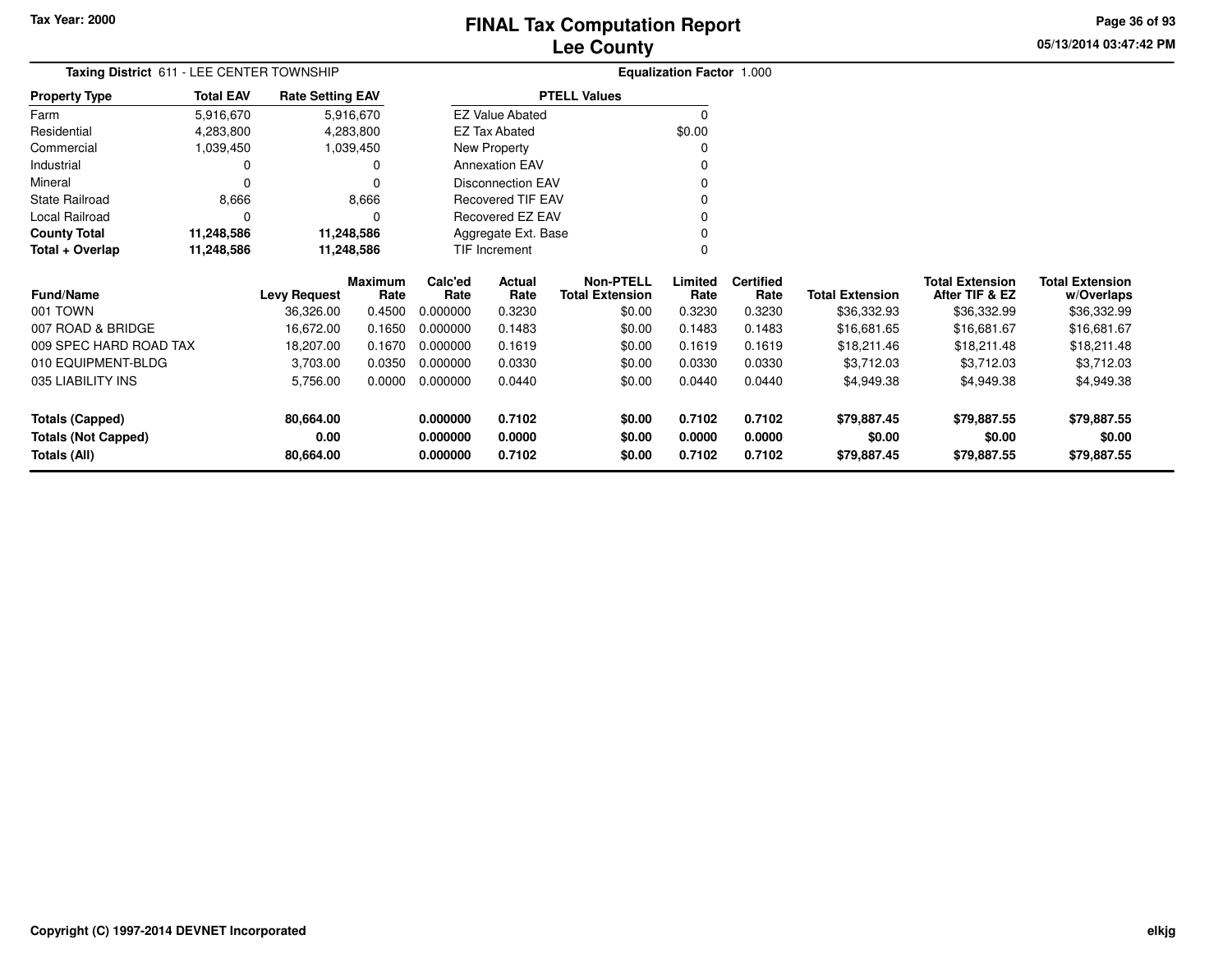# **Lee CountyFINAL Tax Computation Report**

**05/13/2014 03:47:42 PM Page 37 of 93**

| Taxing District 612 - MARION TOWNSHIP | <b>Equalization Factor 1.000</b> |                         |                        |                 |                          |                                            |                 |                          |                        |                                          |                                      |
|---------------------------------------|----------------------------------|-------------------------|------------------------|-----------------|--------------------------|--------------------------------------------|-----------------|--------------------------|------------------------|------------------------------------------|--------------------------------------|
| <b>Property Type</b>                  | <b>Total EAV</b>                 | <b>Rate Setting EAV</b> |                        |                 |                          | <b>PTELL Values</b>                        |                 |                          |                        |                                          |                                      |
| Farm                                  | 6,061,900                        |                         | 6,061,900              |                 | <b>EZ Value Abated</b>   |                                            | $\mathbf 0$     |                          |                        |                                          |                                      |
| Residential                           | 905,580                          |                         | 905,580                |                 | EZ Tax Abated            |                                            | \$0.00          |                          |                        |                                          |                                      |
| Commercial                            | 494,140                          |                         | 494,140                |                 | New Property             |                                            | O               |                          |                        |                                          |                                      |
| Industrial                            | 76,500                           |                         | 76,500                 |                 | <b>Annexation EAV</b>    |                                            | O               |                          |                        |                                          |                                      |
| Mineral                               |                                  |                         | 0                      |                 | <b>Disconnection EAV</b> |                                            | 0               |                          |                        |                                          |                                      |
| <b>State Railroad</b>                 |                                  |                         |                        |                 | <b>Recovered TIF EAV</b> |                                            |                 |                          |                        |                                          |                                      |
| Local Railroad                        | $\Omega$                         |                         | $\Omega$               |                 | Recovered EZ EAV         |                                            |                 |                          |                        |                                          |                                      |
| <b>County Total</b>                   | 7,538,120                        |                         | 7,538,120              |                 | Aggregate Ext. Base      |                                            | 0               |                          |                        |                                          |                                      |
| Total + Overlap                       | 7,538,120                        |                         | 7,538,120              |                 | TIF Increment            |                                            | 0               |                          |                        |                                          |                                      |
| <b>Fund/Name</b>                      |                                  | <b>Levy Request</b>     | <b>Maximum</b><br>Rate | Calc'ed<br>Rate | Actual<br>Rate           | <b>Non-PTELL</b><br><b>Total Extension</b> | Limited<br>Rate | <b>Certified</b><br>Rate | <b>Total Extension</b> | <b>Total Extension</b><br>After TIF & EZ | <b>Total Extension</b><br>w/Overlaps |
| 001 TOWN                              |                                  | 24,665.00               | 0.4500                 | 0.000000        | 0.3235                   | \$0.00                                     | 0.3235          | 0.3235                   | \$24,385.82            | \$24,385.81                              | \$24,385.81                          |
| 007 ROAD & BRIDGE                     |                                  | 27,500.00               | 0.3600                 | 0.000000        | 0.3600                   | \$0.00                                     | 0.3600          | 0.3600                   | \$27,137.23            | \$27,137.20                              | \$27,137.20                          |
| 008 SPEC BRIDGE                       |                                  | 0.00                    | 0.0000                 | 0.000000        | 0.0000                   | \$0.00                                     | 0.0000          | 0.0000                   | \$0.00                 | \$0.00                                   | \$0.00                               |
| 009 SPEC HARD ROAD TAX                |                                  | 12,750.00               | 0.1670                 | 0.000000        | 0.1670                   | \$0.00                                     | 0.1670          | 0.1670                   | \$12,588.66            | \$12,588.65                              | \$12,588.65                          |
| 010 EQUIPMENT-BLDG                    |                                  | 2,680.00                | 0.0350                 | 0.000000        | 0.0350                   | \$0.00                                     | 0.0350          | 0.0350                   | \$2,638.34             | \$2,638.33                               | \$2,638.33                           |
| 035 LIABILITY INS                     |                                  | 3,000.00                | 0.0000                 | 0.000000        | 0.0398                   | \$0.00                                     | 0.0398          | 0.0398                   | \$3,000.17             | \$3,000.16                               | \$3,000.16                           |
| 054 GENERAL ASSISTANCE                |                                  | 0.00                    | 0.0000                 | 0.000000        | 0.0000                   | \$0.00                                     | 0.0000          | 0.0000                   | \$0.00                 | \$0.00                                   | \$0.00                               |
| <b>Totals (Capped)</b>                |                                  | 70,595.00               |                        | 0.000000        | 0.9253                   | \$0.00                                     | 0.9253          | 0.9253                   | \$69,750.22            | \$69,750.15                              | \$69,750.15                          |
| <b>Totals (Not Capped)</b>            |                                  | 0.00                    |                        | 0.000000        | 0.0000                   | \$0.00                                     | 0.0000          | 0.0000                   | \$0.00                 | \$0.00                                   | \$0.00                               |
| Totals (All)                          |                                  | 70,595.00               |                        | 0.000000        | 0.9253                   | \$0.00                                     | 0.9253          | 0.9253                   | \$69,750.22            | \$69,750.15                              | \$69,750.15                          |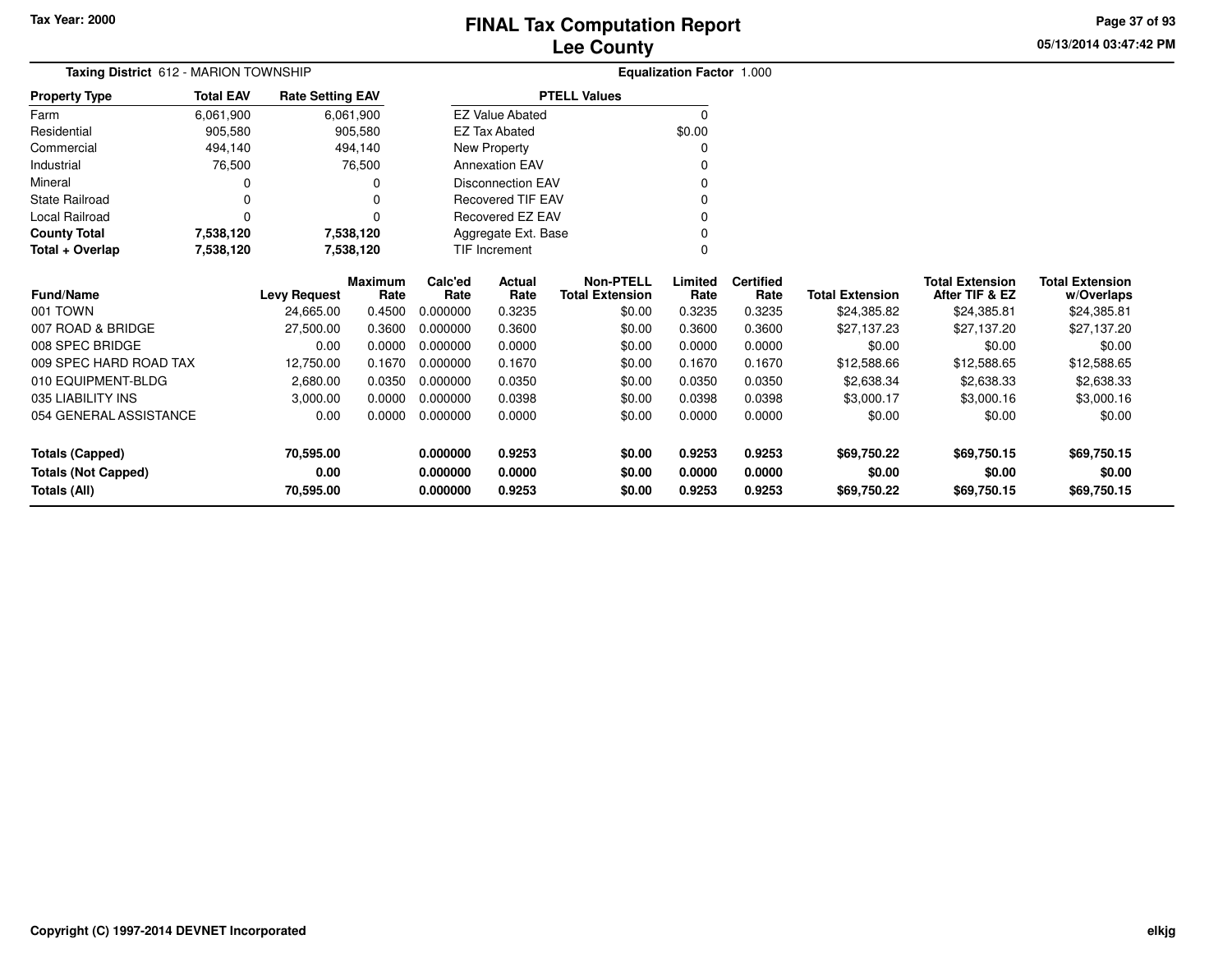# **Lee CountyFINAL Tax Computation Report**

**05/13/2014 03:47:42 PMPage 38 of 93**

|                       |                                           |                         | Lee County               |                                  |  |
|-----------------------|-------------------------------------------|-------------------------|--------------------------|----------------------------------|--|
|                       | <b>Taxing District 613 - MAY TOWNSHIP</b> |                         |                          | <b>Equalization Factor 1.000</b> |  |
| <b>Property Type</b>  | <b>Total EAV</b>                          | <b>Rate Setting EAV</b> | <b>PTELL Values</b>      |                                  |  |
| Farm                  | 6,550,750                                 | 6,550,750               | <b>EZ Value Abated</b>   |                                  |  |
| Residential           | 9,181,760                                 | 9,181,760               | EZ Tax Abated            | \$0.00                           |  |
| Commercial            | 793.770                                   | 793.770                 | New Property             |                                  |  |
| Industrial            |                                           |                         | <b>Annexation EAV</b>    |                                  |  |
| Mineral               |                                           |                         | Disconnection EAV        |                                  |  |
| <b>State Railroad</b> |                                           |                         | <b>Recovered TIF EAV</b> |                                  |  |
| Local Railroad        |                                           |                         | Recovered EZ EAV         |                                  |  |
| <b>County Total</b>   | 16,526,280                                | 16,526,280              | Aggregate Ext. Base      |                                  |  |
| Total + Overlap       | 16,526,280                                | 16,526,280              | <b>TIF Increment</b>     |                                  |  |

| <b>Fund/Name</b><br>001 TOWN<br>007 ROAD & BRIDGE | <b>Levy Request</b><br>28,634.00<br>56,959.00 | Maximum<br>Rate<br>0.2500<br>0.3300 | Calc'ed<br>Rate<br>0.000000<br>0.000000 | Actual<br>Rate<br>0.1733<br>0.3300 | <b>Non-PTELL</b><br><b>Total Extension</b><br>\$0.00<br>\$0.00 | .imited<br>Rate<br>0.1733<br>0.3300 | <b>Certified</b><br>Rate<br>0.1733<br>0.3300 | <b>Total Extension</b><br>\$28,640.04<br>\$54.536.72 | <b>Total Extension</b><br>After TIF & EZ<br>\$28,640.61<br>\$54.537.78 | <b>Total Extension</b><br>w/Overlaps<br>\$28,640.61<br>\$54,537.78 |
|---------------------------------------------------|-----------------------------------------------|-------------------------------------|-----------------------------------------|------------------------------------|----------------------------------------------------------------|-------------------------------------|----------------------------------------------|------------------------------------------------------|------------------------------------------------------------------------|--------------------------------------------------------------------|
| Totals (Capped)                                   | 85,593.00                                     |                                     | 0.000000                                | 0.5033                             | \$0.00                                                         | 0.5033                              | 0.5033                                       | \$83,176.76                                          | \$83,178.39                                                            | \$83,178.39                                                        |
| <b>Totals (Not Capped)</b>                        | 0.00                                          |                                     | 0.000000                                | 0.0000                             | \$0.00                                                         | 0.0000                              | 0.0000                                       | \$0.00                                               | \$0.00                                                                 | \$0.00                                                             |
| Totals (All)                                      | 85,593.00                                     |                                     | 0.000000                                | 0.5033                             | \$0.00                                                         | 0.5033                              | 0.5033                                       | \$83,176.76                                          | \$83,178.39                                                            | \$83,178.39                                                        |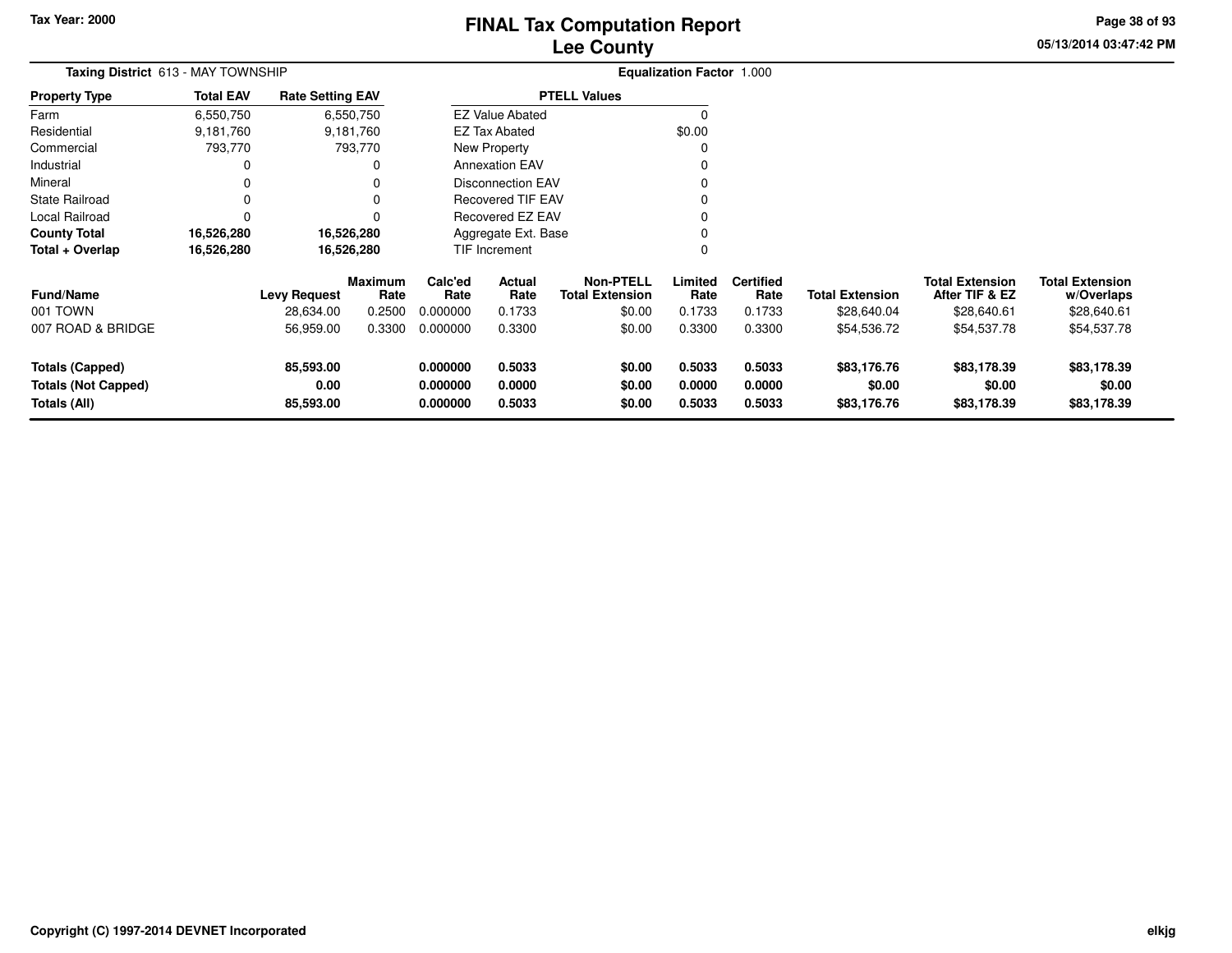**05/13/2014 03:47:42 PM Page 39 of 93**

| Taxing District 614 - NACHUSA TOWNSHIP       |                  |                                  |                |                      | <b>Equalization Factor 1.000</b> |                                  |                  |                  |                                       |                               |                           |
|----------------------------------------------|------------------|----------------------------------|----------------|----------------------|----------------------------------|----------------------------------|------------------|------------------|---------------------------------------|-------------------------------|---------------------------|
| <b>Property Type</b>                         | <b>Total EAV</b> | <b>Rate Setting EAV</b>          |                |                      |                                  | <b>PTELL Values</b>              |                  |                  |                                       |                               |                           |
| Farm                                         | 6,667,350        |                                  | 6,667,350      |                      | <b>EZ Value Abated</b>           |                                  | $\Omega$         |                  |                                       |                               |                           |
| Residential                                  | 2,673,070        |                                  | 2,673,070      |                      | <b>EZ Tax Abated</b>             |                                  | \$0.00           |                  |                                       |                               |                           |
| Commercial                                   | 345,940          |                                  | 345,940        |                      | New Property                     |                                  | 0                |                  |                                       |                               |                           |
| Industrial                                   | 13,950           |                                  | 13,950         |                      | <b>Annexation EAV</b>            |                                  | n                |                  |                                       |                               |                           |
| Mineral                                      | $\Omega$         |                                  | O              |                      | <b>Disconnection EAV</b>         |                                  | O                |                  |                                       |                               |                           |
| <b>State Railroad</b>                        | 173,963          |                                  | 173,963        |                      | <b>Recovered TIF EAV</b>         |                                  | 0                |                  |                                       |                               |                           |
| <b>Local Railroad</b>                        | $\Omega$         |                                  |                |                      | Recovered EZ EAV                 |                                  | 0                |                  |                                       |                               |                           |
| <b>County Total</b>                          | 9,874,273        |                                  | 9,874,273      |                      | Aggregate Ext. Base              |                                  | 0                |                  |                                       |                               |                           |
| Total + Overlap                              | 9,874,273        |                                  | 9,874,273      |                      | TIF Increment                    |                                  | 0                |                  |                                       |                               |                           |
|                                              |                  |                                  | <b>Maximum</b> | Calc'ed              | <b>Actual</b>                    | <b>Non-PTELL</b>                 | Limited          | <b>Certified</b> |                                       | <b>Total Extension</b>        | <b>Total Extension</b>    |
| <b>Fund/Name</b><br>001 TOWN                 |                  | <b>Levy Request</b><br>18.746.00 | Rate<br>0.4500 | Rate<br>0.000000     | Rate<br>0.1899                   | <b>Total Extension</b><br>\$0.00 | Rate<br>0.1899   | Rate<br>0.1899   | <b>Total Extension</b><br>\$18,751.24 | After TIF & EZ<br>\$18,751.27 | w/Overlaps<br>\$18,751.27 |
| 007 ROAD & BRIDGE                            |                  | 19,025.00                        | 0.3300         | 0.000000             | 0.1927                           | \$0.00                           | 0.1927           | 0.1927           | \$19,027.72                           | \$19,027.72                   |                           |
| 008 SPECIAL BRIDGE                           |                  | 1,000.00                         |                | 0.000000             | 0.0102                           | \$0.00                           |                  | 0.0102           | \$1,007.18                            | \$1,007.17                    | \$19,027.72<br>\$1,007.17 |
|                                              |                  |                                  | 0.0500         |                      |                                  |                                  | 0.0102           |                  |                                       |                               |                           |
| 009 SPEC HARD ROAD TAX<br>010 EQUIPMENT-BLDG |                  | 13,000.00                        | 0.1670         | 0.000000<br>0.000000 | 0.1317                           | \$0.00                           | 0.1317           | 0.1317           | \$13,004.42                           | \$13,004.41                   | \$13,004.41               |
| 047 SOCIAL SECURITY                          |                  | 5,500.00                         | 0.0350         | 0.000000             | 0.0350                           | \$0.00                           | 0.0350<br>0.0173 | 0.0350<br>0.0173 | \$3,456.00                            | \$3,455.99                    | \$3,455.99                |
|                                              |                  | 1,700.00                         | 0.0000         |                      | 0.0173                           | \$0.00                           |                  |                  | \$1,708.25                            | \$1,708.24                    | \$1,708.24                |
| 054 GENERAL ASSISTANCE                       |                  | 500.00                           | 0.1000         | 0.000000             | 0.0051                           | \$0.00                           | 0.0051           | 0.0051           | \$503.59                              | \$503.58                      | \$503.58                  |
| <b>Totals (Capped)</b>                       |                  | 59,471.00                        |                | 0.000000             | 0.5819                           | \$0.00                           | 0.5819           | 0.5819           | \$57,458.40                           | \$57,458.38                   | \$57,458.38               |
| <b>Totals (Not Capped)</b>                   |                  | 0.00                             |                | 0.000000             | 0.0000                           | \$0.00                           | 0.0000           | 0.0000           | \$0.00                                | \$0.00                        | \$0.00                    |
| Totals (All)<br>59,471.00                    |                  | 0.000000                         | 0.5819         | \$0.00               | 0.5819                           | 0.5819                           | \$57,458.40      | \$57,458.38      | \$57,458.38                           |                               |                           |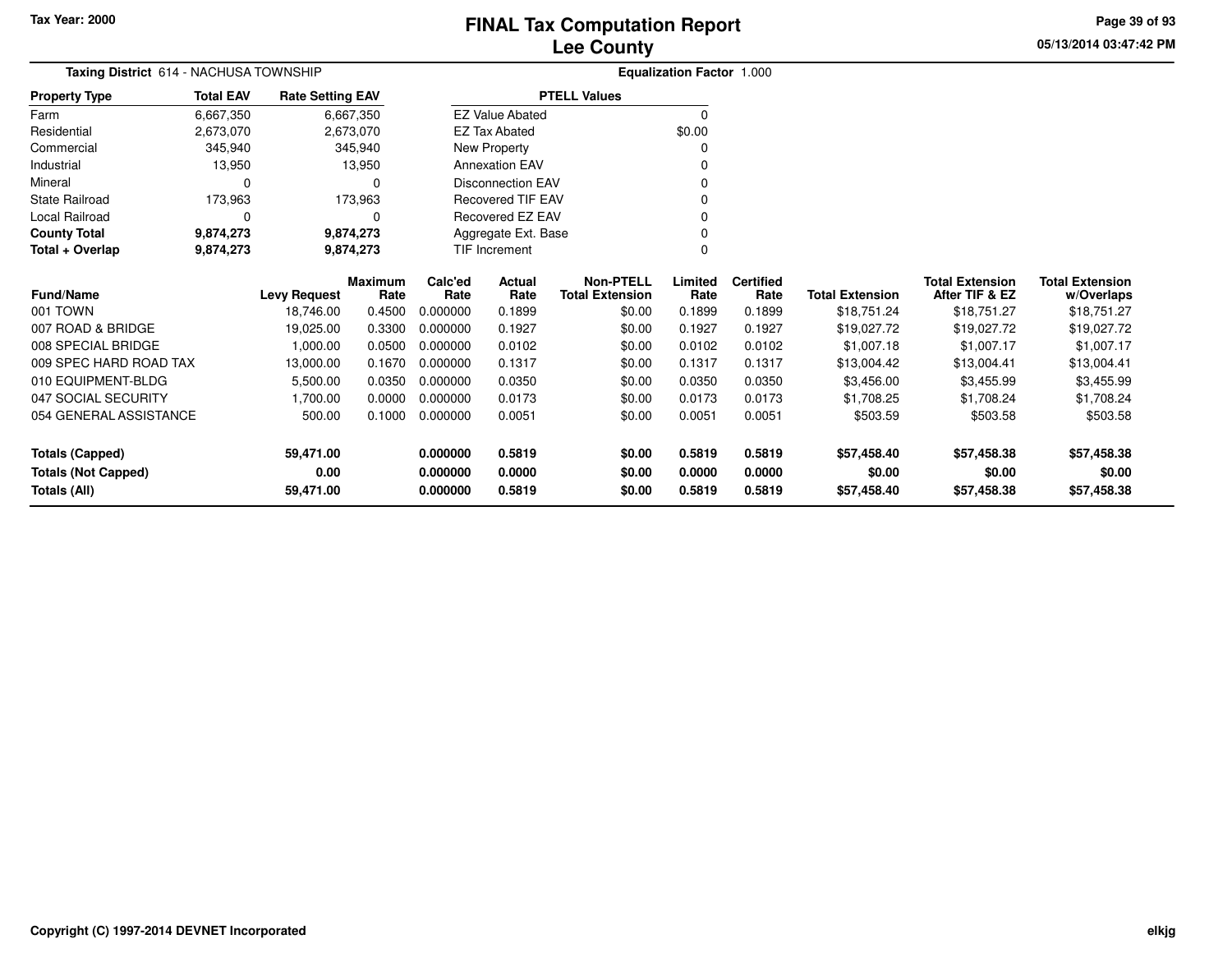**Total + Overlap**

**Fund/Name**

001 TOWN

007 ROAD & BRIDGE

047 SOCIAL SECURITY

035 LIABILITY INS

**Totals (Capped)**

**Totals (All)**

**Totals (Not Capped)**

009 SPEC HARD ROAD TAX

054 GENERAL ASSISTANCE

State Railroad 884,971

Local Railroad 0 0

**County Total 11,632,577 11,632,577**

Mineral

# **Lee CountyFINAL Tax Computation Report**

 $\mathbf 0$ 

 $\mathbf 0$ 

**Maximum**

**Levy Request Rate**

 **Calc'ed Rate**0.000000 **ActualRate**

Disconnection EAV

Recovered TIF EAV

Recovered EZ EAV

Aggregate Ext. BaseTIF Increment

**Rate**

884,971

11,632,577

**54,734.00**

**54,734.00**

**0.00**

0 0

**11,632,577 11,632,577**

**05/13/2014 03:47:42 PM**

**w/Overlaps** \$13,098.50

**Total Extension**

**After TIF & EZ** \$13,098.50

**Total Extension**

\$13,098.28

**Page 40 of 93**

|                      |                                       |                         | <b>Lee County</b>      |                                  | 05/13/2014 |
|----------------------|---------------------------------------|-------------------------|------------------------|----------------------------------|------------|
|                      | Taxing District 615 - NELSON TOWNSHIP |                         |                        | <b>Equalization Factor 1.000</b> |            |
| <b>Property Type</b> | <b>Total EAV</b>                      | <b>Rate Setting EAV</b> | <b>PTELL Values</b>    |                                  |            |
| Farm                 | 3,732,880                             | 3,732,880               | <b>EZ Value Abated</b> |                                  |            |
| Residential          | 6,521,726                             | 6.521.726               | EZ Tax Abated          | \$0.00                           |            |
| Commercial           | 493.000                               | 493,000                 | New Property           |                                  |            |
| Industrial           |                                       |                         | <b>Annexation EAV</b>  |                                  |            |
|                      |                                       |                         |                        |                                  |            |

**Limited**Rate

0 $\mathbf{0}$ 

**Certified**

**0.000000 0.4653 \$0.00 0.4653 0.4653 \$54,126.37 \$54,127.23 \$54,127.23**

**0.000000 0.0000 \$0.00 0.0000 0.0000 \$0.00 \$0.00 \$0.00**

**0.000000 0.4653 \$0.00 0.4653 0.4653 \$54,126.37 \$54,127.23 \$54,127.23**

**Total Extension Rate Total Extension**

18,469.00 0.1670 0.000000 0.1569 \$0.00 0.1569 0.1569 \$18,251.51 \$18,251.80 \$18,251.80

E 560.00 0.1000 0.000000 0.0048 \$0.00 0.0048 0.0048 \$558.36 \$558.37 \$558.37

\$0.00

 $\sim$  0

0 v

<sup>0</sup>

17,982.00 0.1650 0.000000 0.1528 \$0.00 0.1528 0.1528 \$17,774.58 \$17,774.85 \$17,774.85

1,019.00 0.0000 0.000000 0.0087 \$0.00 0.0087 0.0087 \$1,012.03 \$1,012.05 \$1,012.05

S 3,455.00 0.0000 0.000000 0.0295 \$0.00 0.0295 0.0295 \$3,431.61 \$3,431.66 \$3,431.66

**Non-PTELL**

0

13,249.00 0.4500 0.000000 0.1126 \$0.00 0.1126 0.1126 \$13,098.28 \$13,098.50 \$13,098.50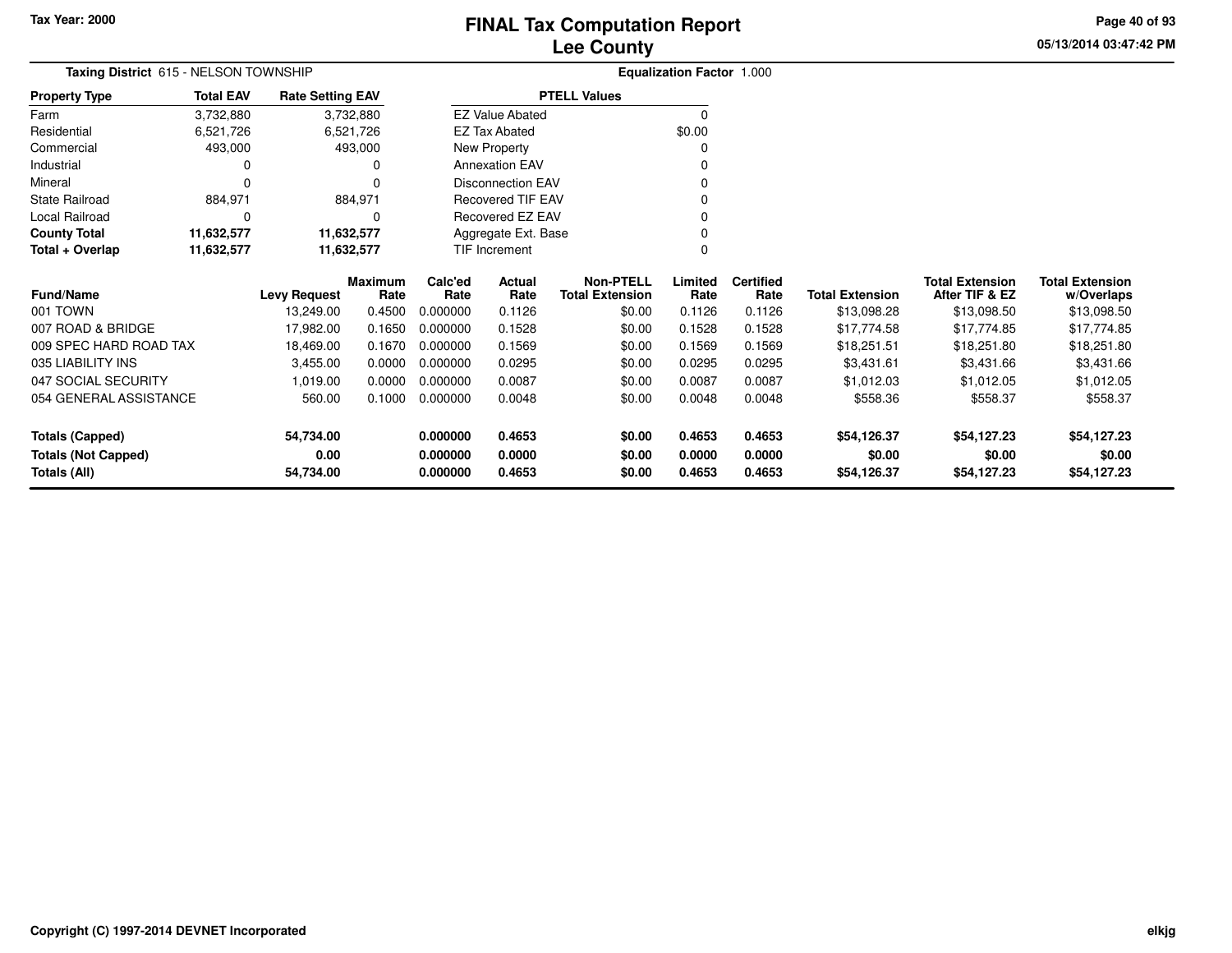# **Lee CountyFINAL Tax Computation Report**

**05/13/2014 03:47:42 PMPage 41 of 93**

| Taxing District 616 - PALMYRA TOWNSHIP | <b>Equalization Factor 1.000</b> |                         |                        |                 |                          |                                     |                 |                          |                        |                                          |                                      |
|----------------------------------------|----------------------------------|-------------------------|------------------------|-----------------|--------------------------|-------------------------------------|-----------------|--------------------------|------------------------|------------------------------------------|--------------------------------------|
| <b>Property Type</b>                   | <b>Total EAV</b>                 | <b>Rate Setting EAV</b> |                        |                 |                          | <b>PTELL Values</b>                 |                 |                          |                        |                                          |                                      |
| Farm                                   | 8,182,170                        |                         | 8,182,170              |                 | <b>EZ Value Abated</b>   |                                     | $\mathbf 0$     |                          |                        |                                          |                                      |
| Residential                            | 29,837,720                       |                         | 29,837,720             |                 | <b>EZ Tax Abated</b>     |                                     | \$0.00          |                          |                        |                                          |                                      |
| Commercial                             | 3,464,680                        |                         | 3,464,680              |                 | New Property             |                                     |                 |                          |                        |                                          |                                      |
| Industrial                             |                                  |                         | 0                      |                 | <b>Annexation EAV</b>    |                                     |                 |                          |                        |                                          |                                      |
| Mineral                                |                                  |                         |                        |                 | <b>Disconnection EAV</b> |                                     |                 |                          |                        |                                          |                                      |
| <b>State Railroad</b>                  | 22,315                           |                         | 22,315                 |                 | <b>Recovered TIF EAV</b> |                                     |                 |                          |                        |                                          |                                      |
| Local Railroad                         | $\Omega$                         |                         | 0                      |                 | Recovered EZ EAV         |                                     |                 |                          |                        |                                          |                                      |
| <b>County Total</b>                    | 41,506,885                       |                         | 41,506,885             |                 | Aggregate Ext. Base      |                                     |                 |                          |                        |                                          |                                      |
| Total + Overlap                        | 41,506,885                       |                         | 41,506,885             |                 | TIF Increment            |                                     | $\Omega$        |                          |                        |                                          |                                      |
| <b>Fund/Name</b>                       |                                  | <b>Levy Request</b>     | <b>Maximum</b><br>Rate | Calc'ed<br>Rate | Actual<br>Rate           | Non-PTELL<br><b>Total Extension</b> | Limited<br>Rate | <b>Certified</b><br>Rate | <b>Total Extension</b> | <b>Total Extension</b><br>After TIF & EZ | <b>Total Extension</b><br>w/Overlaps |
| 001 TOWN                               |                                  | 49,705.00               | 0.2500                 | 0.000000        | 0.1197                   | \$0.00                              | 0.1197          | 0.1197                   | \$49,683.74            | \$49,684.01                              | \$49,684.01                          |
| 007 ROAD & BRIDGE                      |                                  | 63,579.00               | 0.3300                 | 0.000000        | 0.1531                   | \$0.00                              | 0.1531          | 0.1531                   | \$63,547.04            | \$63,547.34                              | \$63,547.34                          |
| 010 EQUIPMENT-BLDG                     |                                  | 8,347.00                | 0.0350                 | 0.000000        | 0.0202                   | \$0.00                              | 0.0202          | 0.0202                   | \$8,384.39             | \$8,384.42                               | \$8,384.42                           |
| 047 SOCIAL SECURITY                    |                                  | 5,501.00                | 0.0000                 | 0.000000        | 0.0133                   | \$0.00                              | 0.0133          | 0.0133                   | \$5,520.42             | \$5,520.43                               | \$5,520.43                           |
| 054 GENERAL ASSISTANCE                 |                                  | 4,057.00                | 0.1000                 | 0.000000        | 0.0098                   | \$0.00                              | 0.0098          | 0.0098                   | \$4,067.67             | \$4,067.69                               | \$4,067.69                           |
| 090 ROAD DAMAGE                        |                                  | 7,932.00                | 0.0330                 | 0.000000        | 0.0192                   | \$0.00                              | 0.0192          | 0.0192                   | \$7,969.32             | \$7,969.35                               | \$7,969.35                           |
| <b>Totals (Capped)</b>                 |                                  | 139,121.00              |                        | 0.000000        | 0.3353                   | \$0.00                              | 0.3353          | 0.3353                   | \$139,172.58           | \$139,173.24                             | \$139,173.24                         |
| <b>Totals (Not Capped)</b>             |                                  | 0.00                    |                        | 0.000000        | 0.0000                   | \$0.00                              | 0.0000          | 0.0000                   | \$0.00                 | \$0.00                                   | \$0.00                               |
| Totals (All)                           |                                  | 139,121.00              |                        | 0.000000        | 0.3353                   | \$0.00                              | 0.3353          | 0.3353                   | \$139,172.58           | \$139,173.24                             | \$139,173.24                         |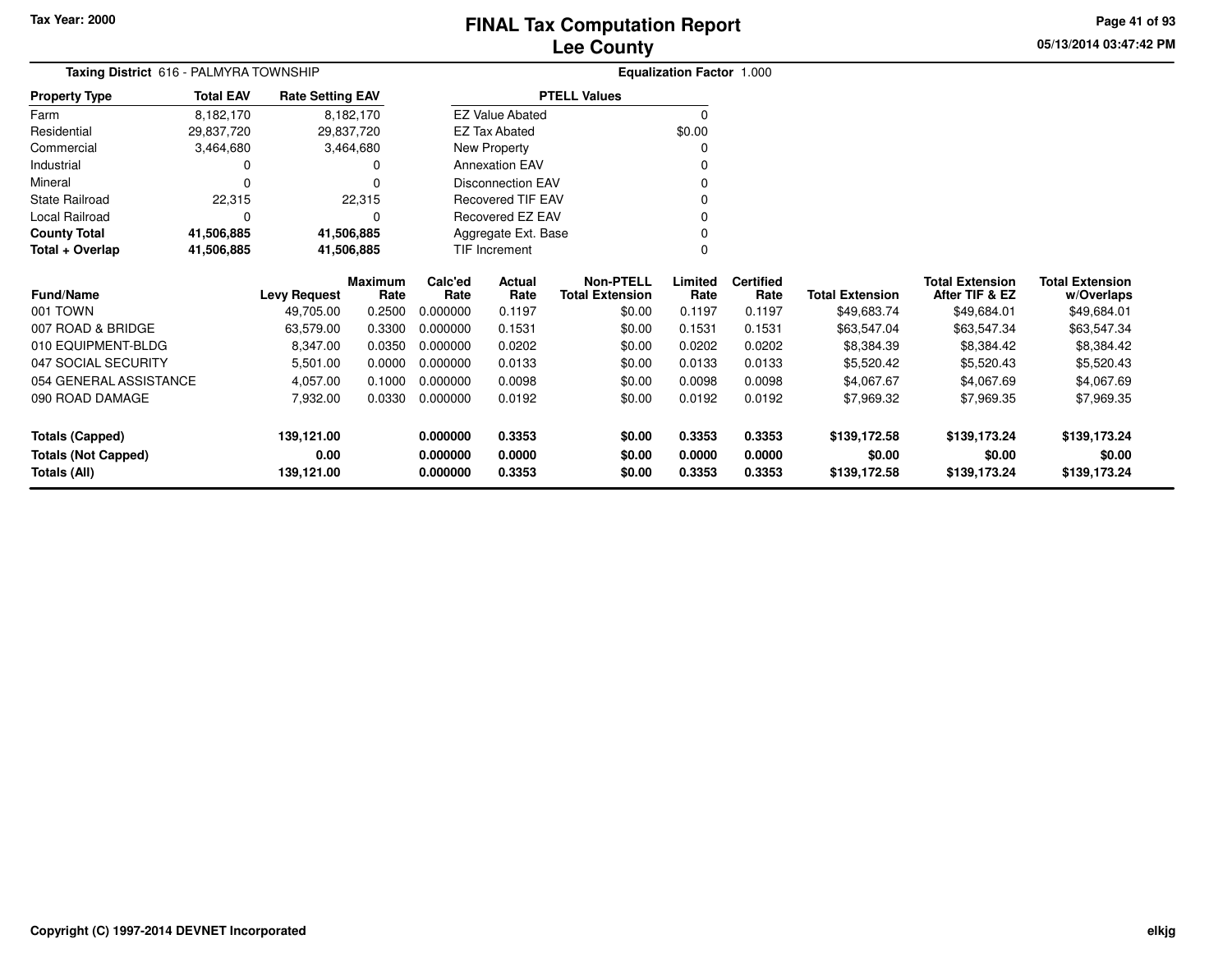**05/13/2014 03:47:42 PMPage 42 of 93**

| Taxing District 617 - REYNOLDS TOWNSHIP | <b>Equalization Factor 1.000</b> |                         |                |          |                          |                        |          |                  |                        |                        |                        |
|-----------------------------------------|----------------------------------|-------------------------|----------------|----------|--------------------------|------------------------|----------|------------------|------------------------|------------------------|------------------------|
| <b>Property Type</b>                    | <b>Total EAV</b>                 | <b>Rate Setting EAV</b> |                |          |                          | <b>PTELL Values</b>    |          |                  |                        |                        |                        |
| Farm                                    | 9,613,870                        |                         | 9,613,870      |          | <b>EZ Value Abated</b>   |                        | $\Omega$ |                  |                        |                        |                        |
| Residential                             | 1,902,350                        |                         | 1,902,350      |          | <b>EZ Tax Abated</b>     |                        | \$0.00   |                  |                        |                        |                        |
| Commercial                              | 35,260                           |                         | 35,260         |          | New Property             |                        |          |                  |                        |                        |                        |
| Industrial                              |                                  |                         | 0              |          | <b>Annexation EAV</b>    |                        |          |                  |                        |                        |                        |
| Mineral                                 |                                  |                         |                |          | <b>Disconnection EAV</b> |                        |          |                  |                        |                        |                        |
| <b>State Railroad</b>                   | 50,094                           |                         | 50,094         |          | <b>Recovered TIF EAV</b> |                        | 0        |                  |                        |                        |                        |
| Local Railroad                          |                                  |                         | 0              |          | Recovered EZ EAV         |                        | 0        |                  |                        |                        |                        |
| <b>County Total</b>                     | 11,601,574                       |                         | 11,601,574     |          | Aggregate Ext. Base      |                        | 0        |                  |                        |                        |                        |
| Total + Overlap                         | 11,601,574                       |                         | 11,601,574     |          | <b>TIF Increment</b>     |                        | 0        |                  |                        |                        |                        |
|                                         |                                  |                         | <b>Maximum</b> | Calc'ed  | Actual                   | <b>Non-PTELL</b>       | Limited  | <b>Certified</b> |                        | <b>Total Extension</b> | <b>Total Extension</b> |
| <b>Fund/Name</b>                        |                                  | <b>Levy Request</b>     | Rate           | Rate     | Rate                     | <b>Total Extension</b> | Rate     | Rate             | <b>Total Extension</b> | After TIF & EZ         | w/Overlaps             |
| 001 TOWN                                |                                  | 29,928.00               | 0.4500         | 0.000000 | 0.2578                   | \$0.00                 | 0.2578   | 0.2578           | \$29,908.86            | \$29,908.84            | \$29,908.84            |
| 007 ROAD & BRIDGE                       |                                  | 19,861.00               | 0.1650         | 0.000000 | 0.1650                   | \$0.00                 | 0.1650   | 0.1650           | \$19,142.60            | \$19,142.58            | \$19,142.58            |
| 008 SPECIAL BRIDGE                      |                                  | 500.00                  | 0.0500         | 0.000000 | 0.0044                   | \$0.00                 | 0.0044   | 0.0044           | \$510.47               | \$510.47               | \$510.47               |
| 009 SPEC HARD ROAD TAX                  |                                  | 16,934.00               | 0.1670         | 0.000000 | 0.1460                   | \$0.00                 | 0.1460   | 0.1460           | \$16,938.30            | \$16,938.29            | \$16,938.29            |
| 010 EQUIPMENT-BLDG                      |                                  | 3,500.00                | 0.0350         | 0.000000 | 0.0302                   | \$0.00                 | 0.0302   | 0.0302           | \$3,503.68             | \$3,503.67             | \$3,503.67             |
| 054 GENERAL ASSISTANCE                  |                                  | 0.00                    | 0.1000         | 0.000000 | 0.0000                   | \$0.00                 | 0.0000   | 0.0000           | \$0.00                 | \$0.00                 | \$0.00                 |
| <b>Totals (Capped)</b>                  |                                  | 70,723.00               |                | 0.000000 | 0.6034                   | \$0.00                 | 0.6034   | 0.6034           | \$70,003.91            | \$70,003.85            | \$70,003.85            |
| <b>Totals (Not Capped)</b>              |                                  | 0.00                    |                | 0.000000 | 0.0000                   | \$0.00                 | 0.0000   | 0.0000           | \$0.00                 | \$0.00                 | \$0.00                 |
| Totals (All)                            |                                  | 70,723.00               |                | 0.000000 | 0.6034                   | \$0.00                 | 0.6034   | 0.6034           | \$70,003.91            | \$70,003.85            | \$70,003.85            |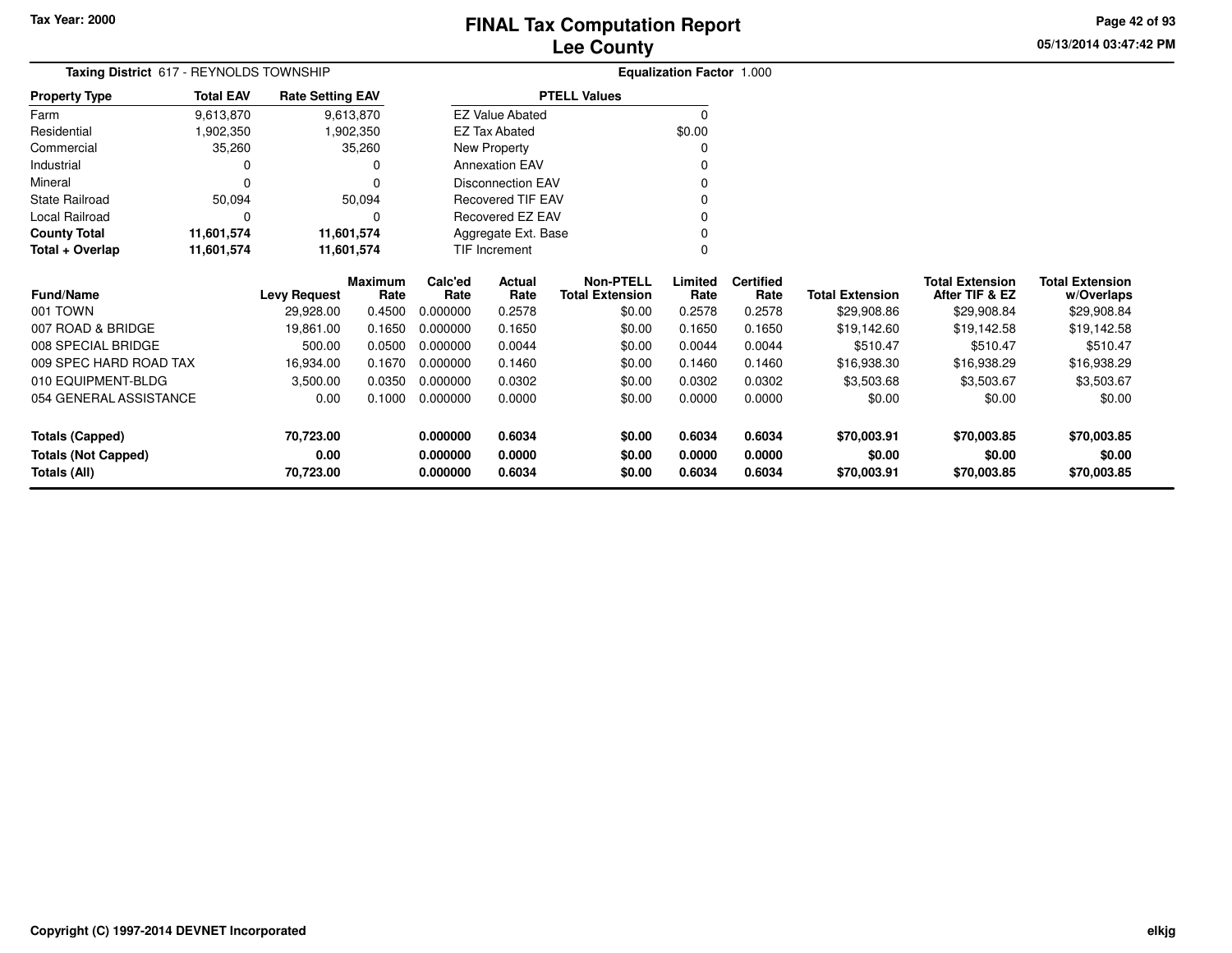# **Lee CountyFINAL Tax Computation Report**

**05/13/2014 03:47:42 PM Page 43 of 93**

| Taxing District 618 - SOUTH DIXON TOWNSHIP |                  |                         |                |          |                          |                        | <b>Equalization Factor 1.000</b> |                  |                        |                        |                        |
|--------------------------------------------|------------------|-------------------------|----------------|----------|--------------------------|------------------------|----------------------------------|------------------|------------------------|------------------------|------------------------|
| <b>Property Type</b>                       | <b>Total EAV</b> | <b>Rate Setting EAV</b> |                |          |                          | <b>PTELL Values</b>    |                                  |                  |                        |                        |                        |
| Farm                                       | 6,309,310        |                         | 6,242,670      |          | <b>EZ Value Abated</b>   |                        | 1,741,938                        |                  |                        |                        |                        |
| Residential                                | 5,780,210        |                         | 5,780,210      |          | <b>EZ Tax Abated</b>     |                        | \$9,502.27                       |                  |                        |                        |                        |
| Commercial                                 | 2,403,360        |                         | 1,871,308      |          | New Property             |                        |                                  |                  |                        |                        |                        |
| Industrial                                 | 5,402,430        |                         | 4,259,184      |          | <b>Annexation EAV</b>    |                        |                                  |                  |                        |                        |                        |
| Mineral                                    |                  |                         | 0              |          | <b>Disconnection EAV</b> |                        |                                  |                  |                        |                        |                        |
| State Railroad                             | 171,045          |                         | 171,045        |          | <b>Recovered TIF EAV</b> |                        |                                  |                  |                        |                        |                        |
| Local Railroad                             |                  |                         | 0              |          | Recovered EZ EAV         |                        |                                  |                  |                        |                        |                        |
| <b>County Total</b>                        | 20,066,355       |                         | 18,324,417     |          | Aggregate Ext. Base      |                        |                                  |                  |                        |                        |                        |
| Total + Overlap                            | 20,066,355       |                         | 18,324,417     |          | TIF Increment            |                        |                                  |                  |                        |                        |                        |
|                                            |                  |                         | <b>Maximum</b> | Calc'ed  | <b>Actual</b>            | <b>Non-PTELL</b>       | Limited                          | <b>Certified</b> |                        | <b>Total Extension</b> | <b>Total Extension</b> |
| <b>Fund/Name</b>                           |                  | <b>Levy Request</b>     | Rate           | Rate     | Rate                     | <b>Total Extension</b> | Rate                             | Rate             | <b>Total Extension</b> | After TIF & EZ         | w/Overlaps             |
| 001 TOWN                                   |                  | 32,004.00               | 0.4400         | 0.000000 | 0.1747                   | \$0.00                 | 0.1747                           | 0.1747           | \$35,055.92            | \$32,012.75            | \$32,012.75            |
| 007 ROAD & BRIDGE                          |                  | 28,256.00               | 0.1650         | 0.000000 | 0.1542                   | \$0.00                 | 0.1542                           | 0.1542           | \$30,942.32            | \$28,256.22            | \$28,256.22            |
| 009 SPECIAL HARD ROAD TAX                  |                  | 28,493.00               | 0.1670         | 0.000000 | 0.1555                   | \$0.00                 | 0.1555                           | 0.1555           | \$31,203.18            | \$28,494.44            | \$28,494.44            |
| 010 EQUIPMENT-BLDG                         |                  | 6,153.00                | 0.0350         | 0.000000 | 0.0336                   | \$0.00                 | 0.0336                           | 0.0336           | \$6,742.30             | \$6,156.99             | \$6,156.99             |
| 027 AUDIT                                  |                  | 500.00                  | 0.0050         | 0.000000 | 0.0028                   | \$0.00                 | 0.0028                           | 0.0028           | \$561.86               | \$513.09               | \$513.09               |
| 035 LIABILITY INS                          |                  | 2,500.00                | 0.0000         | 0.000000 | 0.0137                   | \$0.00                 | 0.0137                           | 0.0137           | \$2,749.09             | \$2,510.44             | \$2,510.44             |
| 047 SOCIAL SECURITY                        |                  | 2,000.00                | 0.0000         | 0.000000 | 0.0110                   | \$0.00                 | 0.0110                           | 0.0110           | \$2,207.30             | \$2,015.68             | \$2,015.68             |
|                                            |                  |                         |                |          |                          |                        |                                  |                  |                        |                        |                        |
| <b>Totals (Capped)</b>                     |                  | 99,906.00               |                | 0.000000 | 0.5455                   | \$0.00                 | 0.5455                           | 0.5455           | \$109,461.97           | \$99,959.61            | \$99,959.61            |
| <b>Totals (Not Capped)</b>                 |                  | 0.00                    |                | 0.000000 | 0.0000                   | \$0.00                 | 0.0000                           | 0.0000           | \$0.00                 | \$0.00                 | \$0.00                 |
| <b>Totals (All)</b>                        |                  | 99,906.00               |                | 0.000000 | 0.5455                   | \$0.00                 | 0.5455                           | 0.5455           | \$109,461.97           | \$99,959.61            | \$99,959.61            |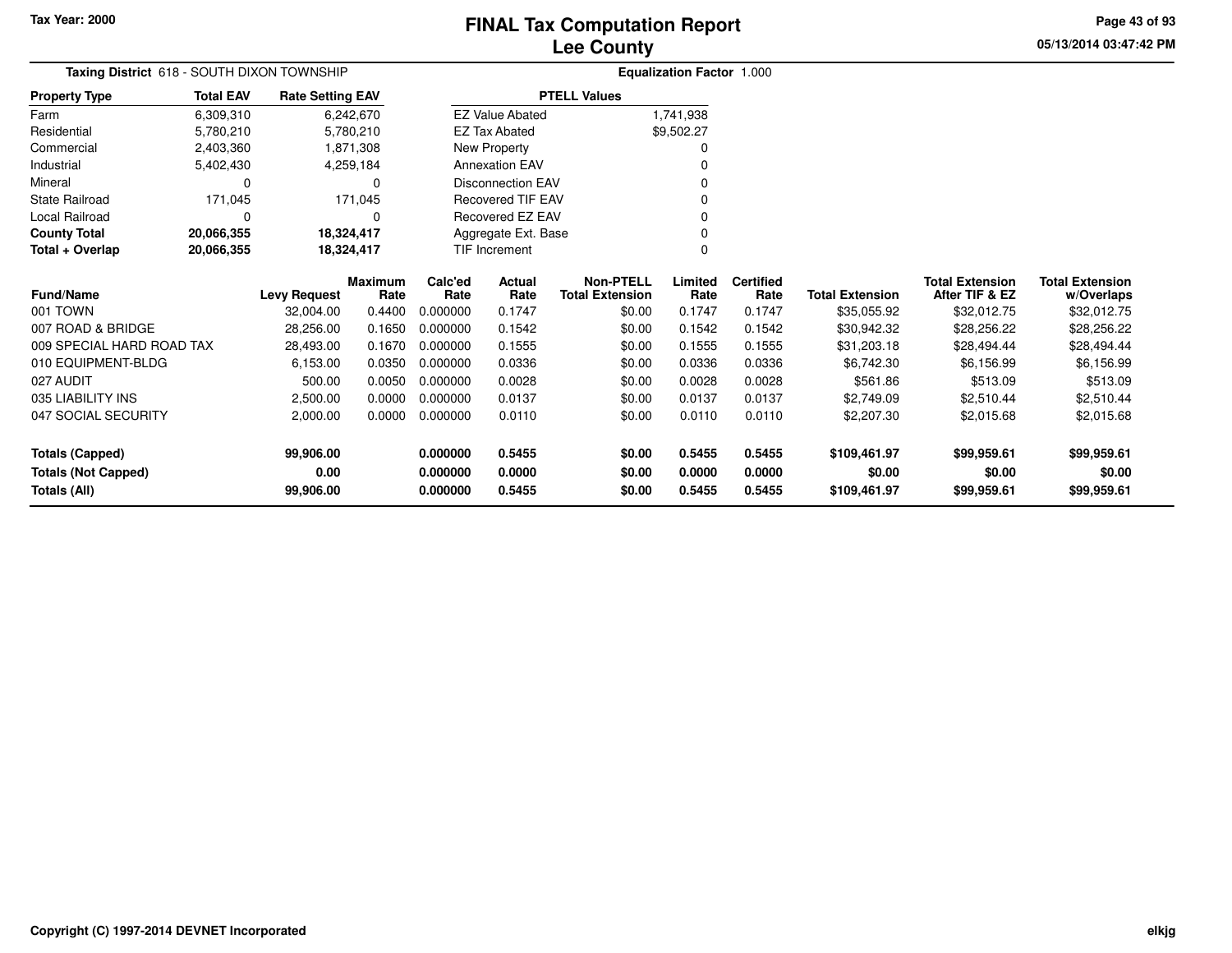**Total + Overlap**

State Railroad 8,090

Local Railroad 0 0

**County Total 19,048,350 19,048,350**

Mineral

# **Lee CountyFINAL Tax Computation Report**

**05/13/2014 03:47:42 PMPage 44 of 93**

|                      |                                         |                         | <b>Lee County</b>      |                                  | 05 |
|----------------------|-----------------------------------------|-------------------------|------------------------|----------------------------------|----|
|                      | Taxing District 619 - SUBLETTE TOWNSHIP |                         |                        | <b>Equalization Factor 1.000</b> |    |
| <b>Property Type</b> | <b>Total EAV</b>                        | <b>Rate Setting EAV</b> | <b>PTELL Values</b>    |                                  |    |
| Farm                 | 10,173,940                              | 10,173,940              | <b>EZ Value Abated</b> |                                  |    |
| Residential          | 6,832,630                               | 6,832,630               | <b>EZ Tax Abated</b>   | \$0.00                           |    |
| Commercial           | 2,033,690                               | 2,033,690               | New Property           |                                  |    |
| Industrial           |                                         |                         | <b>Annexation EAV</b>  |                                  |    |
|                      |                                         |                         |                        |                                  |    |

 $\sim$  0

0 v

<sup>0</sup>

0

0 $\pmb{0}$ 

| <b>Fund/Name</b>    | <b>Levy Request</b> | <b>Maximum</b><br>Rate | Calc'ed<br>Rate | <b>Actual</b><br>Rate | <b>Non-PTELL</b><br><b>Total Extension</b> | Limited<br>Rate | <b>Certified</b><br>Rate | <b>Total Extension</b> | <b>Total Extension</b><br>After TIF & EZ | <b>Total Extension</b><br>w/Overlaps |
|---------------------|---------------------|------------------------|-----------------|-----------------------|--------------------------------------------|-----------------|--------------------------|------------------------|------------------------------------------|--------------------------------------|
| 001 TOWN            | 24,372.00           | 0.4200                 | 0.000000        | 0.1280                | \$0.00                                     | 0.1280          | 0.1280                   | \$24,381.89            | \$24,382.11                              | \$24,382.11                          |
| 007 ROAD & BRIDGE   | 51.950.00           | 0.3300                 | 0.000000        | 0.2728                | \$0.00                                     | 0.2728          | 0.2728                   | \$51.963.90            | \$51,964.33                              | \$51,964.33                          |
| 008 SPECIAL BRIDGE  | 6,600.00            | 0.0500                 | 0.000000        | 0.0347                | \$0.00                                     | 0.0347          | 0.0347                   | \$6,609.78             | \$6,609.83                               | \$6,609.83                           |
| 010 EQUIPMENT-BLDG  | 3.800.00            | 0.0350                 | 0.000000        | 0.0200                | \$0.00                                     | 0.0200          | 0.0200                   | \$3.809.67             | \$3,809.70                               | \$3,809.70                           |
| 019 COMMUNITY BLDG  | 6,800.00            | 0.1000                 | 0.000000        | 0.0357                | \$0.00                                     | 0.0357          | 0.0357                   | \$6,800.26             | \$6,800.31                               | \$6,800.31                           |
| Totals (Capped)     | 93,522.00           |                        | 0.000000        | 0.4912                | \$0.00                                     | 0.4912          | 0.4912                   | \$93,565.50            | \$93,566.28                              | \$93,566.28                          |
| Totals (Not Capped) | 0.00                |                        | 0.000000        | 0.0000                | \$0.00                                     | 0.0000          | 0.0000                   | \$0.00                 | \$0.00                                   | \$0.00                               |
| Totals (All)        | 93,522.00           |                        | 0.000000        | 0.4912                | \$0.00                                     | 0.4912          | 0.4912                   | \$93,565.50            | \$93,566.28                              | \$93,566.28                          |

Disconnection EAV

Recovered TIF EAV

Recovered EZ EAV

Aggregate Ext. BaseTIF Increment

 $\mathbf 0$ 

 $\mathbf 0$ 

8,090

19,048,350

19,048,350

0 0

**19,048,350 19,048,350**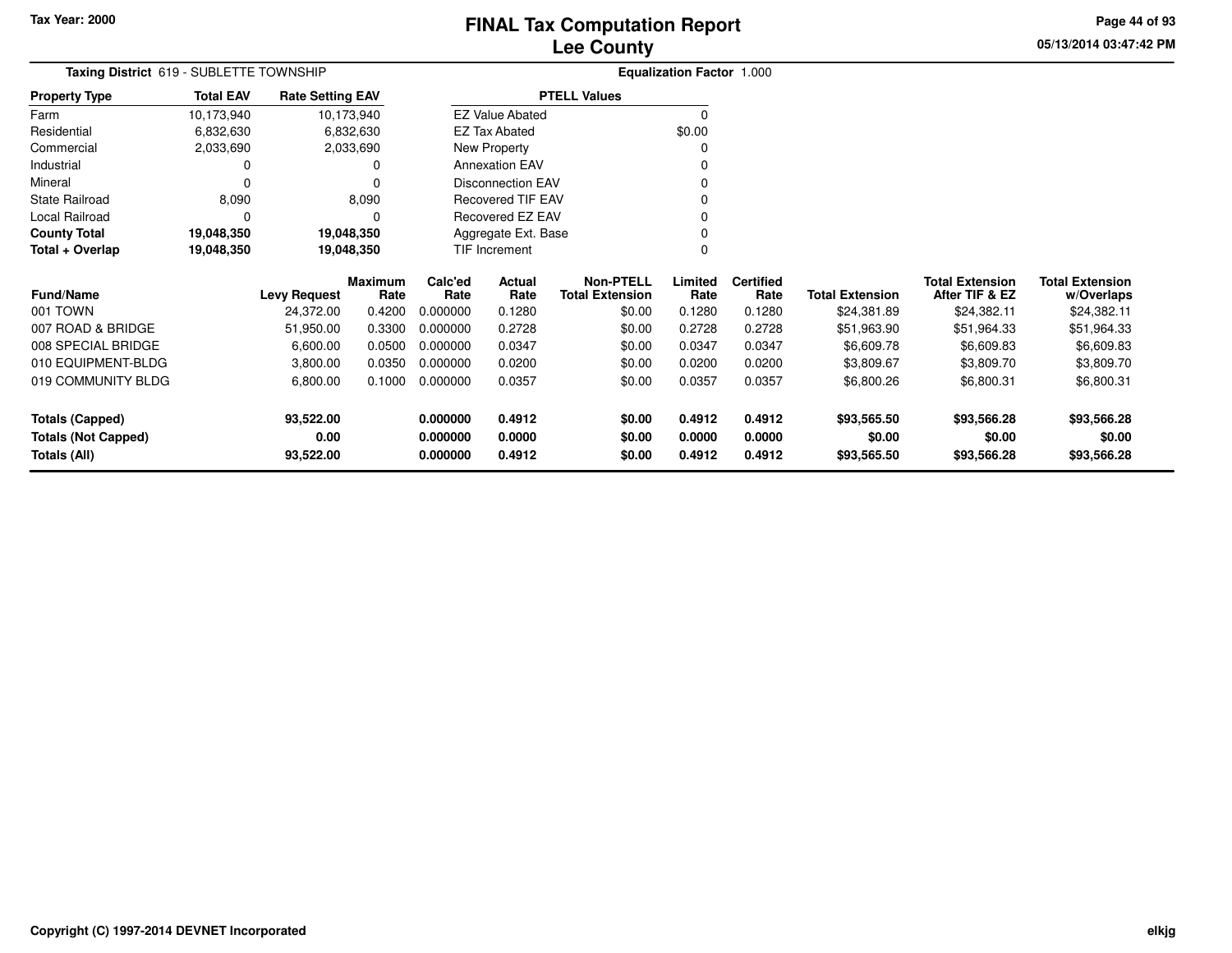**Totals (All)**

# **Lee CountyFINAL Tax Computation Report**

**05/13/2014 03:47:42 PMPage 45 of 93**

| Taxing District 620 - VIOLA TOWNSHIP |                  |                         |                        |                 |                          |                                            | <b>Equalization Factor 1.000</b> |                          |                        |                                          |                                      |
|--------------------------------------|------------------|-------------------------|------------------------|-----------------|--------------------------|--------------------------------------------|----------------------------------|--------------------------|------------------------|------------------------------------------|--------------------------------------|
| <b>Property Type</b>                 | <b>Total EAV</b> | <b>Rate Setting EAV</b> |                        |                 |                          | <b>PTELL Values</b>                        |                                  |                          |                        |                                          |                                      |
| Farm                                 | 8,489,970        |                         | 8,489,970              |                 | <b>EZ Value Abated</b>   |                                            | $\Omega$                         |                          |                        |                                          |                                      |
| Residential                          | 2,246,910        |                         | 2,246,910              |                 | <b>EZ Tax Abated</b>     |                                            | \$0.00                           |                          |                        |                                          |                                      |
| Commercial                           | 420,550          |                         | 420,550                |                 | New Property             |                                            | 0                                |                          |                        |                                          |                                      |
| Industrial                           |                  |                         |                        |                 | <b>Annexation EAV</b>    |                                            | 0                                |                          |                        |                                          |                                      |
| Mineral                              |                  |                         |                        |                 | <b>Disconnection EAV</b> |                                            | 0                                |                          |                        |                                          |                                      |
| <b>State Railroad</b>                |                  |                         | 0                      |                 | <b>Recovered TIF EAV</b> |                                            | 0                                |                          |                        |                                          |                                      |
| Local Railroad                       |                  |                         |                        |                 | <b>Recovered EZ EAV</b>  |                                            | 0                                |                          |                        |                                          |                                      |
| <b>County Total</b>                  | 11,157,430       | 11,157,430              |                        |                 | Aggregate Ext. Base      |                                            | 0                                |                          |                        |                                          |                                      |
| Total + Overlap                      | 11,157,430       | 11,157,430              |                        | TIF Increment   |                          |                                            | 0                                |                          |                        |                                          |                                      |
| <b>Fund/Name</b>                     |                  | <b>Levy Request</b>     | <b>Maximum</b><br>Rate | Calc'ed<br>Rate | Actual<br>Rate           | <b>Non-PTELL</b><br><b>Total Extension</b> | Limited<br>Rate                  | <b>Certified</b><br>Rate | <b>Total Extension</b> | <b>Total Extension</b><br>After TIF & EZ | <b>Total Extension</b><br>w/Overlaps |
| 001 TOWN                             |                  | 24,205.00               | 0.4500                 | 0.000000        | 0.2143                   | \$0.00                                     | 0.2143                           | 0.2143                   | \$23,910.37            | \$23,910.40                              | \$23,910.40                          |
| 007 ROAD & BRIDGE                    |                  | 17,410.00               | 0.3300                 | 0.000000        | 0.1541                   | \$0.00                                     | 0.1541                           | 0.1541                   | \$17,193.60            | \$17,193.59                              | \$17,193.59                          |
| 008 SPECIAL BRIDGE                   |                  | 5,487.00                | 0.0500                 | 0.000000        | 0.0486                   | \$0.00                                     | 0.0486                           | 0.0486                   | \$5,422.51             | \$5,422.50                               | \$5,422.50                           |
| 009 SPEC HARD ROAD TAX               |                  | 17,561.00               | 0.1670                 | 0.000000        | 0.1554                   | \$0.00                                     | 0.1554                           | 0.1554                   | \$17,338.65            | \$17,338.64                              | \$17,338.64                          |
| 010 EQUIPMENT-BLDG                   |                  | 3,299.00                | 0.0350                 | 0.000000        | 0.0292                   | \$0.00                                     | 0.0292                           | 0.0292                   | \$3,257.97             | \$3,257.96                               | \$3,257.96                           |
| 054 GENERAL ASSISTANCE               |                  | 2,477.00                | 0.1000                 | 0.000000        | 0.0220                   | \$0.00                                     | 0.0220                           | 0.0220                   | \$2,454.63             | \$2,454.63                               | \$2,454.63                           |
| <b>Totals (Capped)</b>               |                  | 70,439.00               |                        | 0.000000        | 0.6236                   | \$0.00                                     | 0.6236                           | 0.6236                   | \$69,577.73            | \$69,577.72                              | \$69,577.72                          |
| <b>Totals (Not Capped)</b>           |                  | 0.00                    |                        | 0.000000        | 0.0000                   | \$0.00                                     | 0.0000                           | 0.0000                   | \$0.00                 | \$0.00                                   | \$0.00                               |

**0.000000 0.6236 \$0.00 0.6236 0.6236 \$69,577.73 \$69,577.72 \$69,577.72**

**70,439.00**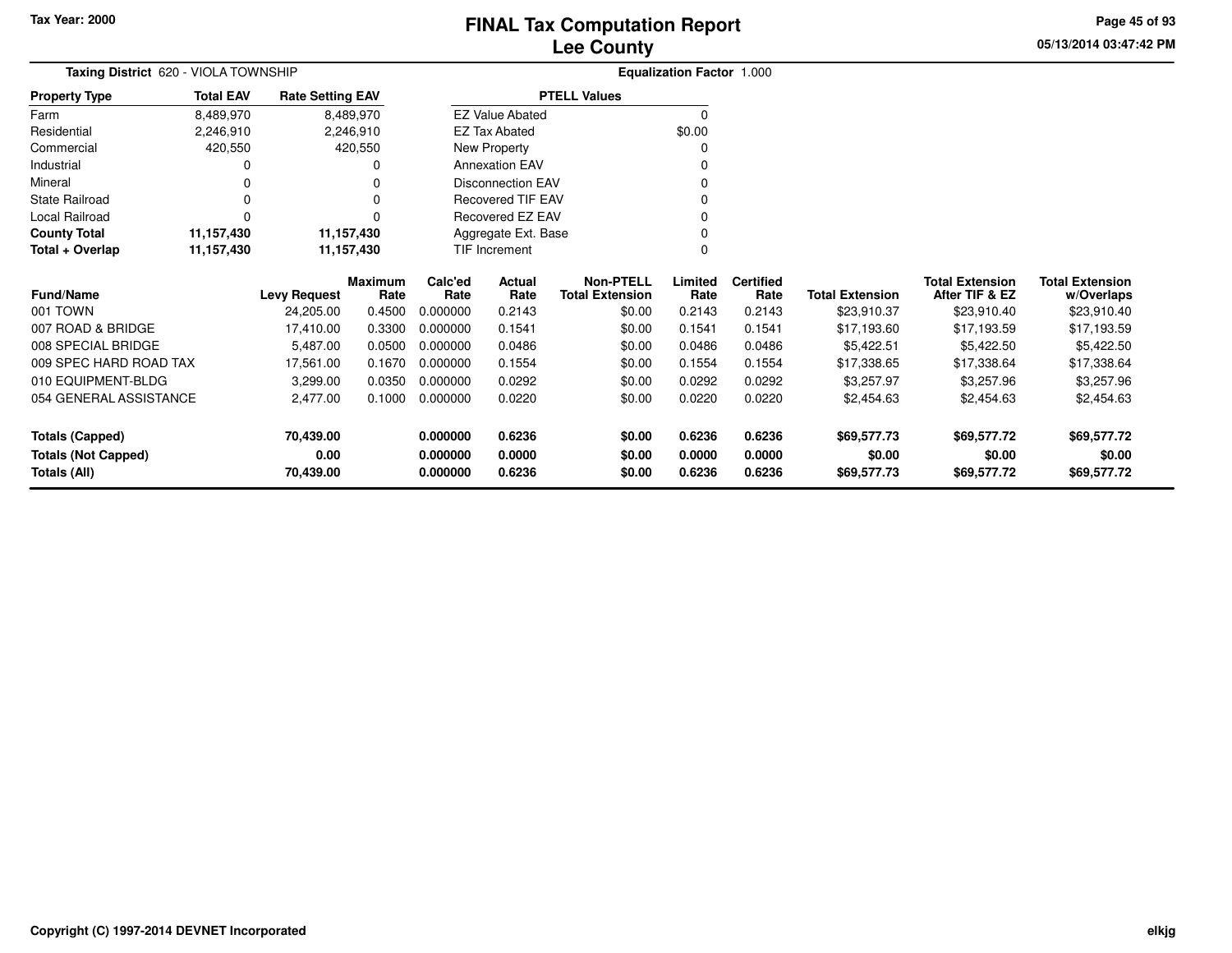**05/13/2014 03:47:42 PMPage 46 of 93**

| Taxing District 621 - WILLOW CREEK TOWNSHIP |                  |                         |                        |                 |                          |                                            | <b>Equalization Factor 1.000</b> |                          |                        |                                          |                                      |
|---------------------------------------------|------------------|-------------------------|------------------------|-----------------|--------------------------|--------------------------------------------|----------------------------------|--------------------------|------------------------|------------------------------------------|--------------------------------------|
| <b>Property Type</b>                        | <b>Total EAV</b> | <b>Rate Setting EAV</b> |                        |                 |                          | <b>PTELL Values</b>                        |                                  |                          |                        |                                          |                                      |
| Farm                                        | 8,835,070        |                         | 8,835,070              |                 | <b>EZ Value Abated</b>   |                                            | $\Omega$                         |                          |                        |                                          |                                      |
| Residential                                 | 5,830,170        |                         | 5,830,170              |                 | <b>EZ Tax Abated</b>     |                                            | \$0.00                           |                          |                        |                                          |                                      |
| Commercial                                  | 739,400          |                         | 739,400                |                 | New Property             |                                            |                                  |                          |                        |                                          |                                      |
| Industrial                                  |                  |                         | 0                      |                 | <b>Annexation EAV</b>    |                                            |                                  |                          |                        |                                          |                                      |
| Mineral                                     | $\Omega$         |                         | ი                      |                 | <b>Disconnection EAV</b> |                                            |                                  |                          |                        |                                          |                                      |
| <b>State Railroad</b>                       | 25,850           |                         | 25,850                 |                 | <b>Recovered TIF EAV</b> |                                            |                                  |                          |                        |                                          |                                      |
| Local Railroad                              | $\Omega$         |                         | 0                      |                 | Recovered EZ EAV         |                                            |                                  |                          |                        |                                          |                                      |
| <b>County Total</b>                         | 15,430,490       |                         | 15,430,490             |                 | Aggregate Ext. Base      |                                            |                                  |                          |                        |                                          |                                      |
| Total + Overlap                             | 15,430,490       |                         | 15,430,490             |                 | TIF Increment            |                                            |                                  |                          |                        |                                          |                                      |
| <b>Fund/Name</b>                            |                  | <b>Levy Request</b>     | <b>Maximum</b><br>Rate | Calc'ed<br>Rate | Actual<br>Rate           | <b>Non-PTELL</b><br><b>Total Extension</b> | Limited<br>Rate                  | <b>Certified</b><br>Rate | <b>Total Extension</b> | <b>Total Extension</b><br>After TIF & EZ | <b>Total Extension</b><br>w/Overlaps |
| 001 TOWN                                    |                  | 33,748.00               | 0.4500                 | 0.000000        | 0.2188                   | \$0.00                                     | 0.2188                           | 0.2188                   | \$33,761.91            | \$33,761.92                              | \$33,761.92                          |
| 007 ROAD & BRIDGE                           |                  | 39,333.00               | 0.3300                 | 0.000000        | 0.2550                   | \$0.00                                     | 0.2550                           | 0.2550                   | \$39,347.75            | \$39,347.72                              | \$39,347.72                          |
| 008 SPECIAL BRIDGE                          |                  | 5,916.00                | 0.0500                 | 0.000000        | 0.0384                   | \$0.00                                     | 0.0384                           | 0.0384                   | \$5,925.31             | \$5,925.30                               | \$5,925.30                           |
| 009 SPEC HARD ROAD TAX                      |                  | 23,526.00               | 0.1670                 | 0.000000        | 0.1525                   | \$0.00                                     | 0.1525                           | 0.1525                   | \$23,531.50            | \$23,531.48                              | \$23,531.48                          |
| 010 EQUIPMENT-BLDG                          |                  | 4,161.00                | 0.0350                 | 0.000000        | 0.0270                   | \$0.00                                     | 0.0270                           | 0.0270                   | \$4,166.23             | \$4,166.23                               | \$4,166.23                           |
| 035 LIABILITY INS                           |                  | 6,000.00                | 0.0000                 | 0.000000        | 0.0389                   | \$0.00                                     | 0.0389                           | 0.0389                   | \$6,002.46             | \$6,002.46                               | \$6,002.46                           |
| <b>Totals (Capped)</b>                      |                  | 112,684.00              |                        | 0.000000        | 0.7306                   | \$0.00                                     | 0.7306                           | 0.7306                   | \$112,735.16           | \$112,735.11                             | \$112,735.11                         |
| <b>Totals (Not Capped)</b>                  |                  | 0.00                    |                        | 0.000000        | 0.0000                   | \$0.00                                     | 0.0000                           | 0.0000                   | \$0.00                 | \$0.00                                   | \$0.00                               |
| Totals (All)                                |                  | 112,684.00              |                        | 0.000000        | 0.7306                   | \$0.00                                     | 0.7306                           | 0.7306                   | \$112,735.16           | \$112,735.11                             | \$112,735.11                         |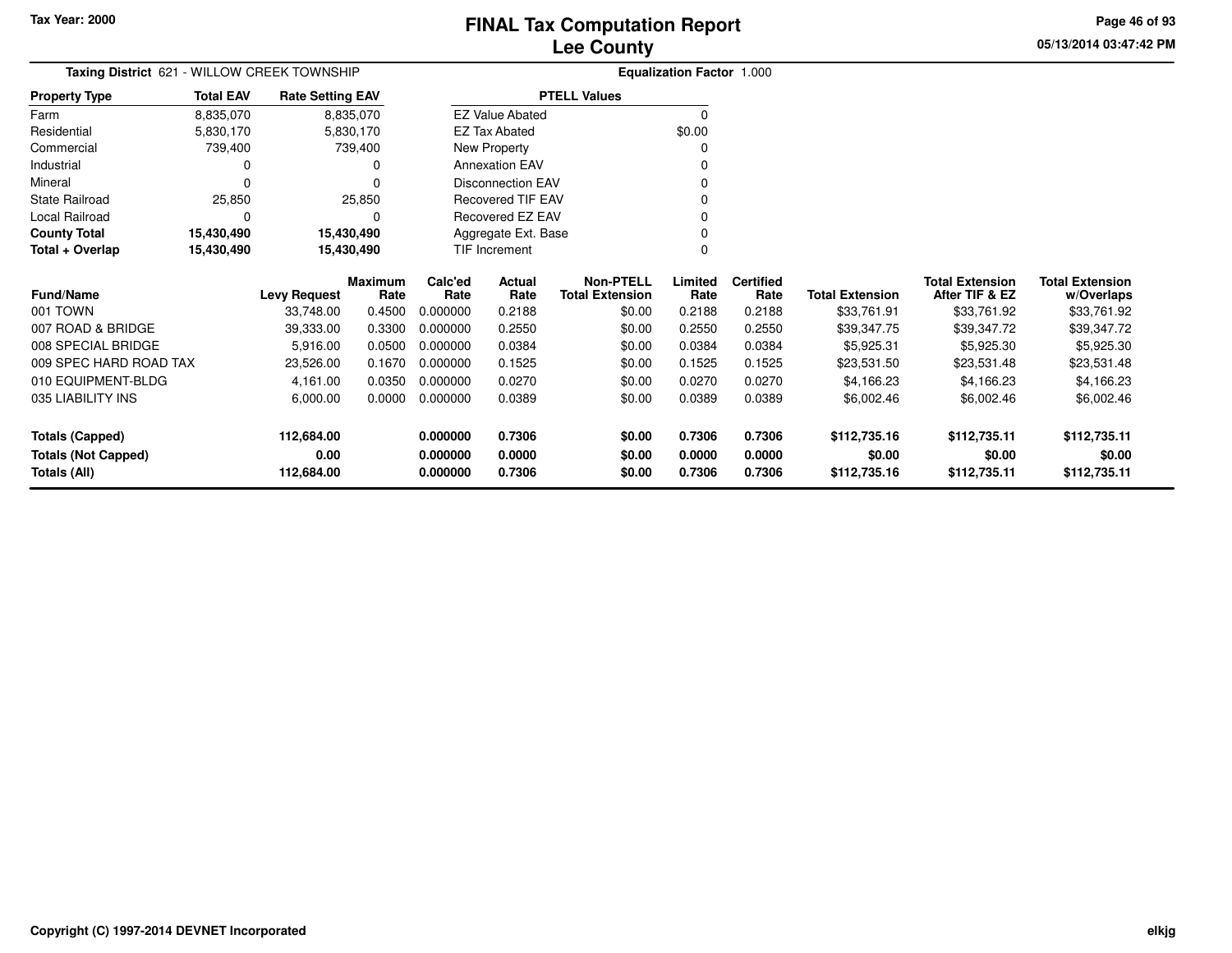**05/13/2014 03:47:42 PM Page 47 of 93**

| Taxing District 622 - WYOMING TOWNSHIP |                                                                                     |                     |                        |                 |                          |                                            | <b>Equalization Factor 1.000</b> |                          |                        |                                          |                                      |
|----------------------------------------|-------------------------------------------------------------------------------------|---------------------|------------------------|-----------------|--------------------------|--------------------------------------------|----------------------------------|--------------------------|------------------------|------------------------------------------|--------------------------------------|
| <b>Property Type</b>                   | <b>Total EAV</b><br><b>Rate Setting EAV</b><br>9,572,912<br>9,572,912<br>10,284,270 |                     |                        |                 |                          | <b>PTELL Values</b>                        |                                  |                          |                        |                                          |                                      |
| Farm                                   |                                                                                     |                     |                        |                 | <b>EZ Value Abated</b>   |                                            | $\Omega$                         |                          |                        |                                          |                                      |
| Residential                            | 10,284,270                                                                          |                     |                        |                 | <b>EZ Tax Abated</b>     |                                            | \$0.00                           |                          |                        |                                          |                                      |
| Commercial                             | 1,061,550                                                                           |                     | 1,061,550              |                 | New Property             |                                            | 0                                |                          |                        |                                          |                                      |
| Industrial                             |                                                                                     |                     |                        |                 | <b>Annexation EAV</b>    |                                            |                                  |                          |                        |                                          |                                      |
| Mineral                                |                                                                                     |                     |                        |                 | <b>Disconnection EAV</b> |                                            | 0                                |                          |                        |                                          |                                      |
| <b>State Railroad</b>                  | 0                                                                                   |                     | 0                      |                 | <b>Recovered TIF EAV</b> |                                            | $\Omega$                         |                          |                        |                                          |                                      |
| Local Railroad                         | $\Omega$                                                                            |                     | $\Omega$               |                 | <b>Recovered EZ EAV</b>  |                                            |                                  |                          |                        |                                          |                                      |
| <b>County Total</b>                    | 20,940,332                                                                          | 20,918,732          |                        |                 | Aggregate Ext. Base      |                                            | <sup>0</sup>                     |                          |                        |                                          |                                      |
| Total + Overlap                        | 20,940,332                                                                          | 20,918,732          |                        |                 | <b>TIF Increment</b>     |                                            | $\Omega$                         |                          |                        |                                          |                                      |
| <b>Fund/Name</b>                       |                                                                                     | <b>Levy Request</b> | <b>Maximum</b><br>Rate | Calc'ed<br>Rate | Actual<br>Rate           | <b>Non-PTELL</b><br><b>Total Extension</b> | Limited<br>Rate                  | <b>Certified</b><br>Rate | <b>Total Extension</b> | <b>Total Extension</b><br>After TIF & EZ | <b>Total Extension</b><br>w/Overlaps |
| 001 TOWN                               |                                                                                     | 69,000.00           | 0.4000                 | 0.000000        | 0.3299                   | \$0.00                                     | 0.3299                           | 0.3299                   | \$69,082.16            | \$69,010.98                              | \$69,010.98                          |
| 005 IMRF                               |                                                                                     | 1,250.00            | 0.0000                 | 0.000000        | 0.0060                   | \$0.00                                     | 0.0060                           | 0.0060                   | \$1,256.42             | \$1,255.11                               | \$1,255.11                           |
| 007 ROAD & BRIDGE                      |                                                                                     | 43,000.00           | 0.6600                 | 0.000000        | 0.1963                   | \$0.00                                     | 0.1963                           | 0.1963                   | \$41,105.87            | \$41,063.45                              | \$41,063.45                          |
| 008 SPECIAL BRIDGE                     |                                                                                     | 5,000.00            | 0.0500                 | 0.000000        | 0.0240                   | \$0.00                                     | 0.0240                           | 0.0240                   | \$5,025.68             | \$5,020.48                               | \$5,020.48                           |
| 009 SPEC HARD ROAD TAX                 |                                                                                     | 36,400.00           | 0.1670                 | 0.000000        | 0.1670                   | \$0.00                                     | 0.1670                           | 0.1670                   | \$34,970.35            | \$34,934.26                              | \$34,934.26                          |
| 010 EQUIPMENT-BLDG                     |                                                                                     | 7,250.00            | 0.0350                 | 0.000000        | 0.0347                   | \$0.00                                     | 0.0347                           | 0.0347                   | \$7,266.30             | \$7,258.79                               | \$7,258.79                           |
| 017 CEMETERY                           |                                                                                     | 12,500.00           | 0.1500                 | 0.000000        | 0.0598                   | \$0.00                                     | 0.0598                           | 0.0598                   | \$12,522.32            | \$12,509.38                              | \$12,509.38                          |
| 035 LIABILITY INS                      |                                                                                     | 2,700.00            | 0.0000                 | 0.000000        | 0.0130                   | \$0.00                                     | 0.0130                           | 0.0130                   | \$2,722.24             | \$2,719.43                               | \$2,719.43                           |
| 047 SOCIAL SECURITY                    |                                                                                     | 3,500.00            | 0.0000                 | 0.000000        | 0.0168                   | \$0.00                                     | 0.0168                           | 0.0168                   | \$3,517.98             | \$3,514.33                               | \$3,514.33                           |
| 054 GENERAL ASSISTANCE                 |                                                                                     | 1,000.00            | 0.1000                 | 0.000000        | 0.0048                   | \$0.00                                     | 0.0048                           | 0.0048                   | \$1,005.14             | \$1,004.10                               | \$1,004.10                           |
| <b>Totals (Capped)</b>                 |                                                                                     | 181,600.00          |                        | 0.000000        | 0.8523                   | \$0.00                                     | 0.8523                           | 0.8523                   | \$178,474.46           | \$178,290.31                             | \$178,290.31                         |
| <b>Totals (Not Capped)</b>             |                                                                                     | 0.00                |                        | 0.000000        | 0.0000                   | \$0.00                                     | 0.0000                           | 0.0000                   | \$0.00                 | \$0.00                                   | \$0.00                               |
| <b>Totals (All)</b>                    |                                                                                     | 181,600.00          |                        | 0.000000        | 0.8523                   | \$0.00                                     | 0.8523                           | 0.8523                   | \$178,474.46           | \$178,290.31                             | \$178,290.31                         |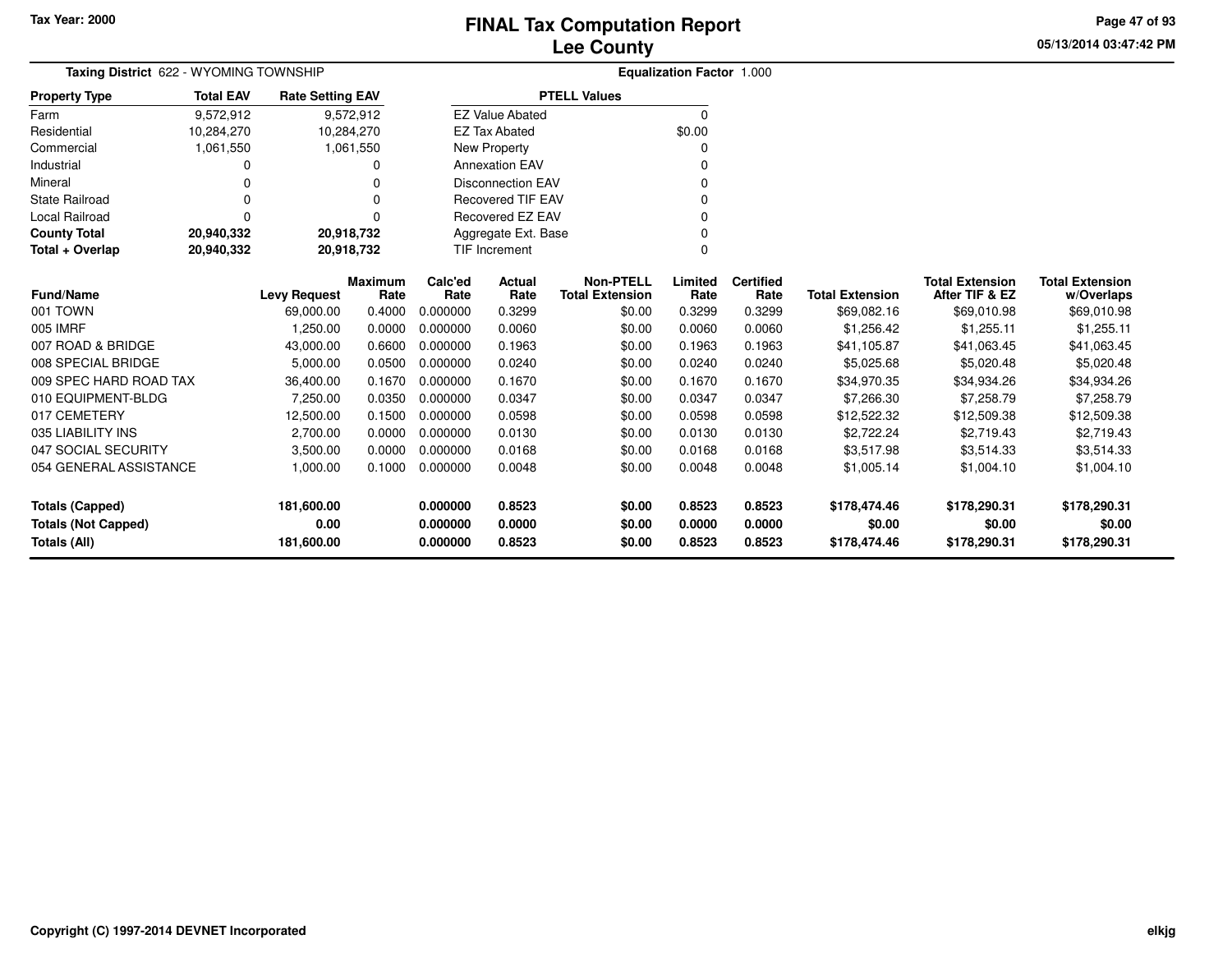**05/13/2014 03:47:42 PM Page 48 of 93**

| Taxing District 701 - CITY OF AMBOY                                  |                  |                                  |                        |                                  |                            |                                            | <b>Equalization Factor 1.000</b> |                            |                                        |                                          |                                        |
|----------------------------------------------------------------------|------------------|----------------------------------|------------------------|----------------------------------|----------------------------|--------------------------------------------|----------------------------------|----------------------------|----------------------------------------|------------------------------------------|----------------------------------------|
| <b>Property Type</b>                                                 | <b>Total EAV</b> | <b>Rate Setting EAV</b>          |                        |                                  |                            | <b>PTELL Values</b>                        |                                  |                            |                                        |                                          |                                        |
| Farm                                                                 | 19,470           |                                  | 19,470                 |                                  | <b>EZ Value Abated</b>     |                                            | 52,726                           |                            |                                        |                                          |                                        |
| Residential                                                          | 14,960,150       | 14,930,102                       |                        |                                  | <b>EZ Tax Abated</b>       |                                            | \$548.82                         |                            |                                        |                                          |                                        |
| Commercial                                                           | 2,677,460        |                                  | 2,654,782              |                                  | New Property               |                                            | <sup>0</sup>                     |                            |                                        |                                          |                                        |
| Industrial                                                           | 796,000          |                                  | 796,000                |                                  | <b>Annexation EAV</b>      |                                            | $\Omega$                         |                            |                                        |                                          |                                        |
| Mineral                                                              | 0                |                                  | 0                      |                                  | <b>Disconnection EAV</b>   |                                            |                                  |                            |                                        |                                          |                                        |
| <b>State Railroad</b>                                                | $\Omega$         |                                  |                        |                                  | <b>Recovered TIF EAV</b>   |                                            | 0                                |                            |                                        |                                          |                                        |
| Local Railroad                                                       | $\Omega$         |                                  | $\Omega$               |                                  | Recovered EZ EAV           |                                            | $\Omega$                         |                            |                                        |                                          |                                        |
| <b>County Total</b>                                                  | 18,453,080       | 18,400,354                       |                        |                                  | Aggregate Ext. Base        |                                            | $\Omega$                         |                            |                                        |                                          |                                        |
| Total + Overlap                                                      | 18,453,080       | 18,400,354                       |                        |                                  | <b>TIF Increment</b>       |                                            | $\Omega$                         |                            |                                        |                                          |                                        |
| <b>Fund/Name</b>                                                     |                  | <b>Levy Request</b>              | <b>Maximum</b><br>Rate | Calc'ed<br>Rate                  | Actual<br>Rate             | <b>Non-PTELL</b><br><b>Total Extension</b> | Limited<br>Rate                  | <b>Certified</b><br>Rate   | <b>Total Extension</b>                 | <b>Total Extension</b><br>After TIF & EZ | <b>Total Extension</b><br>w/Overlaps   |
| 001 CORPORATE                                                        |                  | 46,100.00                        | 0.2500                 | 0.000000                         | 0.2500                     | \$0.00                                     | 0.2500                           | 0.2500                     | \$46,132.70                            | \$46,001.00                              | \$46,001.00                            |
| 005 ILL MUNICIPAL RET                                                |                  | 30,600.00                        | 0.0000                 | 0.000000                         | 0.1664                     | \$0.00                                     | 0.1664                           | 0.1664                     | \$30,705.93                            | \$30,618.17                              | \$30,618.17                            |
| 007 CITY SHARE OF TWNSHP R                                           |                  | 0.00                             | 0.0000                 | 0.000000                         | 0.0000                     | \$0.00                                     | 0.0000                           | 0.0000                     | \$0.00                                 | \$0.00                                   | \$0.00                                 |
| 014 POLICE PRO                                                       |                  | 9,500.00                         | 0.0750                 | 0.000000                         | 0.0517                     | \$0.00                                     | 0.0517                           | 0.0517                     | \$9,540.24                             | \$9,512.97                               | \$9,512.97                             |
| 016 LIBRARY                                                          |                  | 27,650.00                        | 0.1500                 | 0.000000                         | 0.1500                     | \$0.00                                     | 0.1500                           | 0.1500                     | \$27,679.62                            | \$27,600.51                              | \$27,600.51                            |
| 027 AUDIT                                                            |                  | 5,800.00                         | 0.0000                 | 0.000000                         | 0.0316                     | \$0.00                                     | 0.0316                           | 0.0316                     | \$5,831.17                             | \$5,814.50                               | \$5,814.50                             |
| 035 LIABILITY INS                                                    |                  | 16,800.00                        | 0.0000                 | 0.000000                         | 0.0914                     | \$0.00                                     | 0.0914                           | 0.0914                     | \$16,866.12                            | \$16,817.92                              | \$16,817.92                            |
| 041 STREET LIGHTING                                                  |                  | 8,430.00                         | 0.0500                 | 0.000000                         | 0.0459                     | \$0.00                                     | 0.0459                           | 0.0459                     | \$8,469.96                             | \$8,445.75                               | \$8,445.75                             |
| 042 CITY PARK                                                        |                  | 3,500.00                         | 0.0750                 | 0.000000                         | 0.0191                     | \$0.00                                     | 0.0191                           | 0.0191                     | \$3,524.54                             | \$3,514.47                               | \$3,514.47                             |
| 044 BAND                                                             |                  | 1,000.00                         | 0.0400                 | 0.000000                         | 0.0055                     | \$0.00                                     | 0.0055                           | 0.0055                     | \$1,014.92                             | \$1,012.00                               | \$1,012.00                             |
| 046 CIVIL DEFENSE                                                    |                  | 3,700.00                         | 0.0500                 | 0.000000                         | 0.0202                     | \$0.00                                     | 0.0202                           | 0.0202                     | \$3,727.52                             | \$3,716.86                               | \$3,716.86                             |
| 047 SOCIAL SECURITY                                                  |                  | 27,880.00                        | 0.0000                 | 0.000000                         | 0.1516                     | \$0.00                                     | 0.1516                           | 0.1516                     | \$27,974.87                            | \$27,894.92                              | \$27,894.92                            |
| 048 SCHOOL CROSSING GUARD                                            |                  | 2,650.00                         | 0.0200                 | 0.000000                         | 0.0145                     | \$0.00                                     | 0.0145                           | 0.0145                     | \$2,675.70                             | \$2,668.04                               | \$2,668.04                             |
| 062 WORKMENS COMP                                                    |                  | 7,900.00                         |                        | 0.0000 0.000000                  | 0.0430                     | \$0.00                                     | 0.0430                           | 0.0430                     | \$7,934.82                             | \$7,912.15                               | \$7,912.15                             |
| Totals (Capped)<br><b>Totals (Not Capped)</b><br><b>Totals (All)</b> |                  | 191,510.00<br>0.00<br>191,510.00 |                        | 0.000000<br>0.000000<br>0.000000 | 1.0409<br>0.0000<br>1.0409 | \$0.00<br>\$0.00<br>\$0.00                 | 1.0409<br>0.0000<br>1.0409       | 1.0409<br>0.0000<br>1.0409 | \$192,078.11<br>\$0.00<br>\$192,078.11 | \$191,529.26<br>\$0.00<br>\$191,529.26   | \$191,529.26<br>\$0.00<br>\$191,529.26 |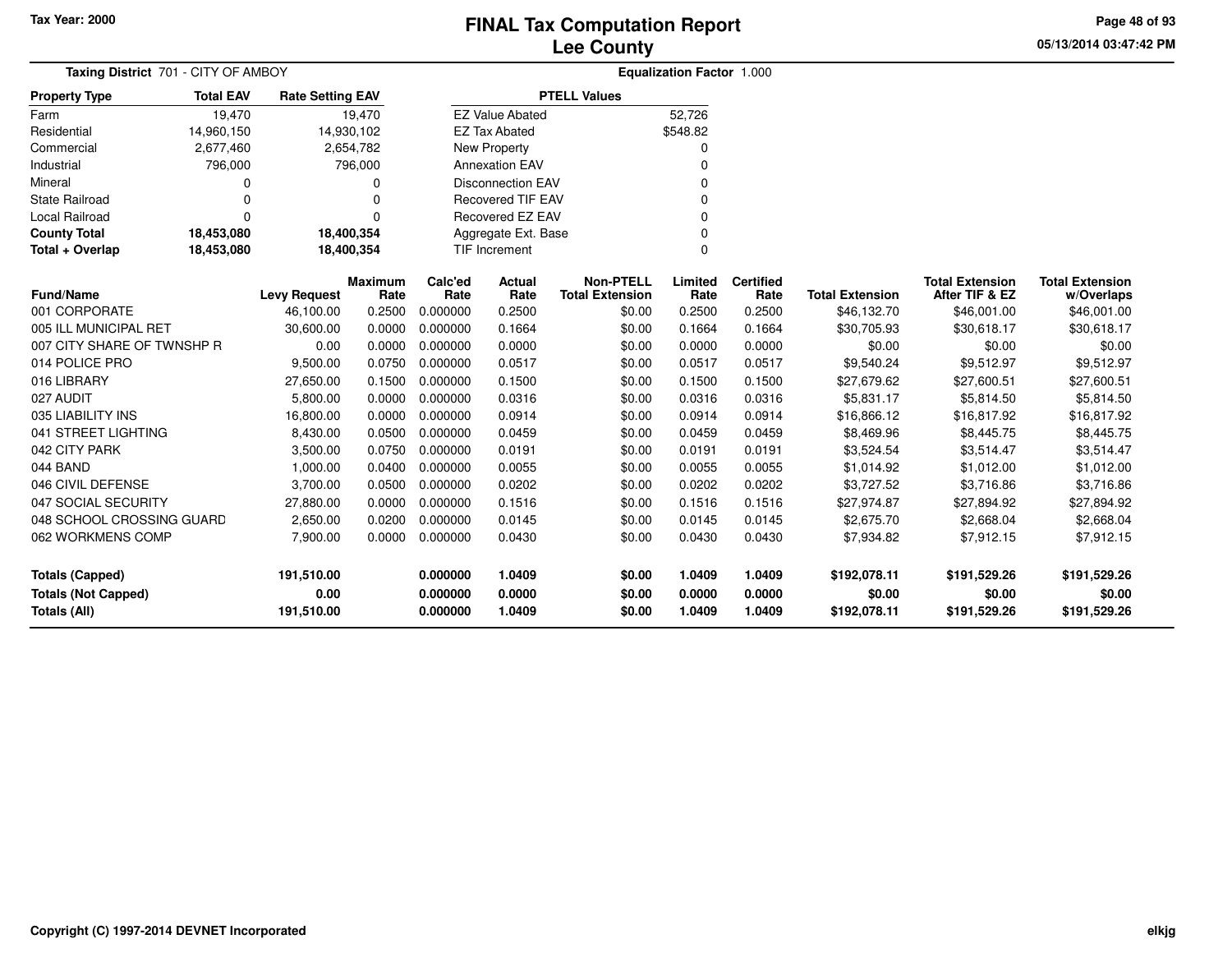**05/13/2014 03:47:42 PM Page 49 of 93**

| Taxing District 702 - VILLAGE OF ASHTON           |                                                                 |                     |                        |                      | <b>Equalization Factor 1.000</b> |                                            |                  |                          |                        |                                          |                                      |
|---------------------------------------------------|-----------------------------------------------------------------|---------------------|------------------------|----------------------|----------------------------------|--------------------------------------------|------------------|--------------------------|------------------------|------------------------------------------|--------------------------------------|
| <b>Property Type</b>                              | <b>Total EAV</b><br><b>Rate Setting EAV</b><br>60,880<br>60,880 |                     |                        |                      |                                  | <b>PTELL Values</b>                        |                  |                          |                        |                                          |                                      |
| Farm                                              |                                                                 |                     |                        |                      | <b>EZ Value Abated</b>           |                                            | 247,812          |                          |                        |                                          |                                      |
| Residential                                       | 6,917,970                                                       |                     | 6,917,970              |                      | <b>EZ Tax Abated</b>             |                                            | \$2,220.40       |                          |                        |                                          |                                      |
| Commercial                                        | 1,720,500                                                       |                     | 1,586,304              |                      | New Property                     |                                            | 0                |                          |                        |                                          |                                      |
| Industrial                                        | 803,470                                                         |                     | 689,854                |                      | <b>Annexation EAV</b>            |                                            | 0                |                          |                        |                                          |                                      |
| Mineral                                           | $\Omega$                                                        |                     | $\Omega$               |                      | <b>Disconnection EAV</b>         |                                            | 0                |                          |                        |                                          |                                      |
| <b>State Railroad</b>                             | 44,386                                                          |                     | 44,386                 |                      | <b>Recovered TIF EAV</b>         |                                            | O                |                          |                        |                                          |                                      |
| <b>Local Railroad</b>                             | $\Omega$                                                        |                     | $\Omega$               |                      | Recovered EZ EAV                 |                                            | 0                |                          |                        |                                          |                                      |
| <b>County Total</b>                               | 9,547,206                                                       |                     | 9,299,394              |                      | Aggregate Ext. Base              |                                            | 0                |                          |                        |                                          |                                      |
| Total + Overlap                                   | 9,547,206                                                       |                     | 9,299,394              |                      | <b>TIF Increment</b>             |                                            | 0                |                          |                        |                                          |                                      |
| <b>Fund/Name</b>                                  |                                                                 | <b>Levy Request</b> | <b>Maximum</b><br>Rate | Calc'ed<br>Rate      | Actual<br>Rate                   | <b>Non-PTELL</b><br><b>Total Extension</b> | Limited<br>Rate  | <b>Certified</b><br>Rate | <b>Total Extension</b> | <b>Total Extension</b><br>After TIF & EZ | <b>Total Extension</b><br>w/Overlaps |
| 001 CORPORATE                                     |                                                                 | 35,606.00           | 0.2500                 | 0.000000             | 0.2500                           | \$0.00                                     | 0.2500           | 0.2500                   | \$23,868.02            | \$23,248.53                              | \$23,248.53                          |
| 005 IMRF                                          |                                                                 | 15,000.00           | 0.0000                 | 0.000000             | 0.1614                           | \$0.00                                     | 0.1614           | 0.1614                   | \$15,409.19            | \$15,009.22                              | \$15,009.22                          |
| 007 CITY SHARE OF TWNSHP R                        |                                                                 | 0.00                | 0.0000                 | 0.000000             | 0.0000                           | \$0.00                                     | 0.0000           | 0.0000                   | \$0.00                 | \$0.00                                   | \$0.00                               |
| 014 POLICE PRO                                    |                                                                 | 10,000.00           | 0.1500                 | 0.000000             | 0.1076                           | \$0.00                                     | 0.1076           | 0.1076                   | \$10,272.79            | \$10,006.14                              | \$10,006.14                          |
| 016 LIBRARY                                       |                                                                 | 12,900.00           | 0.1500                 | 0.000000             | 0.1388                           | \$0.00                                     | 0.1388           | 0.1388                   | \$13,251.52            | \$12,907.56                              | \$12,907.56                          |
| 017 CEMETERY                                      |                                                                 | 1,480.00            | 0.0250                 | 0.000000             | 0.0160                           | \$0.00                                     | 0.0160           | 0.0160                   | \$1,527.55             | \$1,487.90                               | \$1,487.90                           |
| 025 GARBAGE                                       |                                                                 | 12,188.00           | 0.2000                 | 0.000000             | 0.1311                           | \$0.00                                     | 0.1311           | 0.1311                   | \$12,516.39            | \$12,191.50                              | \$12,191.50                          |
| 027 AUDIT                                         |                                                                 | 4,730.00            | 0.0000                 | 0.000000             | 0.0509                           | \$0.00                                     | 0.0509           | 0.0509                   | \$4,859.53             | \$4,733.39                               | \$4,733.39                           |
| 035 LIABILITY                                     |                                                                 | 1,000.00            | 0.0000                 | 0.000000             | 0.0108                           | \$0.00                                     | 0.0108           | 0.0108                   | \$1,031.10             | \$1,004.33                               | \$1,004.33                           |
| 047 SOCIAL SECURITY                               |                                                                 | 2,500.00            | 0.0000                 | 0.000000             | 0.0269                           | \$0.00                                     | 0.0269           | 0.0269                   | \$2,568.20             | \$2,501.54                               | \$2,501.54                           |
| 060 UNEMPLOYMENT COMP                             |                                                                 | 210.00              | 0.0000                 | 0.000000             | 0.0023                           | \$0.00                                     | 0.0023           | 0.0023                   | \$219.59               | \$213.88                                 | \$213.88                             |
| 062 WORKMENS COMP                                 |                                                                 | 10.00               | 0.0000                 | 0.000000             | 0.0002                           | \$0.00                                     | 0.0002           | 0.0002                   | \$19.09                | \$18.59                                  | \$18.59                              |
| <b>Totals (Capped)</b>                            |                                                                 | 95,624.00<br>0.00   |                        | 0.000000             | 0.8960                           | \$0.00                                     | 0.8960<br>0.0000 | 0.8960                   | \$85,542.97            | \$83,322.58                              | \$83,322.58<br>\$0.00                |
| <b>Totals (Not Capped)</b><br><b>Totals (All)</b> |                                                                 | 95,624.00           |                        | 0.000000<br>0.000000 | 0.0000<br>0.8960                 | \$0.00<br>\$0.00                           | 0.8960           | 0.0000<br>0.8960         | \$0.00<br>\$85,542.97  | \$0.00<br>\$83,322.58                    | \$83,322.58                          |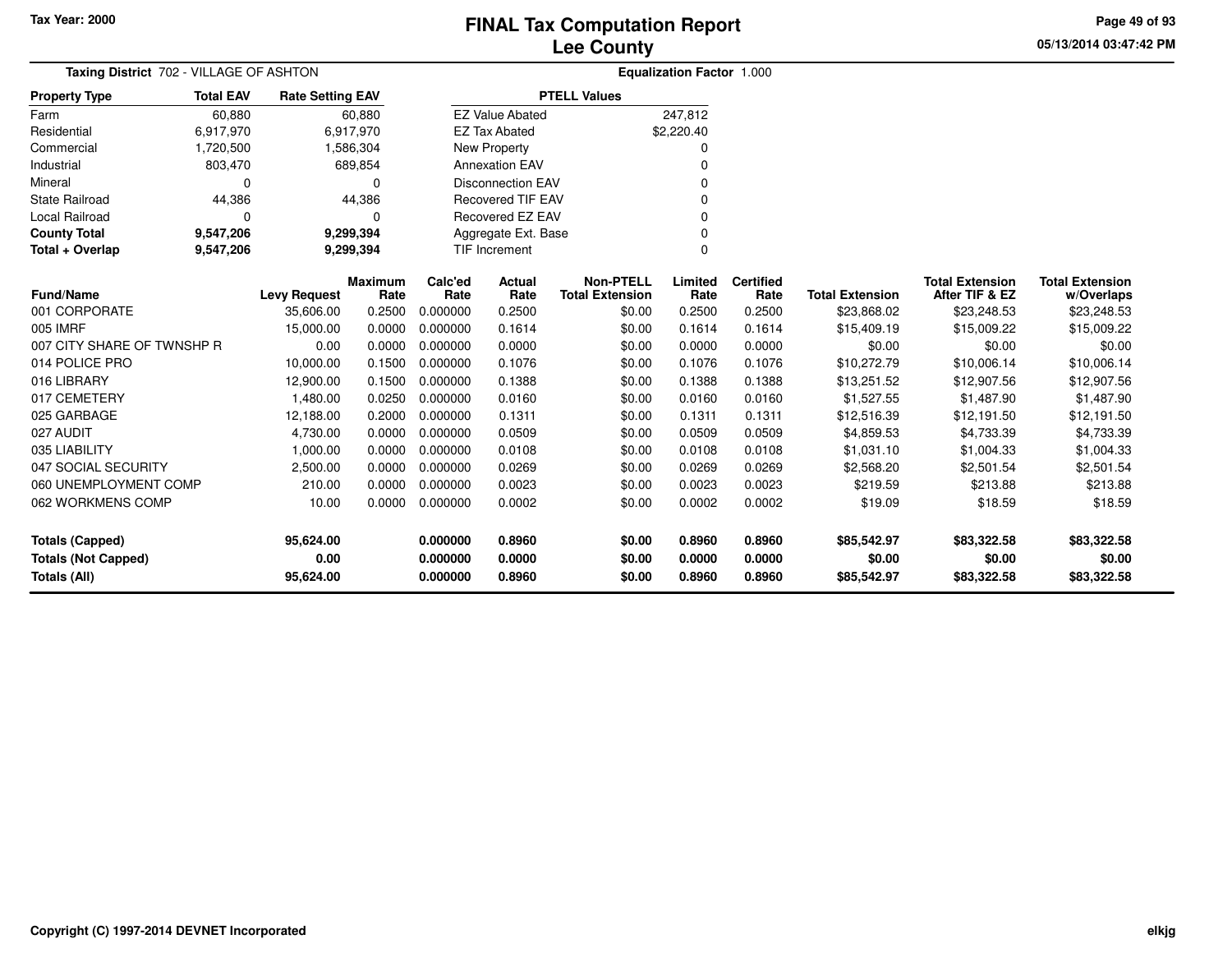**05/13/2014 03:47:42 PM Page 50 of 93**

| Taxing District 703 - VILLAGE OF COMPTON                             |                  | <b>Equalization Factor 1.000</b> |                 |                                  |                            |                                            |                            |                            |                                    |                                          |                                      |
|----------------------------------------------------------------------|------------------|----------------------------------|-----------------|----------------------------------|----------------------------|--------------------------------------------|----------------------------|----------------------------|------------------------------------|------------------------------------------|--------------------------------------|
| <b>Property Type</b>                                                 | <b>Total EAV</b> | <b>Rate Setting EAV</b>          |                 |                                  |                            | <b>PTELL Values</b>                        |                            |                            |                                    |                                          |                                      |
| Farm                                                                 |                  |                                  |                 |                                  | <b>EZ Value Abated</b>     |                                            |                            |                            |                                    |                                          |                                      |
| Residential                                                          | 2,003,700        |                                  | 2,003,700       |                                  | EZ Tax Abated              |                                            | \$0.00                     |                            |                                    |                                          |                                      |
| Commercial                                                           | 149,870          |                                  | 149,870         |                                  | New Property               |                                            |                            |                            |                                    |                                          |                                      |
| Industrial                                                           |                  |                                  |                 |                                  | <b>Annexation EAV</b>      |                                            |                            |                            |                                    |                                          |                                      |
| Mineral                                                              |                  |                                  |                 |                                  | <b>Disconnection EAV</b>   |                                            |                            |                            |                                    |                                          |                                      |
| <b>State Railroad</b>                                                |                  |                                  |                 |                                  | <b>Recovered TIF EAV</b>   |                                            |                            |                            |                                    |                                          |                                      |
| Local Railroad                                                       |                  |                                  |                 |                                  | <b>Recovered EZ EAV</b>    |                                            |                            |                            |                                    |                                          |                                      |
| <b>County Total</b>                                                  | 2,153,570        |                                  | 2,153,570       |                                  | Aggregate Ext. Base        |                                            |                            |                            |                                    |                                          |                                      |
| Total + Overlap                                                      | 2,153,570        |                                  | 2,153,570       | TIF Increment                    |                            |                                            |                            |                            |                                    |                                          |                                      |
| <b>Fund/Name</b>                                                     |                  | Levy Request                     | Maximum<br>Rate | Calc'ed<br>Rate                  | Actual<br>Rate             | <b>Non-PTELL</b><br><b>Total Extension</b> | Limited<br>Rate            | <b>Certified</b><br>Rate   | <b>Total Extension</b>             | <b>Total Extension</b><br>After TIF & EZ | <b>Total Extension</b><br>w/Overlaps |
| 001 CORPORATE                                                        |                  | 2,390.00                         | 0.2500          | 0.000000                         | 0.1110                     | \$0.00                                     | 0.1110                     | 0.1110                     | \$2,390.46                         | \$2,390.51                               | \$2,390.51                           |
| 007 CITY SHARE OF TWNSHP R                                           |                  | 0.00                             | 0.0000          | 0.000000                         | 0.0000                     | \$0.00                                     | 0.0000                     | 0.0000                     | \$0.00                             | \$0.00                                   | \$0.00                               |
| <b>Totals (Capped)</b><br><b>Totals (Not Capped)</b><br>Totals (All) |                  | 2,390.00<br>0.00<br>2,390.00     |                 | 0.000000<br>0.000000<br>0.000000 | 0.1110<br>0.0000<br>0.1110 | \$0.00<br>\$0.00<br>\$0.00                 | 0.1110<br>0.0000<br>0.1110 | 0.1110<br>0.0000<br>0.1110 | \$2,390.46<br>\$0.00<br>\$2,390.46 | \$2,390.51<br>\$0.00<br>\$2,390.51       | \$2,390.51<br>\$0.00<br>\$2,390.51   |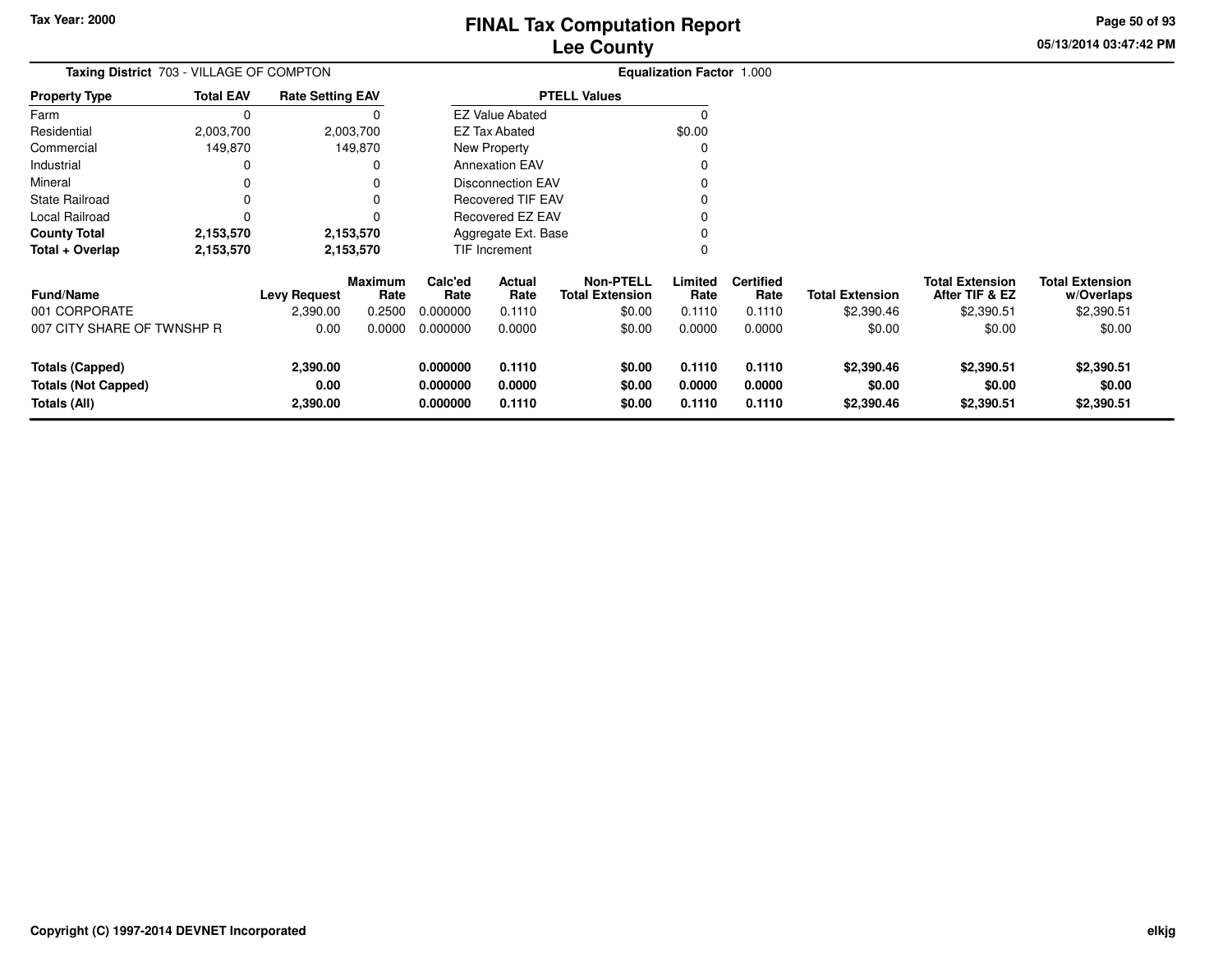**05/13/2014 03:47:42 PM Page 51 of 93**

| Taxing District 705 - CITY OF DIXON |                  |                         |                 | Equalization Factor 1.000 |                          |                                            |                 |                          |                        |                                          |                                      |
|-------------------------------------|------------------|-------------------------|-----------------|---------------------------|--------------------------|--------------------------------------------|-----------------|--------------------------|------------------------|------------------------------------------|--------------------------------------|
| <b>Property Type</b>                | <b>Total EAV</b> | <b>Rate Setting EAV</b> |                 |                           |                          | <b>PTELL Values</b>                        |                 |                          |                        |                                          |                                      |
| Farm                                | 97,600           |                         | 97,600          |                           | <b>EZ Value Abated</b>   |                                            | 2,526,402       |                          |                        |                                          |                                      |
| Residential                         | 87,006,390       |                         | 86,443,566      |                           | <b>EZ Tax Abated</b>     |                                            | \$42,236.37     |                          |                        |                                          |                                      |
| Commercial                          | 25,499,118       |                         | 24,078,066      |                           | New Property             |                                            | O               |                          |                        |                                          |                                      |
| Industrial                          | 10,792,970       |                         | 10,250,444      |                           | <b>Annexation EAV</b>    |                                            | 0               |                          |                        |                                          |                                      |
| Mineral                             | 0                |                         | $\Omega$        |                           | <b>Disconnection EAV</b> |                                            | 0               |                          |                        |                                          |                                      |
| <b>State Railroad</b>               | 266,772          |                         | 266,772         |                           | <b>Recovered TIF EAV</b> |                                            | $\Omega$        |                          |                        |                                          |                                      |
| Local Railroad                      | $\Omega$         |                         | $\Omega$        |                           | Recovered EZ EAV         |                                            | $\Omega$        |                          |                        |                                          |                                      |
| <b>County Total</b>                 | 123,662,850      | 121,136,448             |                 |                           | Aggregate Ext. Base      |                                            | $\Omega$        |                          |                        |                                          |                                      |
| Total + Overlap                     | 123,662,850      | 121,136,448             |                 |                           | <b>TIF Increment</b>     |                                            | $\Omega$        |                          |                        |                                          |                                      |
| <b>Fund/Name</b>                    |                  | <b>Levy Request</b>     | Maximum<br>Rate | Calc'ed<br>Rate           | Actual<br>Rate           | <b>Non-PTELL</b><br><b>Total Extension</b> | Limited<br>Rate | <b>Certified</b><br>Rate | <b>Total Extension</b> | <b>Total Extension</b><br>After TIF & EZ | <b>Total Extension</b><br>w/Overlaps |
| 001 CORPORATE                       |                  | 301,566.00              | 0.2564          | 0.000000                  | 0.2490                   | \$0.00                                     | 0.2490          | 0.2490                   | \$307,920.50           | \$301,631.03                             | \$301,631.03                         |
| 005 IMRF                            |                  | 258,048.00              | 0.0000          | 0.000000                  | 0.2131                   | \$0.00                                     | 0.2131          | 0.2131                   | \$263,525.53           | \$258,141.76                             | \$258,141.76                         |
| 007 CITY SHARE OF TWNSHP R          |                  | 0.00                    | 0.0000          | 0.000000                  | 0.0000                   | \$0.00                                     | 0.0000          | 0.0000                   | \$0.00                 | \$0.00                                   | \$0.00                               |
| 014 POLICE PRO                      |                  | 176,422.00              | 0.1500          | 0.000000                  | 0.1457                   | \$0.00                                     | 0.1457          | 0.1457                   | \$180,176.77           | \$176,495.65                             | \$176,495.65                         |
| 015 POLICE PENSION                  |                  | 249,814.00              | 0.0000          | 0.000000                  | 0.2063                   | \$0.00                                     | 0.2063          | 0.2063                   | \$255,116.46           | \$249,904.43                             | \$249,904.43                         |
| 016 LIBRARY                         |                  | 176,422.00              | 0.1500          | 0.000000                  | 0.1457                   | \$0.00                                     | 0.1457          | 0.1457                   | \$180,176.77           | \$176,495.65                             | \$176,495.65                         |
| 017 CEMETERY                        |                  | 29,403.00               | 0.0250          | 0.000000                  | 0.0243                   | \$0.00                                     | 0.0243          | 0.0243                   | \$30,050.07            | \$29,436.10                              | \$29,436.10                          |
| 027 AUDIT                           |                  | 37,166.00               | 0.0000          | 0.000000                  | 0.0307                   | \$0.00                                     | 0.0307          | 0.0307                   | \$37,964.49            | \$37,188.81                              | \$37,188.81                          |
| 028 LIBRARY MAINT                   |                  | 23,522.00               | 0.0200          | 0.000000                  | 0.0195                   | \$0.00                                     | 0.0195          | 0.0195                   | \$24,114.26            | \$23,621.45                              | \$23,621.45                          |
| 035 CLAIM AND JUDGEMENT TAX         |                  | 361,774.00              | 0.0000          | 0.000000                  | 0.2987                   | \$0.00                                     | 0.2987          | 0.2987                   | \$369,380.93           | \$361,834.35                             | \$361,834.35                         |
| 040 STREET & BRIDGE                 |                  | 39,518.00               | 0.1000          | 0.000000                  | 0.0327                   | \$0.00                                     | 0.0327          | 0.0327                   | \$40,437.75            | \$39,611.50                              | \$39,611.50                          |
| 044 BAND                            |                  | 47,046.00               | 0.0400          | 0.000000                  | 0.0389                   | \$0.00                                     | 0.0389          | 0.0389                   | \$48,104.85            | \$47,122.01                              | \$47,122.01                          |
| 045 PUBLIC BENEFIT                  |                  | 58,807.00               | 0.0500          | 0.000000                  | 0.0486                   | \$0.00                                     | 0.0486          | 0.0486                   | \$60,100.15            | \$58,872.18                              | \$58,872.18                          |
| 046 CIVIL DEFENSE                   |                  | 9,644.00                | 0.0500          | 0.000000                  | 0.0080                   | \$0.00                                     | 0.0080          | 0.0080                   | \$9,893.03             | \$9,690.79                               | \$9,690.79                           |
| 047 SOCIAL SECURITY                 |                  | 255,000.00              | 0.0000          | 0.000000                  | 0.2106                   | \$0.00                                     | 0.2106          | 0.2106                   | \$260,433.96           | \$255,113.34                             | \$255,113.34                         |
| <b>Totals (Capped)</b>              |                  | 2,024,152.00            |                 | 0.000000                  | 1.6718                   | \$0.00                                     | 1.6718          | 1.6718                   | \$2,067,395.52         | \$2,025,159.05                           | \$2,025,159.05                       |
| <b>Totals (Not Capped)</b>          |                  | 0.00                    |                 | 0.000000                  | 0.0000                   | \$0.00                                     | 0.0000          | 0.0000                   | \$0.00                 | \$0.00                                   | \$0.00                               |
| <b>Totals (All)</b>                 |                  | 2,024,152.00            |                 | 0.000000                  | 1.6718                   | \$0.00                                     | 1.6718          | 1.6718                   | \$2,067,395.52         | \$2,025,159.05                           | \$2,025,159.05                       |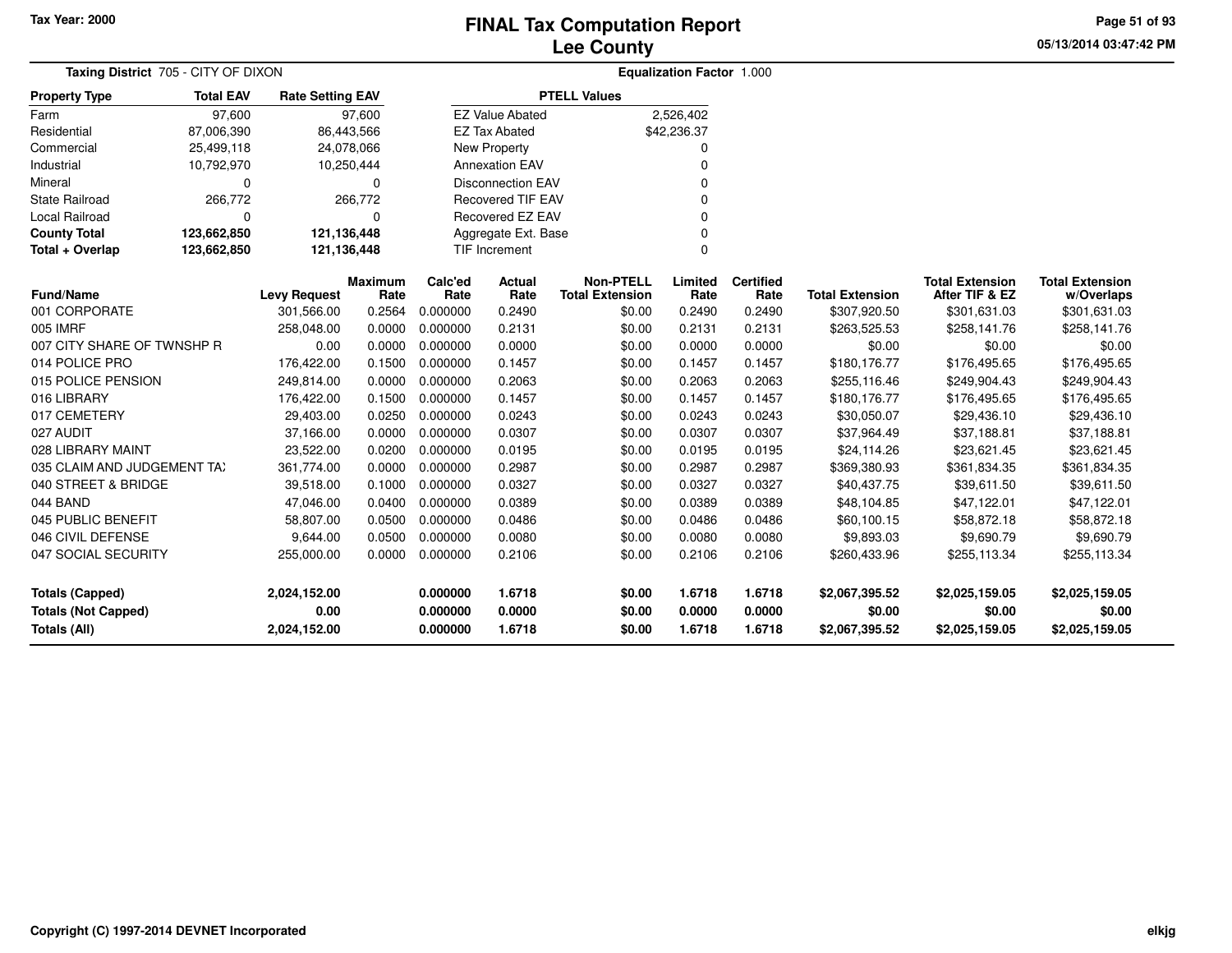**05/13/2014 03:47:42 PM Page 52 of 93**

| Taxing District 706 - VILLAGE OF FRANKLIN GROVE |                  | Equalization Factor 1.000 |                        |                 |                          |                                            |                 |                          |                        |                                          |                                      |
|-------------------------------------------------|------------------|---------------------------|------------------------|-----------------|--------------------------|--------------------------------------------|-----------------|--------------------------|------------------------|------------------------------------------|--------------------------------------|
| <b>Property Type</b>                            | <b>Total EAV</b> | <b>Rate Setting EAV</b>   |                        |                 |                          | <b>PTELL Values</b>                        |                 |                          |                        |                                          |                                      |
| Farm                                            | 6,140            |                           | 6,140                  |                 | <b>EZ Value Abated</b>   |                                            | 404,412         |                          |                        |                                          |                                      |
| Residential                                     | 5,164,310        |                           | 5,104,966              |                 | <b>EZ Tax Abated</b>     |                                            | \$2,489.57      |                          |                        |                                          |                                      |
| Commercial                                      | 2,223,400        |                           | 1,878,332              |                 | New Property             |                                            |                 |                          |                        |                                          |                                      |
| Industrial                                      |                  |                           | 0                      |                 | <b>Annexation EAV</b>    |                                            |                 |                          |                        |                                          |                                      |
| Mineral                                         |                  |                           | $\Omega$               |                 | <b>Disconnection EAV</b> |                                            |                 |                          |                        |                                          |                                      |
| <b>State Railroad</b>                           | 31,709           |                           | 31,709                 |                 | <b>Recovered TIF EAV</b> |                                            | ŋ               |                          |                        |                                          |                                      |
| Local Railroad                                  |                  |                           | 0                      |                 | <b>Recovered EZ EAV</b>  |                                            |                 |                          |                        |                                          |                                      |
| <b>County Total</b>                             | 7,425,559        |                           | 7,021,147              |                 | Aggregate Ext. Base      |                                            |                 |                          |                        |                                          |                                      |
| Total + Overlap                                 | 7,425,559        |                           | 7,021,147              |                 | <b>TIF Increment</b>     |                                            | 0               |                          |                        |                                          |                                      |
| <b>Fund/Name</b>                                |                  | <b>Levy Request</b>       | <b>Maximum</b><br>Rate | Calc'ed<br>Rate | Actual<br>Rate           | <b>Non-PTELL</b><br><b>Total Extension</b> | Limited<br>Rate | <b>Certified</b><br>Rate | <b>Total Extension</b> | <b>Total Extension</b><br>After TIF & EZ | <b>Total Extension</b><br>w/Overlaps |
| 001 CORPORATE                                   |                  | 13,897.00                 | 0.2500                 | 0.000000        | 0.1980                   | \$0.00                                     | 0.1980          | 0.1980                   | \$14,702.61            | \$13,901.89                              | \$13,901.89                          |
| 007 CITY SHARE OF TWNSHP R                      |                  | 0.00                      | 0.0000                 | 0.000000        | 0.0000                   | \$0.00                                     | 0.0000          | 0.0000                   | \$0.00                 | \$0.00                                   | \$0.00                               |
| 014 POLICE PRO                                  |                  | 5,187.00                  | 0.1000                 | 0.000000        | 0.0739                   | \$0.00                                     | 0.0739          | 0.0739                   | \$5,487.49             | \$5,188.62                               | \$5,188.62                           |
| 016 LIBRARY                                     |                  | 19,109.00                 | 0.3000                 | 0.000000        | 0.2722                   | \$0.00                                     | 0.2722          | 0.2722                   | \$20,212.37            | \$19,111.56                              | \$19,111.56                          |
| 027 AUDIT                                       |                  | 1,000.00                  | 0.0000                 | 0.000000        | 0.0143                   | \$0.00                                     | 0.0143          | 0.0143                   | \$1,061.85             | \$1,004.02                               | \$1,004.02                           |
| 035 LIABILITY INS                               |                  | 1,000.00                  | 0.0000                 | 0.000000        | 0.0143                   | \$0.00                                     | 0.0143          | 0.0143                   | \$1,061.85             | \$1,004.02                               | \$1,004.02                           |
| 041 STREET LIGHTING                             |                  | 1,000.00                  | 0.0500                 | 0.000000        | 0.0143                   | \$0.00                                     | 0.0143          | 0.0143                   | \$1,061.85             | \$1,004.02                               | \$1,004.02                           |
| 047 SOCIAL SECURITY                             |                  | 1,000.00                  | 0.0000                 | 0.000000        | 0.0143                   | \$0.00                                     | 0.0143          | 0.0143                   | \$1,061.85             | \$1,004.02                               | \$1,004.02                           |
| 062 WORKMENS COMP                               |                  | 1,000.00                  | 0.0000                 | 0.000000        | 0.0143                   | \$0.00                                     | 0.0143          | 0.0143                   | \$1,061.85             | \$1,004.02                               | \$1,004.02                           |
|                                                 |                  |                           |                        |                 |                          |                                            |                 |                          |                        |                                          |                                      |
| <b>Totals (Capped)</b>                          |                  | 43,193.00                 |                        | 0.000000        | 0.6156                   | \$0.00                                     | 0.6156          | 0.6156                   | \$45,711.72            | \$43,222.17                              | \$43,222.17                          |
| <b>Totals (Not Capped)</b>                      |                  | 0.00                      |                        | 0.000000        | 0.0000                   | \$0.00                                     | 0.0000          | 0.0000                   | \$0.00                 | \$0.00                                   | \$0.00                               |
| Totals (All)                                    |                  | 43,193.00                 |                        | 0.000000        | 0.6156                   | \$0.00                                     | 0.6156          | 0.6156                   | \$45,711.72            | \$43,222.17                              | \$43,222.17                          |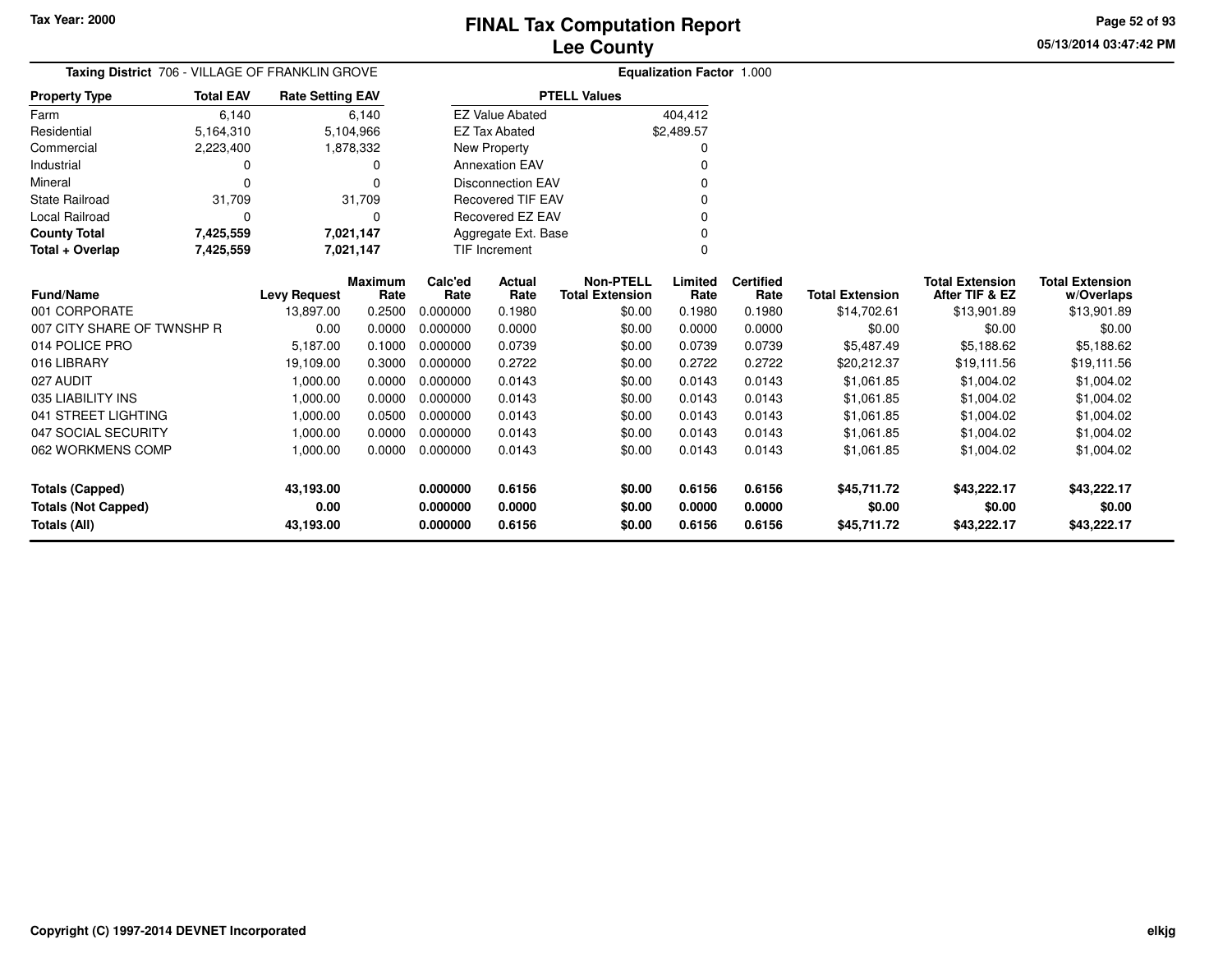**05/13/2014 03:47:42 PM Page 53 of 93**

| Taxing District 707 - VILLAGE OF HARMON                              |                  |                              |                        | <b>Equalization Factor 1.000</b> |                            |                                            |                            |                            |                                    |                                          |                                      |
|----------------------------------------------------------------------|------------------|------------------------------|------------------------|----------------------------------|----------------------------|--------------------------------------------|----------------------------|----------------------------|------------------------------------|------------------------------------------|--------------------------------------|
| <b>Property Type</b>                                                 | <b>Total EAV</b> | <b>Rate Setting EAV</b>      |                        |                                  |                            | <b>PTELL Values</b>                        |                            |                            |                                    |                                          |                                      |
| Farm                                                                 | 11,290           |                              | 11,290                 |                                  | <b>EZ Value Abated</b>     |                                            | $\Omega$                   |                            |                                    |                                          |                                      |
| Residential                                                          | 986,940          |                              | 986,940                |                                  | <b>EZ Tax Abated</b>       |                                            | \$0.00                     |                            |                                    |                                          |                                      |
| Commercial                                                           | 259,450          |                              | 259,450                |                                  | <b>New Property</b>        |                                            | C                          |                            |                                    |                                          |                                      |
| Industrial                                                           | 110,510          |                              | 110,510                |                                  | <b>Annexation EAV</b>      |                                            |                            |                            |                                    |                                          |                                      |
| Mineral                                                              |                  |                              | 0                      |                                  | <b>Disconnection EAV</b>   |                                            | 0                          |                            |                                    |                                          |                                      |
| <b>State Railroad</b>                                                |                  |                              | 0                      |                                  | <b>Recovered TIF EAV</b>   |                                            |                            |                            |                                    |                                          |                                      |
| Local Railroad                                                       |                  |                              | 0                      |                                  | <b>Recovered EZ EAV</b>    |                                            | $\Omega$                   |                            |                                    |                                          |                                      |
| <b>County Total</b>                                                  | 1,368,190        |                              | 1,368,190              |                                  | Aggregate Ext. Base        |                                            |                            |                            |                                    |                                          |                                      |
| Total + Overlap                                                      | 1,368,190        |                              | 1,368,190              | <b>TIF Increment</b>             |                            |                                            | 0                          |                            |                                    |                                          |                                      |
| <b>Fund/Name</b>                                                     |                  | <b>Levy Request</b>          | <b>Maximum</b><br>Rate | Calc'ed<br>Rate                  | Actual<br>Rate             | <b>Non-PTELL</b><br><b>Total Extension</b> | Limited<br>Rate            | <b>Certified</b><br>Rate   | <b>Total Extension</b>             | <b>Total Extension</b><br>After TIF & EZ | <b>Total Extension</b><br>w/Overlaps |
| 001 CORPORATE                                                        |                  | 1,839.00                     | 0.2500                 | 0.000000                         | 0.1345                     | \$0.00                                     | 0.1345                     | 0.1345                     | \$1,840.22                         | \$1,840.26                               | \$1,840.26                           |
| 007 CITY SHARE OF TWNSHP R                                           |                  | 0.00                         | 0.0000                 | 0.000000                         | 0.0000                     | \$0.00                                     | 0.0000                     | 0.0000                     | \$0.00                             | \$0.00                                   | \$0.00                               |
| <b>Totals (Capped)</b><br><b>Totals (Not Capped)</b><br>Totals (All) |                  | 1,839.00<br>0.00<br>1,839.00 |                        | 0.000000<br>0.000000<br>0.000000 | 0.1345<br>0.0000<br>0.1345 | \$0.00<br>\$0.00<br>\$0.00                 | 0.1345<br>0.0000<br>0.1345 | 0.1345<br>0.0000<br>0.1345 | \$1,840.22<br>\$0.00<br>\$1,840.22 | \$1,840.26<br>\$0.00<br>\$1,840.26       | \$1,840.26<br>\$0.00<br>\$1,840.26   |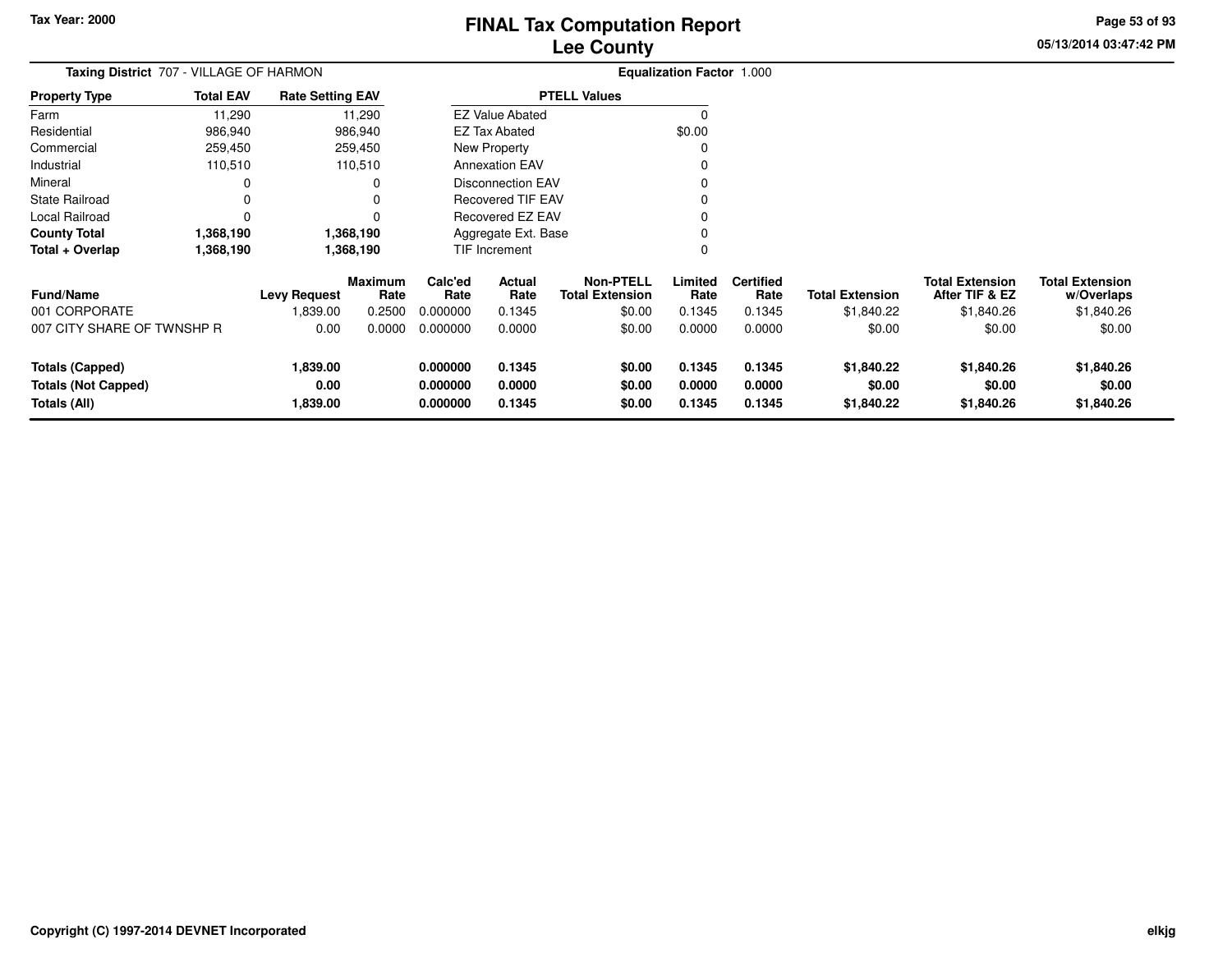**05/13/2014 03:47:42 PM Page 54 of 93**

| Taxing District 708 - VILLAGE OF LEE      |                  |                         |                        |                 |                          | <b>Equalization Factor 1.000</b>           |                 |                          |                                |                                          |                                      |
|-------------------------------------------|------------------|-------------------------|------------------------|-----------------|--------------------------|--------------------------------------------|-----------------|--------------------------|--------------------------------|------------------------------------------|--------------------------------------|
| <b>Property Type</b>                      | <b>Total EAV</b> | <b>Rate Setting EAV</b> |                        |                 |                          | <b>PTELL Values</b>                        |                 |                          | <b>Overlapping County</b>      | <b>Overlap EAV</b>                       |                                      |
| Farm                                      | 1,800            |                         | 1,800                  |                 | <b>EZ Value Abated</b>   |                                            | $\mathbf 0$     | DeKalb County            |                                | 1,794,140                                |                                      |
| Residential                               | 1,947,650        |                         | 1,947,650              |                 | <b>EZ Tax Abated</b>     |                                            | \$0.00          | <b>Total</b>             |                                | 1,794,140                                |                                      |
| Commercial                                | 106,620          |                         | 106,620                |                 | New Property             |                                            | 0               |                          | * denotes use of estimated EAV |                                          |                                      |
| Industrial                                | 0                |                         | 0                      |                 | <b>Annexation EAV</b>    |                                            | 0               |                          |                                |                                          |                                      |
| Mineral                                   | $\Omega$         |                         |                        |                 | <b>Disconnection EAV</b> |                                            | 0               |                          |                                |                                          |                                      |
| <b>State Railroad</b>                     | 25,163           |                         | 25,163                 |                 | <b>Recovered TIF EAV</b> |                                            | O               |                          |                                |                                          |                                      |
| Local Railroad                            | $\Omega$         |                         | 0                      |                 | Recovered EZ EAV         |                                            | O               |                          |                                |                                          |                                      |
| <b>County Total</b>                       | 2,081,233        |                         | 2,081,233              |                 | Aggregate Ext. Base      |                                            |                 |                          |                                |                                          |                                      |
| Total + Overlap<br>3,875,373<br>3,875,373 |                  |                         |                        |                 | <b>TIF Increment</b>     |                                            | 0               |                          |                                |                                          |                                      |
| <b>Fund/Name</b>                          |                  | <b>Levy Request</b>     | <b>Maximum</b><br>Rate | Calc'ed<br>Rate | Actual<br>Rate           | <b>Non-PTELL</b><br><b>Total Extension</b> | Limited<br>Rate | <b>Certified</b><br>Rate | <b>Total Extension</b>         | <b>Total Extension</b><br>After TIF & EZ | <b>Total Extension</b><br>w/Overlaps |
| 001 CORPORATE                             |                  | 5,827.00                | 0.2500                 | 0.000000        | 0.1504                   | \$0.00                                     | 0.1504          | 0.1504                   | \$3,130.17                     | \$3,130.19                               | \$3,130.19                           |
| 007 CITY SHARE OF TWNSHP R                |                  | 0.00                    | 0.0000                 | 0.000000        | 0.0000                   | \$0.00                                     | 0.0000          | 0.0000                   | \$0.00                         | \$0.00                                   | \$0.00                               |
| 025 GARBAGE                               |                  | 1,500.00                | 0.2000                 | 0.000000        | 0.0388                   | \$0.00                                     | 0.0388          | 0.0388                   | \$807.52                       | \$807.52                                 | \$807.52                             |
| 027 AUDIT                                 |                  | 3,100.00                | 0.0000                 | 0.000000        | 0.0800                   | \$0.00                                     | 0.0800          | 0.0800                   | \$1,664.99                     | \$1,664.99                               | \$1,664.99                           |
| 035 LIABILITY INS                         |                  | 3,150.00                | 0.0000                 | 0.000000        | 0.0813                   | \$0.00                                     | 0.0813          | 0.0813                   | \$1,692.04                     | \$1,692.05                               | \$1,692.05                           |
| 072 WATER FUND TAX                        |                  | 927.00                  | 0.0166                 | 0.000000        | 0.0166                   | \$0.00                                     | 0.0166          | 0.0166                   | \$345.48                       | \$345.49                                 | \$345.49                             |
| <b>Totals (Capped)</b>                    |                  | 14,504.00               |                        | 0.000000        | 0.3671                   | \$0.00                                     | 0.3671          | 0.3671                   | \$7,640.20                     | \$7,640.24                               | \$7,640.24                           |
| <b>Totals (Not Capped)</b>                |                  | 0.00                    |                        | 0.000000        | 0.0000                   | \$0.00                                     | 0.0000          | 0.0000                   | \$0.00                         | \$0.00                                   | \$0.00                               |
| <b>Totals (All)</b><br>14,504.00          |                  | 0.000000                | 0.3671                 | \$0.00          | 0.3671                   | 0.3671                                     | \$7,640.20      | \$7,640.24               | \$7,640.24                     |                                          |                                      |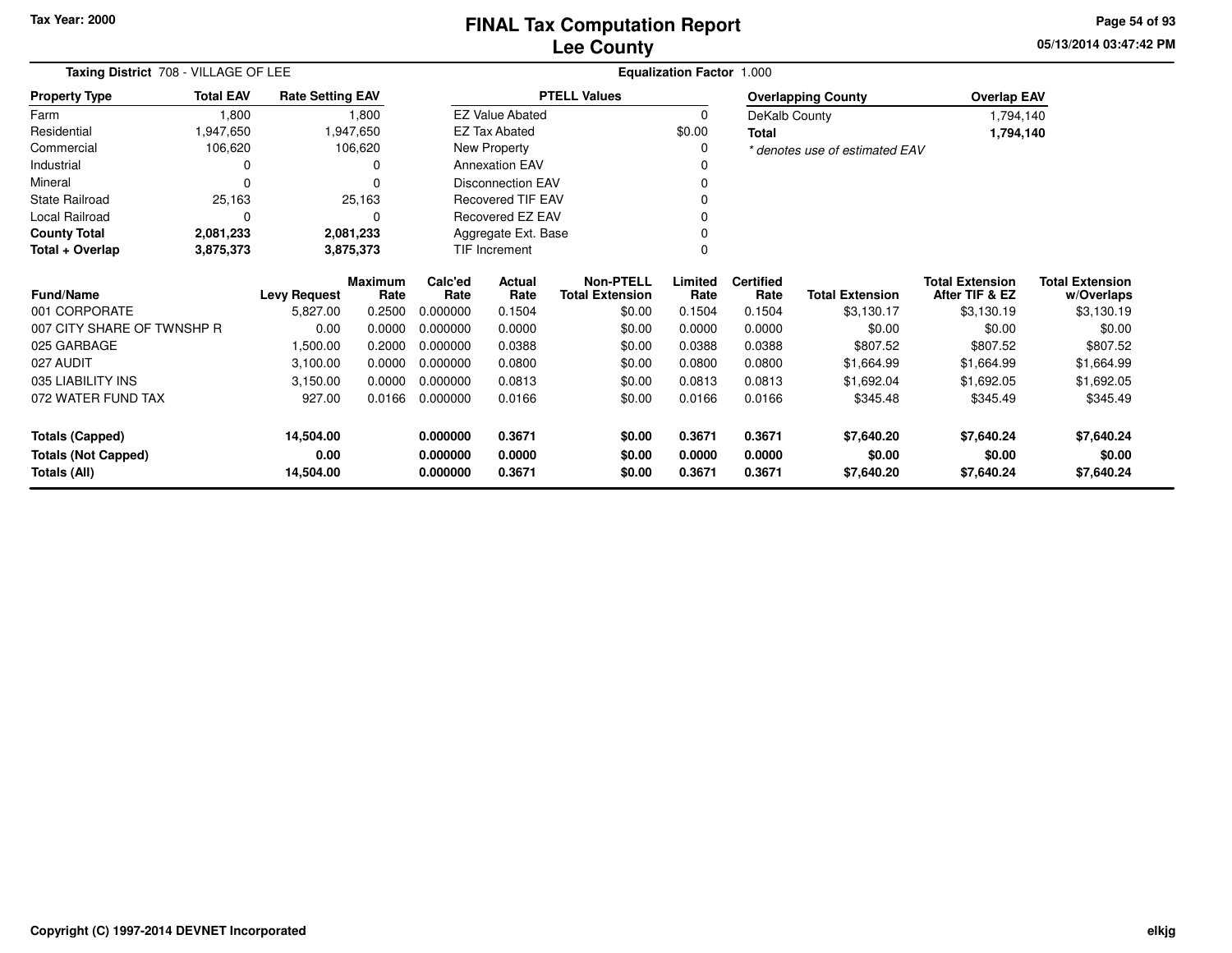**05/13/2014 03:47:42 PM Page 55 of 93**

| <b>Taxing District</b> 709 - VILLAGE OF NELSON | <b>Equalization Factor 1.000</b> |                         |                 |                 |                          |                                            |                 |                          |                        |                                          |                                      |
|------------------------------------------------|----------------------------------|-------------------------|-----------------|-----------------|--------------------------|--------------------------------------------|-----------------|--------------------------|------------------------|------------------------------------------|--------------------------------------|
| <b>Property Type</b>                           | <b>Total EAV</b>                 | <b>Rate Setting EAV</b> |                 |                 |                          | <b>PTELL Values</b>                        |                 |                          |                        |                                          |                                      |
| Farm                                           | 61,760                           |                         | 61,760          |                 | <b>EZ Value Abated</b>   |                                            | $\Omega$        |                          |                        |                                          |                                      |
| Residential                                    | 850,930                          |                         | 850,930         |                 | EZ Tax Abated            |                                            | \$0.00          |                          |                        |                                          |                                      |
| Commercial                                     | 81,500                           |                         | 81,500          |                 | New Property             |                                            |                 |                          |                        |                                          |                                      |
| Industrial                                     |                                  |                         |                 |                 | <b>Annexation EAV</b>    |                                            |                 |                          |                        |                                          |                                      |
| Mineral                                        |                                  |                         |                 |                 | <b>Disconnection EAV</b> |                                            |                 |                          |                        |                                          |                                      |
| <b>State Railroad</b>                          | 106,977                          |                         | 106,977         |                 | Recovered TIF EAV        |                                            |                 |                          |                        |                                          |                                      |
| Local Railroad                                 |                                  |                         |                 |                 | Recovered EZ EAV         |                                            | ŋ               |                          |                        |                                          |                                      |
| <b>County Total</b>                            | 1,101,167                        |                         | 1,101,167       |                 | Aggregate Ext. Base      |                                            |                 |                          |                        |                                          |                                      |
| Total + Overlap                                | 1,101,167                        | 1,101,167               |                 | TIF Increment   |                          |                                            |                 |                          |                        |                                          |                                      |
| <b>Fund/Name</b>                               |                                  | Levy Request            | Maximum<br>Rate | Calc'ed<br>Rate | Actual<br>Rate           | <b>Non-PTELL</b><br><b>Total Extension</b> | Limited<br>Rate | <b>Certified</b><br>Rate | <b>Total Extension</b> | <b>Total Extension</b><br>After TIF & EZ | <b>Total Extension</b><br>w/Overlaps |
| 001 CORPORATE                                  |                                  | 1,250.00                | 0.2601          | 0.000000        | 0.1136                   | \$0.00                                     | 0.1136          | 0.1136                   | \$1,250.93             | \$1,250.94                               | \$1,250.94                           |
| 007 CITY SHARE OF TWNSHP R                     |                                  | 0.00                    | 0.0000          | 0.000000        | 0.0000                   | \$0.00                                     | 0.0000          | 0.0000                   | \$0.00                 | \$0.00                                   | \$0.00                               |
| 025 GARBAGE                                    |                                  | 950.00                  | 0.2000          | 0.000000        | 0.0863                   | \$0.00                                     | 0.0863          | 0.0863                   | \$950.31               | \$950.31                                 | \$950.31                             |
| 035 LIABILITY INS                              |                                  | 900.00                  | 0.0000          | 0.000000        | 0.0818                   | \$0.00                                     | 0.0818          | 0.0818                   | \$900.75               | \$900.76                                 | \$900.76                             |
| <b>Totals (Capped)</b>                         |                                  | 3,100.00                |                 | 0.000000        | 0.2817                   | \$0.00                                     | 0.2817          | 0.2817                   | \$3,101.99             | \$3,102.01                               | \$3,102.01                           |
| <b>Totals (Not Capped)</b>                     |                                  | 0.00                    |                 | 0.000000        | 0.0000                   | \$0.00                                     | 0.0000          | 0.0000                   | \$0.00                 | \$0.00                                   | \$0.00                               |
| Totals (All)                                   |                                  | 3,100.00                |                 | 0.000000        | 0.2817                   | \$0.00                                     | 0.2817          | 0.2817                   | \$3,101.99             | \$3,102.01                               | \$3,102.01                           |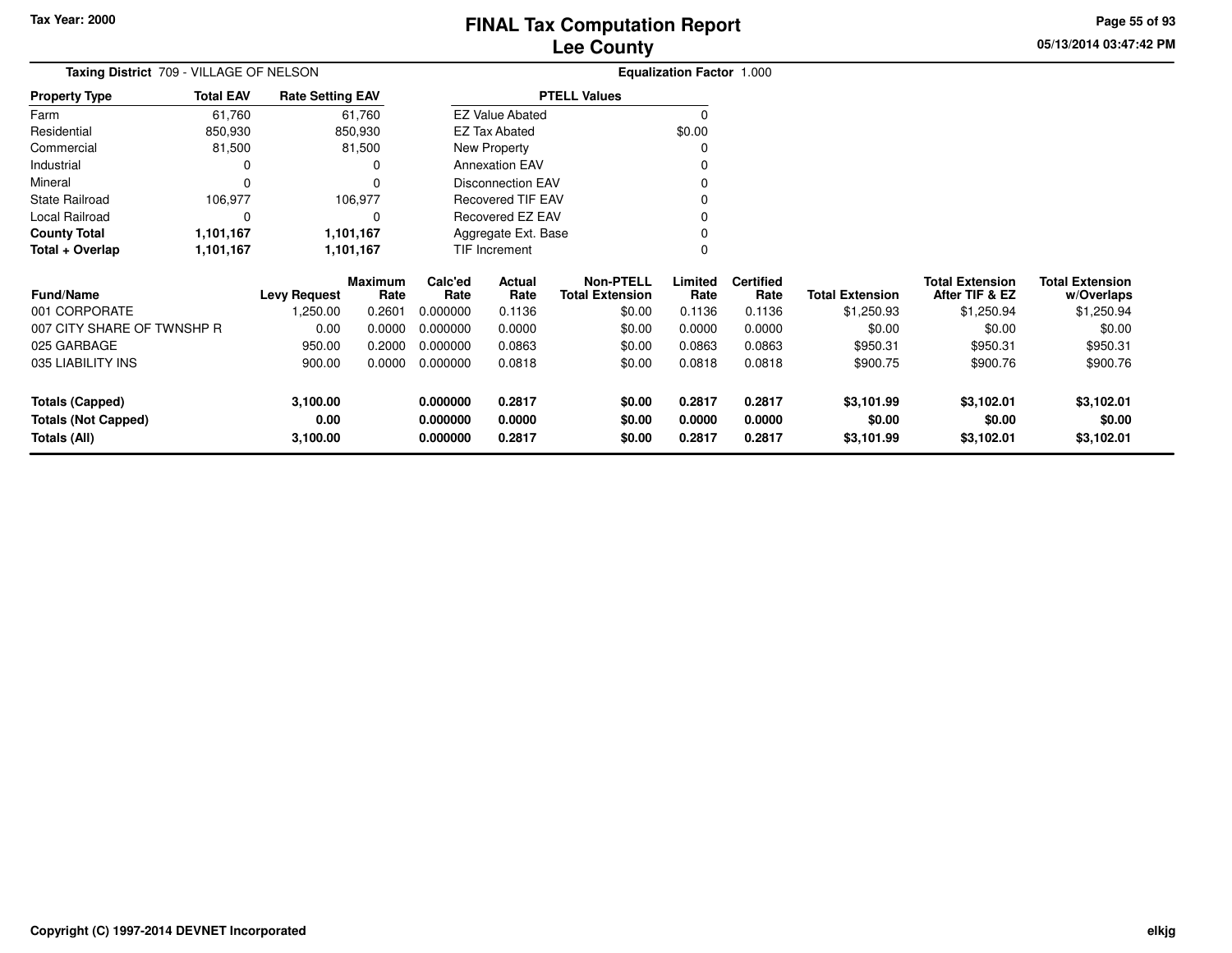**05/13/2014 03:47:42 PM Page 56 of 93**

| Taxing District 710 - VILLAGE OF PAW PAW   |                  |                         |                        |                      |                          |                                            | Equalization Factor 1.000 |                          |                        |                                          |                                      |
|--------------------------------------------|------------------|-------------------------|------------------------|----------------------|--------------------------|--------------------------------------------|---------------------------|--------------------------|------------------------|------------------------------------------|--------------------------------------|
| <b>Property Type</b>                       | <b>Total EAV</b> | <b>Rate Setting EAV</b> |                        |                      |                          | <b>PTELL Values</b>                        |                           |                          |                        |                                          |                                      |
| Farm                                       | 65,330           |                         | 65,330                 |                      | <b>EZ Value Abated</b>   |                                            | 6,936                     |                          |                        |                                          |                                      |
| Residential                                | 7,532,360        |                         | 7,532,360              |                      | <b>EZ Tax Abated</b>     |                                            | \$39.60                   |                          |                        |                                          |                                      |
| Commercial                                 | 872,560          |                         | 865,624                |                      | New Property             |                                            |                           |                          |                        |                                          |                                      |
| Industrial                                 |                  |                         | 0                      |                      | <b>Annexation EAV</b>    |                                            |                           |                          |                        |                                          |                                      |
| Mineral                                    |                  |                         | 0                      |                      | <b>Disconnection EAV</b> |                                            |                           |                          |                        |                                          |                                      |
| <b>State Railroad</b>                      |                  |                         | $\Omega$               |                      | <b>Recovered TIF EAV</b> |                                            |                           |                          |                        |                                          |                                      |
| Local Railroad                             | $\Omega$         |                         | $\Omega$               |                      | Recovered EZ EAV         |                                            |                           |                          |                        |                                          |                                      |
| <b>County Total</b>                        | 8,470,250        |                         | 8,463,314              |                      | Aggregate Ext. Base      |                                            |                           |                          |                        |                                          |                                      |
| Total + Overlap                            | 8,470,250        |                         | 8,463,314              |                      | <b>TIF Increment</b>     |                                            | $\Omega$                  |                          |                        |                                          |                                      |
| <b>Fund/Name</b>                           |                  | <b>Levy Request</b>     | <b>Maximum</b><br>Rate | Calc'ed<br>Rate      | Actual<br>Rate           | <b>Non-PTELL</b><br><b>Total Extension</b> | Limited<br>Rate           | <b>Certified</b><br>Rate | <b>Total Extension</b> | <b>Total Extension</b><br>After TIF & EZ | <b>Total Extension</b><br>w/Overlaps |
| 001 CORPORATE                              |                  | 21,500.00               | 0.2500                 | 0.000000             | 0.2500                   | \$0.00                                     | 0.2500                    | 0.2500                   | \$21,229.63            | \$21,158.29                              | \$21,158.29                          |
| 005 IMRF                                   |                  | 4,550.00                | 0.0000                 | 0.000000             | 0.0538                   | \$0.00                                     | 0.0538                    | 0.0538                   | \$4,568.62             | \$4,553.26                               | \$4,553.26                           |
| 007 CITY SHARE OF TWNSHP R                 |                  | 0.00                    | 0.0000                 | 0.000000             | 0.0000                   | \$0.00                                     | 0.0000                    | 0.0000                   | \$0.00                 | \$0.00                                   | \$0.00                               |
| 014 POLICE PRO                             |                  | 6,450.00                | 0.0750                 | 0.000000             | 0.0750                   | \$0.00                                     | 0.0750                    | 0.0750                   | \$6,368.89             | \$6,347.48                               | \$6,347.48                           |
| 027 AUDIT                                  |                  | 1,600.00                | 0.0000                 | 0.000000             | 0.0190                   | \$0.00                                     | 0.0190                    | 0.0190                   | \$1,613.45             | \$1,608.02                               | \$1,608.02                           |
| 035 LIABILITY INS                          |                  | 4,800.00                | 0.0000                 | 0.000000             | 0.0522                   | \$0.00                                     | 0.0522                    | 0.0522                   | \$4,432.75             | \$4,417.84                               | \$4,417.84                           |
| 041 STREET LIGHTING                        |                  | 4,225.00                | 0.0500                 | 0.000000             | 0.0500                   | \$0.00                                     | 0.0500                    | 0.0500                   | \$4,245.93             | \$4,231.65                               | \$4,231.65                           |
| 047 SOCIAL SECURITY                        |                  | 6,000.00                | 0.0000                 | 0.000000             | 0.0709                   | \$0.00                                     | 0.0709                    | 0.0709                   | \$6,020.72             | \$6,000.48                               | \$6,000.48                           |
| 062 WORKMENS COMP                          |                  | 0.00                    | 0.0000                 | 0.000000             | 0.0000                   | \$0.00                                     | 0.0000                    | 0.0000                   | \$0.00                 | \$0.00                                   | \$0.00                               |
| 143 MEDICARE                               |                  | 0.00                    | 0.0000                 | 0.000000             | 0.0000                   | \$0.00                                     | 0.0000                    | 0.0000                   | \$0.00                 | \$0.00                                   | \$0.00                               |
| <b>Totals (Capped)</b>                     |                  | 49,125.00               |                        | 0.000000             | 0.5709                   | \$0.00                                     | 0.5709                    | 0.5709                   | \$48,479.99            | \$48,317.02                              | \$48,317.02                          |
| <b>Totals (Not Capped)</b><br>Totals (All) |                  | 0.00<br>49,125.00       |                        | 0.000000<br>0.000000 | 0.0000<br>0.5709         | \$0.00<br>\$0.00                           | 0.0000<br>0.5709          | 0.0000<br>0.5709         | \$0.00<br>\$48,479.99  | \$0.00<br>\$48,317.02                    | \$0.00<br>\$48,317.02                |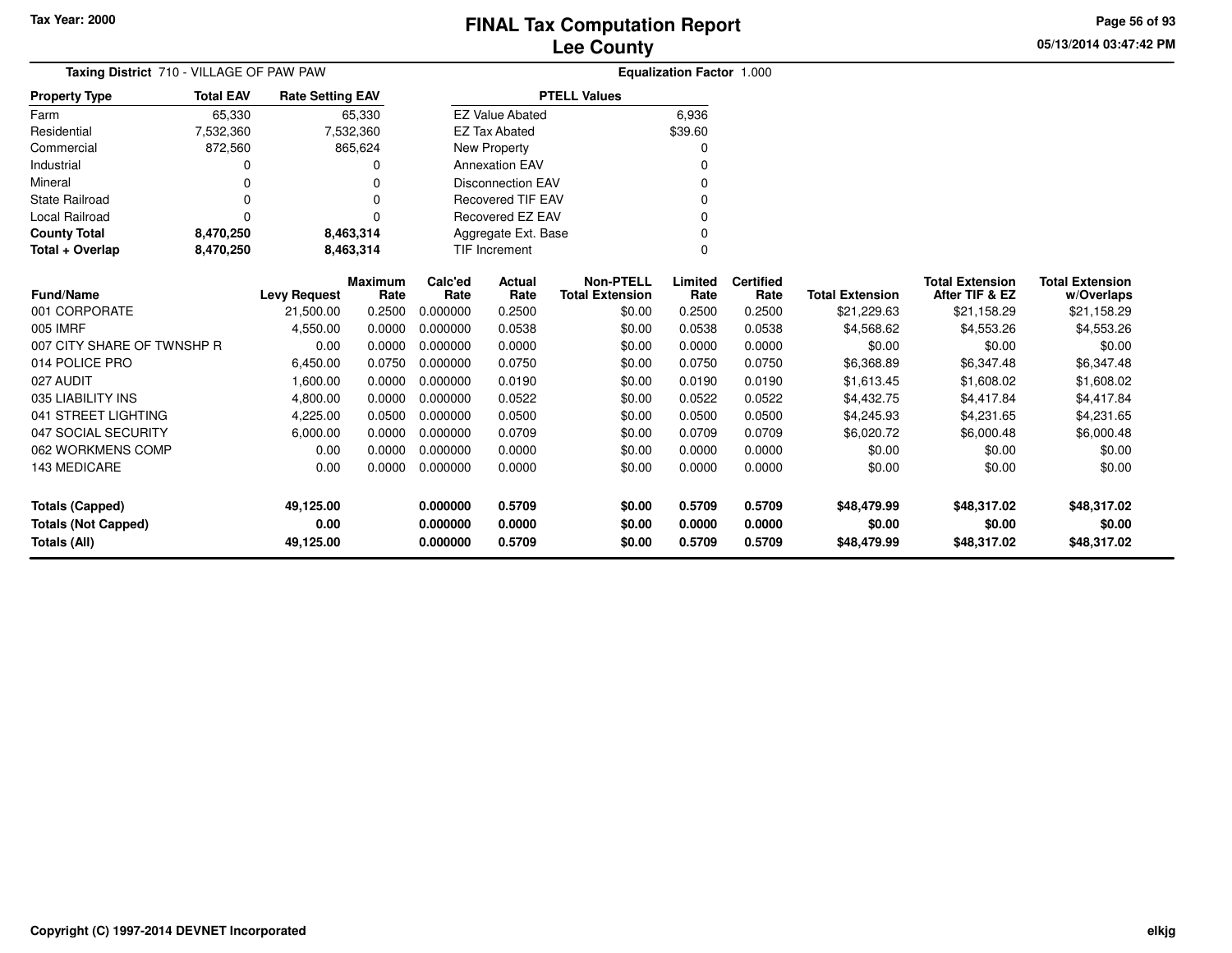**05/13/2014 03:47:42 PM Page 57 of 93**

| Taxing District 711 - VILLAGE OF STEWARD |                  |                         |                        | <b>Equalization Factor 1.000</b> |                          |                                            |                 |                          |                        |                                          |                                      |
|------------------------------------------|------------------|-------------------------|------------------------|----------------------------------|--------------------------|--------------------------------------------|-----------------|--------------------------|------------------------|------------------------------------------|--------------------------------------|
| <b>Property Type</b>                     | <b>Total EAV</b> | <b>Rate Setting EAV</b> |                        |                                  |                          | <b>PTELL Values</b>                        |                 |                          |                        |                                          |                                      |
| Farm                                     | 0                |                         | 0                      |                                  | <b>EZ Value Abated</b>   |                                            |                 |                          |                        |                                          |                                      |
| Residential                              | ,832,950         |                         | ,832,950               |                                  | EZ Tax Abated            |                                            | \$0.00          |                          |                        |                                          |                                      |
| Commercial                               | 71,510           |                         | 71,510                 |                                  | New Property             |                                            |                 |                          |                        |                                          |                                      |
| Industrial                               | 0                |                         | 0                      |                                  | <b>Annexation EAV</b>    |                                            |                 |                          |                        |                                          |                                      |
| Mineral                                  | $\Omega$         |                         | O                      |                                  | <b>Disconnection EAV</b> |                                            |                 |                          |                        |                                          |                                      |
| <b>State Railroad</b>                    | 64,893           |                         | 64,893                 |                                  | <b>Recovered TIF EAV</b> |                                            |                 |                          |                        |                                          |                                      |
| Local Railroad                           | 0                |                         | 0                      |                                  | <b>Recovered EZ EAV</b>  |                                            |                 |                          |                        |                                          |                                      |
| <b>County Total</b>                      | 1,969,353        |                         | 1,969,353              |                                  | Aggregate Ext. Base      |                                            | 0               |                          |                        |                                          |                                      |
| Total + Overlap                          | 1,969,353        |                         | 1,969,353              |                                  | TIF Increment            |                                            | 0               |                          |                        |                                          |                                      |
| <b>Fund/Name</b>                         |                  | <b>Levy Request</b>     | <b>Maximum</b><br>Rate | Calc'ed<br>Rate                  | Actual<br>Rate           | <b>Non-PTELL</b><br><b>Total Extension</b> | Limited<br>Rate | <b>Certified</b><br>Rate | <b>Total Extension</b> | <b>Total Extension</b><br>After TIF & EZ | <b>Total Extension</b><br>w/Overlaps |
| 001 CORPORATE                            |                  | 2,895.00                | 0.2500                 | 0.000000                         | 0.1445                   | \$0.00                                     | 0.1445          | 0.1445                   | \$2,845.72             | \$2,845.70                               | \$2,845.70                           |
| 007 CITY SHARE OF TWNSHP R               |                  | 0.00                    | 0.0000                 | 0.000000                         | 0.0000                   | \$0.00                                     | 0.0000          | 0.0000                   | \$0.00                 | \$0.00                                   | \$0.00                               |
| <b>Totals (Capped)</b>                   |                  | 2,895.00                |                        | 0.000000                         | 0.1445                   | \$0.00                                     | 0.1445          | 0.1445                   | \$2,845.72             | \$2,845.70                               | \$2,845.70                           |
| <b>Totals (Not Capped)</b>               |                  | 0.00                    |                        | 0.000000                         | 0.0000                   | \$0.00                                     | 0.0000          | 0.0000                   | \$0.00                 | \$0.00                                   | \$0.00                               |
| Totals (All)                             |                  | 2,895.00                |                        | 0.000000                         | 0.1445                   | \$0.00                                     | 0.1445          | 0.1445                   | \$2,845.72             | \$2,845.70                               | \$2,845.70                           |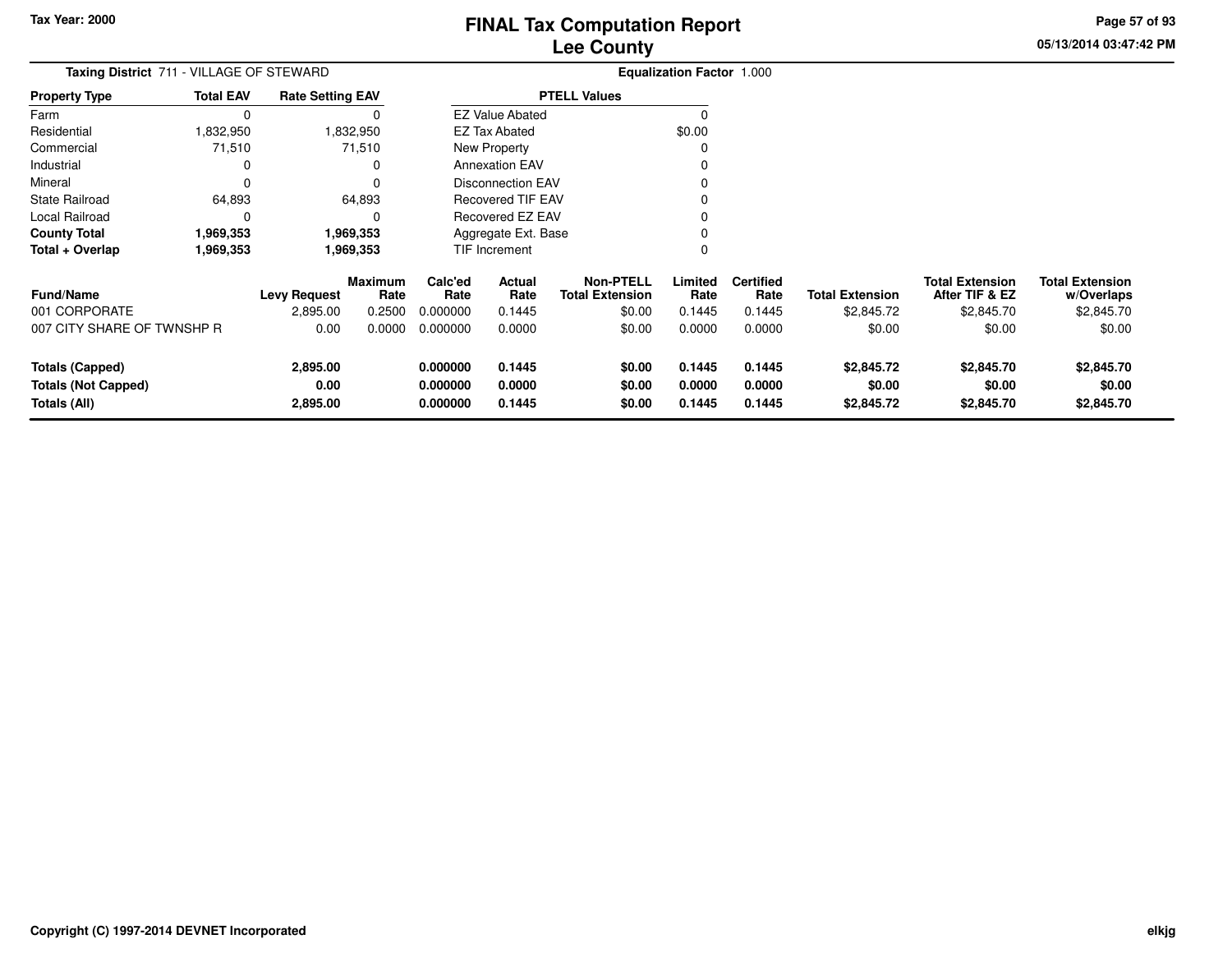# **Lee CountyFINAL Tax Computation Report**

**05/13/2014 03:47:42 PM Page 58 of 93**

| Taxing District 712 - VILLAGE OF SUBLETTE<br><b>Property Type</b> |                   |                                  |                                                                                                                  | <b>Equalization Factor 1.000</b> |                                                                                                  |                                                                                                                                                                                                |                  |                       |                                                                                                                             |                                                                    |  |  |
|-------------------------------------------------------------------|-------------------|----------------------------------|------------------------------------------------------------------------------------------------------------------|----------------------------------|--------------------------------------------------------------------------------------------------|------------------------------------------------------------------------------------------------------------------------------------------------------------------------------------------------|------------------|-----------------------|-----------------------------------------------------------------------------------------------------------------------------|--------------------------------------------------------------------|--|--|
| <b>Total EAV</b>                                                  |                   |                                  |                                                                                                                  |                                  |                                                                                                  |                                                                                                                                                                                                |                  |                       |                                                                                                                             |                                                                    |  |  |
| 178,930                                                           |                   |                                  |                                                                                                                  |                                  |                                                                                                  |                                                                                                                                                                                                |                  |                       |                                                                                                                             | <b>Amount Extended</b>                                             |  |  |
| 3,693,940                                                         |                   |                                  |                                                                                                                  |                                  |                                                                                                  | \$0.00                                                                                                                                                                                         |                  |                       |                                                                                                                             |                                                                    |  |  |
| 1,275,560                                                         |                   |                                  |                                                                                                                  |                                  |                                                                                                  |                                                                                                                                                                                                |                  |                       |                                                                                                                             | \$0.00                                                             |  |  |
|                                                                   |                   | 0                                |                                                                                                                  |                                  |                                                                                                  | O                                                                                                                                                                                              | <b>Total</b>     |                       |                                                                                                                             | \$0.00                                                             |  |  |
|                                                                   |                   | $\Omega$                         |                                                                                                                  |                                  |                                                                                                  |                                                                                                                                                                                                |                  |                       |                                                                                                                             |                                                                    |  |  |
|                                                                   |                   | 0                                |                                                                                                                  |                                  |                                                                                                  |                                                                                                                                                                                                |                  |                       |                                                                                                                             |                                                                    |  |  |
|                                                                   |                   | ŋ                                |                                                                                                                  |                                  |                                                                                                  |                                                                                                                                                                                                |                  |                       |                                                                                                                             |                                                                    |  |  |
| 5,148,430                                                         |                   |                                  |                                                                                                                  |                                  |                                                                                                  |                                                                                                                                                                                                |                  |                       |                                                                                                                             |                                                                    |  |  |
| 5,148,430                                                         |                   |                                  |                                                                                                                  |                                  |                                                                                                  |                                                                                                                                                                                                |                  |                       |                                                                                                                             |                                                                    |  |  |
|                                                                   |                   |                                  | Calc'ed                                                                                                          | Actual                           | Non-PTELL                                                                                        | Limited                                                                                                                                                                                        | <b>Certified</b> |                       | <b>Total Extension</b>                                                                                                      | <b>Total Extension</b><br>w/Overlaps                               |  |  |
|                                                                   | 13,836.00         | 0.2500                           | 0.000000                                                                                                         | 0.2500                           |                                                                                                  | 0.2500                                                                                                                                                                                         | 0.2500           | \$12,871.08           |                                                                                                                             | \$12,871.80                                                        |  |  |
|                                                                   | 0.00              | 0.0000                           | 0.000000                                                                                                         | 0.0000                           | \$0.00                                                                                           | 0.0000                                                                                                                                                                                         | 0.0000           | \$0.00                | \$0.00                                                                                                                      | \$0.00                                                             |  |  |
| 007 CITY SHARE OF TWNSHP R                                        | 0.00              | 0.0000                           | 0.000000                                                                                                         | 0.0000                           | \$0.00                                                                                           | 0.0000                                                                                                                                                                                         | 0.0000           | \$0.00                | \$0.00                                                                                                                      | \$0.00                                                             |  |  |
|                                                                   | 13,836.00<br>0.00 |                                  | 0.000000<br>0.000000                                                                                             | 0.2500<br>0.0000                 | \$0.00<br>\$0.00                                                                                 | 0.2500<br>0.0000                                                                                                                                                                               | 0.2500<br>0.0000 | \$12,871.08<br>\$0.00 | \$12,871.80<br>\$0.00                                                                                                       | \$12,871.80<br>\$0.00<br>\$12,871.80                               |  |  |
|                                                                   |                   | <b>Levy Request</b><br>13,836.00 | <b>Rate Setting EAV</b><br>178,930<br>3,693,940<br>1,275,560<br>5,148,430<br>5,148,430<br><b>Maximum</b><br>Rate | Rate<br>0.000000                 | <b>EZ Tax Abated</b><br>New Property<br><b>Annexation EAV</b><br>TIF Increment<br>Rate<br>0.2500 | <b>PTELL Values</b><br><b>EZ Value Abated</b><br><b>Disconnection EAV</b><br><b>Recovered TIF EAV</b><br>Recovered EZ EAV<br>Aggregate Ext. Base<br><b>Total Extension</b><br>\$0.00<br>\$0.00 | Rate<br>0.2500   | Rate<br>0.2500        | <b>Road and Bridge Transfer</b><br><b>Road District</b><br>619 - SUBLETTE TOWNSHIP<br><b>Total Extension</b><br>\$12,871.08 | <b>Fund</b><br>007<br>After TIF & EZ<br>\$12,871.80<br>\$12,871.80 |  |  |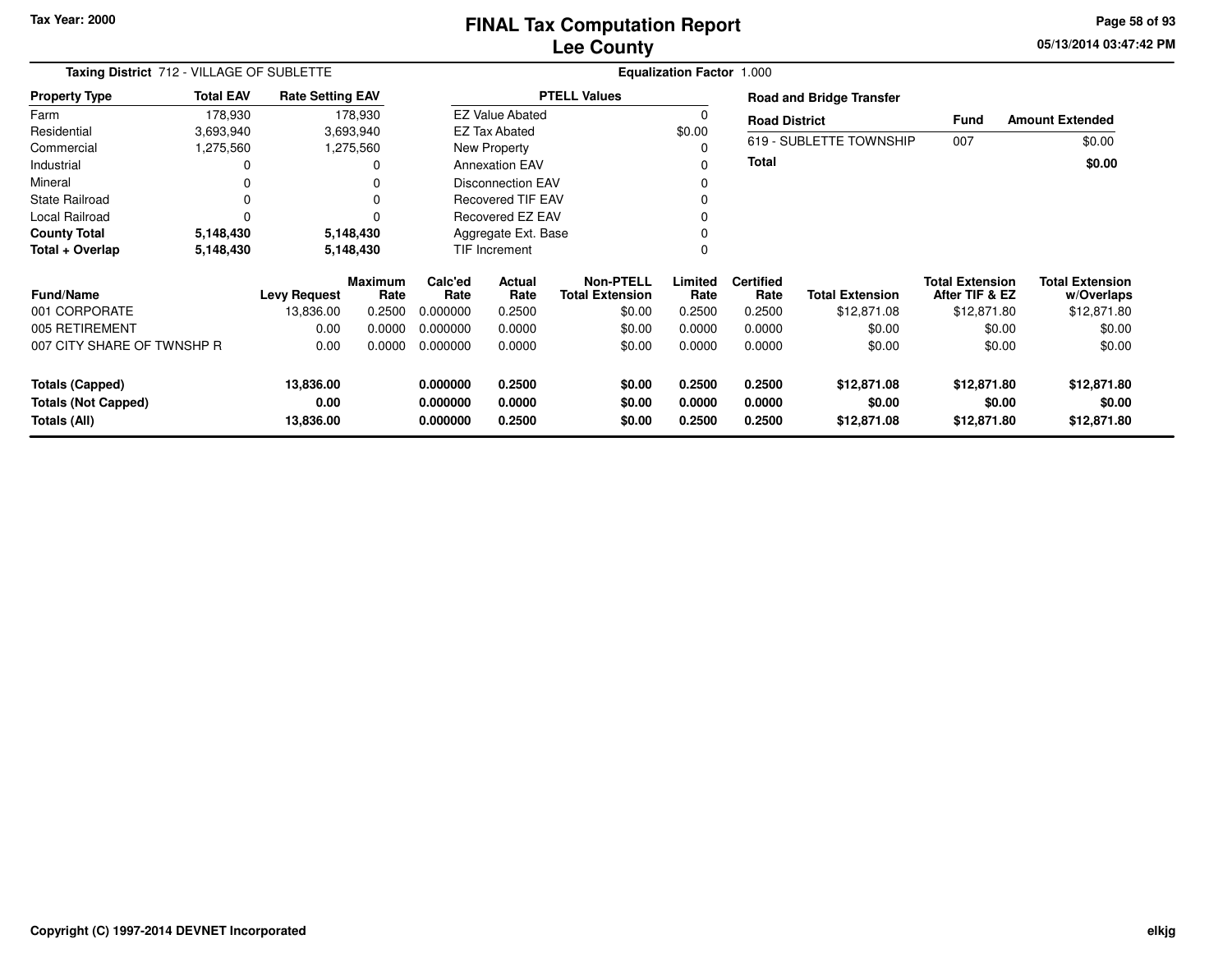**05/13/2014 03:47:42 PM Page 59 of 93**

| Taxing District 713 - VILLAGE OF WEST BROOKLYN<br><b>Total EAV</b><br><b>Rate Setting EAV</b><br><b>Property Type</b> |             |                     |                        |                 |                          |                                            | Equalization Factor 1.000 |                          |                        |                                          |                                      |
|-----------------------------------------------------------------------------------------------------------------------|-------------|---------------------|------------------------|-----------------|--------------------------|--------------------------------------------|---------------------------|--------------------------|------------------------|------------------------------------------|--------------------------------------|
|                                                                                                                       |             |                     |                        |                 |                          | <b>PTELL Values</b>                        |                           |                          |                        |                                          |                                      |
| Farm                                                                                                                  | $\mathbf 0$ |                     | 0                      |                 | <b>EZ Value Abated</b>   |                                            | $\Omega$                  |                          |                        |                                          |                                      |
| Residential                                                                                                           | 950,410     |                     | 950,410                |                 | <b>EZ Tax Abated</b>     |                                            | \$0.00                    |                          |                        |                                          |                                      |
| Commercial                                                                                                            | 79,520      |                     | 79,520                 |                 | New Property             |                                            | 0                         |                          |                        |                                          |                                      |
| Industrial                                                                                                            | 0           |                     |                        |                 | <b>Annexation EAV</b>    |                                            |                           |                          |                        |                                          |                                      |
| Mineral                                                                                                               | 0           |                     | 0                      |                 | <b>Disconnection EAV</b> |                                            |                           |                          |                        |                                          |                                      |
| <b>State Railroad</b>                                                                                                 | 1,610       |                     | 1,610                  |                 | <b>Recovered TIF EAV</b> |                                            |                           |                          |                        |                                          |                                      |
| Local Railroad                                                                                                        | 0           |                     | $\Omega$               |                 | Recovered EZ EAV         |                                            |                           |                          |                        |                                          |                                      |
| <b>County Total</b>                                                                                                   | 1,031,540   |                     | 1,031,540              |                 | Aggregate Ext. Base      |                                            | 0                         |                          |                        |                                          |                                      |
| Total + Overlap                                                                                                       | 1,031,540   |                     | 1,031,540              |                 | <b>TIF Increment</b>     |                                            | 0                         |                          |                        |                                          |                                      |
| Fund/Name                                                                                                             |             | <b>Levy Request</b> | <b>Maximum</b><br>Rate | Calc'ed<br>Rate | Actual<br>Rate           | <b>Non-PTELL</b><br><b>Total Extension</b> | Limited<br>Rate           | <b>Certified</b><br>Rate | <b>Total Extension</b> | <b>Total Extension</b><br>After TIF & EZ | <b>Total Extension</b><br>w/Overlaps |
| 001 CORPORATE                                                                                                         |             | 2,150.00            | 0.2500                 | 0.000000        | 0.2085                   | \$0.00                                     | 0.2085                    | 0.2085                   | \$2,150.76             | \$2,150.75                               | \$2,150.75                           |
| 007 CITY SHARE OF TWNSHP R                                                                                            |             | 0.00                | 0.0000                 | 0.000000        | 0.0000                   | \$0.00                                     | 0.0000                    | 0.0000                   | \$0.00                 | \$0.00                                   | \$0.00                               |
| 027 AUDIT                                                                                                             |             | 1,680.00            | 0.0000                 | 0.000000        | 0.1629                   | \$0.00                                     | 0.1629                    | 0.1629                   | \$1,680.38             | \$1,680.38                               | \$1,680.38                           |
| 035 LIABILITY INS                                                                                                     |             | 2,400.00            | 0.0000                 | 0.000000        | 0.2327                   | \$0.00                                     | 0.2327                    | 0.2327                   | \$2,400.39             | \$2,400.39                               | \$2,400.39                           |
| 041 STREET LIGHTING                                                                                                   |             | 375.00              | 0.0500                 | 0.000000        | 0.0364                   | \$0.00                                     | 0.0364                    | 0.0364                   | \$375.48               | \$375.48                                 | \$375.48                             |
| 047 SOCIAL SECURITY                                                                                                   |             | 200.00              | 0.0000                 | 0.000000        | 0.0194                   | \$0.00                                     | 0.0194                    | 0.0194                   | \$200.12               | \$200.12                                 | \$200.12                             |
| 062 WORKMANS COMP                                                                                                     |             | 750.00              | 0.0000                 | 0.000000        | 0.0728                   | \$0.00                                     | 0.0728                    | 0.0728                   | \$750.96               | \$750.96                                 | \$750.96                             |
| <b>Totals (Capped)</b>                                                                                                |             | 7,555.00            |                        | 0.000000        | 0.7327                   | \$0.00                                     | 0.7327                    | 0.7327                   | \$7,558.09             | \$7,558.08                               | \$7,558.08                           |
| <b>Totals (Not Capped)</b>                                                                                            |             | 0.00                |                        | 0.000000        | 0.0000                   | \$0.00                                     | 0.0000                    | 0.0000                   | \$0.00                 | \$0.00                                   | \$0.00                               |
| <b>Totals (All)</b>                                                                                                   |             | 7,555.00            |                        | 0.000000        | 0.7327                   | \$0.00                                     | 0.7327                    | 0.7327                   | \$7,558.09             | \$7,558.08                               | \$7,558.08                           |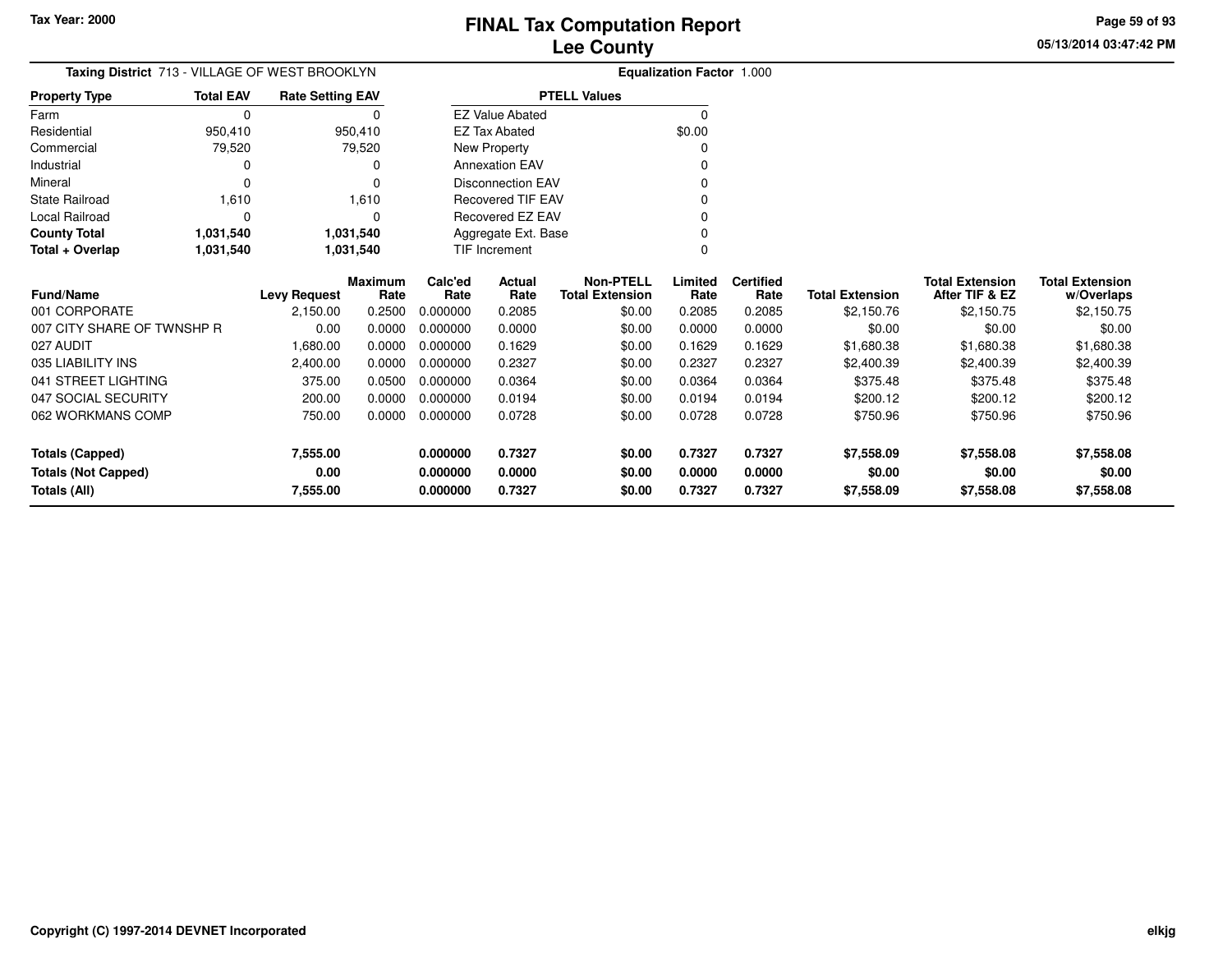# **Lee CountyFINAL Tax Computation Report**

**05/13/2014 03:47:42 PM**

**Page 60 of 93**

| Taxing District 801 - AMBOY FIRE                                     |                  |                                  |                           |                                  |                            |                                                      | <b>Equalization Factor 1.000</b> |                                    |                                        |                                                         |                                                     |  |
|----------------------------------------------------------------------|------------------|----------------------------------|---------------------------|----------------------------------|----------------------------|------------------------------------------------------|----------------------------------|------------------------------------|----------------------------------------|---------------------------------------------------------|-----------------------------------------------------|--|
| <b>Property Type</b>                                                 | <b>Total EAV</b> | <b>Rate Setting EAV</b>          |                           |                                  |                            | <b>PTELL Values</b>                                  |                                  |                                    |                                        |                                                         |                                                     |  |
| Farm                                                                 | 13,990,870       |                                  | 13,990,870                |                                  | <b>EZ Value Abated</b>     |                                                      | 315,578                          |                                    |                                        |                                                         |                                                     |  |
| Residential                                                          | 25,698,450       |                                  | 25,668,402                |                                  | EZ Tax Abated              |                                                      | \$1,330.16                       |                                    |                                        |                                                         |                                                     |  |
| Commercial                                                           | 5,024,960        |                                  | 4,985,942                 |                                  | New Property               |                                                      |                                  |                                    |                                        |                                                         |                                                     |  |
| Industrial                                                           | 3,477,730        |                                  | 3,231,218                 |                                  | <b>Annexation EAV</b>      |                                                      |                                  |                                    |                                        |                                                         |                                                     |  |
| Mineral                                                              | 0                |                                  | 0                         |                                  | <b>Disconnection EAV</b>   |                                                      |                                  |                                    |                                        |                                                         |                                                     |  |
| <b>State Railroad</b>                                                | 1,960            |                                  | 1,960                     |                                  | <b>Recovered TIF EAV</b>   |                                                      |                                  |                                    |                                        |                                                         |                                                     |  |
| Local Railroad                                                       | $\Omega$         |                                  |                           |                                  | Recovered EZ EAV           |                                                      |                                  |                                    |                                        |                                                         |                                                     |  |
| <b>County Total</b>                                                  | 48,193,970       | 47,878,392                       |                           |                                  | Aggregate Ext. Base        |                                                      |                                  |                                    |                                        |                                                         |                                                     |  |
| Total + Overlap                                                      | 48,193,970       |                                  | 47,878,392                |                                  | TIF Increment              |                                                      | 0                                |                                    |                                        |                                                         |                                                     |  |
| <b>Fund/Name</b><br>001 CORPORATE                                    |                  | <b>Levy Request</b><br>98,303.00 | Maximum<br>Rate<br>0.3000 | Calc'ed<br>Rate<br>0.000000      | Actual<br>Rate<br>0.2054   | <b>Non-PTELL</b><br><b>Total Extension</b><br>\$0.00 | Limited<br>Rate<br>0.2054        | <b>Certified</b><br>Rate<br>0.2054 | <b>Total Extension</b><br>\$98,990.41  | <b>Total Extension</b><br>After TIF & EZ<br>\$98,342.77 | <b>Total Extension</b><br>w/Overlaps<br>\$98,342.77 |  |
| 064 AMBULANCE                                                        |                  | 103,450.00                       | 0.2500                    | 0.000000                         | 0.2161                     | \$0.00                                               | 0.2161                           | 0.2161                             | \$104,147.17                           | \$103,465.76                                            | \$103,465.76                                        |  |
| <b>Totals (Capped)</b><br><b>Totals (Not Capped)</b><br>Totals (All) |                  | 201,753.00<br>0.00<br>201,753.00 |                           | 0.000000<br>0.000000<br>0.000000 | 0.4215<br>0.0000<br>0.4215 | \$0.00<br>\$0.00<br>\$0.00                           | 0.4215<br>0.0000<br>0.4215       | 0.4215<br>0.0000<br>0.4215         | \$203,137.58<br>\$0.00<br>\$203,137.58 | \$201,808.53<br>\$0.00<br>\$201,808.53                  | \$201,808.53<br>\$0.00<br>\$201,808.53              |  |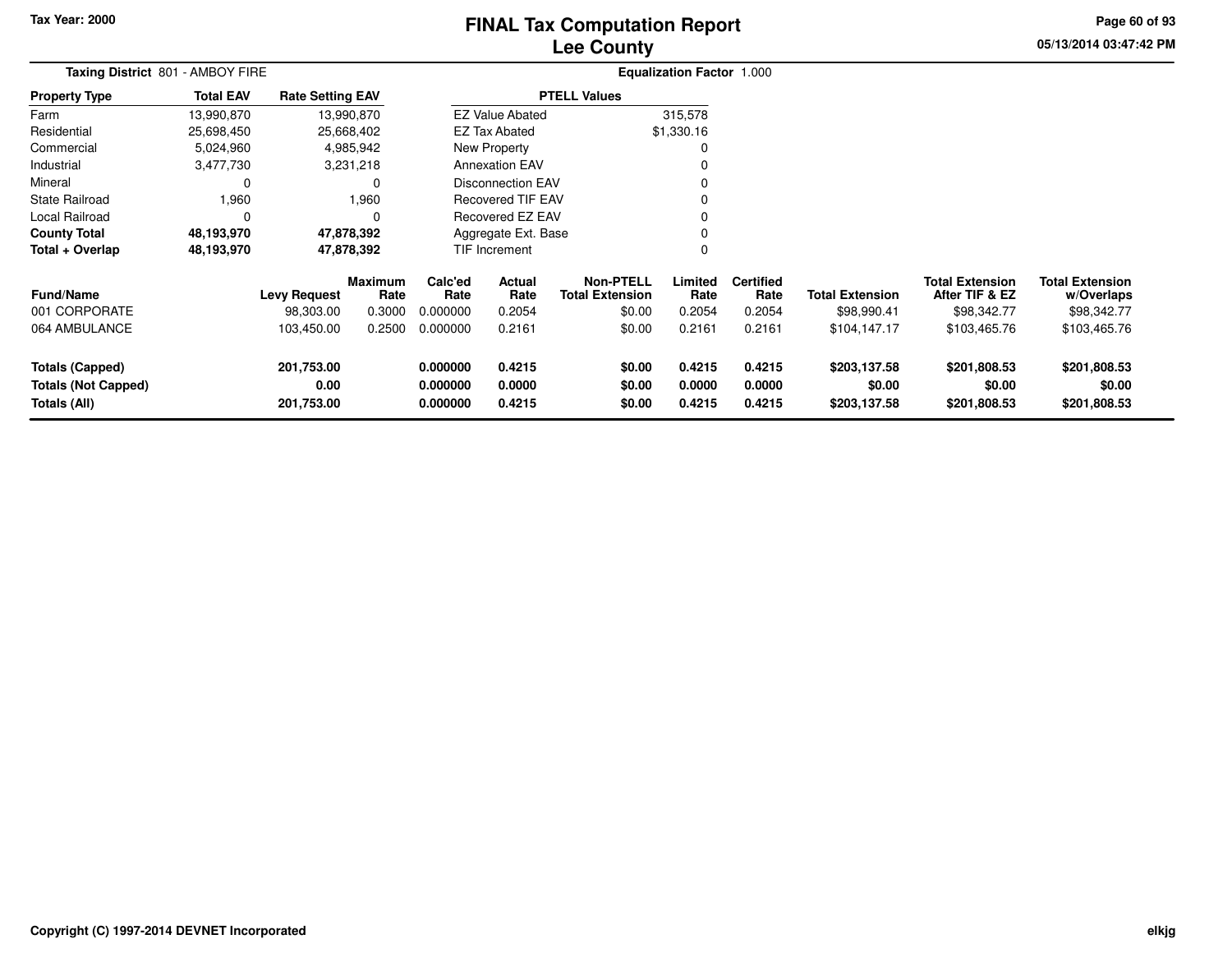# **Lee CountyFINAL Tax Computation Report**

**05/13/2014 03:47:42 PM Page 61 of 93**

|                                                   | Taxing District 802 - ASHTON FIRE<br>Equalization Factor 1.000<br><b>PTELL Values</b><br><b>Total EAV</b><br><b>Rate Setting EAV</b><br><b>Overlapping County</b><br><b>EZ Value Abated</b><br>14,205,450<br>Ogle County |                        |                        |                      |                          |                                            |                  |                          |                                |                                          |                                      |
|---------------------------------------------------|--------------------------------------------------------------------------------------------------------------------------------------------------------------------------------------------------------------------------|------------------------|------------------------|----------------------|--------------------------|--------------------------------------------|------------------|--------------------------|--------------------------------|------------------------------------------|--------------------------------------|
| <b>Property Type</b>                              |                                                                                                                                                                                                                          |                        |                        |                      |                          |                                            |                  |                          |                                | <b>Overlap EAV</b>                       |                                      |
| Farm                                              | 14,205,450                                                                                                                                                                                                               |                        |                        |                      |                          |                                            | 0                |                          |                                | 6,539,821                                |                                      |
| Residential                                       | 9,608,570                                                                                                                                                                                                                |                        | 9,608,570              |                      | <b>EZ Tax Abated</b>     |                                            | \$0.00           | <b>Total</b>             |                                | 6,539,821                                |                                      |
| Commercial                                        | 2,939,000                                                                                                                                                                                                                |                        | 2,939,000              |                      | New Property             |                                            | 0                |                          | * denotes use of estimated EAV |                                          |                                      |
| Industrial                                        | 1,961,260                                                                                                                                                                                                                |                        | 1,961,260              |                      | <b>Annexation EAV</b>    |                                            |                  |                          |                                |                                          |                                      |
| Mineral                                           | 0                                                                                                                                                                                                                        |                        | 0                      |                      | <b>Disconnection EAV</b> |                                            | 0                |                          |                                |                                          |                                      |
| <b>State Railroad</b>                             | 353,496                                                                                                                                                                                                                  |                        | 353,496                |                      | <b>Recovered TIF EAV</b> |                                            | 0                |                          |                                |                                          |                                      |
| Local Railroad                                    | 0                                                                                                                                                                                                                        |                        | 0                      |                      | <b>Recovered EZ EAV</b>  |                                            | 0                |                          |                                |                                          |                                      |
| <b>County Total</b>                               | 29,067,776                                                                                                                                                                                                               | 29,067,776             |                        |                      | Aggregate Ext. Base      |                                            |                  |                          |                                |                                          |                                      |
| Total + Overlap                                   | 35,607,597                                                                                                                                                                                                               | 35,607,597             |                        |                      | <b>TIF Increment</b>     |                                            | 0                |                          |                                |                                          |                                      |
| <b>Fund/Name</b>                                  |                                                                                                                                                                                                                          | <b>Levy Request</b>    | <b>Maximum</b><br>Rate | Calc'ed<br>Rate      | Actual<br>Rate           | <b>Non-PTELL</b><br><b>Total Extension</b> | Limited<br>Rate  | <b>Certified</b><br>Rate | <b>Total Extension</b>         | <b>Total Extension</b><br>After TIF & EZ | <b>Total Extension</b><br>w/Overlaps |
| 001 CORPORATE                                     |                                                                                                                                                                                                                          | 79,300.00              | 0.3000                 | 0.000000             | 0.2228                   | \$0.00                                     | 0.2228           | 0.2228                   | \$64,763.00                    | \$64,763.04                              | \$64,763.04                          |
| 027 AUDIT                                         |                                                                                                                                                                                                                          | 1,500.00               | 0.0050                 | 0.000000             | 0.0043                   | \$0.00                                     | 0.0043           | 0.0043                   | \$1,249.91                     | \$1,249.91                               | \$1,249.91                           |
| 035 LIABILITY                                     |                                                                                                                                                                                                                          | 10,000.00              | 0.0000                 | 0.000000             | 0.0281                   | \$0.00                                     | 0.0281           | 0.0281                   | \$8,168.05                     | \$8,168.04                               | \$8,168.04                           |
| 062 WORKMANS COMP                                 |                                                                                                                                                                                                                          | 1,500.00               | 0.0000                 | 0.000000             | 0.0043                   | \$0.00                                     | 0.0043           | 0.0043                   | \$1,249.91                     | \$1,249.91                               | \$1,249.91                           |
| <b>Totals (Capped)</b>                            |                                                                                                                                                                                                                          | 0.00                   |                        | 0.000000             | 0.0000                   | \$0.00                                     | 0.0000           | 0.0000                   | \$0.00                         | \$0.00                                   | \$0.00                               |
| <b>Totals (Not Capped)</b><br><b>Totals (All)</b> |                                                                                                                                                                                                                          | 92,300.00<br>92,300.00 |                        | 0.000000<br>0.000000 | 0.2595<br>0.2595         | \$0.00<br>\$0.00                           | 0.2595<br>0.2595 | 0.2595<br>0.2595         | \$75,430.87<br>\$75,430.87     | \$75,430.90<br>\$75,430.90               | \$75,430.90<br>\$75,430.90           |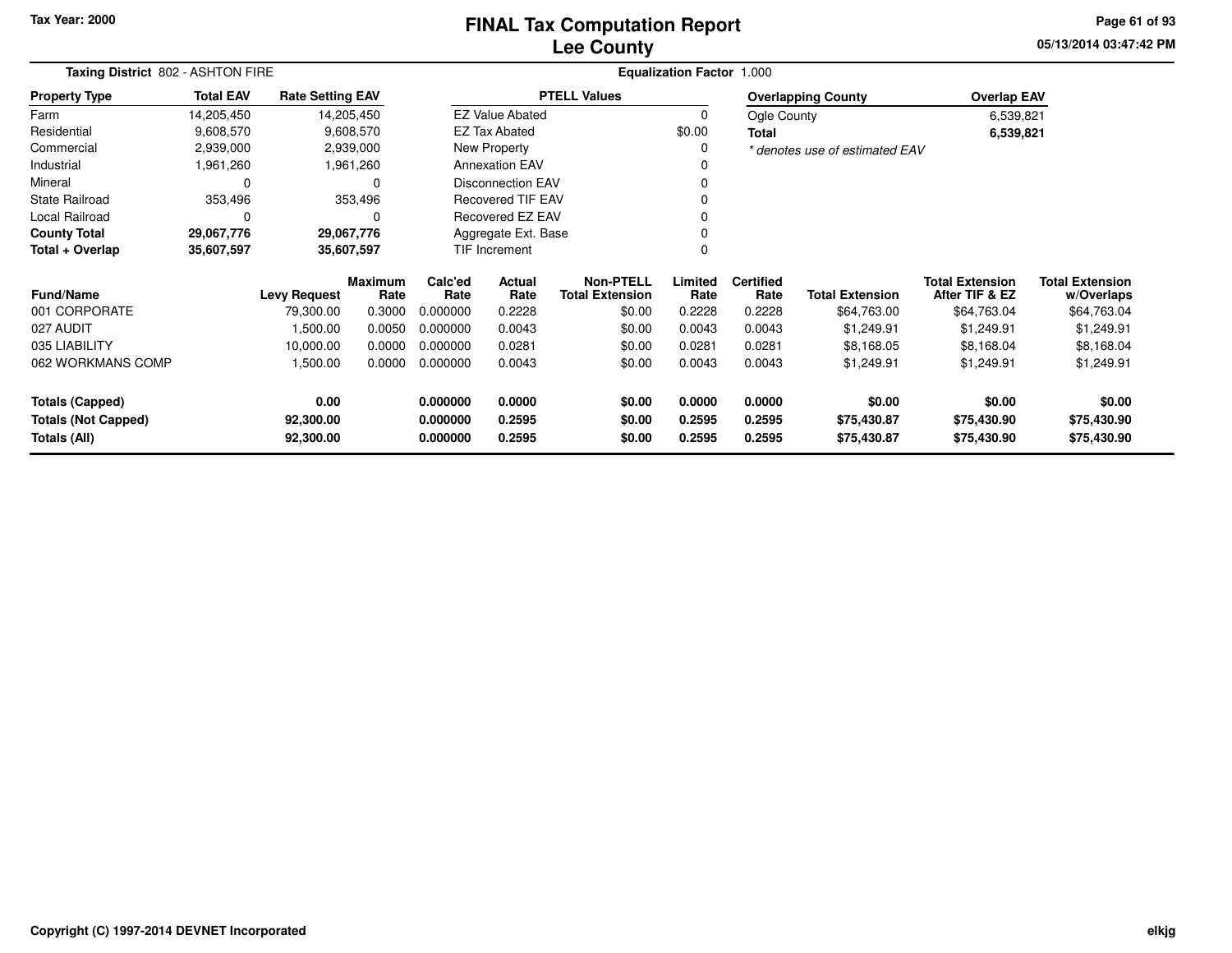**Property Type**

Industrial 0

State Railroad 2,482

Local Railroad 0 0

0 0

FarmResidential

Mineral

# **Lee CountyFINAL Tax Computation Report**

**05/13/2014 03:47:42 PMPage 62 of 93**

|               |                                    |                         | <b>Lee County</b>      |                                  |
|---------------|------------------------------------|-------------------------|------------------------|----------------------------------|
|               | Taxing District 803 - COMPTON FIRE |                         |                        | <b>Equalization Factor 1.000</b> |
| Property Type | <b>Total EAV</b>                   | <b>Rate Setting EAV</b> | <b>PTELL Values</b>    |                                  |
| Farm          | 10,221,870                         | 10,221,870              | <b>EZ Value Abated</b> |                                  |
| Residential   | 5,434,500                          | 5.434.500               | EZ Tax Abated          | \$0.00                           |
| Commercial    | .048,840                           | 1,048,840               | New Property           |                                  |

v o

 $\sim$  0

0 v

<sup>0</sup>

 $\,0\,$ 

| <b>County Total</b>                        | 16.707.692 |                     | 16.707.692             |                      | Aggregate Ext. Base |                              |                  |                          |                        |                                          |                                      |
|--------------------------------------------|------------|---------------------|------------------------|----------------------|---------------------|------------------------------|------------------|--------------------------|------------------------|------------------------------------------|--------------------------------------|
| Total + Overlap                            | 16,707,692 |                     | 16,707,692             | <b>TIF Increment</b> |                     |                              |                  |                          |                        |                                          |                                      |
| <b>Fund/Name</b>                           |            | <b>Levy Request</b> | <b>Maximum</b><br>Rate | Calc'ed<br>Rate      | Actual<br>Rate      | Non-PTELL<br>Total Extension | Limited<br>Rate  | <b>Certified</b><br>Rate | <b>Total Extension</b> | <b>Total Extension</b><br>After TIF & EZ | <b>Total Extension</b><br>w/Overlaps |
| 001 CORPORATE                              |            | 37.775.00           | 0.3000                 | 0.000000             | 0.2261              | \$0.00                       | 0.2261           | 0.2261                   | \$37,776.09            | \$37,776.21                              | \$37,776.21                          |
| 027 AUDIT                                  |            | 0.00                | 0.0000                 | 0.000000             | 0.0000              | \$0.00                       | 0.0000           | 0.0000                   | \$0.00                 | \$0.00                                   | \$0.00                               |
| 035 LIABILITY INS                          |            | 7,500.00            | 0.0000                 | 0.000000             | 0.0449              | \$0.00                       | 0.0449           | 0.0449                   | \$7,501.75             | \$7,501.77                               | \$7,501.77                           |
| <b>Totals (Capped)</b>                     |            | 45,275.00           |                        | 0.000000             | 0.2710              | \$0.00                       | 0.2710           | 0.2710                   | \$45,277.84            | \$45,277.98                              | \$45,277.98                          |
| <b>Totals (Not Capped)</b><br>Totals (All) |            | 0.00<br>45,275.00   |                        | 0.000000<br>0.000000 | 0.0000<br>0.2710    | \$0.00<br>\$0.00             | 0.0000<br>0.2710 | 0.0000<br>0.2710         | \$0.00<br>\$45,277.84  | \$0.00<br>\$45,277.98                    | \$0.00<br>\$45,277.98                |

 $\mathbf 0$ 

Annexation EAV

Disconnection EAV

Recovered TIF EAV

Recovered EZ EAV

 $\mathbf 0$ 

 $\mathsf 0$ 

2,482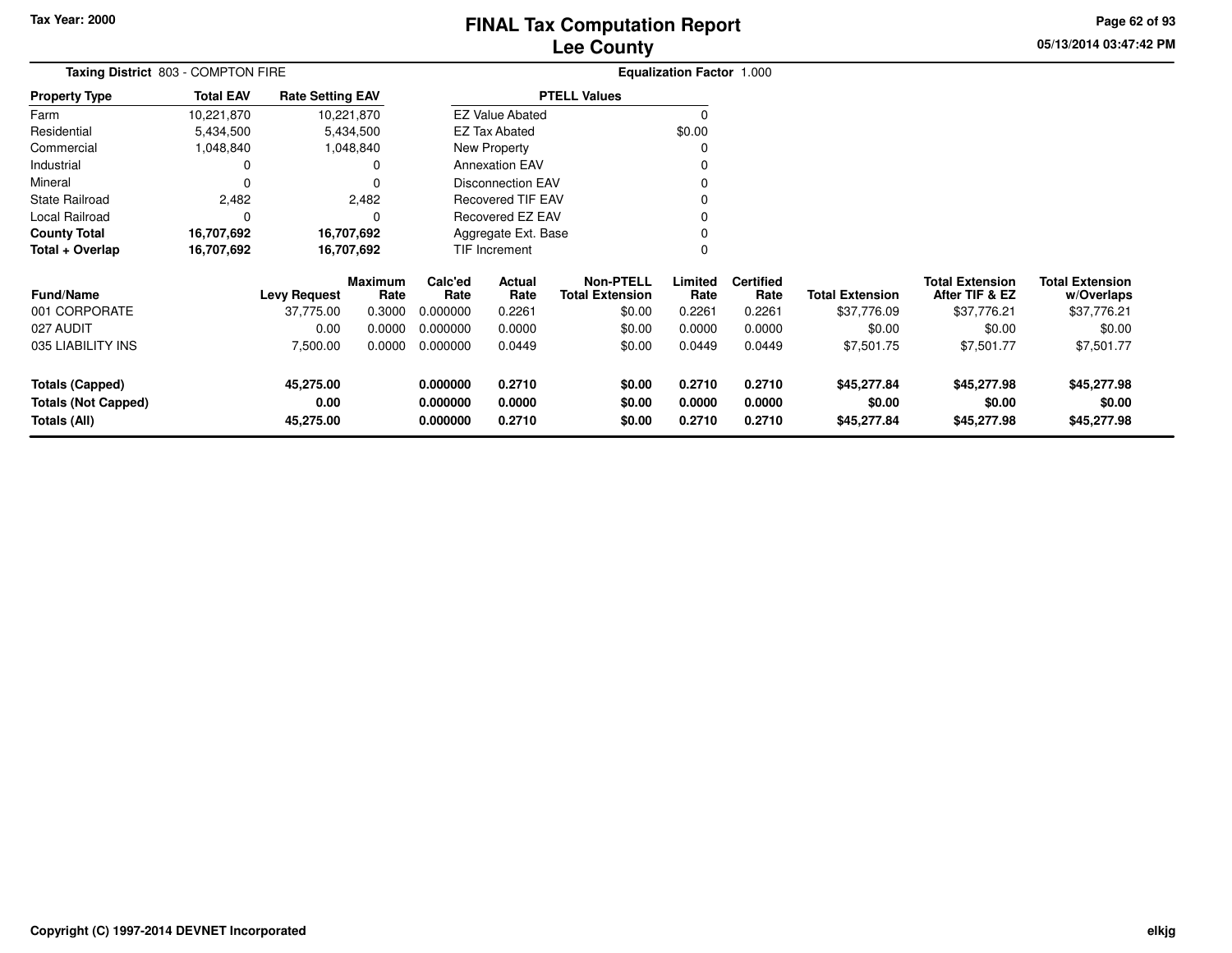# **Lee CountyFINAL Tax Computation Report**

**05/13/2014 03:47:42 PM Page 63 of 93**

| Taxing District 804 - DIXON FIRE-RURAL |                            |                         |                        |                 |                          |                                            | <b>Equalization Factor 1.000</b> |                          |                                |                                          |                                      |
|----------------------------------------|----------------------------|-------------------------|------------------------|-----------------|--------------------------|--------------------------------------------|----------------------------------|--------------------------|--------------------------------|------------------------------------------|--------------------------------------|
| <b>Property Type</b>                   | <b>Total EAV</b>           | <b>Rate Setting EAV</b> |                        |                 |                          | <b>PTELL Values</b>                        |                                  |                          | <b>Overlapping County</b>      | <b>Overlap EAV</b>                       |                                      |
| Farm                                   | 22,097,610                 |                         | 22,030,970             |                 | <b>EZ Value Abated</b>   |                                            | 2,296,027                        | Ogle County              |                                | 23,066,612                               |                                      |
| Residential                            | 82,734,170                 |                         | 82,734,170             |                 | <b>EZ Tax Abated</b>     |                                            | \$10,862.47                      | <b>Total</b>             |                                | 23,066,612                               |                                      |
| Commercial                             | 19,732,560                 |                         | 18,673,619             |                 | <b>New Property</b>      |                                            | 0                                |                          | * denotes use of estimated EAV |                                          |                                      |
| Industrial                             | 14,917,080                 |                         | 13,746,634             |                 | <b>Annexation EAV</b>    |                                            |                                  |                          |                                |                                          |                                      |
| Mineral                                | 0                          |                         | $\Omega$               |                 | <b>Disconnection EAV</b> |                                            | 0                                |                          |                                |                                          |                                      |
| State Railroad                         | 666,045                    |                         | 666,045                |                 | <b>Recovered TIF EAV</b> |                                            | 0                                |                          |                                |                                          |                                      |
| Local Railroad                         | 0                          |                         | $\Omega$               |                 | Recovered EZ EAV         |                                            | $\Omega$                         |                          |                                |                                          |                                      |
| <b>County Total</b>                    | 140,147,465<br>137,851,438 |                         |                        |                 | Aggregate Ext. Base      |                                            | 0                                |                          |                                |                                          |                                      |
| Total + Overlap                        | 163,214,077                |                         | 160,918,050            |                 | <b>TIF Increment</b>     |                                            | 0                                |                          |                                |                                          |                                      |
| <b>Fund/Name</b>                       |                            | <b>Levy Request</b>     | <b>Maximum</b><br>Rate | Calc'ed<br>Rate | Actual<br>Rate           | <b>Non-PTELL</b><br><b>Total Extension</b> | Limited<br>Rate                  | <b>Certified</b><br>Rate | <b>Total Extension</b>         | <b>Total Extension</b><br>After TIF & EZ | <b>Total Extension</b><br>w/Overlaps |
| 001 CORPORATE                          |                            | 426,900.00              | 0.3000                 | 0.000000        | 0.2653                   | \$0.00                                     | 0.2653                           | 0.2653                   | \$371,811.22                   | \$365,721.31                             | \$365,721.31                         |
| 013 PENSION                            |                            | 22,500.00               | 0.0000                 | 0.000000        | 0.0140                   | \$0.00                                     | 0.0140                           | 0.0140                   | \$19,620.65                    | \$19,299.24                              | \$19,299.24                          |
| 027 AUDIT                              |                            | 3,900.00                | 0.0050                 | 0.000000        | 0.0025                   | \$0.00                                     | 0.0025                           | 0.0025                   | \$3,503.69                     | \$3.446.24                               | \$3,446.24                           |
| 035 LIABILITY INS                      |                            | 13,000.00               | 0.0000                 | 0.000000        | 0.0081                   | \$0.00                                     | 0.0081                           | 0.0081                   | \$11,351.94                    | \$11.165.99                              | \$11,165.99                          |
| 060 UNEMPLOYMENT INS                   |                            | 800.00                  | 0.0000                 | 0.000000        | 0.0005                   | \$0.00                                     | 0.0005                           | 0.0005                   | \$700.74                       | \$689.22                                 | \$689.22                             |
| 062 WORKMENS COMP                      |                            | 23,500.00               | 0.0000                 | 0.000000        | 0.0147                   | \$0.00                                     | 0.0147                           | 0.0147                   | \$20,601.68                    | \$20,264.20                              | \$20,264.20                          |
| 064 AMBULANCE                          |                            | 270,250.00              | 0.3000                 | 0.000000        | 0.1680                   | \$0.00                                     | 0.1680                           | 0.1680                   | \$235,447.74                   | \$231,591.19                             | \$231,591.19                         |
| <b>Totals (Capped)</b>                 |                            | 0.00                    |                        | 0.000000        | 0.0000                   | \$0.00                                     | 0.0000                           | 0.0000                   | \$0.00                         | \$0.00                                   | \$0.00                               |
| <b>Totals (Not Capped)</b>             |                            | 760,850.00              |                        | 0.000000        | 0.4731                   | \$0.00                                     | 0.4731                           | 0.4731                   | \$663,037.66                   | \$652,177.39                             | \$652,177.39                         |
| <b>Totals (All)</b>                    |                            | 760,850.00              |                        | 0.000000        | 0.4731                   | \$0.00                                     | 0.4731                           | 0.4731                   | \$663,037.66                   | \$652,177.39                             | \$652,177.39                         |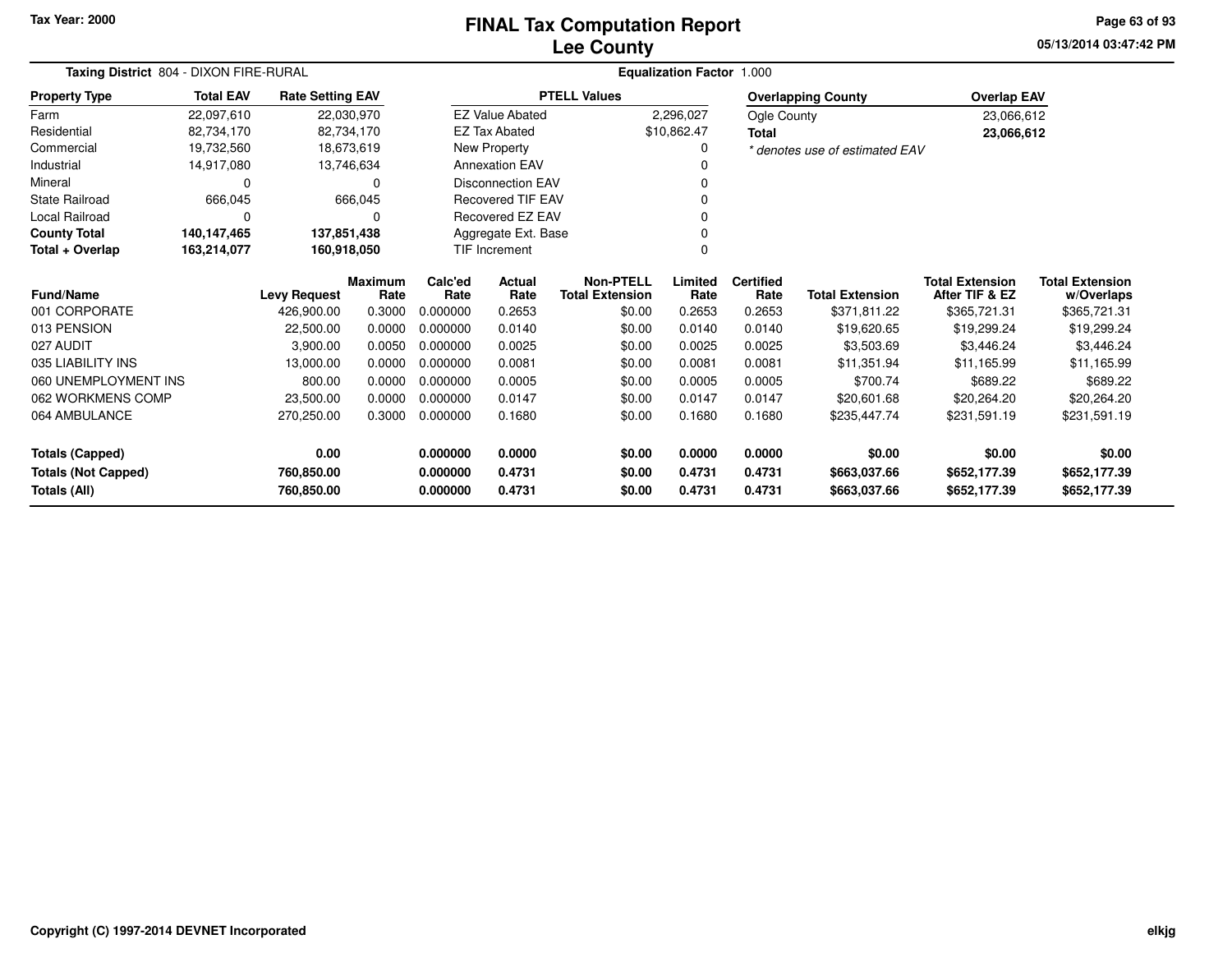**05/13/2014 03:47:42 PM Page 64 of 93**

| Taxing District 805 - EARLVILLE FIRE<br><b>Total EAV</b><br><b>Rate Setting EAV</b><br><b>Property Type</b> |                    |                                   |                                                                       |                  |                                                                                                                            |                                                                                                                                                            | <b>Equalization Factor 1.000</b> |                      |                                                                                                      |                                                                                                                               |
|-------------------------------------------------------------------------------------------------------------|--------------------|-----------------------------------|-----------------------------------------------------------------------|------------------|----------------------------------------------------------------------------------------------------------------------------|------------------------------------------------------------------------------------------------------------------------------------------------------------|----------------------------------|----------------------|------------------------------------------------------------------------------------------------------|-------------------------------------------------------------------------------------------------------------------------------|
|                                                                                                             |                    |                                   |                                                                       |                  |                                                                                                                            |                                                                                                                                                            |                                  |                      |                                                                                                      |                                                                                                                               |
| 795,850                                                                                                     |                    |                                   |                                                                       |                  |                                                                                                                            | 0                                                                                                                                                          |                                  |                      |                                                                                                      |                                                                                                                               |
| 100,540                                                                                                     |                    |                                   |                                                                       |                  |                                                                                                                            | \$0.00                                                                                                                                                     |                                  |                      |                                                                                                      |                                                                                                                               |
| 0                                                                                                           |                    | 0                                 |                                                                       |                  |                                                                                                                            | 0                                                                                                                                                          | Total                            |                      |                                                                                                      |                                                                                                                               |
| 0                                                                                                           |                    | 0                                 |                                                                       |                  |                                                                                                                            | 0                                                                                                                                                          |                                  |                      |                                                                                                      |                                                                                                                               |
| 0                                                                                                           |                    | 0                                 |                                                                       |                  |                                                                                                                            | 0                                                                                                                                                          |                                  |                      |                                                                                                      |                                                                                                                               |
| $\Omega$                                                                                                    |                    | $\Omega$                          |                                                                       |                  |                                                                                                                            | 0                                                                                                                                                          |                                  |                      |                                                                                                      |                                                                                                                               |
| $\Omega$                                                                                                    |                    | $\Omega$                          |                                                                       |                  |                                                                                                                            | 0                                                                                                                                                          |                                  |                      |                                                                                                      |                                                                                                                               |
| 896,390                                                                                                     |                    |                                   |                                                                       |                  |                                                                                                                            |                                                                                                                                                            |                                  |                      |                                                                                                      |                                                                                                                               |
| 48,353,622                                                                                                  |                    |                                   |                                                                       |                  |                                                                                                                            | 0                                                                                                                                                          |                                  |                      |                                                                                                      |                                                                                                                               |
|                                                                                                             |                    |                                   | Calc'ed                                                               | <b>Actual</b>    | <b>Non-PTELL</b>                                                                                                           | Limited                                                                                                                                                    | <b>Certified</b>                 |                      | <b>Total Extension</b>                                                                               | <b>Total Extension</b><br>w/Overlaps                                                                                          |
|                                                                                                             | 106,060.00         | 0.3000                            | 0.000000                                                              | 0.2194           | \$0.00                                                                                                                     | 0.2194                                                                                                                                                     | 0.2194                           | \$1,966.68           | \$1,966.70                                                                                           | \$1,966.70                                                                                                                    |
|                                                                                                             | 0.00               | 0.0000                            | 0.000000                                                              | 0.0000           | \$0.00                                                                                                                     | 0.0000                                                                                                                                                     | 0.0000                           | \$0.00               | \$0.00                                                                                               | \$0.00                                                                                                                        |
|                                                                                                             | 0.00               | 0.0000                            | 0.000000                                                              | 0.0000           | \$0.00                                                                                                                     | 0.0000                                                                                                                                                     | 0.0000                           | \$0.00               | \$0.00                                                                                               | \$0.00                                                                                                                        |
|                                                                                                             | 0.00               | 0.0000                            | 0.000000                                                              | 0.0000           | \$0.00                                                                                                                     | 0.0000                                                                                                                                                     | 0.0000                           | \$0.00               | \$0.00                                                                                               | \$0.00                                                                                                                        |
|                                                                                                             | 66,140.00          | 0.2500                            | 0.000000                                                              | 0.1368           | \$0.00                                                                                                                     | 0.1368                                                                                                                                                     | 0.1368                           | \$1,226.26           | \$1,226.27                                                                                           | \$1,226.27                                                                                                                    |
|                                                                                                             | 0.00<br>172,200.00 |                                   | 0.000000<br>0.000000                                                  | 0.0000<br>0.3562 | \$0.00<br>\$0.00                                                                                                           | 0.0000<br>0.3562                                                                                                                                           | 0.0000<br>0.3562                 | \$0.00<br>\$3,192.94 | \$0.00<br>\$3,192.97                                                                                 | \$0.00<br>\$3,192.97<br>\$3,192.97                                                                                            |
|                                                                                                             |                    | <b>Levy Request</b><br>172,200.00 | 795,850<br>100,540<br>896,390<br>48,353,622<br><b>Maximum</b><br>Rate | Rate<br>0.000000 | <b>EZ Value Abated</b><br><b>EZ Tax Abated</b><br>New Property<br><b>Annexation EAV</b><br>TIF Increment<br>Rate<br>0.3562 | <b>PTELL Values</b><br><b>Disconnection EAV</b><br><b>Recovered TIF EAV</b><br>Recovered EZ EAV<br>Aggregate Ext. Base<br><b>Total Extension</b><br>\$0.00 | Rate<br>0.3562                   | Rate<br>0.3562       | <b>Overlapping County</b><br>DeKalb County<br>LaSalle County<br><b>Total Extension</b><br>\$3,192.94 | <b>Overlap EAV</b><br>1,267,811<br>46,189,421<br>47,457,232<br>* denotes use of estimated EAV<br>After TIF & EZ<br>\$3,192.97 |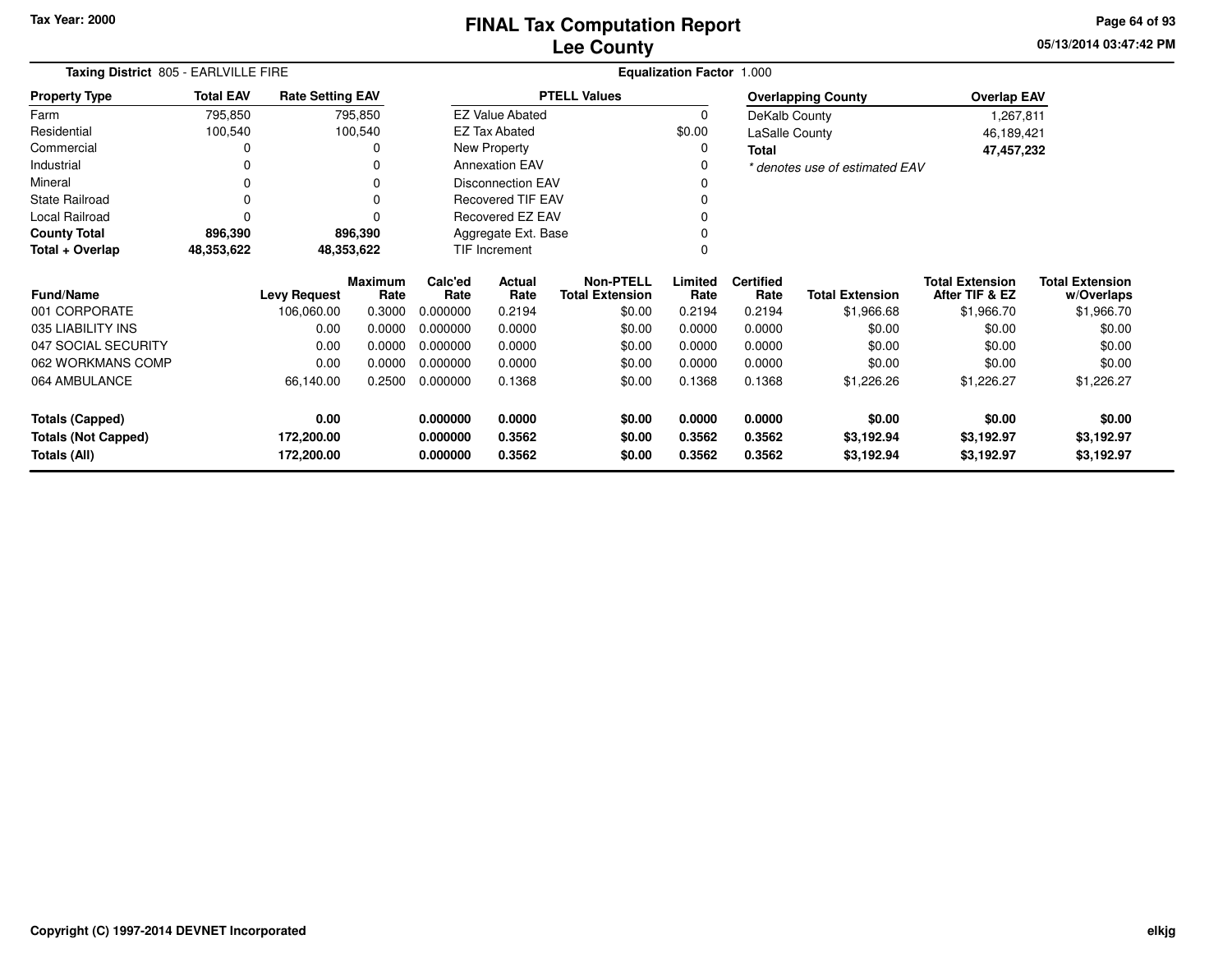### **Lee CountyFINAL Tax Computation Report**

**05/13/2014 03:47:42 PM Page 65 of 93**

|                                                      | Taxing District 806 - FRANKLIN GROVE FIRE<br><b>Total EAV</b><br><b>Rate Setting EAV</b> |                     |                 |                      |                          |                                            | Equalization Factor 1.000 |                          |                                |                                          |                                      |
|------------------------------------------------------|------------------------------------------------------------------------------------------|---------------------|-----------------|----------------------|--------------------------|--------------------------------------------|---------------------------|--------------------------|--------------------------------|------------------------------------------|--------------------------------------|
| <b>Property Type</b>                                 |                                                                                          |                     |                 |                      |                          | <b>PTELL Values</b>                        |                           |                          | <b>Overlapping County</b>      | <b>Overlap EAV</b>                       |                                      |
| Farm                                                 | 11,100,810                                                                               | 11,100,810          |                 |                      | <b>EZ Value Abated</b>   |                                            | 0                         | Ogle County              |                                | 6,000,922                                |                                      |
| Residential                                          | 8,764,900                                                                                |                     | 8,764,900       |                      | <b>EZ Tax Abated</b>     |                                            | \$0.00                    | <b>Total</b>             |                                | 6,000,922                                |                                      |
| Commercial                                           | 2,441,840                                                                                |                     | 2,441,840       |                      | New Property             |                                            | 0                         |                          | * denotes use of estimated EAV |                                          |                                      |
| Industrial                                           | 1,197,010                                                                                |                     | 1,197,010       |                      | <b>Annexation EAV</b>    |                                            |                           |                          |                                |                                          |                                      |
| Mineral                                              | 0                                                                                        |                     | $\Omega$        |                      | <b>Disconnection EAV</b> |                                            | 0                         |                          |                                |                                          |                                      |
| <b>State Railroad</b>                                | 355,118                                                                                  |                     | 355,118         |                      | <b>Recovered TIF EAV</b> |                                            |                           |                          |                                |                                          |                                      |
| Local Railroad                                       | 0                                                                                        |                     | $\Omega$        |                      | Recovered EZ EAV         |                                            |                           |                          |                                |                                          |                                      |
| <b>County Total</b>                                  | 23,859,678                                                                               | 23,859,678          |                 |                      | Aggregate Ext. Base      |                                            |                           |                          |                                |                                          |                                      |
| Total + Overlap                                      | 29,860,600                                                                               | 29,860,600          |                 |                      | TIF Increment            |                                            |                           |                          |                                |                                          |                                      |
| <b>Fund/Name</b>                                     |                                                                                          | <b>Levy Request</b> | Maximum<br>Rate | Calc'ed<br>Rate      | Actual<br>Rate           | <b>Non-PTELL</b><br><b>Total Extension</b> | Limited<br>Rate           | <b>Certified</b><br>Rate | <b>Total Extension</b>         | <b>Total Extension</b><br>After TIF & EZ | <b>Total Extension</b><br>w/Overlaps |
| 001 CORPORATE                                        |                                                                                          | 66,667.00           | 0.3000          | 0.000000             | 0.2233                   | \$0.00                                     | 0.2233                    | 0.2233                   | \$53,278.66                    | \$53,278.63                              | \$53,278.63                          |
| 027 AUDIT                                            |                                                                                          | 1,331.00            | 0.0050          | 0.000000             | 0.0045                   | \$0.00                                     | 0.0045                    | 0.0045                   | \$1.073.69                     | \$1,073.68                               | \$1,073.68                           |
| 035 LIABILITY INS                                    |                                                                                          | 15,551.00           | 0.0000          | 0.000000             | 0.0521                   | \$0.00                                     | 0.0521                    | 0.0521                   | \$12,430.89                    | \$12,430.88                              | \$12,430.88                          |
| 047 SOCIAL SECURITY                                  |                                                                                          | 2,632.00            | 0.0000          | 0.000000             | 0.0089                   | \$0.00                                     | 0.0089                    | 0.0089                   | \$2,123.51                     | \$2,123.50                               | \$2,123.50                           |
| 064 AMBULANCE                                        |                                                                                          | 33,426.00           | 0.1500          | 0.000000             | 0.1120                   | \$0.00                                     | 0.1120                    | 0.1120                   | \$26,722.84                    | \$26,722.82                              | \$26,722.82                          |
| <b>Totals (Capped)</b><br><b>Totals (Not Capped)</b> |                                                                                          | 0.00<br>119,607.00  |                 | 0.000000<br>0.000000 | 0.0000<br>0.4008         | \$0.00<br>\$0.00                           | 0.0000<br>0.4008          | 0.0000<br>0.4008         | \$0.00<br>\$95,629.59          | \$0.00<br>\$95,629.51                    | \$0.00<br>\$95,629.51                |
| Totals (All)                                         |                                                                                          | 119,607.00          |                 | 0.000000             | 0.4008                   | \$0.00                                     | 0.4008                    | 0.4008                   | \$95,629.59                    | \$95,629.51                              | \$95,629.51                          |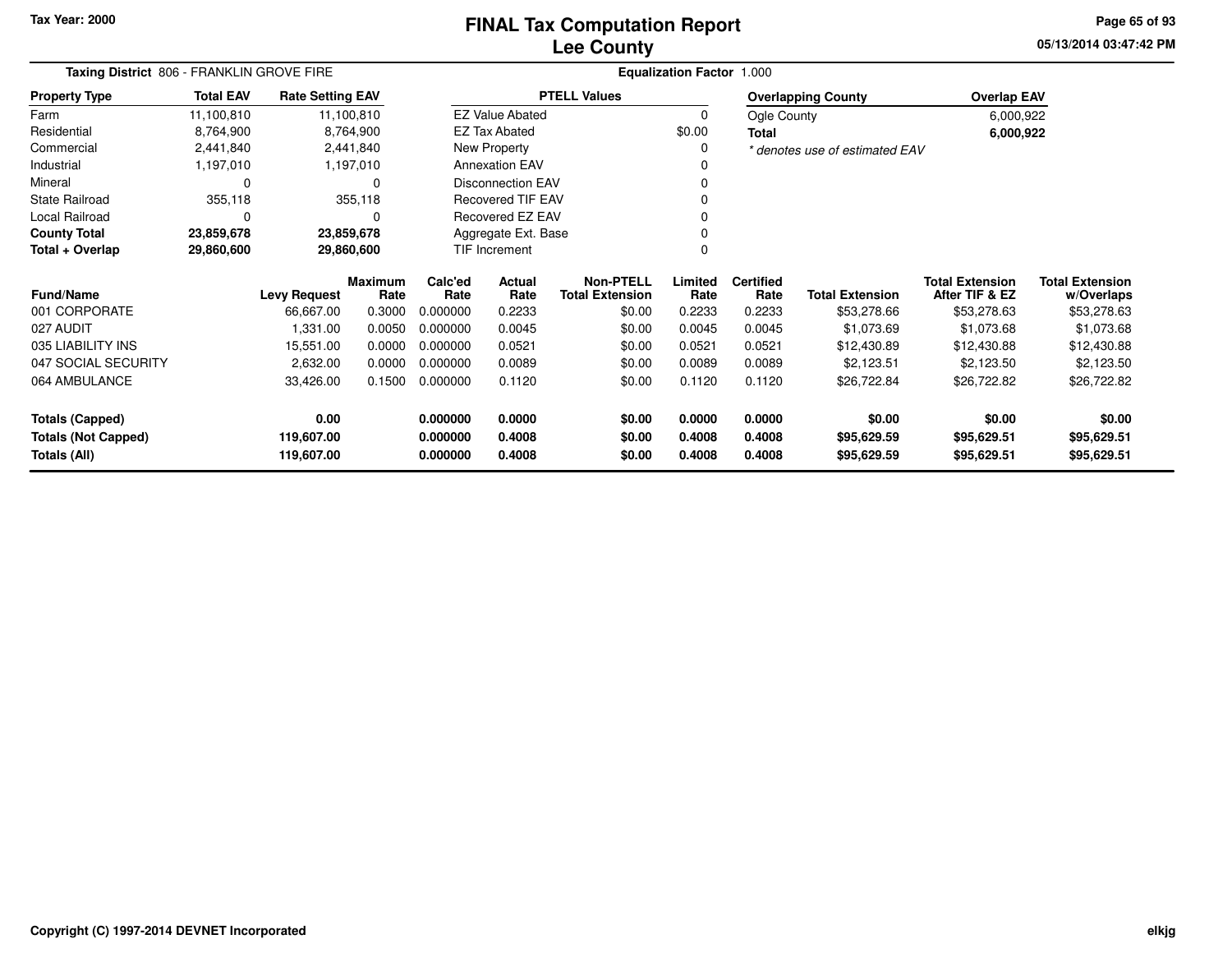### **Lee CountyFINAL Tax Computation Report**

**05/13/2014 03:47:42 PM Page 66 of 93**

| Taxing District 807 - LEE FIRE                                       |                  |                                |                 |                                  |                            |                                            | <b>Equalization Factor 1.000</b> |                            |                                      |                                          |                                      |
|----------------------------------------------------------------------|------------------|--------------------------------|-----------------|----------------------------------|----------------------------|--------------------------------------------|----------------------------------|----------------------------|--------------------------------------|------------------------------------------|--------------------------------------|
| <b>Property Type</b>                                                 | <b>Total EAV</b> | <b>Rate Setting EAV</b>        |                 |                                  |                            | <b>PTELL Values</b>                        |                                  |                            | <b>Overlapping County</b>            | <b>Overlap EAV</b>                       |                                      |
| Farm                                                                 | 5,180,640        |                                | 5,180,640       |                                  | <b>EZ Value Abated</b>     |                                            | 0                                | DeKalb County              |                                      | 4,859,871                                |                                      |
| Residential                                                          | 4,297,310        |                                | 4,297,310       |                                  | EZ Tax Abated              |                                            | \$0.00                           | Total                      |                                      | 4,859,871                                |                                      |
| Commercial                                                           | 218,090          |                                | 218,090         |                                  | New Property               |                                            | 0                                |                            | * denotes use of estimated EAV       |                                          |                                      |
| Industrial                                                           | 0                |                                | 0               |                                  | <b>Annexation EAV</b>      |                                            | 0                                |                            |                                      |                                          |                                      |
| Mineral                                                              | 0                |                                | 0               |                                  | <b>Disconnection EAV</b>   |                                            |                                  |                            |                                      |                                          |                                      |
| <b>State Railroad</b>                                                | 153,870          |                                | 153,870         |                                  | <b>Recovered TIF EAV</b>   |                                            |                                  |                            |                                      |                                          |                                      |
| Local Railroad                                                       | 0                |                                | 0               |                                  | Recovered EZ EAV           |                                            |                                  |                            |                                      |                                          |                                      |
| <b>County Total</b>                                                  | 9,849,910        |                                | 9,849,910       |                                  | Aggregate Ext. Base        |                                            |                                  |                            |                                      |                                          |                                      |
| Total + Overlap                                                      | 14,709,781       |                                | 14,709,781      |                                  | TIF Increment              |                                            | $\Omega$                         |                            |                                      |                                          |                                      |
| <b>Fund/Name</b>                                                     |                  | <b>Levy Request</b>            | Maximum<br>Rate | Calc'ed<br>Rate                  | <b>Actual</b><br>Rate      | <b>Non-PTELL</b><br><b>Total Extension</b> | Limited<br>Rate                  | <b>Certified</b><br>Rate   | <b>Total Extension</b>               | <b>Total Extension</b><br>After TIF & EZ | <b>Total Extension</b><br>w/Overlaps |
| 001 CORPORATE                                                        |                  | 38,700.00                      | 0.3000          | 0.000000                         | 0.2631                     | \$0.00                                     | 0.2631                           | 0.2631                     | \$25,915.11                          | \$25,915.06                              | \$25,915.06                          |
| 035 LIABILITY INS                                                    |                  | 3,500.00                       | 0.0000          | 0.000000                         | 0.0238                     | \$0.00                                     | 0.0238                           | 0.0238                     | \$2,344.28                           | \$2,344.27                               | \$2,344.27                           |
| <b>Totals (Capped)</b><br><b>Totals (Not Capped)</b><br>Totals (All) |                  | 42,200.00<br>0.00<br>42,200.00 |                 | 0.000000<br>0.000000<br>0.000000 | 0.2869<br>0.0000<br>0.2869 | \$0.00<br>\$0.00<br>\$0.00                 | 0.2869<br>0.0000<br>0.2869       | 0.2869<br>0.0000<br>0.2869 | \$28,259.39<br>\$0.00<br>\$28,259.39 | \$28,259.33<br>\$0.00<br>\$28,259.33     | \$28,259.33<br>\$0.00<br>\$28,259.33 |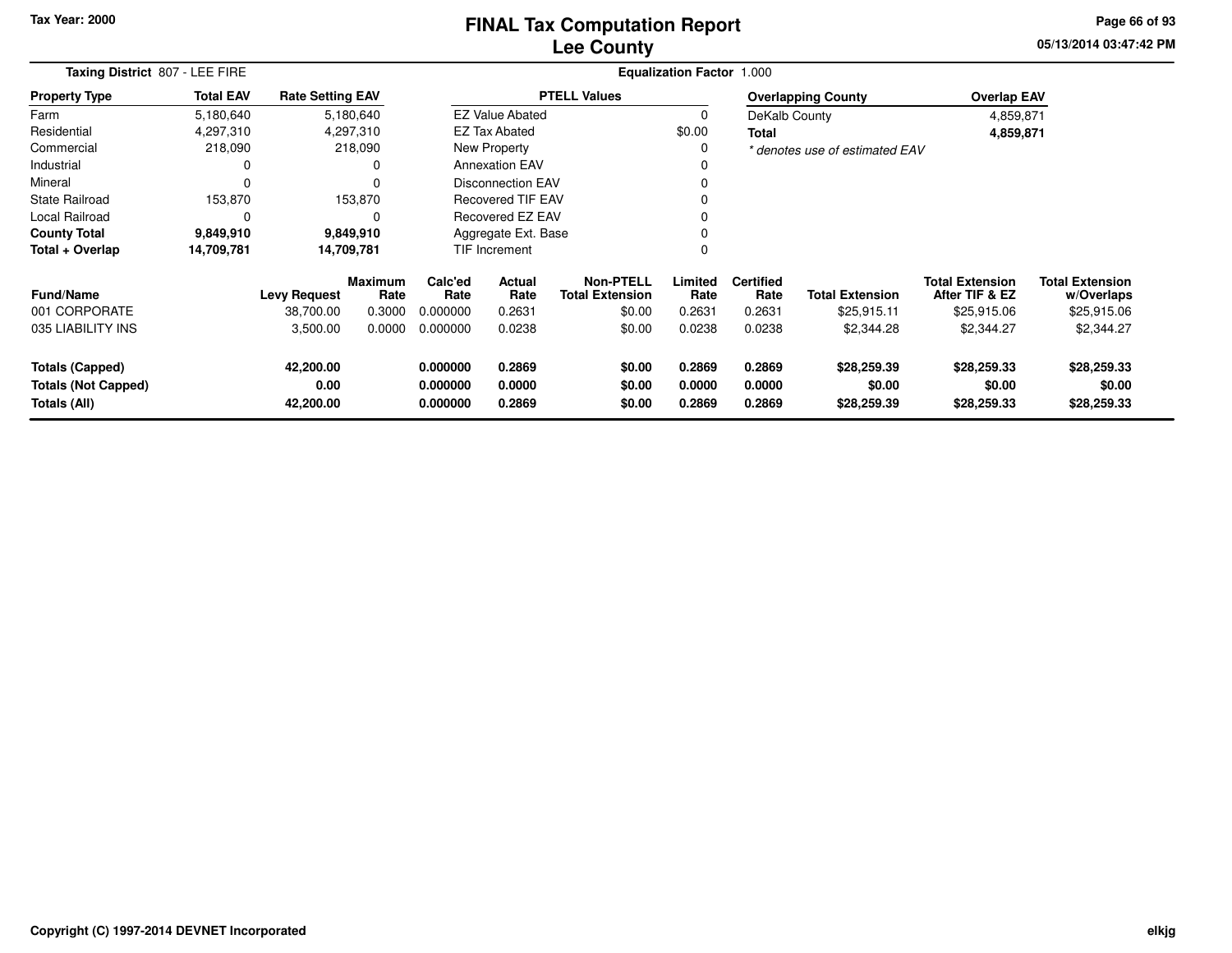#### **Lee CountyFINAL Tax Computation Report**

**05/13/2014 03:47:42 PM Page 67 of 93**

| Taxing District 808 - OHIO FIRE                                      |                  |                                |                        |                                  |                            |                                     | <b>Equalization Factor 1.000</b> |                            |                                      |                                          |                                      |
|----------------------------------------------------------------------|------------------|--------------------------------|------------------------|----------------------------------|----------------------------|-------------------------------------|----------------------------------|----------------------------|--------------------------------------|------------------------------------------|--------------------------------------|
| <b>Property Type</b>                                                 | <b>Total EAV</b> | <b>Rate Setting EAV</b>        |                        |                                  |                            | <b>PTELL Values</b>                 |                                  |                            | <b>Overlapping County</b>            | <b>Overlap EAV</b>                       |                                      |
| Farm                                                                 | 5,608,460        |                                | 5,608,460              |                                  | <b>EZ Value Abated</b>     |                                     | 0                                | <b>Bureau County</b>       |                                      | 13,959,793                               |                                      |
| Residential                                                          | 1,293,150        |                                | 1,293,150              |                                  | <b>EZ Tax Abated</b>       |                                     | \$0.00                           | <b>Total</b>               |                                      | 13,959,793                               |                                      |
| Commercial                                                           | 0                |                                | 0                      |                                  | New Property               |                                     | 0                                |                            | * denotes use of estimated EAV       |                                          |                                      |
| Industrial                                                           | 0                |                                | $\Omega$               |                                  | <b>Annexation EAV</b>      |                                     | 0                                |                            |                                      |                                          |                                      |
| Mineral                                                              | 0                |                                |                        |                                  | <b>Disconnection EAV</b>   |                                     | 0                                |                            |                                      |                                          |                                      |
| <b>State Railroad</b>                                                | 0                |                                | $\Omega$               |                                  | <b>Recovered TIF EAV</b>   |                                     | 0                                |                            |                                      |                                          |                                      |
| Local Railroad                                                       | 0                |                                |                        |                                  | Recovered EZ EAV           |                                     | $\Omega$                         |                            |                                      |                                          |                                      |
| <b>County Total</b>                                                  | 6,901,610        |                                | 6,901,610              |                                  | Aggregate Ext. Base        |                                     | 0                                |                            |                                      |                                          |                                      |
| Total + Overlap                                                      | 20,861,403       | 20,861,403                     |                        |                                  | <b>TIF Increment</b>       |                                     | 0                                |                            |                                      |                                          |                                      |
| Fund/Name                                                            |                  | <b>Levy Request</b>            | <b>Maximum</b><br>Rate | Calc'ed<br>Rate                  | <b>Actual</b><br>Rate      | Non-PTELL<br><b>Total Extension</b> | Limited<br>Rate                  | <b>Certified</b><br>Rate   | <b>Total Extension</b>               | <b>Total Extension</b><br>After TIF & EZ | <b>Total Extension</b><br>w/Overlaps |
| 001 CORPORATE                                                        |                  | 42,622.00                      | 0.3000                 | 0.000000                         | 0.2044                     | \$0.00                              | 0.2044                           | 0.2044                     | \$14,106.89                          | \$14,106.87                              | \$14,106.87                          |
| 064 AMBULANCE                                                        |                  | 3,000.00                       | 0.2500                 | 0.000000                         | 0.0144                     | \$0.00                              | 0.0144                           | 0.0144                     | \$993.83                             | \$993.83                                 | \$993.83                             |
| <b>Totals (Capped)</b><br><b>Totals (Not Capped)</b><br>Totals (All) |                  | 0.00<br>45,622.00<br>45,622.00 |                        | 0.000000<br>0.000000<br>0.000000 | 0.0000<br>0.2188<br>0.2188 | \$0.00<br>\$0.00<br>\$0.00          | 0.0000<br>0.2188<br>0.2188       | 0.0000<br>0.2188<br>0.2188 | \$0.00<br>\$15,100.72<br>\$15,100.72 | \$0.00<br>\$15,100.70<br>\$15,100.70     | \$0.00<br>\$15,100.70<br>\$15,100.70 |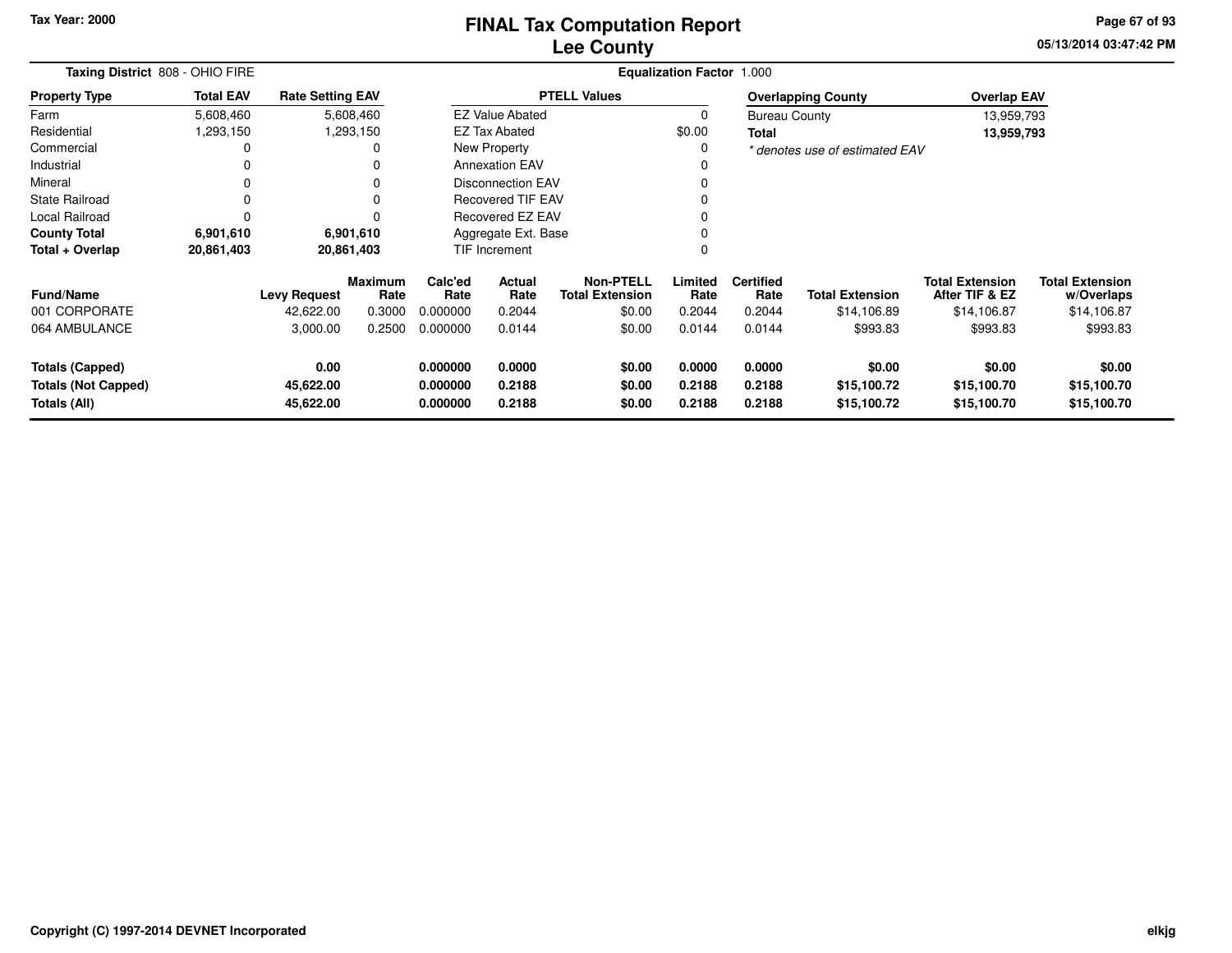### **Lee CountyFINAL Tax Computation Report**

**05/13/2014 03:47:42 PM Page 68 of 93**

| Taxing District 809 - OGLE LEE FIRE        |                  |                          |                        |                                                           |                        |                                            | <b>Equalization Factor 1.000</b> |                          |                                |                                          |                                      |
|--------------------------------------------|------------------|--------------------------|------------------------|-----------------------------------------------------------|------------------------|--------------------------------------------|----------------------------------|--------------------------|--------------------------------|------------------------------------------|--------------------------------------|
| <b>Property Type</b>                       | <b>Total EAV</b> | <b>Rate Setting EAV</b>  |                        |                                                           |                        | <b>PTELL Values</b>                        |                                  |                          | <b>Overlapping County</b>      | <b>Overlap EAV</b>                       |                                      |
| Farm                                       | 11,530,930       |                          | 11,530,930             |                                                           | <b>EZ Value Abated</b> |                                            | 0                                | Ogle County              |                                | 67,452,800                               |                                      |
| Residential                                | 4,437,990        |                          | 4,437,990              |                                                           | EZ Tax Abated          |                                            | \$0.00                           | <b>Total</b>             |                                | 67,452,800                               |                                      |
| Commercial                                 | 573,030          |                          | 573,030                |                                                           | New Property           |                                            | 0                                |                          | * denotes use of estimated EAV |                                          |                                      |
| Industrial                                 | 0                |                          | 0                      |                                                           | <b>Annexation EAV</b>  |                                            |                                  |                          |                                |                                          |                                      |
| Mineral                                    | $\Omega$         |                          | 0                      | <b>Disconnection EAV</b><br><b>Recovered TIF EAV</b><br>0 |                        |                                            |                                  |                          |                                |                                          |                                      |
| <b>State Railroad</b>                      | 303,878          |                          | 303,878                |                                                           |                        |                                            |                                  |                          |                                |                                          |                                      |
| Local Railroad                             | 0                |                          | 0                      |                                                           | Recovered EZ EAV       |                                            |                                  |                          |                                |                                          |                                      |
| <b>County Total</b>                        | 16,845,828       |                          | 16,845,828             |                                                           | Aggregate Ext. Base    |                                            |                                  |                          |                                |                                          |                                      |
| Total + Overlap                            | 84,298,628       |                          | 84,298,628             |                                                           | TIF Increment          |                                            | $\Omega$                         |                          |                                |                                          |                                      |
| <b>Fund/Name</b>                           |                  | <b>Levy Request</b>      | <b>Maximum</b><br>Rate | Calc'ed<br>Rate                                           | Actual<br>Rate         | <b>Non-PTELL</b><br><b>Total Extension</b> | Limited<br>Rate                  | <b>Certified</b><br>Rate | <b>Total Extension</b>         | <b>Total Extension</b><br>After TIF & EZ | <b>Total Extension</b><br>w/Overlaps |
| 001 CORPORATE                              |                  | 245,600.00               | 0.3000                 | 0.000000                                                  | 0.2914                 | \$0.00                                     | 0.2914                           | 0.2914                   | \$49,088.74                    | \$49,088.75                              | \$49,088.75                          |
| 027 AUDIT                                  |                  | 1,000.00                 | 0.0050                 | 0.000000                                                  | 0.0012                 | \$0.00                                     | 0.0012                           | 0.0012                   | \$202.15                       | \$202.15                                 | \$202.15                             |
| 035 LIABILITY INS                          |                  | 4,400.00                 | 0.0000                 | 0.000000                                                  | 0.0053                 | \$0.00                                     | 0.0053                           | 0.0053                   | \$892.83                       | \$892.83                                 | \$892.83                             |
| <b>Totals (Capped)</b>                     |                  | 0.00                     |                        | 0.000000                                                  | 0.0000                 | \$0.00                                     | 0.0000                           | 0.0000                   | \$0.00                         | \$0.00                                   | \$0.00                               |
| <b>Totals (Not Capped)</b><br>Totals (All) |                  | 251,000.00<br>251,000.00 |                        | 0.000000<br>0.000000                                      | 0.2979<br>0.2979       | \$0.00<br>\$0.00                           | 0.2979<br>0.2979                 | 0.2979<br>0.2979         | \$50,183.72<br>\$50,183.72     | \$50,183.73<br>\$50,183.73               | \$50,183.73<br>\$50,183.73           |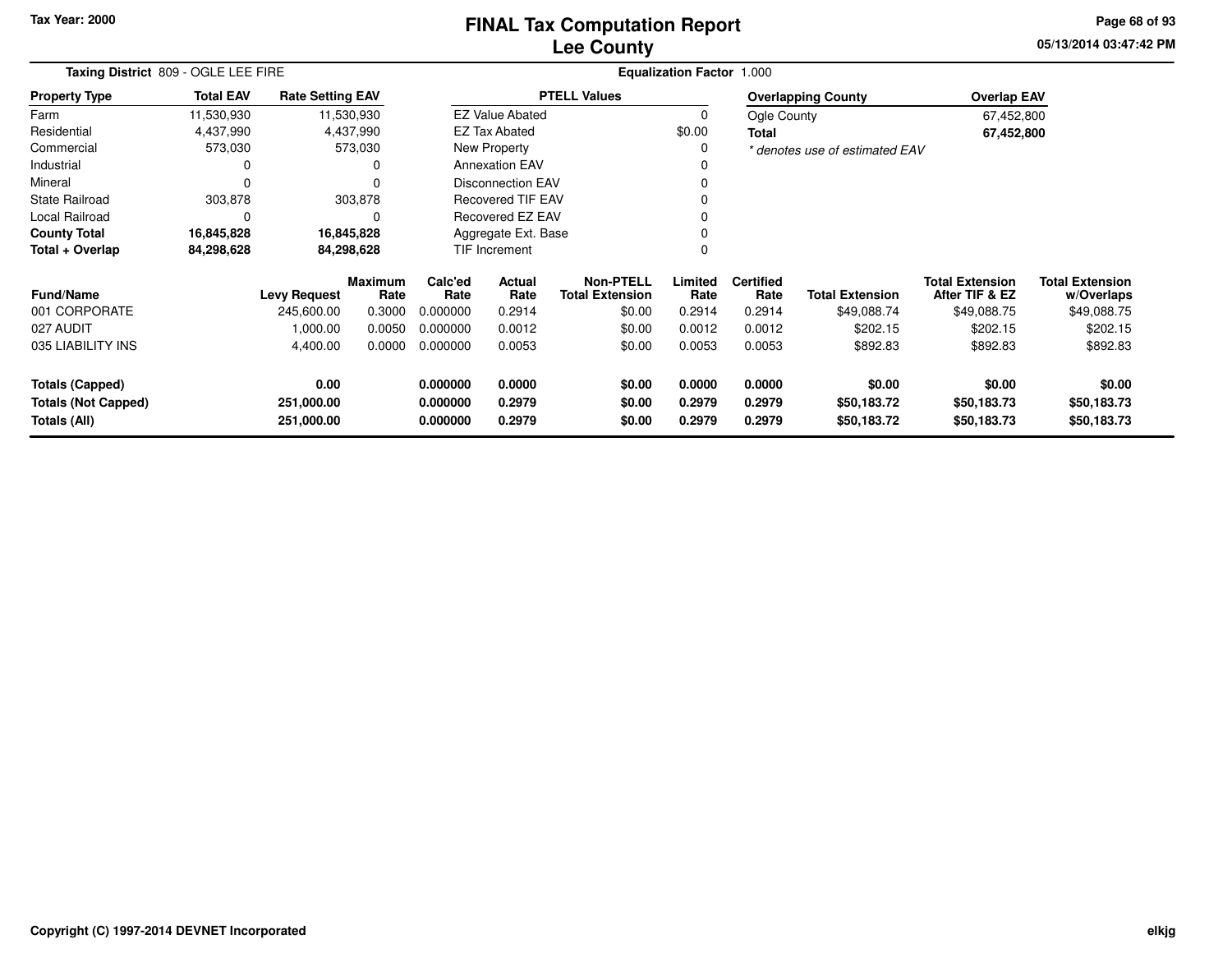#### **Lee CountyFINAL Tax Computation Report**

**05/13/2014 03:47:42 PM Page 69 of 93**

| Taxing District 810 - PAW PAW FIRE                                   |                  |                                |                 |                                  |                            |                                            | <b>Equalization Factor 1.000</b> |                            |                                      |                                          |                                      |
|----------------------------------------------------------------------|------------------|--------------------------------|-----------------|----------------------------------|----------------------------|--------------------------------------------|----------------------------------|----------------------------|--------------------------------------|------------------------------------------|--------------------------------------|
| <b>Property Type</b>                                                 | <b>Total EAV</b> | <b>Rate Setting EAV</b>        |                 |                                  |                            | <b>PTELL Values</b>                        |                                  |                            | <b>Overlapping County</b>            | <b>Overlap EAV</b>                       |                                      |
| Farm                                                                 | 13,289,272       |                                | 13,289,272      |                                  | <b>EZ Value Abated</b>     |                                            | 0                                | DeKalb County              |                                      | 8,787,950                                |                                      |
| Residential                                                          | 11,547,890       |                                | 11,547,890      |                                  | <b>EZ Tax Abated</b>       |                                            | \$0.00                           | Total                      |                                      | 8,787,950                                |                                      |
| Commercial                                                           | 1,195,830        |                                | 1,195,830       |                                  | New Property               |                                            | 0                                |                            | * denotes use of estimated EAV       |                                          |                                      |
| Industrial                                                           |                  |                                | 0               |                                  | <b>Annexation EAV</b>      |                                            | 0                                |                            |                                      |                                          |                                      |
| Mineral                                                              |                  |                                | 0               |                                  | <b>Disconnection EAV</b>   |                                            | 0                                |                            |                                      |                                          |                                      |
| <b>State Railroad</b>                                                |                  |                                | 0               |                                  | <b>Recovered TIF EAV</b>   |                                            |                                  |                            |                                      |                                          |                                      |
| Local Railroad                                                       |                  |                                | 0               |                                  | Recovered EZ EAV           |                                            | 0                                |                            |                                      |                                          |                                      |
| <b>County Total</b>                                                  | 26,032,992       | 26,032,992                     |                 |                                  | Aggregate Ext. Base        |                                            | 0                                |                            |                                      |                                          |                                      |
| Total + Overlap                                                      | 34,820,942       | 34,820,942                     |                 |                                  | TIF Increment              |                                            | 0                                |                            |                                      |                                          |                                      |
| <b>Fund/Name</b>                                                     |                  | <b>Levy Request</b>            | Maximum<br>Rate | Calc'ed<br>Rate                  | Actual<br>Rate             | <b>Non-PTELL</b><br><b>Total Extension</b> | Limited<br>Rate                  | <b>Certified</b><br>Rate   | <b>Total Extension</b>               | <b>Total Extension</b><br>After TIF & EZ | <b>Total Extension</b><br>w/Overlaps |
| 001 CORPORATE                                                        |                  | 56,700.00                      | 0.3000          | 0.000000                         | 0.1629                     | \$0.00                                     | 0.1629                           | 0.1629                     | \$42,442.93                          | \$42,407.81                              | \$42,407.81                          |
| 035 LIABILITY INS                                                    |                  | 12,000.00                      | 0.0000          | 0.000000                         | 0.0345                     | \$0.00                                     | 0.0345                           | 0.0345                     | \$8,988.83                           | \$8,981.39                               | \$8,981.39                           |
| <b>Totals (Capped)</b><br><b>Totals (Not Capped)</b><br>Totals (All) |                  | 68,700.00<br>0.00<br>68,700.00 |                 | 0.000000<br>0.000000<br>0.000000 | 0.1974<br>0.0000<br>0.1974 | \$0.00<br>\$0.00<br>\$0.00                 | 0.1974<br>0.0000<br>0.1974       | 0.1974<br>0.0000<br>0.1974 | \$51,431.76<br>\$0.00<br>\$51,431.76 | \$51,389.20<br>\$0.00<br>\$51,389.20     | \$51,389.20<br>\$0.00<br>\$51,389.20 |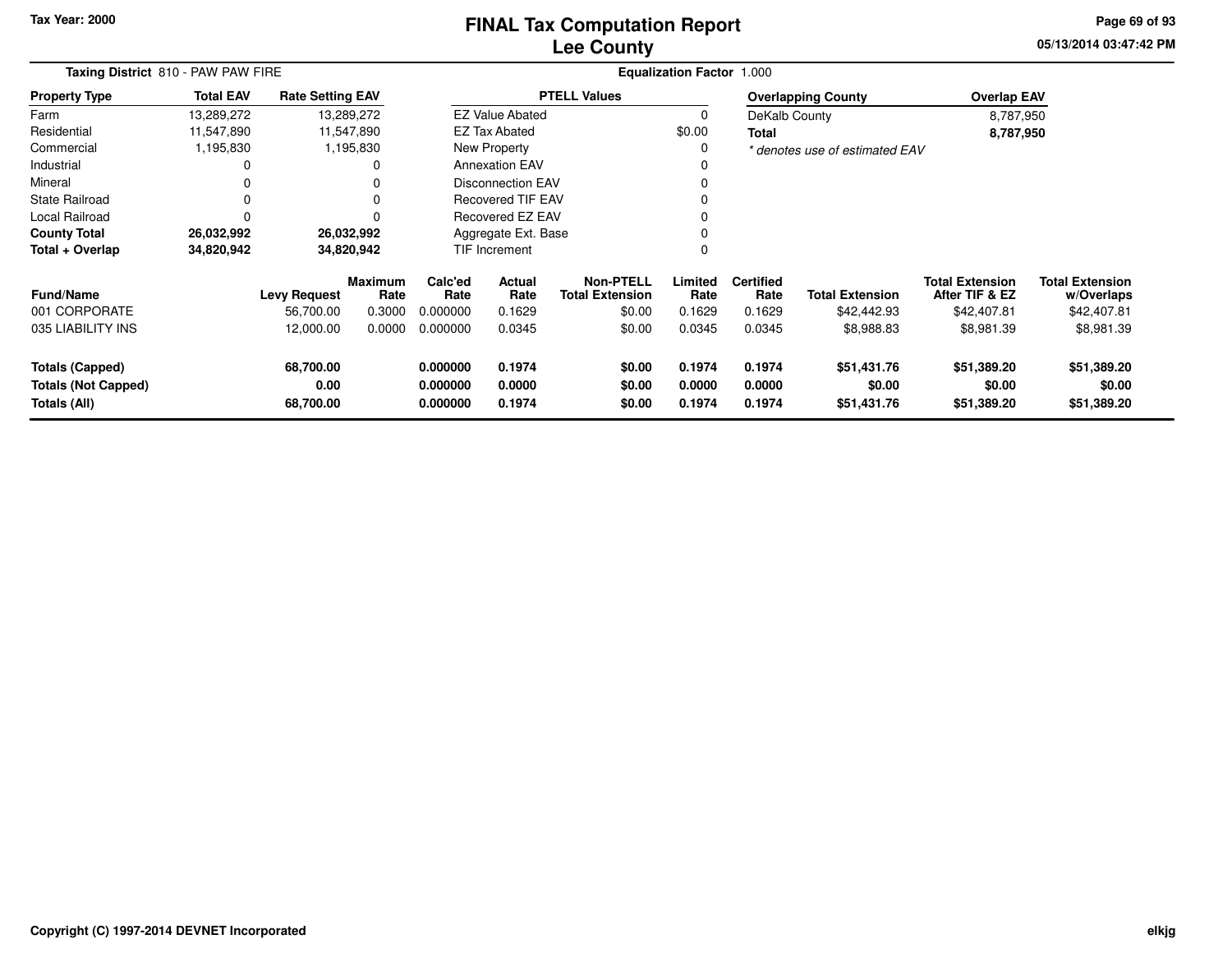**05/13/2014 03:47:42 PM Page 70 of 93**

| Taxing District 811 - POLO FIRE            |                  |                          |                 | <b>Equalization Factor 1.000</b> |                          |                                            |                  |                          |                                |                                          |                                      |  |
|--------------------------------------------|------------------|--------------------------|-----------------|----------------------------------|--------------------------|--------------------------------------------|------------------|--------------------------|--------------------------------|------------------------------------------|--------------------------------------|--|
| <b>Property Type</b>                       | <b>Total EAV</b> | <b>Rate Setting EAV</b>  |                 |                                  |                          | <b>PTELL Values</b>                        |                  |                          | <b>Overlapping County</b>      | <b>Overlap EAV</b>                       |                                      |  |
| Farm                                       | 122,760          |                          | 122,760         |                                  | <b>EZ Value Abated</b>   |                                            |                  | Carroll County           |                                | 391,070                                  |                                      |  |
| Residential                                | 0                |                          | 0               |                                  | <b>EZ Tax Abated</b>     |                                            | \$0.00           | Ogle County              |                                | 61,221,554                               |                                      |  |
| Commercial                                 | 19,500           |                          | 19,500          |                                  | New Property             |                                            | 0                |                          | <b>Whiteside County</b>        | 232,697                                  |                                      |  |
| Industrial                                 |                  |                          | 0               |                                  | <b>Annexation EAV</b>    |                                            | 0                | <b>Total</b>             |                                | 61,845,321                               |                                      |  |
| Mineral                                    | 0                |                          | 0               |                                  | <b>Disconnection EAV</b> |                                            |                  |                          | * denotes use of estimated EAV |                                          |                                      |  |
| <b>State Railroad</b>                      |                  |                          |                 | <b>Recovered TIF EAV</b>         |                          |                                            |                  |                          |                                |                                          |                                      |  |
| <b>Local Railroad</b>                      |                  |                          |                 |                                  | Recovered EZ EAV         |                                            |                  |                          |                                |                                          |                                      |  |
| <b>County Total</b>                        | 142,260          |                          | 142,260         |                                  | Aggregate Ext. Base      |                                            |                  |                          |                                |                                          |                                      |  |
| Total + Overlap                            | 61,987,581       |                          | 61,987,581      |                                  | TIF Increment            |                                            |                  |                          |                                |                                          |                                      |  |
| <b>Fund/Name</b>                           |                  | <b>Levy Request</b>      | Maximum<br>Rate | Calc'ed<br>Rate                  | <b>Actual</b><br>Rate    | <b>Non-PTELL</b><br><b>Total Extension</b> | Limited<br>Rate  | <b>Certified</b><br>Rate | <b>Total Extension</b>         | <b>Total Extension</b><br>After TIF & EZ | <b>Total Extension</b><br>w/Overlaps |  |
| 001 CORPORATE                              |                  | 152,000.00               | 0.3000          | 0.000000                         | 0.2453                   | \$0.00                                     | 0.2453           | 0.2453                   | \$348.96                       | \$348.96                                 | \$348.96                             |  |
| 035 WORKMANS COMP                          |                  | 16,000.00                | 0.0000          | 0.000000                         | 0.0259                   | \$0.00                                     | 0.0259           | 0.0259                   | \$36.85                        | \$36.85                                  | \$36.85                              |  |
| 064 AMBULANCE                              |                  | 99,750.00                | 0.3000          | 0.000000                         | 0.1610                   | \$0.00                                     | 0.1610           | 0.1610                   | \$229.04                       | \$229.04                                 | \$229.04                             |  |
| <b>Totals (Capped)</b>                     |                  | 0.00                     |                 | 0.000000                         | 0.0000                   | \$0.00                                     | 0.0000           | 0.0000                   | \$0.00                         | \$0.00                                   | \$0.00                               |  |
| <b>Totals (Not Capped)</b><br>Totals (All) |                  | 267,750.00<br>267,750.00 |                 | 0.000000<br>0.000000             | 0.4322<br>0.4322         | \$0.00<br>\$0.00                           | 0.4322<br>0.4322 | 0.4322<br>0.4322         | \$614.85<br>\$614.85           | \$614.85<br>\$614.85                     | \$614.85<br>\$614.85                 |  |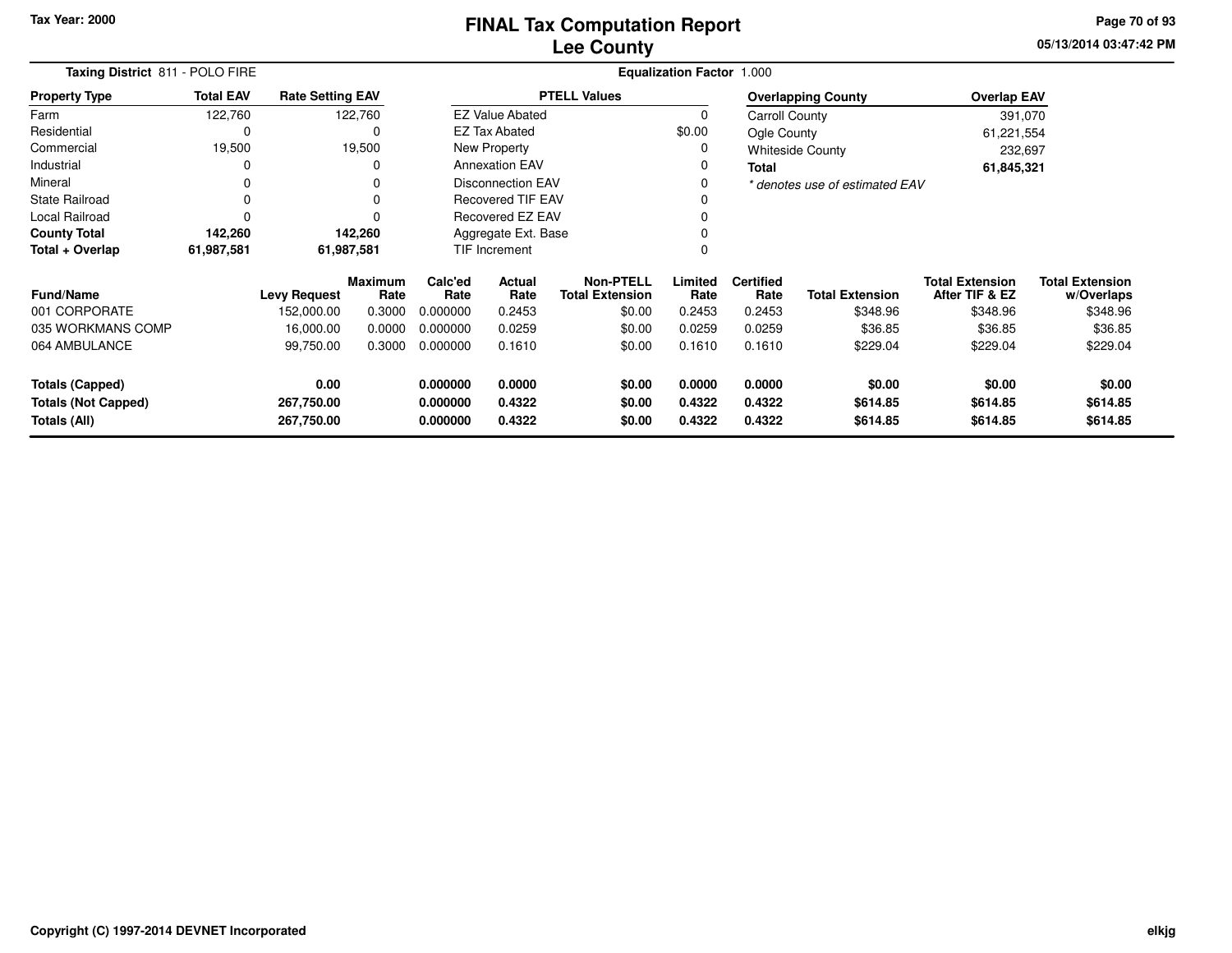# **Lee CountyFINAL Tax Computation Report**

**05/13/2014 03:47:42 PM Page 71 of 93**

| Taxing District 812 - ROCK FALLS FIRE                                | <b>Equalization Factor</b><br>1.000 |                                  |                                  |                                  |                            |                                                      |                            |                                    |                                       |                                                         |                                                     |
|----------------------------------------------------------------------|-------------------------------------|----------------------------------|----------------------------------|----------------------------------|----------------------------|------------------------------------------------------|----------------------------|------------------------------------|---------------------------------------|---------------------------------------------------------|-----------------------------------------------------|
| <b>Property Type</b>                                                 | <b>Total EAV</b>                    | <b>Rate Setting EAV</b>          |                                  |                                  |                            | <b>PTELL Values</b>                                  |                            |                                    | <b>Overlapping County</b>             | <b>Overlap EAV</b>                                      |                                                     |
| Farm                                                                 | 2,088,290                           | 2,088,290                        |                                  |                                  | <b>EZ Value Abated</b>     |                                                      | 0                          |                                    | <b>Whiteside County</b>               | 45,938,252                                              |                                                     |
| Residential                                                          | 3,210,666                           | 3,210,666                        |                                  |                                  | <b>EZ Tax Abated</b>       |                                                      | \$0.00                     | Total                              |                                       | 45,938,252                                              |                                                     |
| Commercial                                                           | 573,790                             |                                  | 573,790                          | New Property                     |                            |                                                      | 0                          |                                    | * denotes use of estimated EAV        |                                                         |                                                     |
| Industrial                                                           | 4,000,000                           | 4,000,000                        |                                  |                                  | <b>Annexation EAV</b>      |                                                      | 0                          |                                    |                                       |                                                         |                                                     |
| Mineral                                                              | 0                                   |                                  | $\Omega$                         |                                  | <b>Disconnection EAV</b>   |                                                      | 0                          |                                    |                                       |                                                         |                                                     |
| <b>State Railroad</b>                                                | 801,479                             |                                  | 801,479                          |                                  | <b>Recovered TIF EAV</b>   |                                                      | 0                          |                                    |                                       |                                                         |                                                     |
| Local Railroad                                                       | 0                                   |                                  | 0                                |                                  | Recovered EZ EAV           |                                                      | 0                          |                                    |                                       |                                                         |                                                     |
| <b>County Total</b>                                                  | 10,674,225                          | 10,674,225                       |                                  |                                  | Aggregate Ext. Base        |                                                      | 0                          |                                    |                                       |                                                         |                                                     |
| Total + Overlap                                                      | 56,612,477                          | 56,612,477                       |                                  | TIF Increment                    |                            |                                                      | 0                          |                                    |                                       |                                                         |                                                     |
| <b>Fund/Name</b><br>001 CORPORATE                                    |                                     | <b>Levy Request</b><br>65,500.00 | <b>Maximum</b><br>Rate<br>0.1250 | Calc'ed<br>Rate<br>0.000000      | Actual<br>Rate<br>0.1157   | <b>Non-PTELL</b><br><b>Total Extension</b><br>\$0.00 | Limited<br>Rate<br>0.1157  | <b>Certified</b><br>Rate<br>0.1157 | <b>Total Extension</b><br>\$12,350.08 | <b>Total Extension</b><br>After TIF & EZ<br>\$12,350.13 | <b>Total Extension</b><br>w/Overlaps<br>\$12,350.13 |
| <b>Totals (Capped)</b><br><b>Totals (Not Capped)</b><br>Totals (All) |                                     | 0.00<br>65,500.00<br>65,500.00   |                                  | 0.000000<br>0.000000<br>0.000000 | 0.0000<br>0.1157<br>0.1157 | \$0.00<br>\$0.00<br>\$0.00                           | 0.0000<br>0.1157<br>0.1157 | 0.0000<br>0.1157<br>0.1157         | \$0.00<br>\$12,350.08<br>\$12,350.08  | \$0.00<br>\$12,350.13<br>\$12,350.13                    | \$0.00<br>\$12,350.13<br>\$12,350.13                |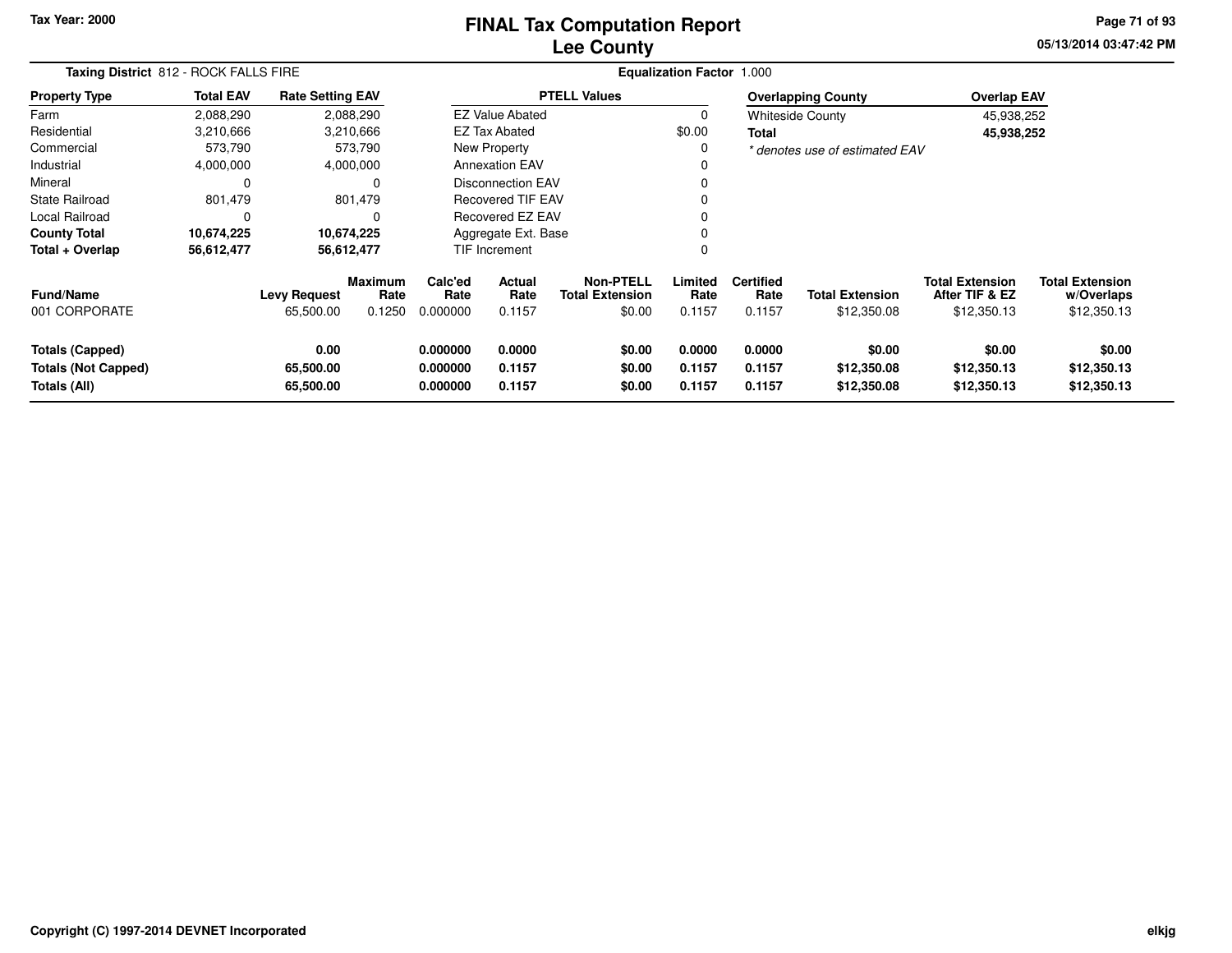#### **Lee CountyFINAL Tax Computation Report**

**05/13/2014 03:47:42 PM Page 72 of 93**

| Taxing District 813 - STERLING FIRE                                  |                  |                                   |                           | <b>Equalization Factor 1.000</b> |                            |                                                      |                            |                                    |                                       |                                                         |                                                     |
|----------------------------------------------------------------------|------------------|-----------------------------------|---------------------------|----------------------------------|----------------------------|------------------------------------------------------|----------------------------|------------------------------------|---------------------------------------|---------------------------------------------------------|-----------------------------------------------------|
| <b>Property Type</b>                                                 | <b>Total EAV</b> | <b>Rate Setting EAV</b>           |                           |                                  |                            | <b>PTELL Values</b>                                  |                            |                                    | <b>Overlapping County</b>             | <b>Overlap EAV</b>                                      |                                                     |
| Farm                                                                 | 2,416,920        |                                   | 2,416,920                 |                                  | <b>EZ Value Abated</b>     |                                                      | 0                          | <b>Whiteside County</b>            |                                       | 87,072,676                                              |                                                     |
| Residential                                                          | 10,402,870       |                                   | 10,402,870                |                                  | EZ Tax Abated              |                                                      | \$0.00<br>Total            |                                    |                                       | 87,072,676                                              |                                                     |
| Commercial                                                           | 157,760          |                                   | 157,760                   | New Property                     |                            |                                                      | 0                          |                                    | * denotes use of estimated EAV        |                                                         |                                                     |
| Industrial                                                           | 0                |                                   | 0                         | <b>Annexation EAV</b>            |                            |                                                      | 0                          |                                    |                                       |                                                         |                                                     |
| Mineral                                                              | 0                |                                   | 0                         | <b>Disconnection EAV</b>         |                            |                                                      | 0                          |                                    |                                       |                                                         |                                                     |
| <b>State Railroad</b>                                                | 21,083           |                                   | 21,083                    | <b>Recovered TIF EAV</b>         |                            |                                                      | 0                          |                                    |                                       |                                                         |                                                     |
| Local Railroad                                                       | 0                |                                   | 0                         |                                  | <b>Recovered EZ EAV</b>    |                                                      | 0                          |                                    |                                       |                                                         |                                                     |
| <b>County Total</b>                                                  | 12,998,633       | 12,998,633                        |                           |                                  | Aggregate Ext. Base        |                                                      | 0                          |                                    |                                       |                                                         |                                                     |
| Total + Overlap                                                      | 100,071,309      | 100,071,309                       |                           | <b>TIF Increment</b>             |                            |                                                      | 0                          |                                    |                                       |                                                         |                                                     |
| <b>Fund/Name</b><br>001 CORPORATE                                    |                  | <b>Levy Request</b><br>125,475.00 | Maximum<br>Rate<br>0.1250 | Calc'ed<br>Rate<br>0.000000      | Actual<br>Rate<br>0.1250   | <b>Non-PTELL</b><br><b>Total Extension</b><br>\$0.00 | Limited<br>Rate<br>0.1250  | <b>Certified</b><br>Rate<br>0.1250 | <b>Total Extension</b><br>\$16,248.29 | <b>Total Extension</b><br>After TIF & EZ<br>\$16,248.81 | <b>Total Extension</b><br>w/Overlaps<br>\$16,248.81 |
|                                                                      |                  |                                   |                           |                                  |                            |                                                      |                            |                                    |                                       |                                                         |                                                     |
| <b>Totals (Capped)</b><br><b>Totals (Not Capped)</b><br>Totals (All) |                  | 0.00<br>125,475.00<br>125,475.00  |                           | 0.000000<br>0.000000<br>0.000000 | 0.0000<br>0.1250<br>0.1250 | \$0.00<br>\$0.00<br>\$0.00                           | 0.0000<br>0.1250<br>0.1250 | 0.0000<br>0.1250<br>0.1250         | \$0.00<br>\$16,248.29<br>\$16,248.29  | \$0.00<br>\$16,248.81<br>\$16,248.81                    | \$0.00<br>\$16,248.81<br>\$16,248.81                |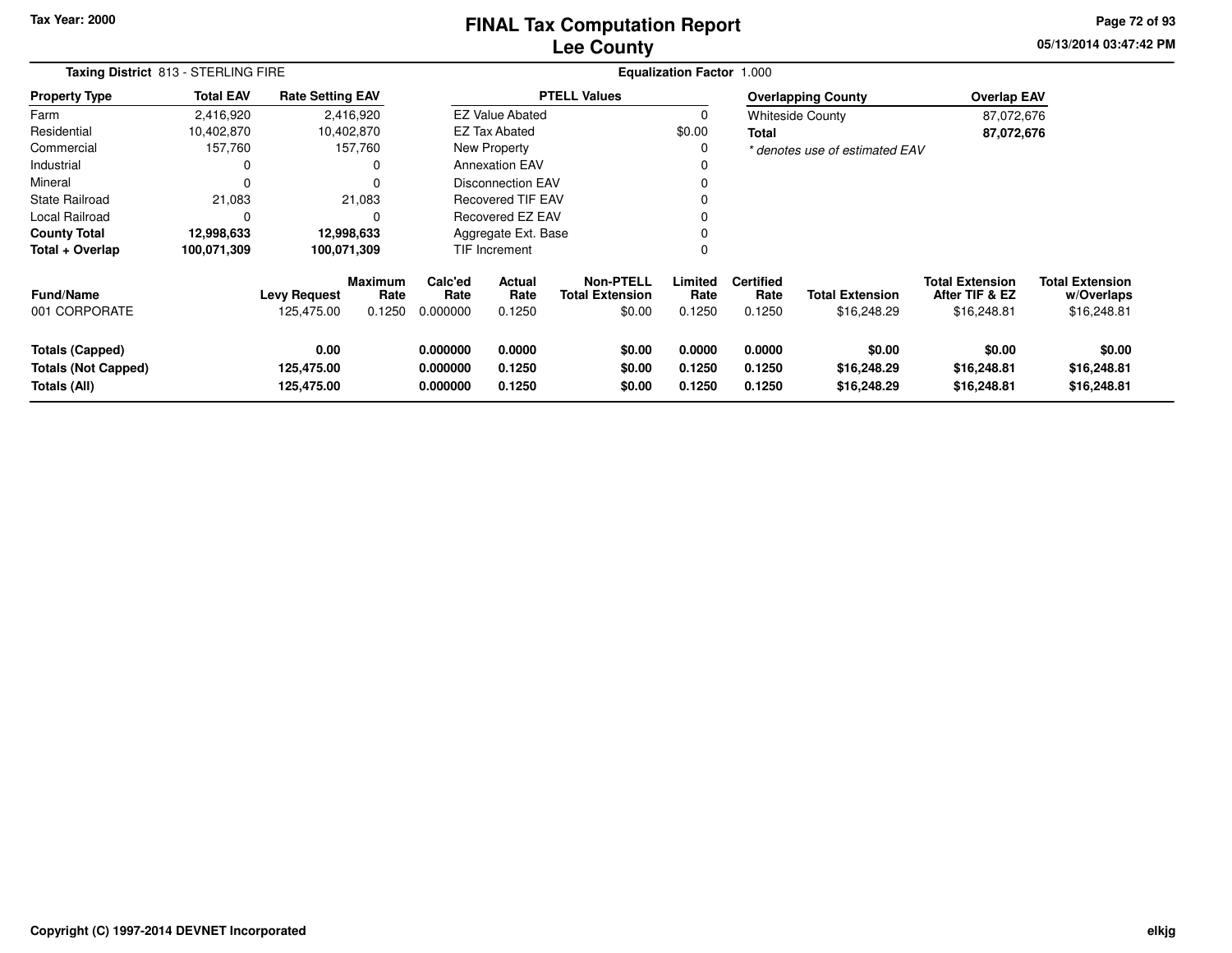# **Lee CountyFINAL Tax Computation Report**

**05/13/2014 03:47:42 PM Page 73 of 93**

| Taxing District 814 - SUBLETTE FIRE                                  |                  |                                  |                           |                                  |                            |                                               | <b>Equalization Factor 1.000</b> |                                    |                                       |                                                         |                                                     |
|----------------------------------------------------------------------|------------------|----------------------------------|---------------------------|----------------------------------|----------------------------|-----------------------------------------------|----------------------------------|------------------------------------|---------------------------------------|---------------------------------------------------------|-----------------------------------------------------|
| <b>Property Type</b>                                                 | <b>Total EAV</b> | <b>Rate Setting EAV</b>          |                           |                                  |                            | <b>PTELL Values</b>                           |                                  |                                    |                                       |                                                         |                                                     |
| Farm                                                                 | 16,460,580       |                                  | 16,460,580                |                                  | <b>EZ Value Abated</b>     |                                               | n                                |                                    |                                       |                                                         |                                                     |
| Residential                                                          | 14,564,860       |                                  | 14,564,860                |                                  | <b>EZ Tax Abated</b>       |                                               | \$0.00                           |                                    |                                       |                                                         |                                                     |
| Commercial                                                           | 2,561,110        |                                  | 2,561,110                 |                                  | New Property               |                                               |                                  |                                    |                                       |                                                         |                                                     |
| Industrial                                                           |                  |                                  | 0                         |                                  | <b>Annexation EAV</b>      |                                               |                                  |                                    |                                       |                                                         |                                                     |
| Mineral                                                              |                  |                                  | $\Omega$                  |                                  | <b>Disconnection EAV</b>   |                                               |                                  |                                    |                                       |                                                         |                                                     |
| <b>State Railroad</b>                                                | 16,756           |                                  | 16,756                    |                                  | <b>Recovered TIF EAV</b>   |                                               |                                  |                                    |                                       |                                                         |                                                     |
| Local Railroad                                                       | $\Omega$         |                                  | $\Omega$                  |                                  | <b>Recovered EZ EAV</b>    |                                               |                                  |                                    |                                       |                                                         |                                                     |
| <b>County Total</b>                                                  | 33,603,306       |                                  | 33,603,306                |                                  | Aggregate Ext. Base        |                                               |                                  |                                    |                                       |                                                         |                                                     |
| Total + Overlap                                                      | 33,603,306       |                                  | 33,603,306                |                                  | TIF Increment              |                                               |                                  |                                    |                                       |                                                         |                                                     |
| <b>Fund/Name</b><br>001 CORPORATE                                    |                  | <b>Levy Request</b><br>62,751.00 | Maximum<br>Rate<br>0.3000 | Calc'ed<br>Rate<br>0.000000      | Actual<br>Rate<br>0.1846   | Non-PTELL<br><b>Total Extension</b><br>\$0.00 | Limited<br>Rate<br>0.1846        | <b>Certified</b><br>Rate<br>0.1846 | <b>Total Extension</b><br>\$62,031.70 | <b>Total Extension</b><br>After TIF & EZ<br>\$62,035.25 | <b>Total Extension</b><br>w/Overlaps<br>\$62,035.25 |
| <b>Totals (Capped)</b><br><b>Totals (Not Capped)</b><br>Totals (All) |                  | 62,751.00<br>0.00<br>62,751.00   |                           | 0.000000<br>0.000000<br>0.000000 | 0.1846<br>0.0000<br>0.1846 | \$0.00<br>\$0.00<br>\$0.00                    | 0.1846<br>0.0000<br>0.1846       | 0.1846<br>0.0000<br>0.1846         | \$62,031.70<br>\$0.00<br>\$62,031.70  | \$62,035.25<br>\$0.00<br>\$62,035.25                    | \$62,035.25<br>\$0.00<br>\$62,035.25                |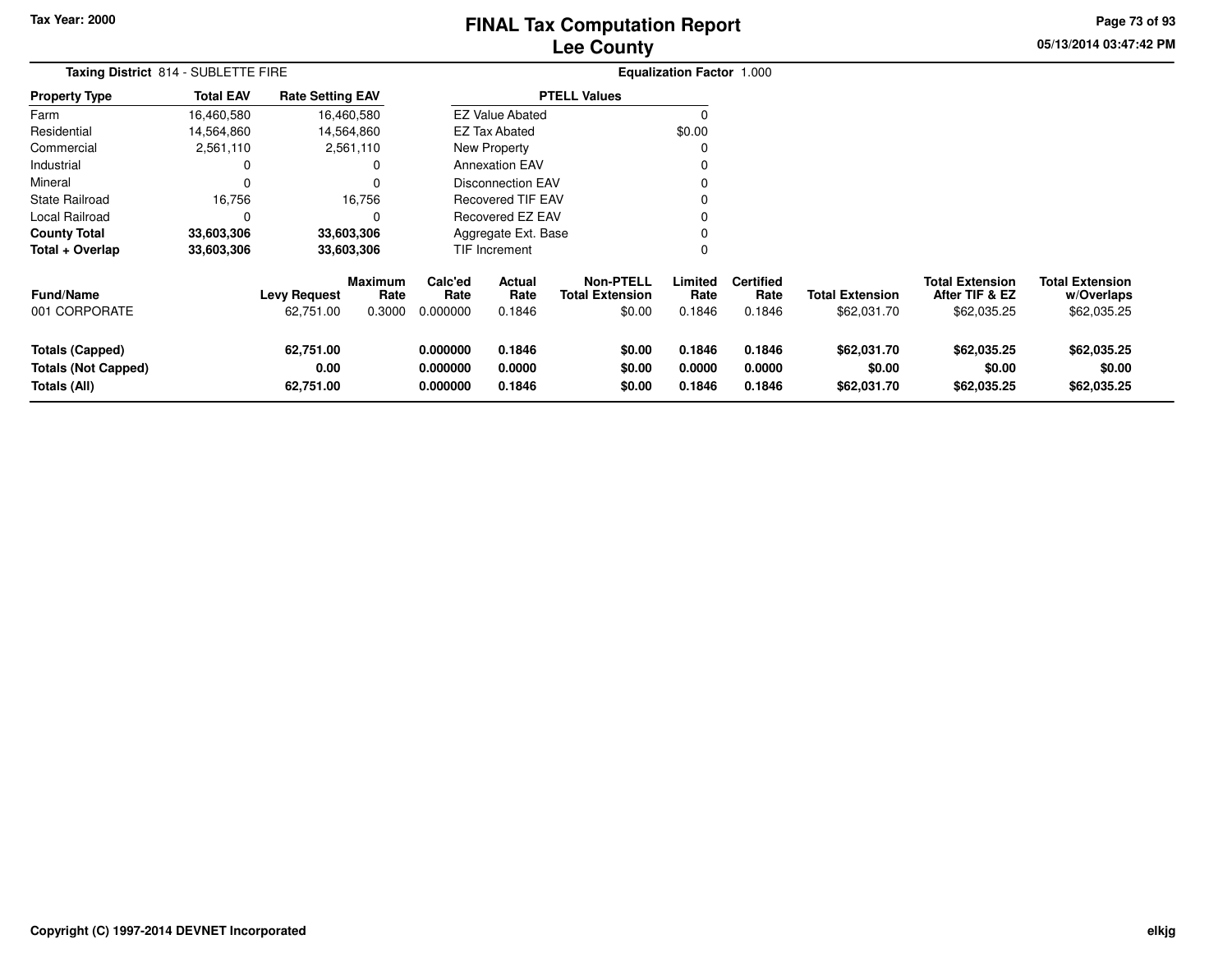# **Lee CountyFINAL Tax Computation Report**

**05/13/2014 03:47:42 PM Page 74 of 93**

| Taxing District 815 - WEST BROOKLYN FIRE                             |                  |                                  |                                  |                                  |                            |                                                      | <b>Equalization Factor 1.000</b> |                                    |                                       |                                                         |                                                     |
|----------------------------------------------------------------------|------------------|----------------------------------|----------------------------------|----------------------------------|----------------------------|------------------------------------------------------|----------------------------------|------------------------------------|---------------------------------------|---------------------------------------------------------|-----------------------------------------------------|
| Property Type                                                        | <b>Total EAV</b> | <b>Rate Setting EAV</b>          |                                  |                                  |                            | <b>PTELL Values</b>                                  |                                  |                                    |                                       |                                                         |                                                     |
| Farm                                                                 | 12,315,660       |                                  | 12,315,660                       |                                  | <b>EZ Value Abated</b>     |                                                      | O                                |                                    |                                       |                                                         |                                                     |
| Residential                                                          | 2,981,110        |                                  | 2,981,110                        |                                  | <b>EZ Tax Abated</b>       |                                                      | \$0.00                           |                                    |                                       |                                                         |                                                     |
| Commercial                                                           | 226,290          |                                  | 226,290                          |                                  | New Property               |                                                      |                                  |                                    |                                       |                                                         |                                                     |
| Industrial                                                           | 0                |                                  |                                  |                                  | <b>Annexation EAV</b>      |                                                      |                                  |                                    |                                       |                                                         |                                                     |
| Mineral                                                              | 0                |                                  |                                  |                                  | Disconnection EAV          |                                                      |                                  |                                    |                                       |                                                         |                                                     |
| State Railroad                                                       | 1,770            |                                  | 1,770                            |                                  | Recovered TIF EAV          |                                                      |                                  |                                    |                                       |                                                         |                                                     |
| Local Railroad                                                       | 0                |                                  |                                  |                                  | Recovered EZ EAV           |                                                      |                                  |                                    |                                       |                                                         |                                                     |
| County Total                                                         | 15,524,830       |                                  | 15,524,830                       |                                  | Aggregate Ext. Base        |                                                      |                                  |                                    |                                       |                                                         |                                                     |
| Total + Overlap                                                      | 15,524,830       |                                  | 15,524,830                       |                                  | <b>TIF Increment</b>       |                                                      | 0                                |                                    |                                       |                                                         |                                                     |
| Fund/Name<br>001 CORPORATE                                           |                  | <b>Levy Request</b><br>21,912.00 | <b>Maximum</b><br>Rate<br>0.3000 | Calc'ed<br>Rate<br>0.000000      | Actual<br>Rate<br>0.1412   | <b>Non-PTELL</b><br><b>Total Extension</b><br>\$0.00 | Limited<br>Rate<br>0.1412        | <b>Certified</b><br>Rate<br>0.1412 | <b>Total Extension</b><br>\$21,921.06 | <b>Total Extension</b><br>After TIF & EZ<br>\$21,921.07 | <b>Total Extension</b><br>w/Overlaps<br>\$21,921.07 |
| <b>Totals (Capped)</b><br><b>Totals (Not Capped)</b><br>Totals (All) |                  | 21,912.00<br>0.00<br>21,912.00   |                                  | 0.000000<br>0.000000<br>0.000000 | 0.1412<br>0.0000<br>0.1412 | \$0.00<br>\$0.00<br>\$0.00                           | 0.1412<br>0.0000<br>0.1412       | 0.1412<br>0.0000<br>0.1412         | \$21,921.06<br>\$0.00<br>\$21,921.06  | \$21,921.07<br>\$0.00<br>\$21,921.07                    | \$21,921.07<br>\$0.00<br>\$21,921.07                |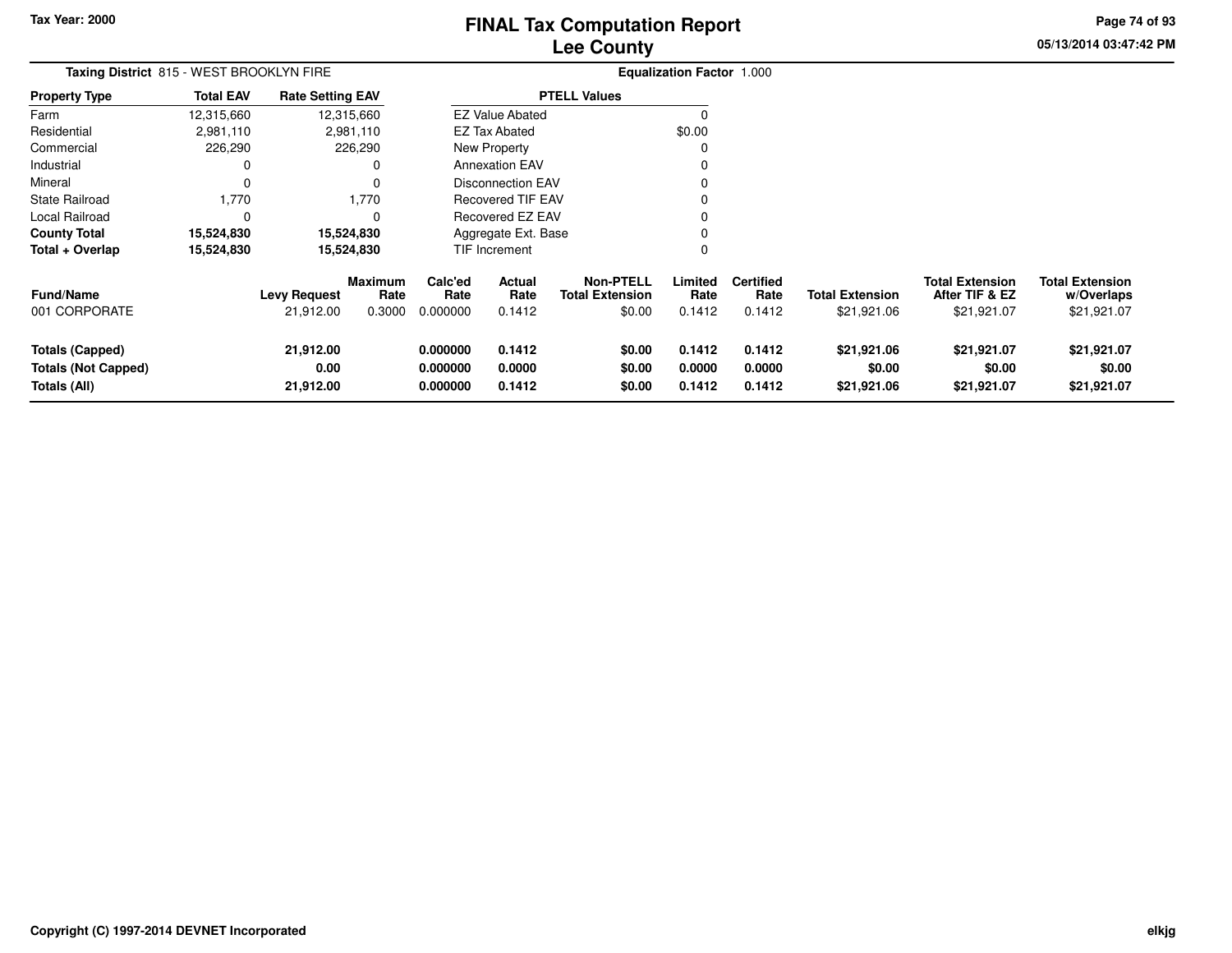# **Lee CountyFINAL Tax Computation Report**

**05/13/2014 03:47:42 PM Page 75 of 93**

| Taxing District 816 - DIXON FIRE-CITY                                |                  |                                   | <b>Equalization Factor 1.000</b> |                                  |                            |                                                      |                            |                                    |                                        |                                                          |                                                      |  |
|----------------------------------------------------------------------|------------------|-----------------------------------|----------------------------------|----------------------------------|----------------------------|------------------------------------------------------|----------------------------|------------------------------------|----------------------------------------|----------------------------------------------------------|------------------------------------------------------|--|
| <b>Property Type</b>                                                 | <b>Total EAV</b> | <b>Rate Setting EAV</b>           |                                  |                                  |                            | <b>PTELL Values</b>                                  |                            |                                    |                                        |                                                          |                                                      |  |
| Farm                                                                 | 400              |                                   | 400                              |                                  | <b>EZ Value Abated</b>     |                                                      | 650,919                    |                                    |                                        |                                                          |                                                      |  |
| Residential                                                          | 60,526,430       | 60,362,822                        |                                  |                                  | EZ Tax Abated              |                                                      | \$2,369.35                 |                                    |                                        |                                                          |                                                      |  |
| Commercial                                                           | 13,244,118       | 12,756,807                        |                                  |                                  | New Property               |                                                      |                            |                                    |                                        |                                                          |                                                      |  |
| Industrial                                                           | 1,300,340        |                                   | 1,300,340                        |                                  | <b>Annexation EAV</b>      |                                                      |                            |                                    |                                        |                                                          |                                                      |  |
| Mineral                                                              | 0                |                                   | 0                                |                                  | <b>Disconnection EAV</b>   |                                                      |                            |                                    |                                        |                                                          |                                                      |  |
| <b>State Railroad</b>                                                | 152,853          |                                   | 152,853                          | <b>Recovered TIF EAV</b>         |                            |                                                      |                            |                                    |                                        |                                                          |                                                      |  |
| Local Railroad                                                       | 0                |                                   |                                  |                                  | Recovered EZ EAV           |                                                      |                            |                                    |                                        |                                                          |                                                      |  |
| <b>County Total</b>                                                  | 75,224,141       | 74,573,222                        |                                  |                                  | Aggregate Ext. Base        |                                                      |                            |                                    |                                        |                                                          |                                                      |  |
| Total + Overlap                                                      | 75,224,141       | 74,573,222                        |                                  | TIF Increment<br>$\Omega$        |                            |                                                      |                            |                                    |                                        |                                                          |                                                      |  |
| <b>Fund/Name</b><br>012 FIRE PROTECTION                              |                  | <b>Levy Request</b><br>113,084.00 | Maximum<br>Rate<br>0.1500        | Calc'ed<br>Rate<br>0.000000      | Actual<br>Rate<br>0.1500   | <b>Non-PTELL</b><br><b>Total Extension</b><br>\$0.00 | Limited<br>Rate<br>0.1500  | <b>Certified</b><br>Rate<br>0.1500 | <b>Total Extension</b><br>\$112,836.21 | <b>Total Extension</b><br>After TIF & EZ<br>\$111,859.82 | <b>Total Extension</b><br>w/Overlaps<br>\$111,859.82 |  |
| 013 FIRE PENSION                                                     |                  | 159,533.00                        | 0.0000                           | 0.000000                         | 0.2140                     | \$0.00                                               | 0.2140                     | 0.2140                             | \$160,979.66                           | \$159,586.61                                             | \$159,586.61                                         |  |
| <b>Totals (Capped)</b><br><b>Totals (Not Capped)</b><br>Totals (All) |                  | 272,617.00<br>0.00<br>272,617.00  |                                  | 0.000000<br>0.000000<br>0.000000 | 0.3640<br>0.0000<br>0.3640 | \$0.00<br>\$0.00<br>\$0.00                           | 0.3640<br>0.0000<br>0.3640 | 0.3640<br>0.0000<br>0.3640         | \$273,815.87<br>\$0.00<br>\$273,815.87 | \$271,446.43<br>\$0.00<br>\$271,446.43                   | \$271,446.43<br>\$0.00<br>\$271,446.43               |  |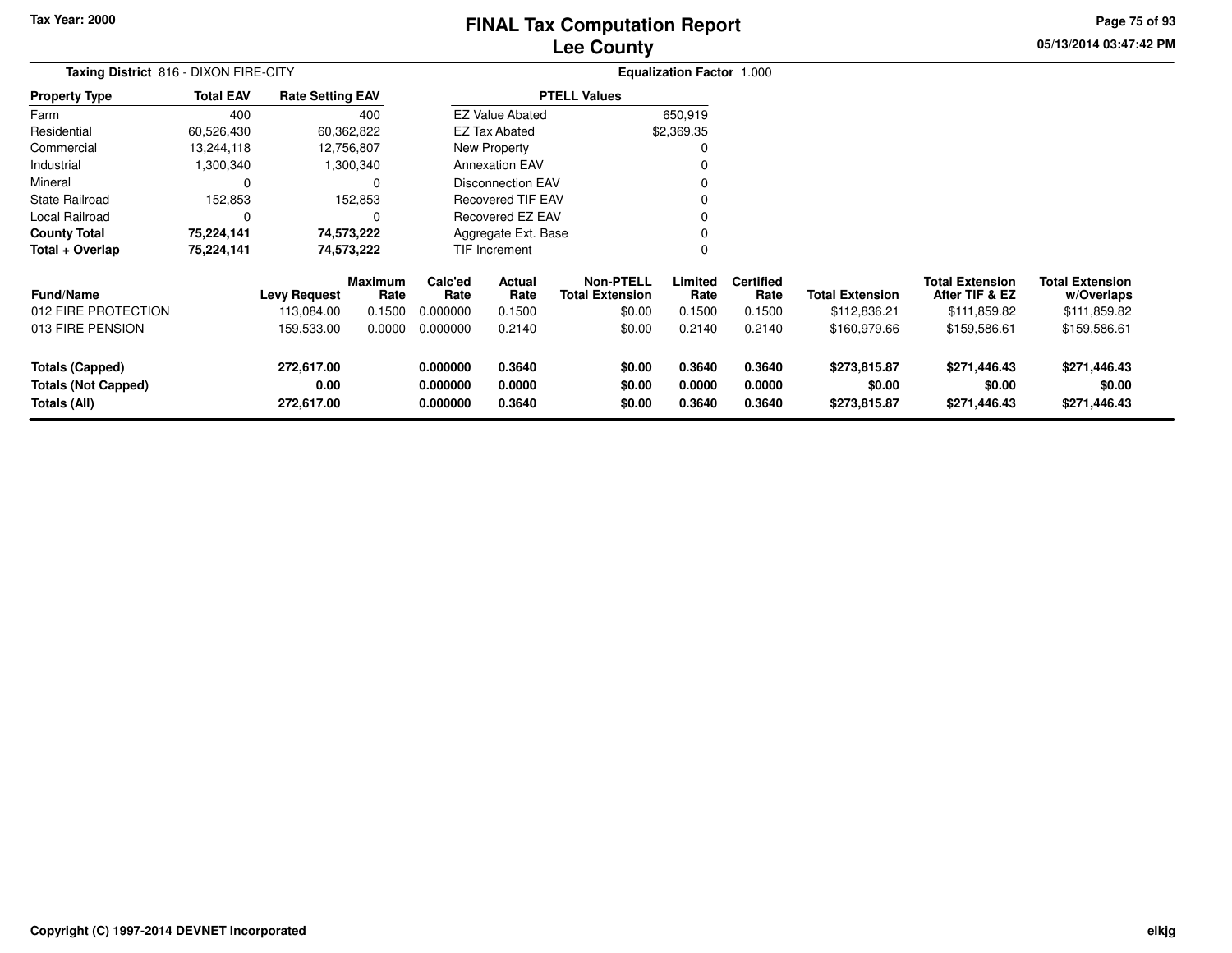**Totals (Not Capped)**

**Totals (All)**

**0.00**

**8,650.00**

# **Lee CountyFINAL Tax Computation Report**

**0.000000 0.0000 \$0.00 0.0000 0.0000 \$0.00 \$0.00 \$0.00**

**0.000000 0.0316 \$0.00 0.0316 0.0316 \$8,499.09 \$8,499.14 \$8,499.14**

**05/13/2014 03:47:42 PMPage 76 of 93**

|                        | Taxing District 821 - NACHUSA-CHINA MTD |                         |                        |                 |                          |                                            | <b>Equalization Factor 1.000</b> |                          |                        |                                          |                                      |
|------------------------|-----------------------------------------|-------------------------|------------------------|-----------------|--------------------------|--------------------------------------------|----------------------------------|--------------------------|------------------------|------------------------------------------|--------------------------------------|
| <b>Property Type</b>   | <b>Total EAV</b>                        | <b>Rate Setting EAV</b> |                        |                 |                          | <b>PTELL Values</b>                        |                                  |                          |                        |                                          |                                      |
| Farm                   | 13,652,540                              | 13,652,540              |                        |                 | <b>EZ Value Abated</b>   |                                            | O                                |                          |                        |                                          |                                      |
| Residential            | 10,118,760                              |                         | 10,118,760             |                 | EZ Tax Abated            |                                            | \$0.00                           |                          |                        |                                          |                                      |
| Commercial             | 2,753,750                               |                         | 2,753,750              |                 | New Property             |                                            | 0                                |                          |                        |                                          |                                      |
| Industrial             | 13,950                                  |                         | 13,950                 |                 | <b>Annexation EAV</b>    |                                            | 0                                |                          |                        |                                          |                                      |
| Mineral                | $\Omega$                                |                         | 0                      |                 | <b>Disconnection EAV</b> |                                            | 0                                |                          |                        |                                          |                                      |
| <b>State Railroad</b>  | 356,860                                 |                         | 356,860                |                 | <b>Recovered TIF EAV</b> |                                            | 0                                |                          |                        |                                          |                                      |
| Local Railroad         | 0                                       |                         | 0                      |                 | Recovered EZ EAV         |                                            | 0                                |                          |                        |                                          |                                      |
| <b>County Total</b>    | 26,895,860                              | 26,895,860              |                        |                 | Aggregate Ext. Base      |                                            | $\Omega$                         |                          |                        |                                          |                                      |
| Total + Overlap        | 26,895,860                              | 26,895,860              |                        |                 | TIF Increment            |                                            | 0                                |                          |                        |                                          |                                      |
| <b>Fund/Name</b>       |                                         | Levy Request            | <b>Maximum</b><br>Rate | Calc'ed<br>Rate | Actual<br>Rate           | <b>Non-PTELL</b><br><b>Total Extension</b> | Limited<br>Rate                  | <b>Certified</b><br>Rate | <b>Total Extension</b> | <b>Total Extension</b><br>After TIF & EZ | <b>Total Extension</b><br>w/Overlaps |
| 001 GENERAL            |                                         | 8,650.00                | 0.0000                 | 0.000000        | 0.0316                   | \$0.00                                     | 0.0316                           | 0.0316                   | \$8,499.09             | \$8,499.14                               | \$8,499.14                           |
| <b>Totals (Capped)</b> |                                         | 8,650.00                |                        | 0.000000        | 0.0316                   | \$0.00                                     | 0.0316                           | 0.0316                   | \$8,499.09             | \$8,499.14                               | \$8,499.14                           |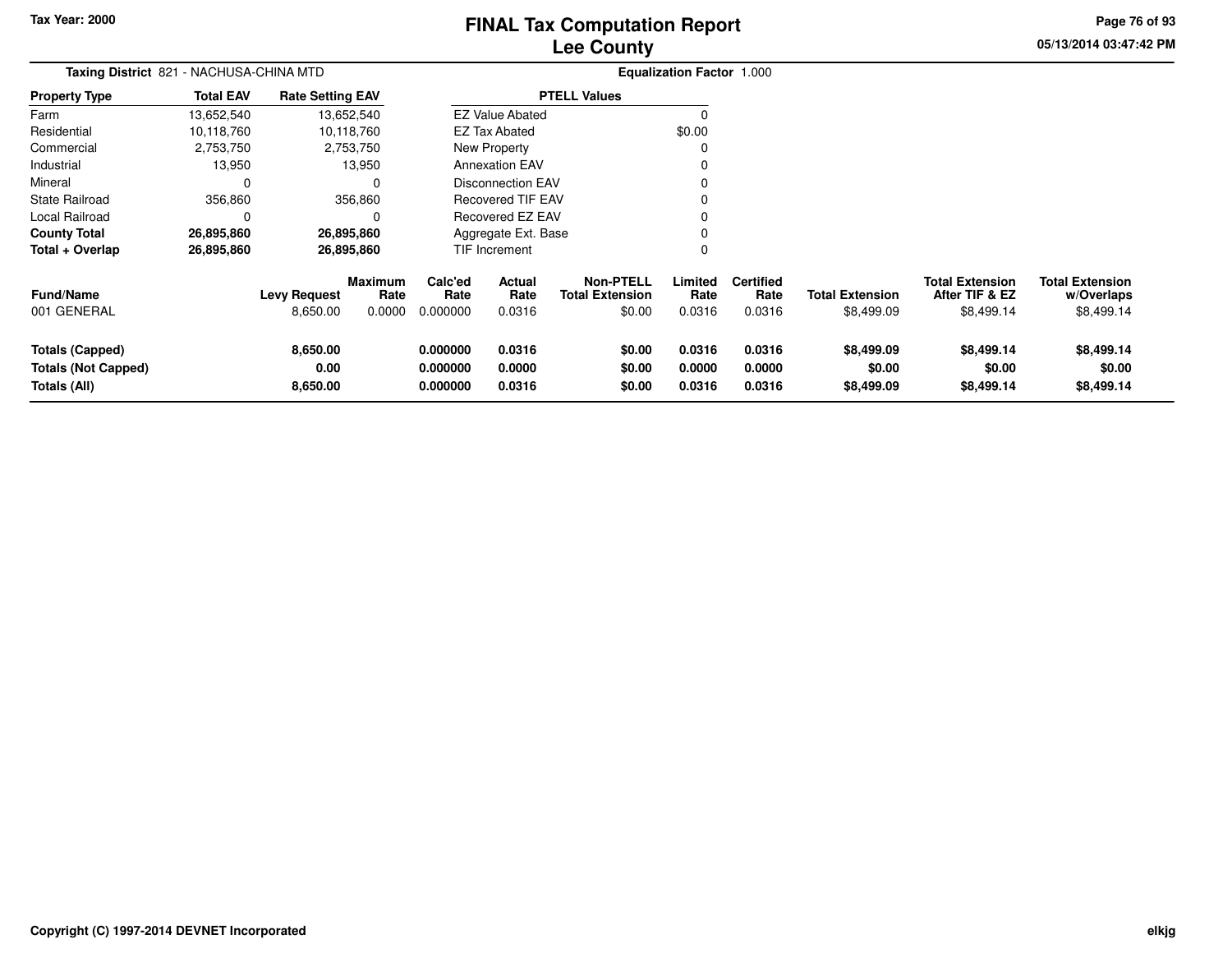# **Lee CountyFINAL Tax Computation Report**

**05/13/2014 03:47:42 PMPage 77 of 93**

| Taxing District 822 - ASHTON-BRADFORD MTD                            |                  |                                 |                                  |                                  |                            |                                                      | <b>Equalization Factor 1.000</b> |                                    |                                      |                                                        |                                                    |
|----------------------------------------------------------------------|------------------|---------------------------------|----------------------------------|----------------------------------|----------------------------|------------------------------------------------------|----------------------------------|------------------------------------|--------------------------------------|--------------------------------------------------------|----------------------------------------------------|
| <b>Property Type</b>                                                 | <b>Total EAV</b> | <b>Rate Setting EAV</b>         |                                  |                                  |                            | <b>PTELL Values</b>                                  |                                  |                                    |                                      |                                                        |                                                    |
| Farm                                                                 | 14,659,530       |                                 | 14,659,530                       |                                  | <b>EZ Value Abated</b>     |                                                      | $\Omega$                         |                                    |                                      |                                                        |                                                    |
| Residential                                                          | 9,430,500        |                                 | 9,430,500                        |                                  | <b>EZ Tax Abated</b>       |                                                      | \$0.00                           |                                    |                                      |                                                        |                                                    |
| Commercial                                                           | 3,032,360        |                                 | 3,032,360                        |                                  | New Property               |                                                      |                                  |                                    |                                      |                                                        |                                                    |
| Industrial                                                           | 3,158,270        |                                 | 3,158,270                        |                                  | <b>Annexation EAV</b>      |                                                      |                                  |                                    |                                      |                                                        |                                                    |
| Mineral                                                              |                  |                                 | O                                |                                  | <b>Disconnection EAV</b>   |                                                      |                                  |                                    |                                      |                                                        |                                                    |
| <b>State Railroad</b>                                                | 364,978          |                                 | 364,978                          |                                  | Recovered TIF EAV          |                                                      |                                  |                                    |                                      |                                                        |                                                    |
| Local Railroad                                                       | 0                |                                 | 0                                |                                  | Recovered EZ EAV           |                                                      |                                  |                                    |                                      |                                                        |                                                    |
| <b>County Total</b>                                                  | 30,645,638       |                                 | 30,645,638                       |                                  | Aggregate Ext. Base        |                                                      |                                  |                                    |                                      |                                                        |                                                    |
| Total + Overlap                                                      | 30,645,638       |                                 | 30,645,638                       |                                  | TIF Increment              |                                                      | 0                                |                                    |                                      |                                                        |                                                    |
| Fund/Name<br>001 GENERAL                                             |                  | <b>Levy Request</b><br>8,800.00 | <b>Maximum</b><br>Rate<br>0.0000 | Calc'ed<br>Rate<br>0.000000      | Actual<br>Rate<br>0.0288   | <b>Non-PTELL</b><br><b>Total Extension</b><br>\$0.00 | Limited<br>Rate<br>0.0288        | <b>Certified</b><br>Rate<br>0.0288 | <b>Total Extension</b><br>\$8,825.94 | <b>Total Extension</b><br>After TIF & EZ<br>\$8,826.18 | <b>Total Extension</b><br>w/Overlaps<br>\$8,826.18 |
| <b>Totals (Capped)</b><br><b>Totals (Not Capped)</b><br>Totals (All) |                  | 8,800.00<br>0.00<br>8,800.00    |                                  | 0.000000<br>0.000000<br>0.000000 | 0.0288<br>0.0000<br>0.0288 | \$0.00<br>\$0.00<br>\$0.00                           | 0.0288<br>0.0000<br>0.0288       | 0.0288<br>0.0000<br>0.0288         | \$8,825.94<br>\$0.00<br>\$8,825.94   | \$8,826.18<br>\$0.00<br>\$8,826.18                     | \$8,826.18<br>\$0.00<br>\$8,826.18                 |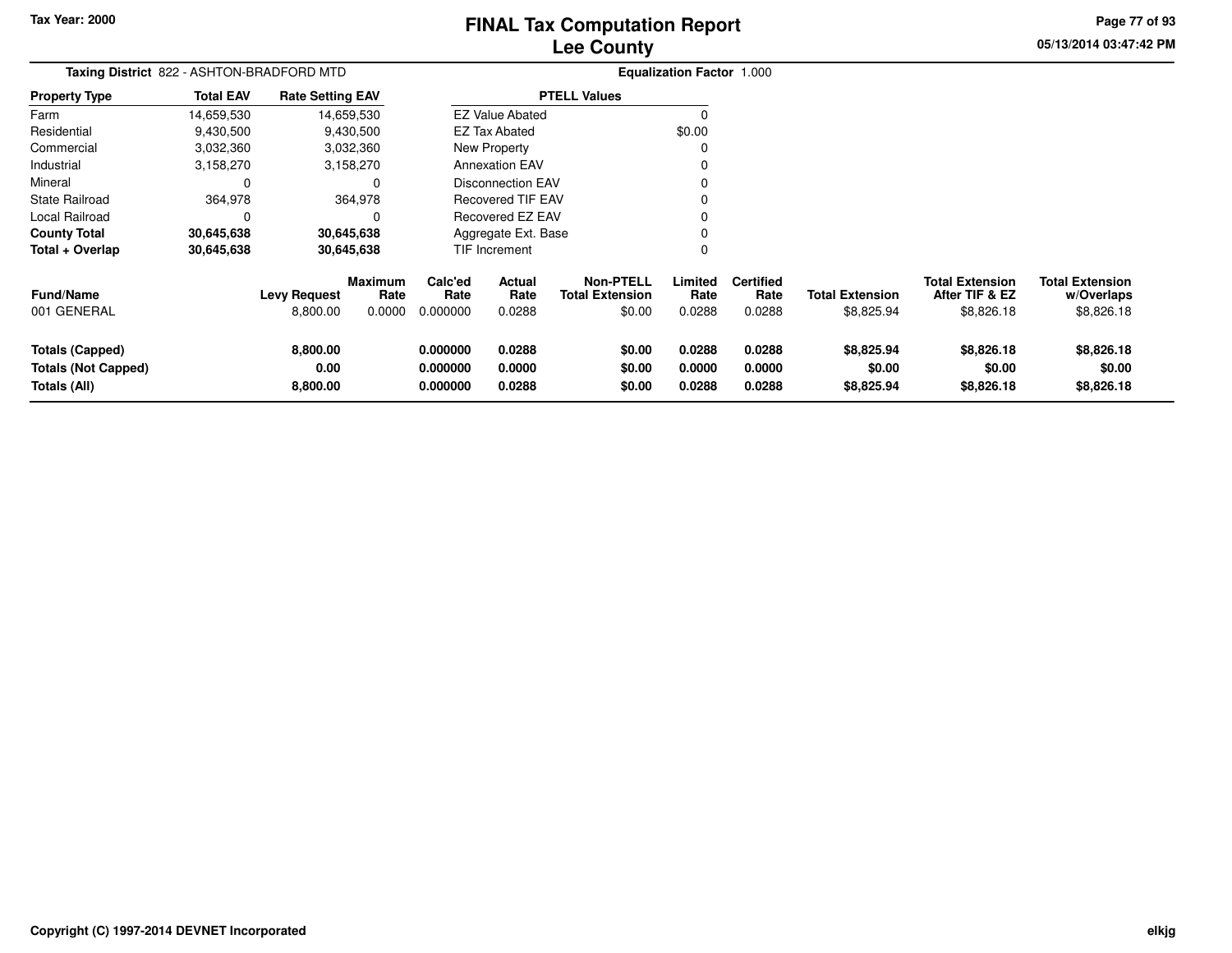# **Lee CountyFINAL Tax Computation Report**

**05/13/2014 03:47:42 PM Page 78 of 93**

| Taxing District 823 - REY-ALTO-VI-W-C MTD  |                  |                         |                        |                      |                          |                                            | <b>Equalization Factor 1.000</b> |                          |                        |                                          |                                      |
|--------------------------------------------|------------------|-------------------------|------------------------|----------------------|--------------------------|--------------------------------------------|----------------------------------|--------------------------|------------------------|------------------------------------------|--------------------------------------|
| <b>Property Type</b>                       | <b>Total EAV</b> | <b>Rate Setting EAV</b> |                        |                      |                          | <b>PTELL Values</b>                        |                                  |                          |                        |                                          |                                      |
| Farm                                       | 35,419,060       |                         | 35,419,060             |                      | <b>EZ Value Abated</b>   |                                            |                                  |                          |                        |                                          |                                      |
| Residential                                | 13,945,320       |                         | 13,945,320             |                      | <b>EZ Tax Abated</b>     |                                            | \$0.00                           |                          |                        |                                          |                                      |
| Commercial                                 | 1,773,870        |                         | 1,773,870              |                      | New Property             |                                            |                                  |                          |                        |                                          |                                      |
| Industrial                                 | 0                |                         | 0                      |                      | <b>Annexation EAV</b>    |                                            |                                  |                          |                        |                                          |                                      |
| Mineral                                    | $\Omega$         |                         |                        |                      | <b>Disconnection EAV</b> |                                            |                                  |                          |                        |                                          |                                      |
| <b>State Railroad</b>                      | 573,016          |                         | 573,016                |                      | <b>Recovered TIF EAV</b> |                                            |                                  |                          |                        |                                          |                                      |
| Local Railroad                             | 0                |                         | O                      |                      | Recovered EZ EAV         |                                            |                                  |                          |                        |                                          |                                      |
| <b>County Total</b>                        | 51,711,266       |                         | 51,711,266             |                      | Aggregate Ext. Base      |                                            |                                  |                          |                        |                                          |                                      |
| Total + Overlap                            | 51,711,266       |                         | 51,711,266             |                      | TIF Increment            |                                            | 0                                |                          |                        |                                          |                                      |
| <b>Fund/Name</b>                           |                  | <b>Levy Request</b>     | <b>Maximum</b><br>Rate | Calc'ed<br>Rate      | Actual<br>Rate           | <b>Non-PTELL</b><br><b>Total Extension</b> | ∟imited<br>Rate                  | <b>Certified</b><br>Rate | <b>Total Extension</b> | <b>Total Extension</b><br>After TIF & EZ | <b>Total Extension</b><br>w/Overlaps |
| 001 GENERAL                                |                  | 10,742.00               | 0.0000                 | 0.000000             | 0.0208                   | \$0.00                                     | 0.0208                           | 0.0208                   | \$10,755.94            | \$10,755.77                              | \$10,755.77                          |
| <b>Totals (Capped)</b>                     |                  | 10,742.00               |                        | 0.000000             | 0.0208                   | \$0.00                                     | 0.0208                           | 0.0208                   | \$10,755.94            | \$10,755.77                              | \$10,755.77                          |
| <b>Totals (Not Capped)</b><br>Totals (All) |                  | 0.00<br>10,742.00       |                        | 0.000000<br>0.000000 | 0.0000<br>0.0208         | \$0.00<br>\$0.00                           | 0.0000<br>0.0208                 | 0.0000<br>0.0208         | \$0.00<br>\$10,755.94  | \$0.00<br>\$10,755.77                    | \$0.00<br>\$10,755.77                |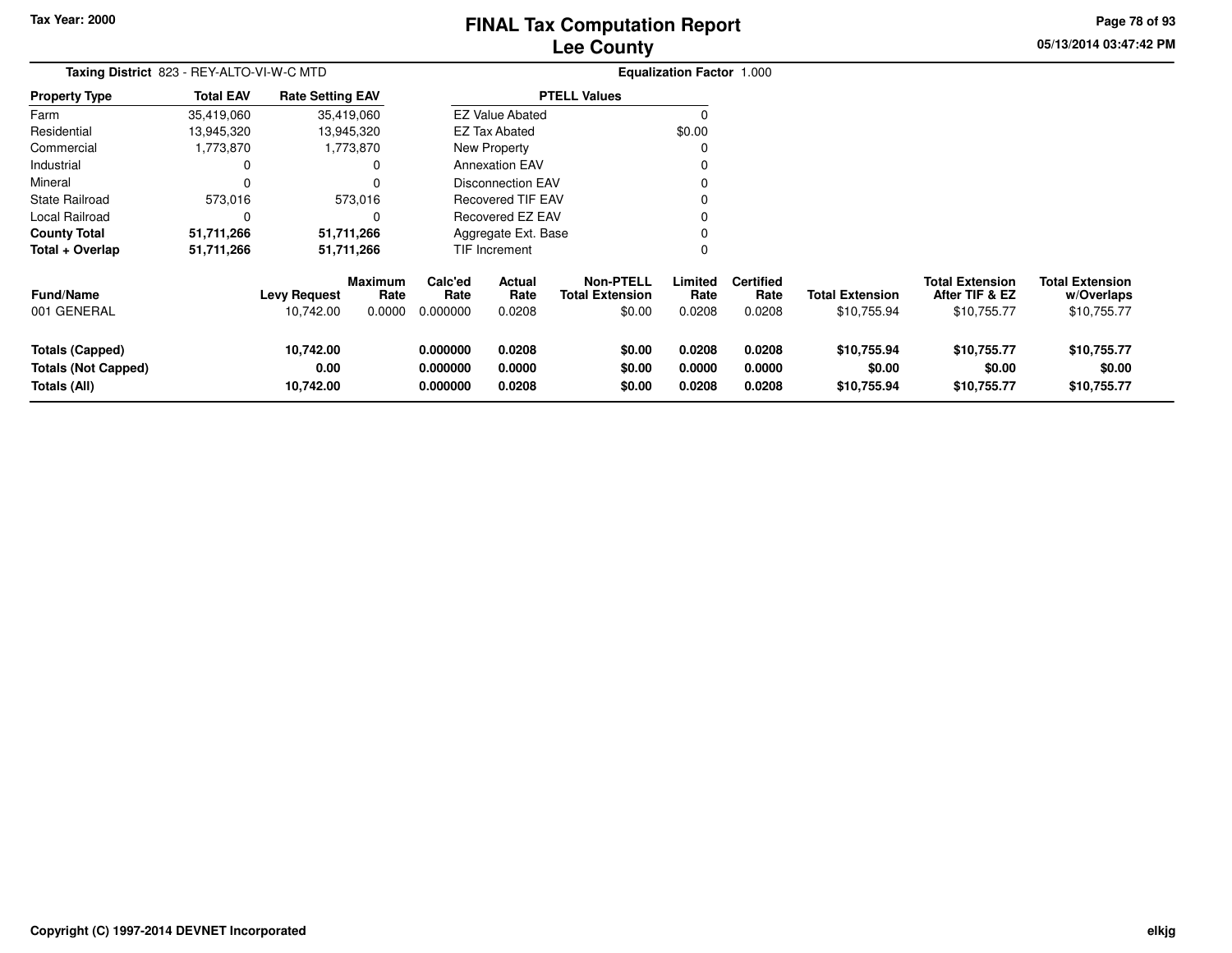# **Lee CountyFINAL Tax Computation Report**

**05/13/2014 03:47:42 PM Page 79 of 93**

|                                                               | Taxing District 824 - NELSON-HARMON MTD<br><b>Total EAV</b><br><b>Rate Setting EAV</b> |                                  |                                  |                                  |                            |                                                      | <b>Equalization Factor 1.000</b> |                                    |                                       |                                                         |                                                     |
|---------------------------------------------------------------|----------------------------------------------------------------------------------------|----------------------------------|----------------------------------|----------------------------------|----------------------------|------------------------------------------------------|----------------------------------|------------------------------------|---------------------------------------|---------------------------------------------------------|-----------------------------------------------------|
| <b>Property Type</b>                                          |                                                                                        |                                  |                                  |                                  |                            | <b>PTELL Values</b>                                  |                                  |                                    |                                       |                                                         |                                                     |
| Farm                                                          | 9,021,603                                                                              |                                  | 9,021,603                        |                                  | <b>EZ Value Abated</b>     |                                                      | $\Omega$                         |                                    |                                       |                                                         |                                                     |
| Residential                                                   | 8,539,786                                                                              |                                  | 8,539,786                        |                                  | EZ Tax Abated              |                                                      | \$0.00                           |                                    |                                       |                                                         |                                                     |
| Commercial                                                    | ,380,750                                                                               |                                  | 1,380,750                        |                                  | New Property               |                                                      | C                                |                                    |                                       |                                                         |                                                     |
| Industrial                                                    | 4,110,510                                                                              |                                  | 4,110,510                        |                                  | <b>Annexation EAV</b>      |                                                      |                                  |                                    |                                       |                                                         |                                                     |
| Mineral                                                       | 0                                                                                      |                                  | $\Omega$                         |                                  | <b>Disconnection EAV</b>   |                                                      | 0                                |                                    |                                       |                                                         |                                                     |
| <b>State Railroad</b>                                         | 1,053,922                                                                              |                                  | 1,053,922                        |                                  | Recovered TIF EAV          |                                                      | $\Omega$                         |                                    |                                       |                                                         |                                                     |
| Local Railroad                                                | 0                                                                                      |                                  | 0                                |                                  | Recovered EZ EAV           |                                                      | 0                                |                                    |                                       |                                                         |                                                     |
| <b>County Total</b>                                           | 24,106,571                                                                             |                                  | 24,106,571                       |                                  | Aggregate Ext. Base        |                                                      | 0                                |                                    |                                       |                                                         |                                                     |
| Total + Overlap                                               | 24,106,571                                                                             |                                  | 24,106,571                       |                                  | TIF Increment              |                                                      | 0                                |                                    |                                       |                                                         |                                                     |
| <b>Fund/Name</b><br>001 GENERAL                               |                                                                                        | <b>Levy Request</b><br>11,750.00 | <b>Maximum</b><br>Rate<br>0.0000 | Calc'ed<br>Rate<br>0.000000      | Actual<br>Rate<br>0.0463   | <b>Non-PTELL</b><br><b>Total Extension</b><br>\$0.00 | Limited<br>Rate<br>0.0463        | <b>Certified</b><br>Rate<br>0.0463 | <b>Total Extension</b><br>\$11,161.34 | <b>Total Extension</b><br>After TIF & EZ<br>\$11,161.64 | <b>Total Extension</b><br>w/Overlaps<br>\$11,161.64 |
|                                                               |                                                                                        |                                  |                                  |                                  |                            |                                                      |                                  |                                    |                                       |                                                         |                                                     |
| Totals (Capped)<br><b>Totals (Not Capped)</b><br>Totals (All) |                                                                                        | 11,750.00<br>0.00<br>11,750.00   |                                  | 0.000000<br>0.000000<br>0.000000 | 0.0463<br>0.0000<br>0.0463 | \$0.00<br>\$0.00<br>\$0.00                           | 0.0463<br>0.0000<br>0.0463       | 0.0463<br>0.0000<br>0.0463         | \$11,161.34<br>\$0.00<br>\$11,161.34  | \$11,161.64<br>\$0.00<br>\$11,161.64                    | \$11,161.64<br>\$0.00<br>\$11,161.64                |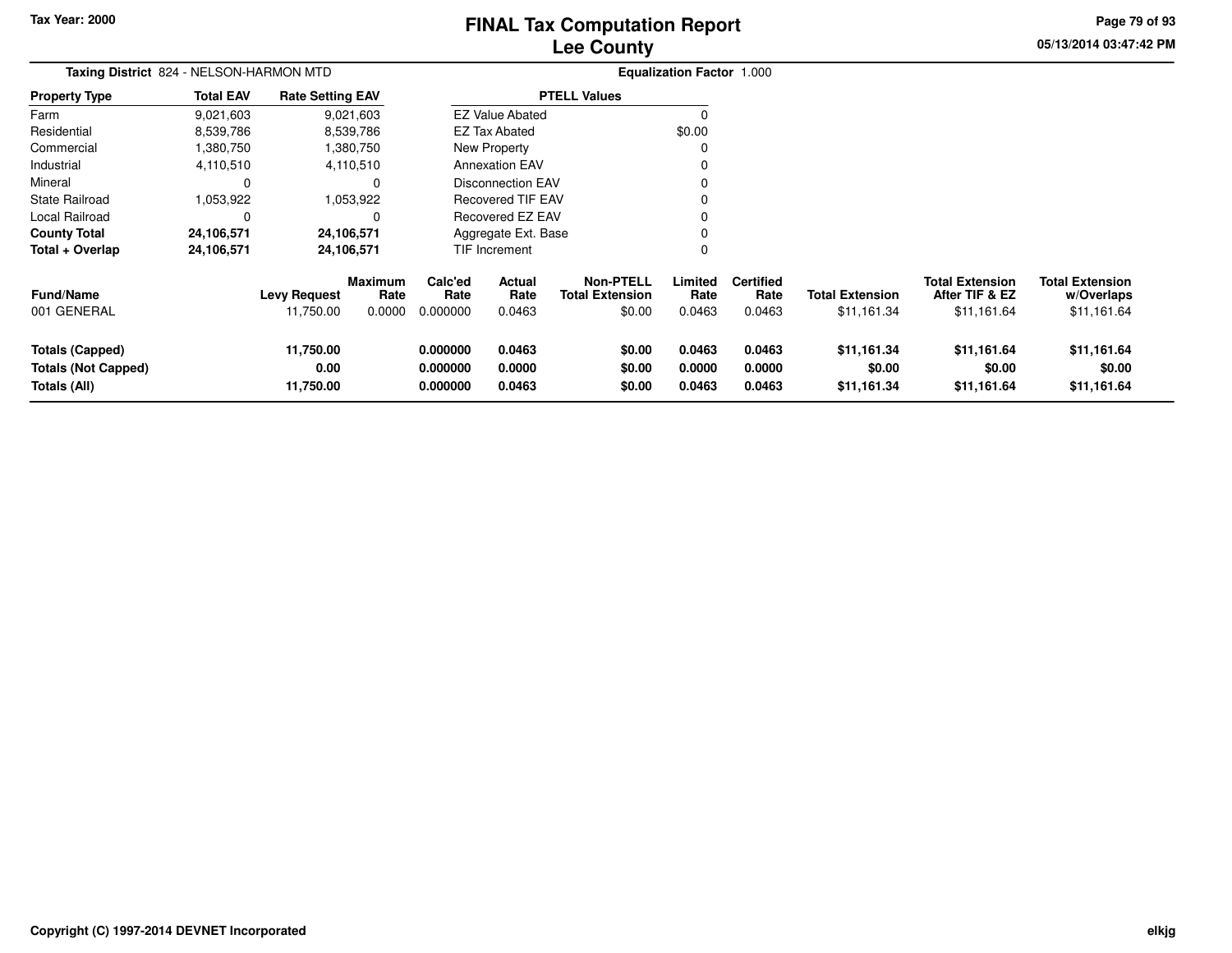# **Lee CountyFINAL Tax Computation Report**

**05/13/2014 03:47:42 PM**

**Page 80 of 93**

| <b>FINAL TAX COMPUTATION REPORT</b> |  |
|-------------------------------------|--|
| <b>Lee County</b>                   |  |

| <b>Taxing District</b> 825 - E GR-HAM-MAR-SO DIX MTD |                  |                                  |                           |                             |                          |                                                      | <b>Equalization Factor 1.000</b> |                                    |                                       |                                                         |                                                     |
|------------------------------------------------------|------------------|----------------------------------|---------------------------|-----------------------------|--------------------------|------------------------------------------------------|----------------------------------|------------------------------------|---------------------------------------|---------------------------------------------------------|-----------------------------------------------------|
| Property Type                                        | <b>Total EAV</b> | <b>Rate Setting EAV</b>          |                           |                             |                          | <b>PTELL Values</b>                                  |                                  |                                    |                                       |                                                         |                                                     |
| Farm                                                 | 23,286,210       | 23,286,210                       |                           |                             | <b>EZ Value Abated</b>   |                                                      | O                                |                                    |                                       |                                                         |                                                     |
| Residential                                          | 8,302,900        |                                  | 8,302,900                 |                             | <b>EZ Tax Abated</b>     |                                                      | \$0.00                           |                                    |                                       |                                                         |                                                     |
| Commercial                                           | 2,897,500        |                                  | 2,897,500                 |                             | New Property             |                                                      |                                  |                                    |                                       |                                                         |                                                     |
| Industrial                                           | 5,478,930        |                                  | 5,478,930                 |                             | <b>Annexation EAV</b>    |                                                      |                                  |                                    |                                       |                                                         |                                                     |
| Mineral                                              | 0                |                                  |                           |                             | <b>Disconnection EAV</b> |                                                      |                                  |                                    |                                       |                                                         |                                                     |
| State Railroad                                       | 213,845          |                                  | 213,845                   |                             | <b>Recovered TIF EAV</b> |                                                      |                                  |                                    |                                       |                                                         |                                                     |
| Local Railroad                                       | 0                |                                  |                           |                             | Recovered EZ EAV         |                                                      |                                  |                                    |                                       |                                                         |                                                     |
| <b>County Total</b>                                  | 40,179,385       | 40,179,385                       |                           |                             | Aggregate Ext. Base      |                                                      |                                  |                                    |                                       |                                                         |                                                     |
| Total + Overlap                                      | 40,179,385       | 40,179,385                       |                           |                             | TIF Increment            |                                                      | 0                                |                                    |                                       |                                                         |                                                     |
| <b>Fund/Name</b><br>001 GENERAL                      |                  | <b>Levy Request</b><br>13,780.00 | Maximum<br>Rate<br>0.0000 | Calc'ed<br>Rate<br>0.000000 | Actual<br>Rate<br>0.0333 | <b>Non-PTELL</b><br><b>Total Extension</b><br>\$0.00 | Limited<br>Rate<br>0.0333        | <b>Certified</b><br>Rate<br>0.0333 | <b>Total Extension</b><br>\$13,379.74 | <b>Total Extension</b><br>After TIF & EZ<br>\$13,379.64 | <b>Total Extension</b><br>w/Overlaps<br>\$13,379.64 |
|                                                      |                  |                                  |                           |                             |                          |                                                      |                                  |                                    |                                       |                                                         |                                                     |
| <b>Totals (Capped)</b><br><b>Totals (Not Capped)</b> |                  | 13,780.00<br>0.00                |                           | 0.000000<br>0.000000        | 0.0333<br>0.0000         | \$0.00<br>\$0.00                                     | 0.0333<br>0.0000                 | 0.0333<br>0.0000                   | \$13,379.74<br>\$0.00                 | \$13,379.64<br>\$0.00                                   | \$13,379.64<br>\$0.00                               |
| Totals (All)                                         |                  | 13,780.00                        |                           | 0.000000                    | 0.0333                   | \$0.00                                               | 0.0333                           | 0.0333                             | \$13,379.74                           | \$13,379.64                                             | \$13,379.64                                         |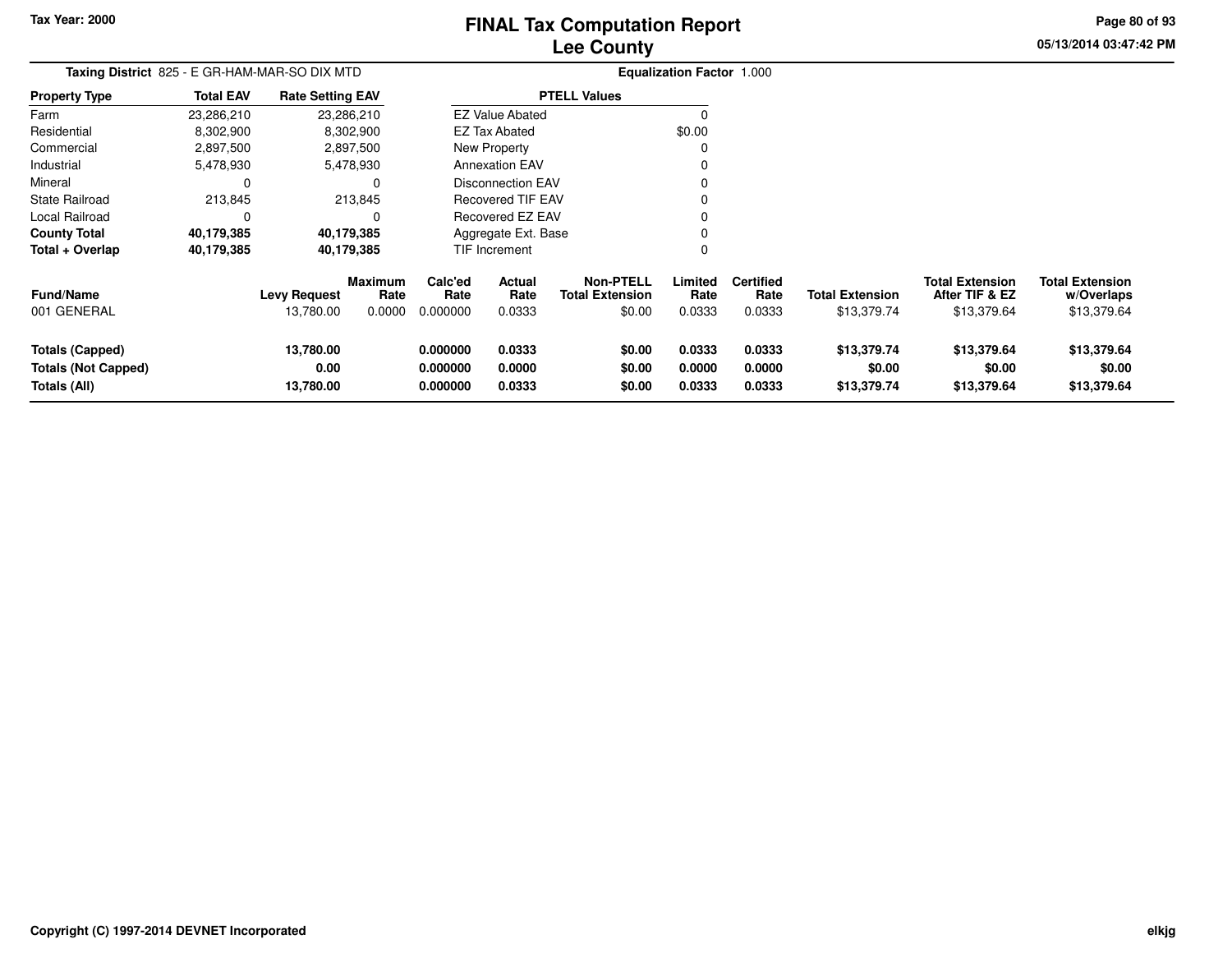# **Lee CountyFINAL Tax Computation Report**

**05/13/2014 03:47:42 PM Page 81 of 93**

| Taxing District 826 - AMBOY-LEE CENTER MTD                           |                  |                                  |                                  |                                  |                            |                                                      | <b>Equalization Factor 1.000</b> |                                    |                                       |                                                         |                                                     |
|----------------------------------------------------------------------|------------------|----------------------------------|----------------------------------|----------------------------------|----------------------------|------------------------------------------------------|----------------------------------|------------------------------------|---------------------------------------|---------------------------------------------------------|-----------------------------------------------------|
| Property Type                                                        | <b>Total EAV</b> | <b>Rate Setting EAV</b>          |                                  |                                  |                            | <b>PTELL Values</b>                                  |                                  |                                    |                                       |                                                         |                                                     |
| Farm                                                                 | 10,956,100       |                                  | 10,956,100                       |                                  | <b>EZ Value Abated</b>     |                                                      |                                  |                                    |                                       |                                                         |                                                     |
| Residential                                                          | 23,872,740       |                                  | 23,872,740                       |                                  | <b>EZ Tax Abated</b>       |                                                      | \$0.00                           |                                    |                                       |                                                         |                                                     |
| Commercial                                                           | 4,220,620        |                                  | 4,220,620                        |                                  | New Property               |                                                      |                                  |                                    |                                       |                                                         |                                                     |
| Industrial                                                           | 3,401,230        |                                  | 3,401,230                        |                                  | <b>Annexation EAV</b>      |                                                      |                                  |                                    |                                       |                                                         |                                                     |
| Mineral                                                              |                  |                                  | 0                                |                                  | <b>Disconnection EAV</b>   |                                                      |                                  |                                    |                                       |                                                         |                                                     |
| State Railroad                                                       | 10,626           |                                  | 10,626                           |                                  | <b>Recovered TIF EAV</b>   |                                                      |                                  |                                    |                                       |                                                         |                                                     |
| Local Railroad                                                       |                  |                                  | 0                                |                                  | <b>Recovered EZ EAV</b>    |                                                      |                                  |                                    |                                       |                                                         |                                                     |
| County Total                                                         | 42,461,316       |                                  | 42,461,316                       |                                  | Aggregate Ext. Base        |                                                      |                                  |                                    |                                       |                                                         |                                                     |
| Total + Overlap                                                      | 42,461,316       |                                  | 42,461,316                       |                                  | TIF Increment              |                                                      |                                  |                                    |                                       |                                                         |                                                     |
| Fund/Name<br>001 GENERAL                                             |                  | <b>Levy Request</b><br>24,100.00 | <b>Maximum</b><br>Rate<br>0.0000 | Calc'ed<br>Rate<br>0.000000      | Actual<br>Rate<br>0.0568   | <b>Non-PTELL</b><br><b>Total Extension</b><br>\$0.00 | Limited<br>Rate<br>0.0568        | <b>Certified</b><br>Rate<br>0.0568 | <b>Total Extension</b><br>\$24,118.03 | <b>Total Extension</b><br>After TIF & EZ<br>\$24,118.00 | <b>Total Extension</b><br>w/Overlaps<br>\$24,118.00 |
| <b>Totals (Capped)</b><br><b>Totals (Not Capped)</b><br>Totals (All) |                  | 24,100.00<br>0.00<br>24,100.00   |                                  | 0.000000<br>0.000000<br>0.000000 | 0.0568<br>0.0000<br>0.0568 | \$0.00<br>\$0.00<br>\$0.00                           | 0.0568<br>0.0000<br>0.0568       | 0.0568<br>0.0000<br>0.0568         | \$24,118.03<br>\$0.00<br>\$24,118.03  | \$24,118.00<br>\$0.00<br>\$24,118.00                    | \$24,118.00<br>\$0.00<br>\$24,118.00                |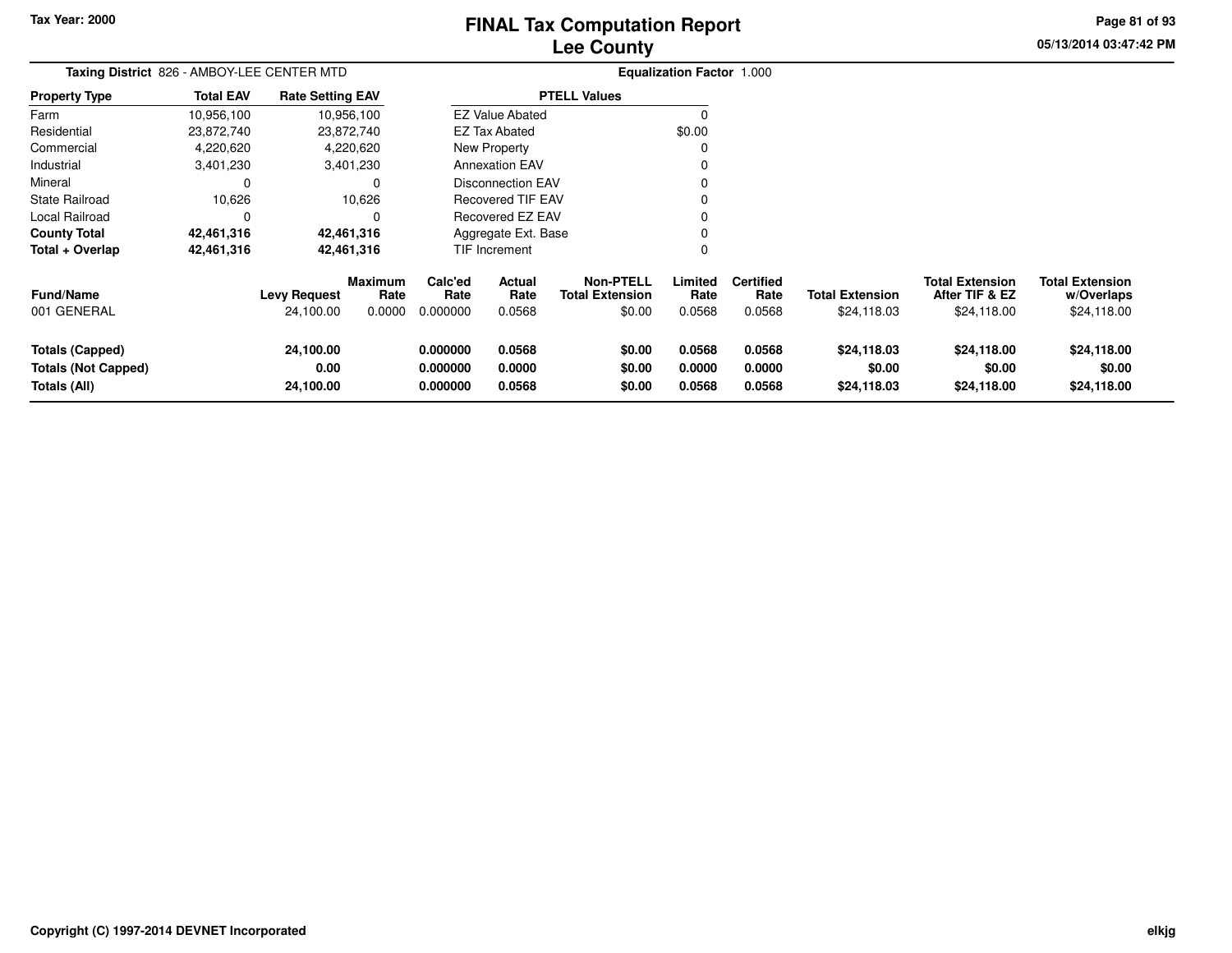# **Lee CountyFINAL Tax Computation Report**

**05/13/2014 03:47:42 PM Page 82 of 93**

| Taxing District 827 - MAY-SUBLETTE MTD |                  |                         |                 |                 |                          |                                            | <b>Equalization Factor 1.000</b> |                          |                        |                                          |                                      |
|----------------------------------------|------------------|-------------------------|-----------------|-----------------|--------------------------|--------------------------------------------|----------------------------------|--------------------------|------------------------|------------------------------------------|--------------------------------------|
| <b>Property Type</b>                   | <b>Total EAV</b> | <b>Rate Setting EAV</b> |                 |                 |                          | <b>PTELL Values</b>                        |                                  |                          |                        |                                          |                                      |
| Farm                                   | 16,724,690       |                         | 16,724,690      |                 | <b>EZ Value Abated</b>   |                                            | $\Omega$                         |                          |                        |                                          |                                      |
| Residential                            | 16,014,390       |                         | 16,014,390      |                 | EZ Tax Abated            |                                            | \$0.00                           |                          |                        |                                          |                                      |
| Commercial                             | 2,827,460        |                         | 2,827,460       |                 | New Property             |                                            | 0                                |                          |                        |                                          |                                      |
| Industrial                             | 0                |                         | 0               |                 | <b>Annexation EAV</b>    |                                            | 0                                |                          |                        |                                          |                                      |
| Mineral                                | $\Omega$         |                         | 0               |                 | <b>Disconnection EAV</b> |                                            | $\Omega$                         |                          |                        |                                          |                                      |
| <b>State Railroad</b>                  | 8,090            |                         | 8,090           |                 | <b>Recovered TIF EAV</b> |                                            | 0                                |                          |                        |                                          |                                      |
| Local Railroad                         | $\Omega$         |                         | 0               |                 | Recovered EZ EAV         |                                            | 0                                |                          |                        |                                          |                                      |
| <b>County Total</b>                    | 35,574,630       |                         | 35,574,630      |                 | Aggregate Ext. Base      |                                            | 0                                |                          |                        |                                          |                                      |
| Total + Overlap                        | 35,574,630       |                         | 35,574,630      |                 | TIF Increment            |                                            | $\Omega$                         |                          |                        |                                          |                                      |
| <b>Fund/Name</b>                       |                  | <b>Levy Request</b>     | Maximum<br>Rate | Calc'ed<br>Rate | Actual<br>Rate           | <b>Non-PTELL</b><br><b>Total Extension</b> | Limited<br>Rate                  | <b>Certified</b><br>Rate | <b>Total Extension</b> | <b>Total Extension</b><br>After TIF & EZ | <b>Total Extension</b><br>w/Overlaps |
| 001 GENERAL                            |                  | 18,500.00               | 0.0000          | 0.000000        | 0.0521                   | \$0.00                                     | 0.0521                           | 0.0521                   | \$18,534.38            | \$18,534.37                              | \$18,534.37                          |
| <b>Totals (Capped)</b>                 |                  | 18,500.00               |                 | 0.000000        | 0.0521                   | \$0.00                                     | 0.0521                           | 0.0521                   | \$18,534.38            | \$18,534.37                              | \$18,534.37                          |
| <b>Totals (Not Capped)</b>             |                  | 0.00                    |                 | 0.000000        | 0.0000                   | \$0.00                                     | 0.0000                           | 0.0000                   | \$0.00                 | \$0.00                                   | \$0.00                               |
| Totals (All)                           |                  | 18,500.00               |                 | 0.000000        | 0.0521                   | \$0.00                                     | 0.0521                           | 0.0521                   | \$18,534.38            | \$18,534.37                              | \$18,534.37                          |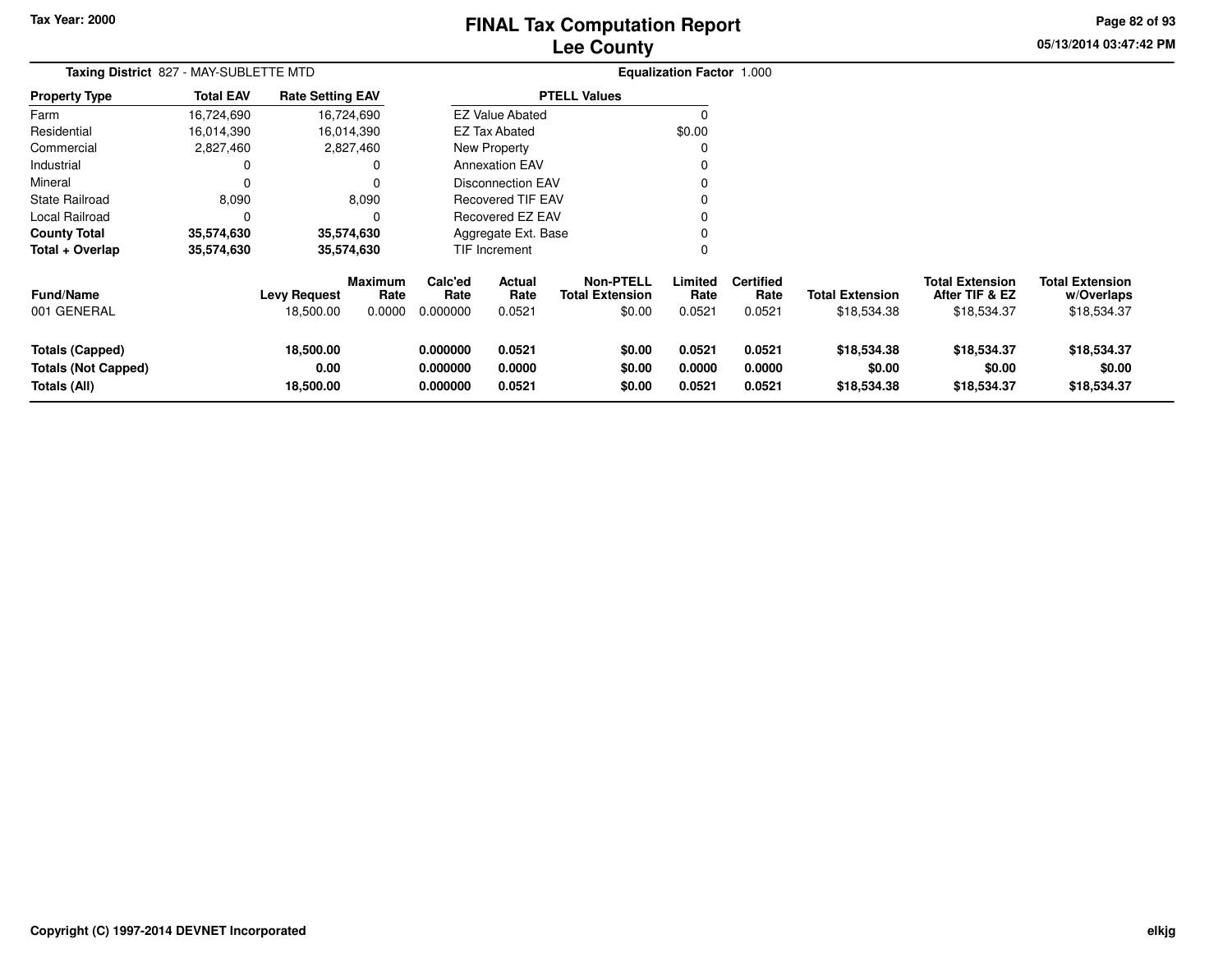**Totals (Not Capped)**

**Totals (All)**

# **Lee CountyFINAL Tax Computation Report**

**05/13/2014 03:47:42 PMPage 83 of 93**

|                        |                  | Taxing District 828 - BROOKLYN-WYOMING MTD |                        |                 |                          |                                            | <b>Equalization Factor 1.000</b> |                          |                        |                                          |                                      |
|------------------------|------------------|--------------------------------------------|------------------------|-----------------|--------------------------|--------------------------------------------|----------------------------------|--------------------------|------------------------|------------------------------------------|--------------------------------------|
| <b>Property Type</b>   | <b>Total EAV</b> | <b>Rate Setting EAV</b>                    |                        |                 |                          | <b>PTELL Values</b>                        |                                  |                          |                        |                                          |                                      |
| Farm                   | 19,285,152       | 19,285,152                                 |                        |                 | <b>EZ Value Abated</b>   |                                            | 0                                |                          |                        |                                          |                                      |
| Residential            | 15,232,840       | 15,232,840                                 |                        |                 | EZ Tax Abated            |                                            | \$0.00                           |                          |                        |                                          |                                      |
| Commercial             | 1,470,610        | 1,470,610                                  |                        |                 | New Property             |                                            | $\Omega$                         |                          |                        |                                          |                                      |
| Industrial             | 0                |                                            | 0                      |                 | <b>Annexation EAV</b>    |                                            | 0                                |                          |                        |                                          |                                      |
| Mineral                | $\Omega$         |                                            | 0                      |                 | <b>Disconnection EAV</b> |                                            | 0                                |                          |                        |                                          |                                      |
| State Railroad         | 3,650            | 3,650                                      |                        |                 | Recovered TIF EAV        |                                            | 0                                |                          |                        |                                          |                                      |
| Local Railroad         | $\Omega$         |                                            | $\Omega$               |                 | Recovered EZ EAV         |                                            | 0                                |                          |                        |                                          |                                      |
| <b>County Total</b>    | 35,992,252       | 35,992,252                                 |                        |                 | Aggregate Ext. Base      |                                            | 0                                |                          |                        |                                          |                                      |
| Total + Overlap        | 35,992,252       | 35,992,252                                 |                        |                 | TIF Increment            |                                            | $\Omega$                         |                          |                        |                                          |                                      |
| <b>Fund/Name</b>       |                  | <b>Levy Request</b>                        | <b>Maximum</b><br>Rate | Calc'ed<br>Rate | <b>Actual</b><br>Rate    | <b>Non-PTELL</b><br><b>Total Extension</b> | Limited<br>Rate                  | <b>Certified</b><br>Rate | <b>Total Extension</b> | <b>Total Extension</b><br>After TIF & EZ | <b>Total Extension</b><br>w/Overlaps |
| 001 GENERAL            |                  | 14,280.00                                  | 0.0000                 | 0.000000        | 0.0390                   | \$0.00                                     | 0.0390                           | 0.0390                   | \$14,045.40            | \$14,036.96                              | \$14,036.96                          |
| <b>Totals (Capped)</b> |                  | 14,280.00                                  |                        | 0.000000        | 0.0390                   | \$0.00                                     | 0.0390                           | 0.0390                   | \$14,045.40            | \$14,036.96                              | \$14,036.96                          |

**0.000000 0.0390 \$0.00 0.0390 0.0390 \$14,045.40 \$14,036.96 \$14,036.96**

**0.000000 0.0000 \$0.00 0.0000 0.0000 \$0.00 \$0.00 \$0.00**

**0.000000 0.0390 \$0.00 0.0390 0.0390 \$14,045.40 \$14,036.96 \$14,036.96**

**14,280.00**

**0.00**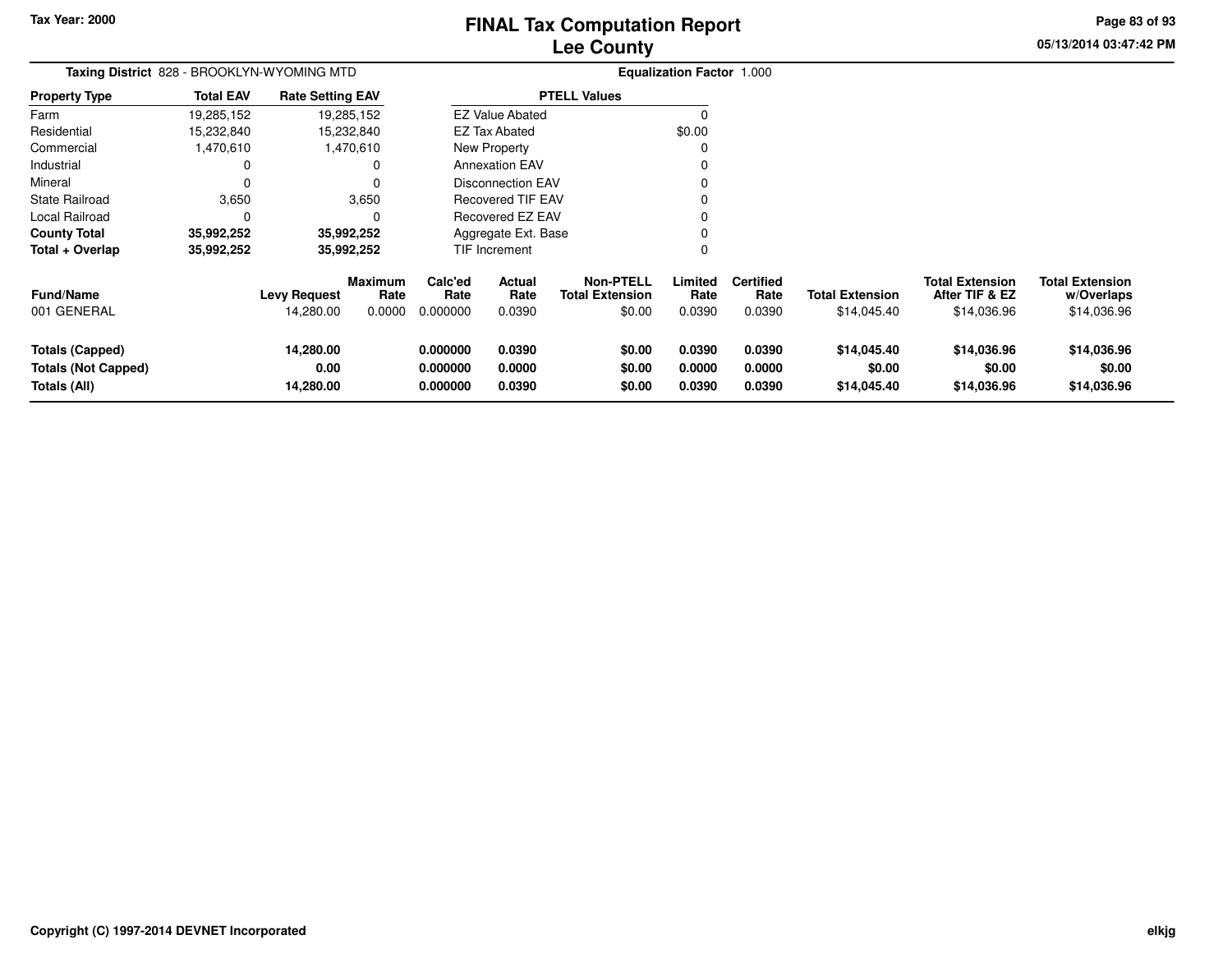**05/13/2014 03:47:42 PM Page 84 of 93**

| Taxing District 851 - DIXON PARK DISTRICT                                   |                  |                                        |                        |                                  |                            |                                            | <b>Equalization Factor 1.000</b> |                            |                                              |                                              |                                              |
|-----------------------------------------------------------------------------|------------------|----------------------------------------|------------------------|----------------------------------|----------------------------|--------------------------------------------|----------------------------------|----------------------------|----------------------------------------------|----------------------------------------------|----------------------------------------------|
| <b>Property Type</b>                                                        | <b>Total EAV</b> | <b>Rate Setting EAV</b>                |                        |                                  |                            | <b>PTELL Values</b>                        |                                  |                            |                                              |                                              |                                              |
| Farm                                                                        | 556,210          |                                        | 556,210                |                                  | <b>EZ Value Abated</b>     |                                            | 1,970,882                        |                            |                                              |                                              |                                              |
| Residential                                                                 | 87,454,870       | 87,447,566                             |                        |                                  | <b>EZ Tax Abated</b>       |                                            | \$8,731.02                       |                            |                                              |                                              |                                              |
| Commercial                                                                  | 25,541,438       | 24,120,386                             |                        |                                  | <b>New Property</b>        |                                            | 0                                |                            |                                              |                                              |                                              |
| Industrial                                                                  | 10,792,970       | 10,250,444                             |                        |                                  | <b>Annexation EAV</b>      |                                            | 0                                |                            |                                              |                                              |                                              |
| Mineral                                                                     | $\Omega$         |                                        | $\Omega$               |                                  | <b>Disconnection EAV</b>   |                                            |                                  |                            |                                              |                                              |                                              |
| <b>State Railroad</b>                                                       | 266,772          |                                        | 266,772                |                                  | <b>Recovered TIF EAV</b>   |                                            | 0                                |                            |                                              |                                              |                                              |
| <b>Local Railroad</b>                                                       |                  |                                        | 0                      |                                  | Recovered EZ EAV           |                                            | 0                                |                            |                                              |                                              |                                              |
| <b>County Total</b>                                                         | 124,612,260      | 122,641,378                            |                        |                                  | Aggregate Ext. Base        |                                            | 0                                |                            |                                              |                                              |                                              |
| Total + Overlap                                                             | 124,612,260      | 122,641,378                            |                        |                                  | TIF Increment              |                                            | $\Omega$                         |                            |                                              |                                              |                                              |
| <b>Fund/Name</b>                                                            |                  | <b>Levy Request</b>                    | <b>Maximum</b><br>Rate | Calc'ed<br>Rate                  | Actual<br>Rate             | <b>Non-PTELL</b><br><b>Total Extension</b> | Limited<br>Rate                  | <b>Certified</b><br>Rate   | <b>Total Extension</b>                       | <b>Total Extension</b><br>After TIF & EZ     | <b>Total Extension</b><br>w/Overlaps         |
| 001 CORPORATE                                                               |                  | 110,000.00                             | 0.1000                 | 0.000000                         | 0.0897                     | \$0.00                                     | 0.0897                           | 0.0897                     | \$111,777.20                                 | \$110,009.93                                 | \$110,009.93                                 |
| 003 BONDS                                                                   |                  | 147,563.00                             | 0.0000                 | 0.000000                         | 0.1204                     | \$0.00                                     | 0.1204                           | 0.1204                     | \$150,033.16                                 | \$147,660.56                                 | \$147,660.56                                 |
| 005 IMRF                                                                    |                  | 34,000.00                              | 0.0000                 | 0.000000                         | 0.0278                     | \$0.00                                     | 0.0278                           | 0.0278                     | \$34,642.21                                  | \$34,094.36                                  | \$34,094.36                                  |
| 014 POLICE PRO                                                              |                  | 17,000.00                              | 0.0250                 | 0.000000                         | 0.0139                     | \$0.00                                     | 0.0139                           | 0.0139                     | \$17,321.10                                  | \$17,047.16                                  | \$17,047.16                                  |
| 027 AUDIT                                                                   |                  | 4,000.00                               | 0.0050                 | 0.000000                         | 0.0033                     | \$0.00                                     | 0.0033                           | 0.0033                     | \$4,112.20                                   | \$4,047.17                                   | \$4,047.17                                   |
| 035 LIABILITY INS                                                           |                  | 32,500.00                              | 0.0000                 | 0.000000                         | 0.0266                     | \$0.00                                     | 0.0266                           | 0.0266                     | \$33,146.86                                  | \$32,622.67                                  | \$32,622.67                                  |
| 047 SOCIAL SECURITY                                                         |                  | 30,000.00                              | 0.0000                 | 0.000000                         | 0.0245                     | \$0.00                                     | 0.0245                           | 0.0245                     | \$30,530.00                                  | \$30,047.19                                  | \$30,047.19                                  |
| 060 UNEMPLOYMENT COMP                                                       |                  | 2,000.00                               | 0.0000                 | 0.000000                         | 0.0017                     | \$0.00                                     | 0.0017                           | 0.0017                     | \$2,118.41                                   | \$2,084.87                                   | \$2,084.87                                   |
| 062 WORKMANS COMP                                                           |                  | 14,000.00                              | 0.0000                 | 0.000000                         | 0.0115                     | \$0.00                                     | 0.0115                           | 0.0115                     | \$14,330.41                                  | \$14,103.76                                  | \$14,103.76                                  |
| <b>122 RECREATION</b>                                                       |                  | 83,000.00                              | 0.0750                 | 0.000000                         | 0.0677                     | \$0.00                                     | 0.0677                           | 0.0677                     | \$84,362.50                                  | \$83,028.39                                  | \$83,028.39                                  |
| 123 MUSEUM FUND                                                             |                  | 63,000.00                              | 0.0700                 | 0.000000                         | 0.0514                     | \$0.00                                     | 0.0514                           | 0.0514                     | \$64,050.70                                  | \$63,037.79                                  | \$63,037.79                                  |
| 125 PAVING LIGHTS                                                           |                  | 5,500.00                               | 0.0050                 | 0.000000                         | 0.0045                     | \$0.00                                     | 0.0045                           | 0.0045                     | \$5,607.55                                   | \$5,518.87                                   | \$5,518.87                                   |
| <b>Totals (Capped)</b><br><b>Totals (Not Capped)</b><br><b>Totals (All)</b> |                  | 395,000.00<br>147,563.00<br>542,563.00 |                        | 0.000000<br>0.000000<br>0.000000 | 0.3226<br>0.1204<br>0.4430 | \$0.00<br>\$0.00<br>\$0.00                 | 0.3226<br>0.1204<br>0.4430       | 0.3226<br>0.1204<br>0.4430 | \$401,999.14<br>\$150,033.16<br>\$552,032.30 | \$395,642.16<br>\$147,660.56<br>\$543,302.72 | \$395,642.16<br>\$147,660.56<br>\$543,302.72 |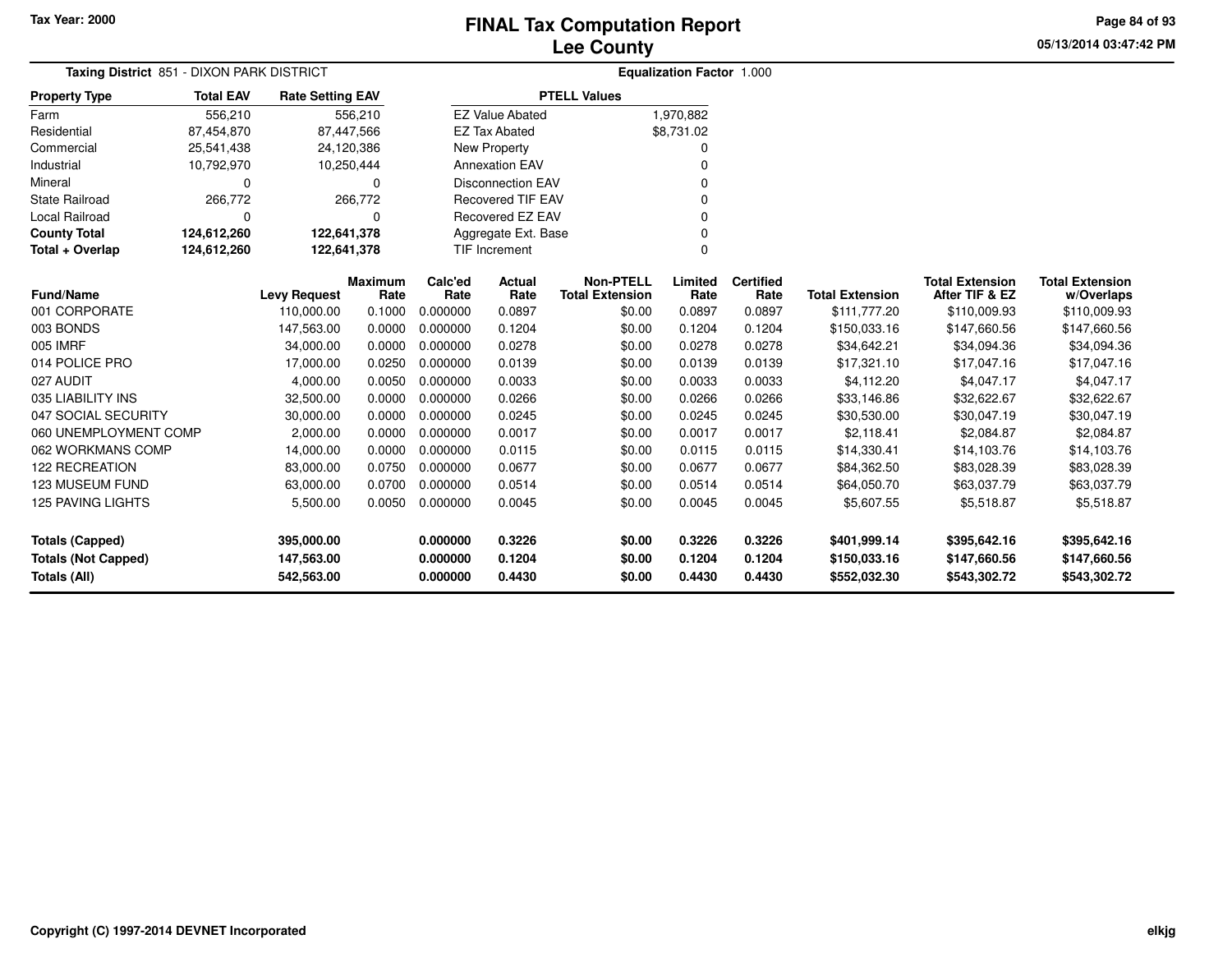**05/13/2014 03:47:42 PM Page 85 of 93**

| Taxing District 852 - WALNUT PARK DISTRICT |                  | <b>Equalization Factor 1.000</b> |                        |                 |                          |                                            |                 |                          |                                |                                          |                                      |
|--------------------------------------------|------------------|----------------------------------|------------------------|-----------------|--------------------------|--------------------------------------------|-----------------|--------------------------|--------------------------------|------------------------------------------|--------------------------------------|
| <b>Property Type</b>                       | <b>Total EAV</b> | <b>Rate Setting EAV</b>          |                        |                 |                          | <b>PTELL Values</b>                        |                 |                          | <b>Overlapping County</b>      | <b>Overlap EAV</b>                       |                                      |
| Farm                                       | 6,595,000        |                                  | 6,595,000              |                 | <b>EZ Value Abated</b>   |                                            | 0               | <b>Bureau County</b>     |                                | 24,937,196                               |                                      |
| Residential                                | 547,250          |                                  | 547,250                |                 | <b>EZ Tax Abated</b>     |                                            | \$0.00          |                          | <b>Whiteside County</b>        | 177,448                                  |                                      |
| Commercial                                 |                  |                                  | 0                      |                 | New Property             |                                            | 0               | <b>Total</b>             |                                | 25,114,644                               |                                      |
| Industrial                                 |                  |                                  | 0                      |                 | <b>Annexation EAV</b>    |                                            | O               |                          | * denotes use of estimated EAV |                                          |                                      |
| Mineral                                    |                  |                                  | $\Omega$               |                 | <b>Disconnection EAV</b> |                                            |                 |                          |                                |                                          |                                      |
| <b>State Railroad</b>                      | 98,559           |                                  | 98,559                 |                 | <b>Recovered TIF EAV</b> |                                            |                 |                          |                                |                                          |                                      |
| Local Railroad                             | $\Omega$         |                                  | 0                      |                 | Recovered EZ EAV         |                                            |                 |                          |                                |                                          |                                      |
| <b>County Total</b>                        | 7,240,809        |                                  | 7,240,809              |                 | Aggregate Ext. Base      |                                            |                 |                          |                                |                                          |                                      |
| Total + Overlap                            | 32,355,453       | 32,355,453                       |                        |                 | TIF Increment            |                                            |                 |                          |                                |                                          |                                      |
| <b>Fund/Name</b>                           |                  | <b>Levy Request</b>              | <b>Maximum</b><br>Rate | Calc'ed<br>Rate | Actual<br>Rate           | <b>Non-PTELL</b><br><b>Total Extension</b> | Limited<br>Rate | <b>Certified</b><br>Rate | <b>Total Extension</b>         | <b>Total Extension</b><br>After TIF & EZ | <b>Total Extension</b><br>w/Overlaps |
| 001 CORPORATE                              |                  | 32,000.00                        | 0.1000                 | 0.000000        | 0.0990                   | \$0.00                                     | 0.0990          | 0.0990                   | \$7,168.40                     | \$7,168.39                               | \$7,168.39                           |
| 003 BONDS                                  |                  | 42,940.00                        | 0.0000                 | 0.000000        | 0.1328                   | \$0.00                                     | 0.1328          | 0.1328                   | \$9,615.79                     | \$9,615.76                               | \$9,615.76                           |
| 035 LIABILITY INS                          |                  | 18,500.00                        | 0.0000                 | 0.000000        | 0.0572                   | \$0.00                                     | 0.0572          | 0.0572                   | \$4,141.74                     | \$4,141.73                               | \$4,141.73                           |
| 047 SOCIAL SECURITY                        |                  | 6,400.00                         | 0.0000                 | 0.000000        | 0.0198                   | \$0.00                                     | 0.0198          | 0.0198                   | \$1,433.68                     | \$1,433.67                               | \$1,433.67                           |
| <b>122 RECREATION</b>                      |                  | 24,000.00                        | 0.0750                 | 0.000000        | 0.0742                   | \$0.00                                     | 0.0742          | 0.0742                   | \$5,372.68                     | \$5,372.66                               | \$5,372.66                           |
| <b>Totals (Capped)</b>                     |                  | 0.00                             |                        | 0.000000        | 0.0000                   | \$0.00                                     | 0.0000          | 0.0000                   | \$0.00                         | \$0.00                                   | \$0.00                               |
| <b>Totals (Not Capped)</b>                 |                  | 123,840.00                       |                        | 0.000000        | 0.3830                   | \$0.00                                     | 0.3830          | 0.3830                   | \$27,732.29                    | \$27,732.21                              | \$27,732.21                          |
| Totals (All)                               | 123,840.00       |                                  |                        |                 | 0.3830                   | \$0.00                                     | 0.3830          | 0.3830                   | \$27,732.29                    | \$27,732.21                              | \$27,732.21                          |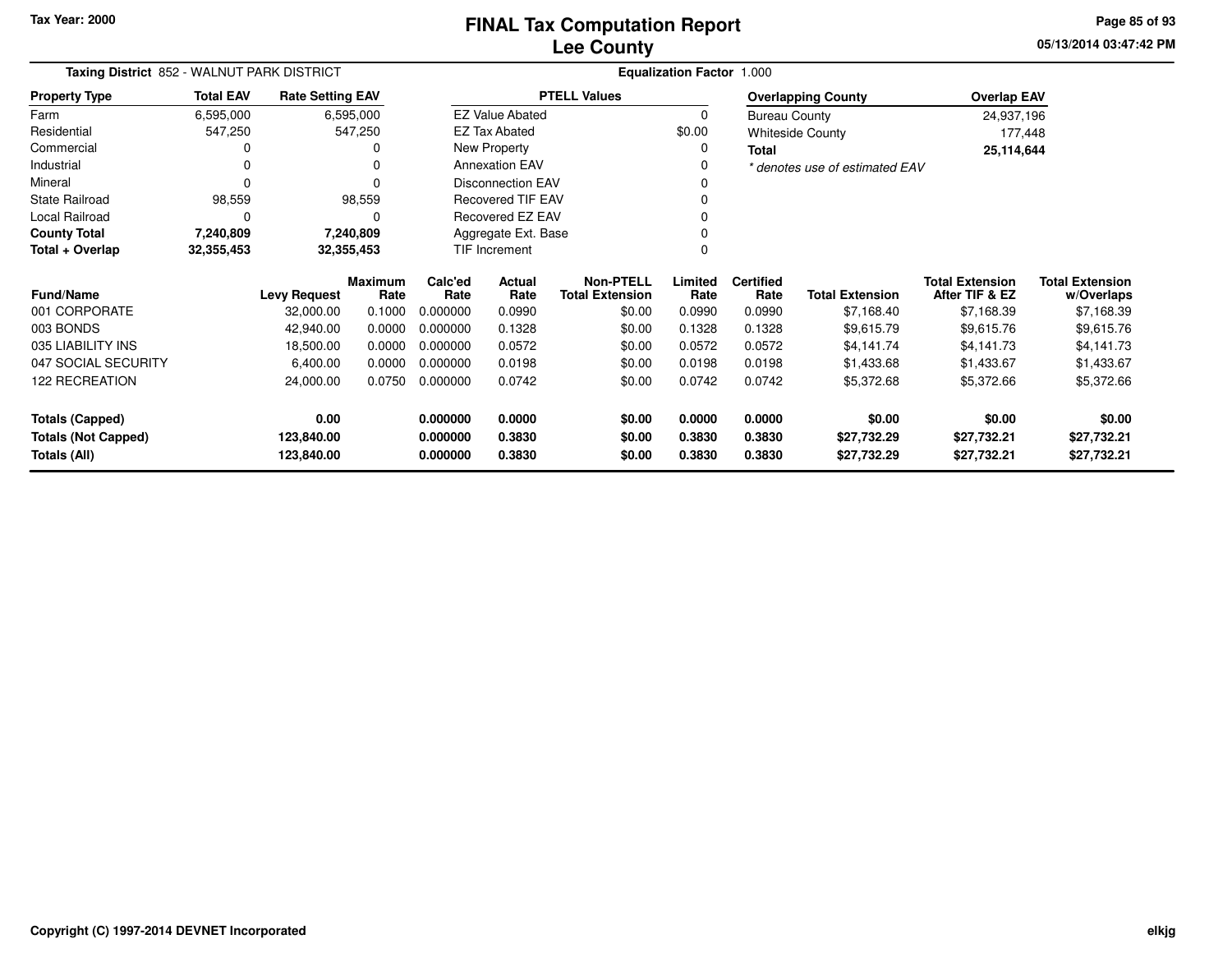**05/13/2014 03:47:42 PM Page 86 of 93**

| Taxing District 853 - FRANKLIN GROVE SANITARY |                  |                         |                        |                 |                          |                                            | <b>Equalization Factor 1.000</b> |                          |                        |                                          |                                      |
|-----------------------------------------------|------------------|-------------------------|------------------------|-----------------|--------------------------|--------------------------------------------|----------------------------------|--------------------------|------------------------|------------------------------------------|--------------------------------------|
| <b>Property Type</b>                          | <b>Total EAV</b> | <b>Rate Setting EAV</b> |                        |                 |                          | <b>PTELL Values</b>                        |                                  |                          |                        |                                          |                                      |
| Farm                                          | 6,140            |                         | 6,140                  |                 | <b>EZ Value Abated</b>   |                                            | 0                                |                          |                        |                                          |                                      |
| Residential                                   | 5,164,310        |                         | 5,164,310              |                 | <b>EZ Tax Abated</b>     |                                            | \$0.00                           |                          |                        |                                          |                                      |
| Commercial                                    | 2,223,400        |                         | 2,223,400              |                 | New Property             |                                            |                                  |                          |                        |                                          |                                      |
| Industrial                                    |                  |                         | 0                      |                 | <b>Annexation EAV</b>    |                                            |                                  |                          |                        |                                          |                                      |
| Mineral                                       |                  |                         |                        |                 | <b>Disconnection EAV</b> |                                            |                                  |                          |                        |                                          |                                      |
| <b>State Railroad</b>                         | 31,709           |                         | 31,709                 |                 | <b>Recovered TIF EAV</b> |                                            |                                  |                          |                        |                                          |                                      |
| Local Railroad                                | 0                |                         |                        |                 | Recovered EZ EAV         |                                            |                                  |                          |                        |                                          |                                      |
| <b>County Total</b>                           | 7,425,559        |                         | 7,425,559              |                 | Aggregate Ext. Base      |                                            |                                  |                          |                        |                                          |                                      |
| Total + Overlap                               | 7,425,559        |                         | 7,425,559              |                 | TIF Increment            |                                            | 0                                |                          |                        |                                          |                                      |
| <b>Fund/Name</b>                              |                  | <b>Levy Request</b>     | <b>Maximum</b><br>Rate | Calc'ed<br>Rate | Actual<br>Rate           | <b>Non-PTELL</b><br><b>Total Extension</b> | Limited<br>Rate                  | <b>Certified</b><br>Rate | <b>Total Extension</b> | <b>Total Extension</b><br>After TIF & EZ | <b>Total Extension</b><br>w/Overlaps |
| 001 CORPORATE                                 |                  | 2,880.00                | 0.0830                 | 0.000000        | 0.0388                   | \$0.00                                     | 0.0388                           | 0.0388                   | \$2,881.12             | \$2,881.12                               | \$2,881.12                           |
| 073 CHLOR OF SEWAGE                           |                  | 1,037.00                | 0.0300                 | 0.000000        | 0.0140                   | \$0.00                                     | 0.0140                           | 0.0140                   | \$1,039.58             | \$1,039.58                               | \$1,039.58                           |
| Totals (Capped)                               |                  | 3,917.00                |                        | 0.000000        | 0.0528                   | \$0.00                                     | 0.0528                           | 0.0528                   | \$3,920.70             | \$3,920.70                               | \$3,920.70                           |
| <b>Totals (Not Capped)</b>                    |                  | 0.00                    |                        | 0.000000        | 0.0000                   | \$0.00                                     | 0.0000                           | 0.0000                   | \$0.00                 | \$0.00                                   | \$0.00                               |
| Totals (All)                                  |                  | 3,917.00                |                        | 0.000000        | 0.0528                   | \$0.00                                     | 0.0528                           | 0.0528                   | \$3,920.70             | \$3,920.70                               | \$3,920.70                           |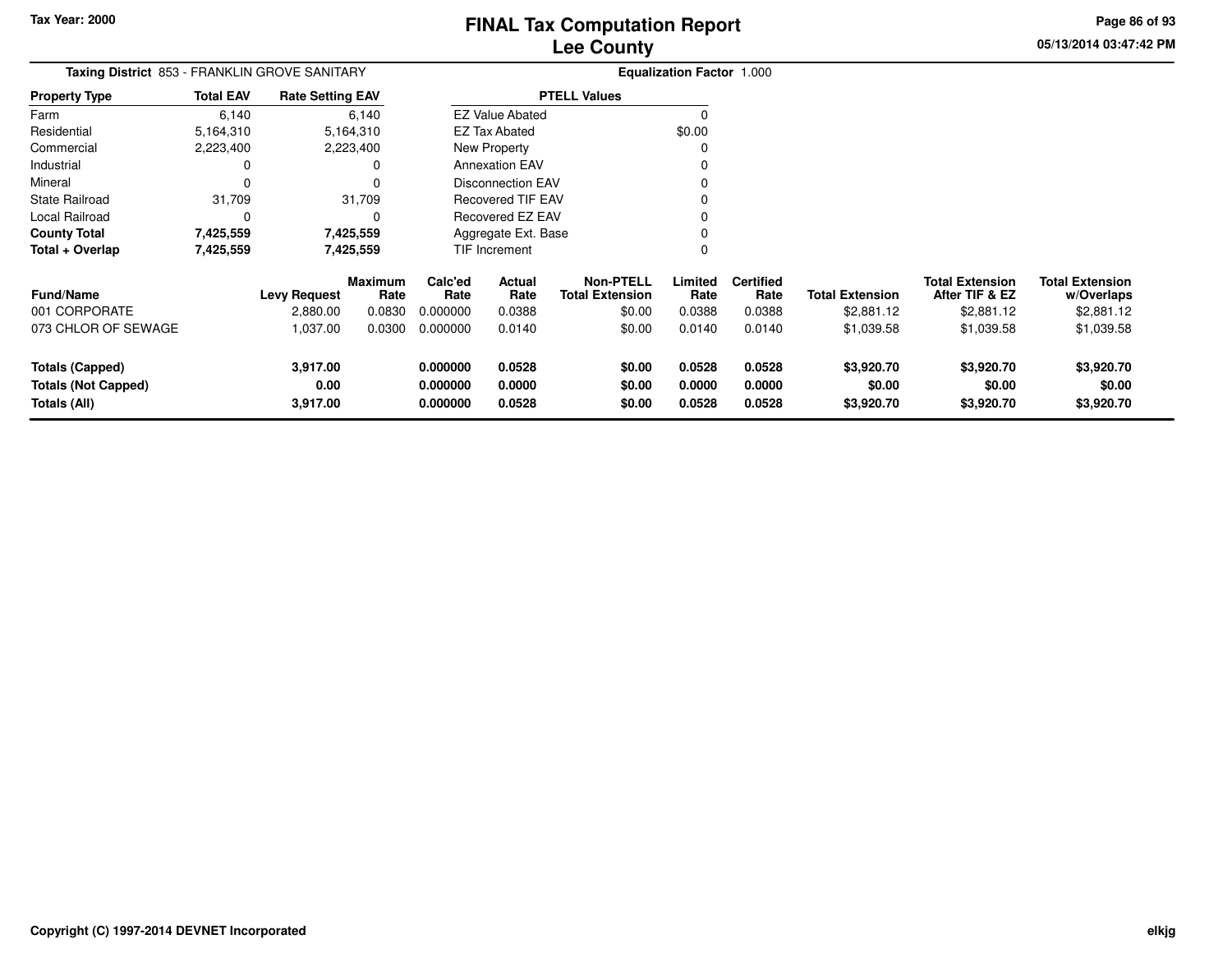**05/13/2014 03:47:42 PM Page 87 of 93**

 $$0.00$ 

| Taxing District 854 - NELSON SANITARY DISTRICT                |                  |                             |                                  |                                  |                            |                                               | <b>Equalization Factor 1.000</b> |                                    |                                  |                                                    |                                                |
|---------------------------------------------------------------|------------------|-----------------------------|----------------------------------|----------------------------------|----------------------------|-----------------------------------------------|----------------------------------|------------------------------------|----------------------------------|----------------------------------------------------|------------------------------------------------|
| <b>Property Type</b>                                          | <b>Total EAV</b> | <b>Rate Setting EAV</b>     |                                  |                                  |                            | <b>PTELL Values</b>                           |                                  |                                    |                                  |                                                    |                                                |
| Farm                                                          | 61,760           |                             | 61,760                           |                                  | <b>EZ Value Abated</b>     |                                               | $\Omega$                         |                                    |                                  |                                                    |                                                |
| Residential                                                   | 850,930          |                             | 850,930                          |                                  | <b>EZ Tax Abated</b>       |                                               | \$0.00                           |                                    |                                  |                                                    |                                                |
| Commercial                                                    | 81,500           |                             | 81,500                           |                                  | New Property               |                                               |                                  |                                    |                                  |                                                    |                                                |
| Industrial                                                    |                  |                             | <sup>0</sup>                     |                                  | <b>Annexation EAV</b>      |                                               |                                  |                                    |                                  |                                                    |                                                |
| Mineral                                                       |                  |                             |                                  |                                  | Disconnection EAV          |                                               |                                  |                                    |                                  |                                                    |                                                |
| <b>State Railroad</b>                                         |                  |                             |                                  |                                  | <b>Recovered TIF EAV</b>   |                                               |                                  |                                    |                                  |                                                    |                                                |
| Local Railroad                                                |                  |                             |                                  |                                  | Recovered EZ EAV           |                                               |                                  |                                    |                                  |                                                    |                                                |
| <b>County Total</b>                                           | 994,190          |                             | 994,190                          |                                  | Aggregate Ext. Base        |                                               |                                  |                                    |                                  |                                                    |                                                |
| Total + Overlap                                               | 994,190          |                             | 994,190                          |                                  | TIF Increment              |                                               | 0                                |                                    |                                  |                                                    |                                                |
| <b>Fund/Name</b><br>001 CORPORATE                             |                  | <b>Levy Request</b><br>0.00 | <b>Maximum</b><br>Rate<br>0.0830 | Calc'ed<br>Rate<br>0.000000      | Actual<br>Rate<br>0.0000   | Non-PTELL<br><b>Total Extension</b><br>\$0.00 | Limited<br>Rate<br>0.0000        | <b>Certified</b><br>Rate<br>0.0000 | <b>Total Extension</b><br>\$0.00 | <b>Total Extension</b><br>After TIF & EZ<br>\$0.00 | <b>Total Extension</b><br>w/Overlaps<br>\$0.00 |
| Totals (Capped)<br><b>Totals (Not Capped)</b><br>Totals (All) |                  | 0.00<br>0.00<br>0.00        |                                  | 0.000000<br>0.000000<br>0.000000 | 0.0000<br>0.0000<br>0.0000 | \$0.00<br>\$0.00<br>\$0.00                    | 0.0000<br>0.0000<br>0.0000       | 0.0000<br>0.0000<br>0.0000         | \$0.00<br>\$0.00<br>\$0.00       | \$0.00<br>\$0.00<br>\$0.00                         | \$0.00<br>\$0.00<br>\$0.00                     |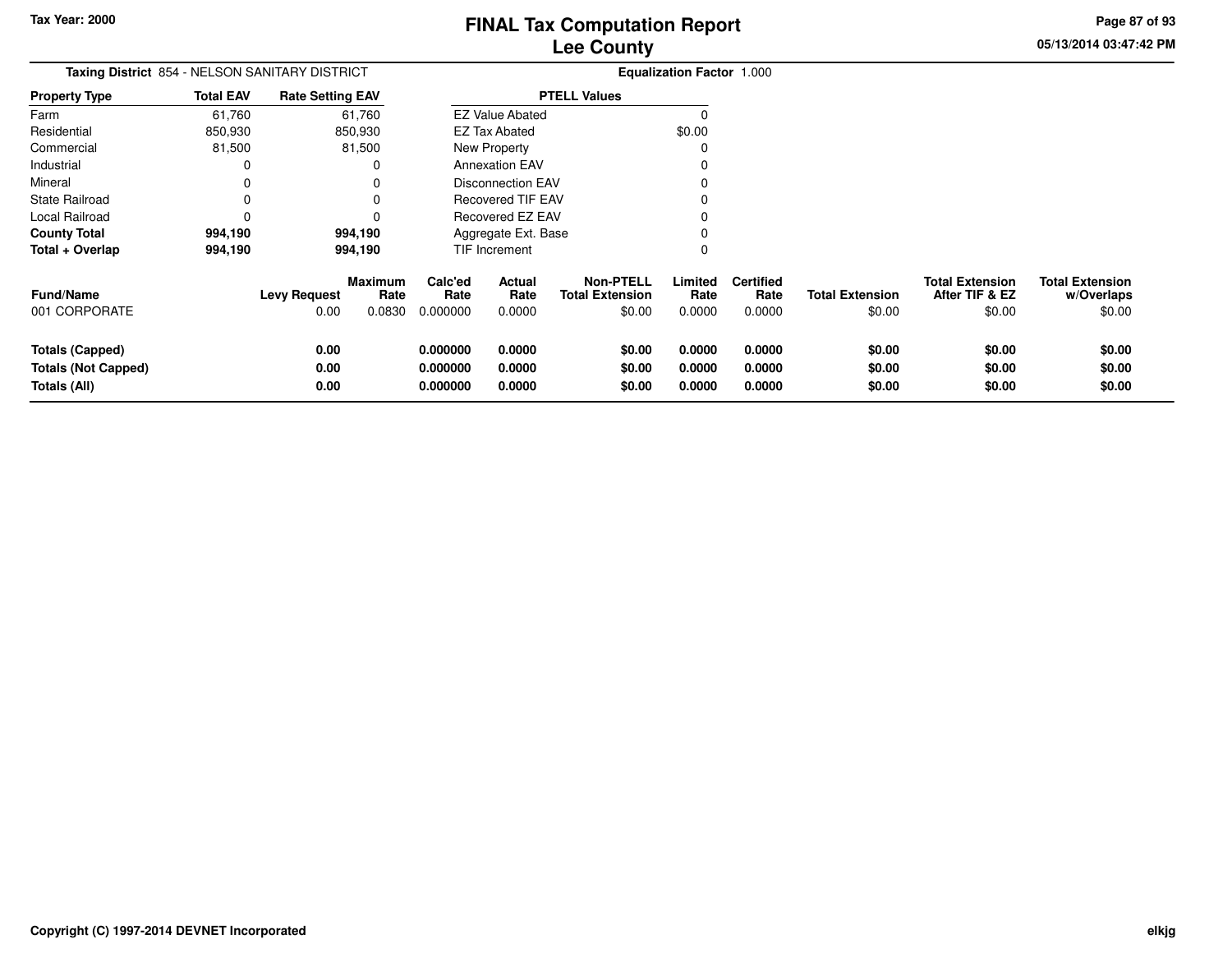**05/13/2014 03:47:42 PM Page 88 of 93**

| <b>Taxing District 855 - PAW PAW SANITARY DISTRICT</b>        |                  |                                 |                                  |                                  |                            |                                                      | <b>Equalization Factor 1.000</b> |                                    |                                      |                                                        |                                                    |
|---------------------------------------------------------------|------------------|---------------------------------|----------------------------------|----------------------------------|----------------------------|------------------------------------------------------|----------------------------------|------------------------------------|--------------------------------------|--------------------------------------------------------|----------------------------------------------------|
| <b>Property Type</b>                                          | <b>Total EAV</b> | <b>Rate Setting EAV</b>         |                                  |                                  |                            | <b>PTELL Values</b>                                  |                                  |                                    |                                      |                                                        |                                                    |
| Farm                                                          | 65,330           |                                 | 65,330                           |                                  | <b>EZ Value Abated</b>     |                                                      | $\Omega$                         |                                    |                                      |                                                        |                                                    |
| Residential                                                   | 7,532,360        |                                 | 7,532,360                        |                                  | EZ Tax Abated              |                                                      | \$0.00                           |                                    |                                      |                                                        |                                                    |
| Commercial                                                    | 872,560          |                                 | 872,560                          |                                  | New Property               |                                                      | C                                |                                    |                                      |                                                        |                                                    |
| Industrial                                                    | 0                |                                 | 0                                |                                  | <b>Annexation EAV</b>      |                                                      |                                  |                                    |                                      |                                                        |                                                    |
| Mineral                                                       | 0                |                                 |                                  |                                  | <b>Disconnection EAV</b>   |                                                      |                                  |                                    |                                      |                                                        |                                                    |
| <b>State Railroad</b>                                         | 0                |                                 |                                  |                                  | <b>Recovered TIF EAV</b>   |                                                      |                                  |                                    |                                      |                                                        |                                                    |
| Local Railroad                                                | 0                |                                 | 0                                |                                  | Recovered EZ EAV           |                                                      |                                  |                                    |                                      |                                                        |                                                    |
| <b>County Total</b>                                           | 8,470,250        |                                 | 8,470,250                        |                                  | Aggregate Ext. Base        |                                                      |                                  |                                    |                                      |                                                        |                                                    |
| Total + Overlap                                               | 8,470,250        |                                 | 8,470,250                        |                                  | TIF Increment              |                                                      | 0                                |                                    |                                      |                                                        |                                                    |
| <b>Fund/Name</b><br>001 CORPORATE                             |                  | <b>Levy Request</b><br>3,524.00 | <b>Maximum</b><br>Rate<br>0.0830 | Calc'ed<br>Rate<br>0.000000      | Actual<br>Rate<br>0.0417   | <b>Non-PTELL</b><br><b>Total Extension</b><br>\$0.00 | Limited<br>Rate<br>0.0417        | <b>Certified</b><br>Rate<br>0.0417 | <b>Total Extension</b><br>\$3,541.10 | <b>Total Extension</b><br>After TIF & EZ<br>\$3,532.17 | <b>Total Extension</b><br>w/Overlaps<br>\$3,532.17 |
| Totals (Capped)<br><b>Totals (Not Capped)</b><br>Totals (All) |                  | 3,524.00<br>0.00<br>3,524.00    |                                  | 0.000000<br>0.000000<br>0.000000 | 0.0417<br>0.0000<br>0.0417 | \$0.00<br>\$0.00<br>\$0.00                           | 0.0417<br>0.0000<br>0.0417       | 0.0417<br>0.0000<br>0.0417         | \$3,541.10<br>\$0.00<br>\$3,541.10   | \$3,532.17<br>\$0.00<br>\$3,532.17                     | \$3,532.17<br>\$0.00<br>\$3,532.17                 |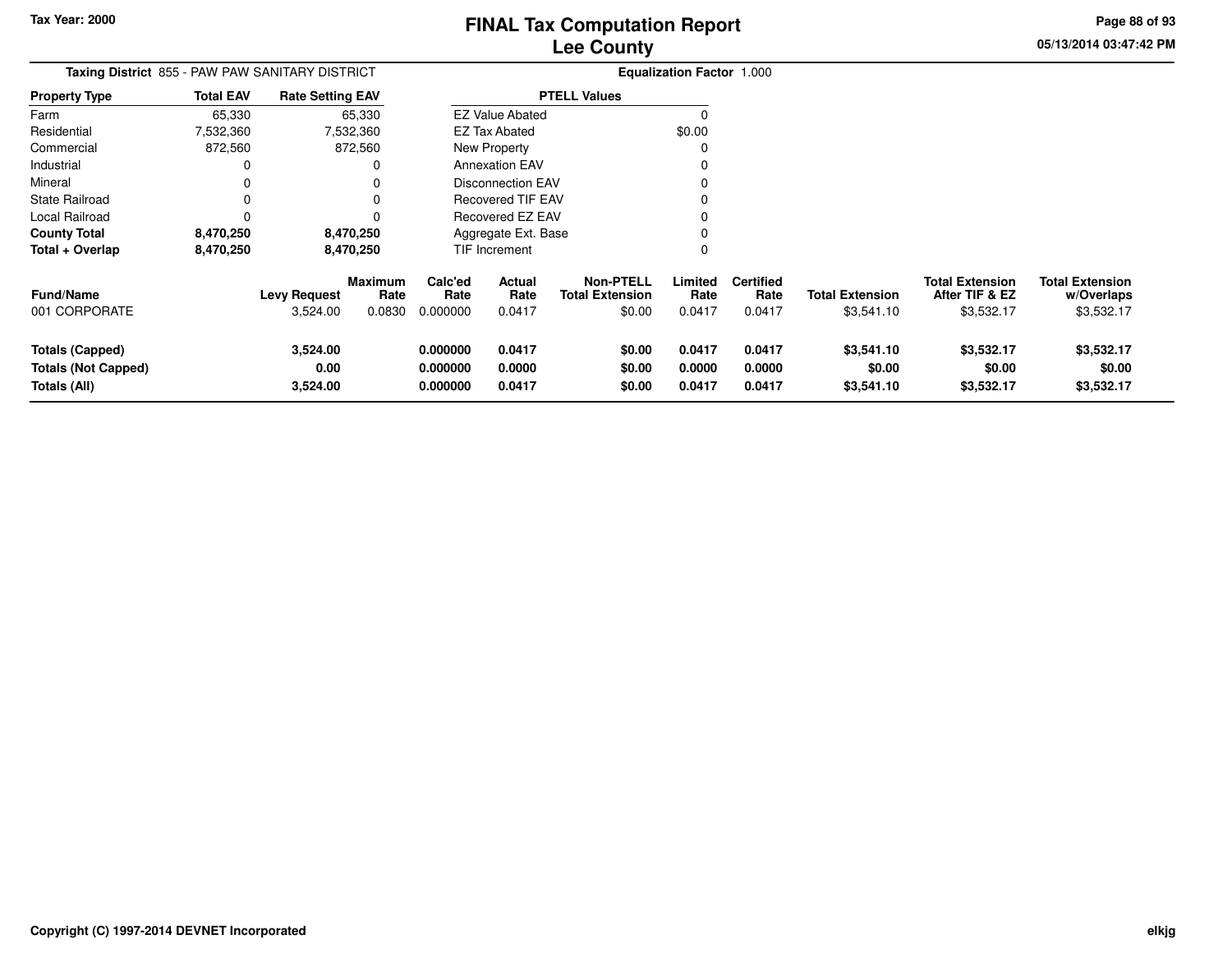**05/13/2014 03:47:42 PM Page 89 of 93**

|                                                                      |                  | Taxing District 856 - LEE CENTER CEMETERY DIST |                        |                                  |                            |                                            | <b>Equalization Factor 1.000</b> |                            |                                    |                                          |                                      |
|----------------------------------------------------------------------|------------------|------------------------------------------------|------------------------|----------------------------------|----------------------------|--------------------------------------------|----------------------------------|----------------------------|------------------------------------|------------------------------------------|--------------------------------------|
| Property Type                                                        | <b>Total EAV</b> | <b>Rate Setting EAV</b>                        |                        |                                  |                            | <b>PTELL Values</b>                        |                                  |                            |                                    |                                          |                                      |
| Farm                                                                 | 2,770,120        | 2,770,120                                      |                        |                                  | <b>EZ Value Abated</b>     |                                            | 0                                |                            |                                    |                                          |                                      |
| Residential                                                          | 2,216,980        | 2,216,980                                      |                        |                                  | <b>EZ Tax Abated</b>       |                                            | \$0.00                           |                            |                                    |                                          |                                      |
| Commercial                                                           | 763,780          | 763,780                                        |                        |                                  | <b>New Property</b>        |                                            | 0                                |                            |                                    |                                          |                                      |
| Industrial                                                           |                  |                                                | 0                      |                                  | <b>Annexation EAV</b>      |                                            | 0                                |                            |                                    |                                          |                                      |
| Mineral                                                              |                  |                                                |                        |                                  | <b>Disconnection EAV</b>   |                                            |                                  |                            |                                    |                                          |                                      |
| State Railroad                                                       |                  |                                                |                        |                                  | <b>Recovered TIF EAV</b>   |                                            |                                  |                            |                                    |                                          |                                      |
| Local Railroad                                                       |                  |                                                |                        |                                  | Recovered EZ EAV           |                                            |                                  |                            |                                    |                                          |                                      |
| County Total                                                         | 5,750,880        | 5,750,880                                      |                        |                                  | Aggregate Ext. Base        |                                            |                                  |                            |                                    |                                          |                                      |
| Total + Overlap                                                      | 5,750,880        | 5,750,880                                      |                        |                                  | <b>TIF Increment</b>       |                                            | 0                                |                            |                                    |                                          |                                      |
| <b>Fund/Name</b>                                                     |                  | <b>Levy Request</b>                            | <b>Maximum</b><br>Rate | Calc'ed<br>Rate                  | Actual<br>Rate             | <b>Non-PTELL</b><br><b>Total Extension</b> | Limited<br>Rate                  | <b>Certified</b><br>Rate   | <b>Total Extension</b>             | <b>Total Extension</b><br>After TIF & EZ | <b>Total Extension</b><br>w/Overlaps |
| 001 CORPORATE                                                        |                  | 2,800.00                                       | 0.0600                 | 0.000000                         | 0.0487                     | \$0.00                                     | 0.0487                           | 0.0487                     | \$2,800.68                         | \$2,800.77                               | \$2,800.77                           |
| 035 LIABILITY INS                                                    |                  | 1,044.00                                       | 0.0000                 | 0.000000                         | 0.0182                     | \$0.00                                     | 0.0182                           | 0.0182                     | \$1,046.66                         | \$1,046.70                               | \$1,046.70                           |
| <b>Totals (Capped)</b><br><b>Totals (Not Capped)</b><br>Totals (All) |                  | 3,844.00<br>0.00<br>3,844.00                   |                        | 0.000000<br>0.000000<br>0.000000 | 0.0669<br>0.0000<br>0.0669 | \$0.00<br>\$0.00<br>\$0.00                 | 0.0669<br>0.0000<br>0.0669       | 0.0669<br>0.0000<br>0.0669 | \$3,847.34<br>\$0.00<br>\$3,847.34 | \$3,847.47<br>\$0.00<br>\$3,847.47       | \$3,847.47<br>\$0.00<br>\$3,847.47   |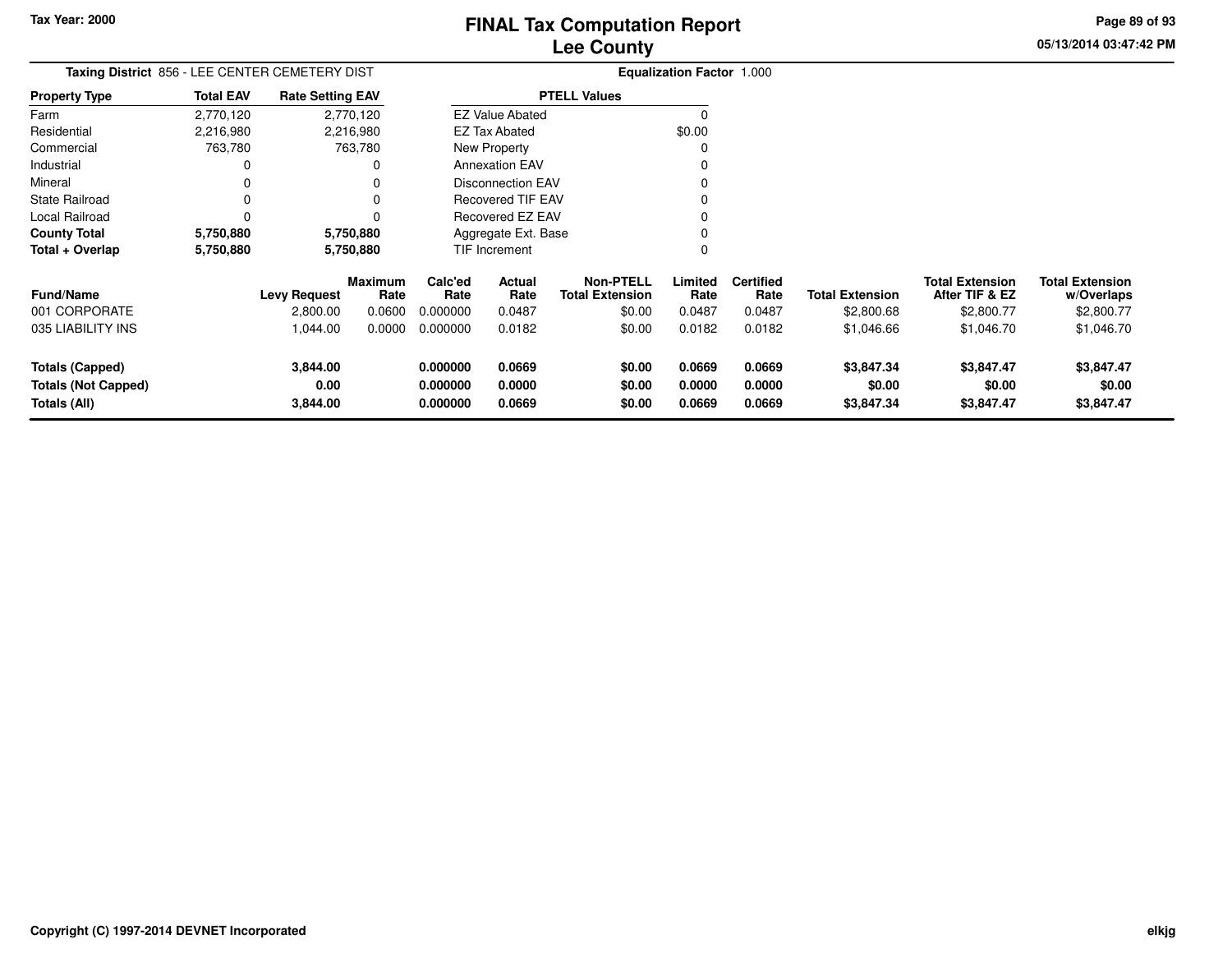### **Lee CountyFINAL Tax Computation Report**

**05/13/2014 03:47:42 PM Page 90 of 93**

| Taxing District 857 - OHIO PUBLIC LIBRARY DIST                       |                  |                                  |                                  |                                  |                            |                                                      | <b>Equalization Factor 1.000</b> |                                    |                                      |                                                        |                                                    |
|----------------------------------------------------------------------|------------------|----------------------------------|----------------------------------|----------------------------------|----------------------------|------------------------------------------------------|----------------------------------|------------------------------------|--------------------------------------|--------------------------------------------------------|----------------------------------------------------|
| <b>Property Type</b>                                                 | <b>Total EAV</b> | <b>Rate Setting EAV</b>          |                                  |                                  |                            | <b>PTELL Values</b>                                  |                                  |                                    | <b>Overlapping County</b>            | <b>Overlap EAV</b>                                     |                                                    |
| Farm                                                                 | 3,152,510        |                                  | 3,152,510                        |                                  | <b>EZ Value Abated</b>     |                                                      | 0                                | <b>Bureau County</b>               |                                      | 12,697,263                                             |                                                    |
| Residential                                                          | 330,790          |                                  | 330,790                          |                                  | <b>EZ Tax Abated</b>       |                                                      | \$0.00                           | Total                              |                                      | 12,697,263                                             |                                                    |
| Commercial                                                           |                  |                                  | 0                                |                                  | New Property               |                                                      |                                  |                                    | * denotes use of estimated EAV       |                                                        |                                                    |
| Industrial                                                           |                  |                                  |                                  |                                  | <b>Annexation EAV</b>      |                                                      |                                  |                                    |                                      |                                                        |                                                    |
| Mineral                                                              |                  |                                  |                                  |                                  | <b>Disconnection EAV</b>   |                                                      |                                  |                                    |                                      |                                                        |                                                    |
| State Railroad                                                       |                  |                                  |                                  |                                  | <b>Recovered TIF EAV</b>   |                                                      |                                  |                                    |                                      |                                                        |                                                    |
| Local Railroad                                                       |                  |                                  |                                  |                                  | Recovered EZ EAV           |                                                      |                                  |                                    |                                      |                                                        |                                                    |
| <b>County Total</b>                                                  | 3,483,300        |                                  | 3,483,300                        |                                  | Aggregate Ext. Base        |                                                      |                                  |                                    |                                      |                                                        |                                                    |
| Total + Overlap                                                      | 16,180,563       |                                  | 16,180,563                       |                                  | TIF Increment              |                                                      |                                  |                                    |                                      |                                                        |                                                    |
| <b>Fund/Name</b><br>001 CORPORATE                                    |                  | <b>Levy Request</b><br>22,050.00 | <b>Maximum</b><br>Rate<br>0.1500 | Calc'ed<br>Rate<br>0.000000      | Actual<br>Rate<br>0.1500   | <b>Non-PTELL</b><br><b>Total Extension</b><br>\$0.00 | Limited<br>Rate<br>0.1500        | <b>Certified</b><br>Rate<br>0.1500 | <b>Total Extension</b><br>\$5,224.95 | <b>Total Extension</b><br>After TIF & EZ<br>\$5,225.33 | <b>Total Extension</b><br>w/Overlaps<br>\$5,225.33 |
| <b>Totals (Capped)</b><br><b>Totals (Not Capped)</b><br>Totals (All) |                  | 0.00<br>22,050.00<br>22,050.00   |                                  | 0.000000<br>0.000000<br>0.000000 | 0.0000<br>0.1500<br>0.1500 | \$0.00<br>\$0.00<br>\$0.00                           | 0.0000<br>0.1500<br>0.1500       | 0.0000<br>0.1500<br>0.1500         | \$0.00<br>\$5,224.95<br>\$5,224.95   | \$0.00<br>\$5,225.33<br>\$5,225.33                     | \$0.00<br>\$5,225.33<br>\$5,225.33                 |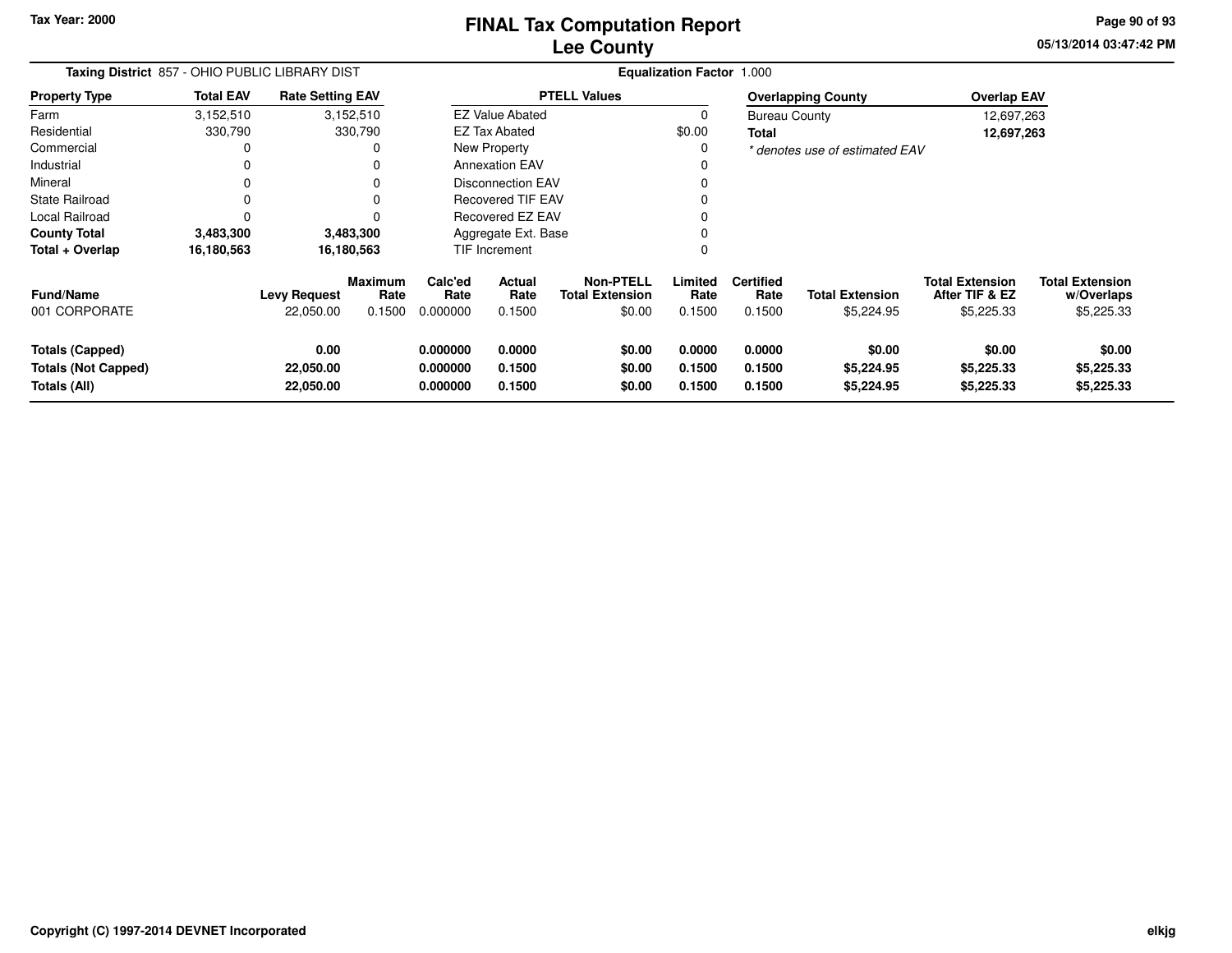**05/13/2014 03:47:42 PMPage 91 of 93**

| Taxing District 858 - PAW PAW PUBLIC LIB DIST |                  |                         |                        |                 |                          |                                            | <b>Equalization Factor 1.000</b> |                          |                        |                                          |                                      |
|-----------------------------------------------|------------------|-------------------------|------------------------|-----------------|--------------------------|--------------------------------------------|----------------------------------|--------------------------|------------------------|------------------------------------------|--------------------------------------|
| <b>Property Type</b>                          | <b>Total EAV</b> | <b>Rate Setting EAV</b> |                        |                 |                          | <b>PTELL Values</b>                        |                                  |                          |                        |                                          |                                      |
| Farm                                          | 65,330           |                         | 65,330                 |                 | <b>EZ Value Abated</b>   |                                            |                                  |                          |                        |                                          |                                      |
| Residential                                   | 7,532,360        |                         | 7,532,360              |                 | <b>EZ Tax Abated</b>     |                                            | \$0.00                           |                          |                        |                                          |                                      |
| Commercial                                    | 872,560          |                         | 872,560                |                 | New Property             |                                            |                                  |                          |                        |                                          |                                      |
| Industrial                                    |                  |                         |                        |                 | <b>Annexation EAV</b>    |                                            |                                  |                          |                        |                                          |                                      |
| Mineral                                       |                  |                         |                        |                 | Disconnection EAV        |                                            |                                  |                          |                        |                                          |                                      |
| <b>State Railroad</b>                         |                  |                         |                        |                 | <b>Recovered TIF EAV</b> |                                            |                                  |                          |                        |                                          |                                      |
| Local Railroad                                |                  |                         |                        |                 | Recovered EZ EAV         |                                            |                                  |                          |                        |                                          |                                      |
| <b>County Total</b>                           | 8,470,250        |                         | 8,470,250              |                 | Aggregate Ext. Base      |                                            |                                  |                          |                        |                                          |                                      |
| Total + Overlap                               | 8,470,250        |                         | 8,470,250              |                 | TIF Increment            |                                            |                                  |                          |                        |                                          |                                      |
| <b>Fund/Name</b>                              |                  | <b>Levy Request</b>     | <b>Maximum</b><br>Rate | Calc'ed<br>Rate | Actual<br>Rate           | <b>Non-PTELL</b><br><b>Total Extension</b> | Limited<br>Rate                  | <b>Certified</b><br>Rate | <b>Total Extension</b> | <b>Total Extension</b><br>After TIF & EZ | <b>Total Extension</b><br>w/Overlaps |
| 001 CORPORATE                                 |                  | 12,437.00               | 0.1500                 | 0.000000        | 0.1440                   | \$0.00                                     | 0.1440                           | 0.1440                   | \$12,228.26            | \$12,197.21                              | \$12,197.21                          |
| 005 IMRF                                      |                  | 533.00                  | 0.0000                 | 0.000000        | 0.0062                   | \$0.00                                     | 0.0062                           | 0.0062                   | \$526.49               | \$525.16                                 | \$525.16                             |
| 035 LIABILITY INS                             |                  | 169.00                  | 0.0000                 | 0.000000        | 0.0020                   | \$0.00                                     | 0.0020                           | 0.0020                   | \$169.84               | \$169.40                                 | \$169.40                             |
| 047 SOCIAL SECURITY                           |                  | 1,057.00                | 0.0000                 | 0.000000        | 0.0123                   | \$0.00                                     | 0.0123                           | 0.0123                   | \$1,044.50             | \$1,041.84                               | \$1,041.84                           |
| Totals (Capped)                               |                  | 14,196.00               |                        | 0.000000        | 0.1645                   | \$0.00                                     | 0.1645                           | 0.1645                   | \$13,969.09            | \$13,933.61                              | \$13,933.61                          |
| <b>Totals (Not Capped)</b>                    |                  | 0.00                    |                        | 0.000000        | 0.0000                   | \$0.00                                     | 0.0000                           | 0.0000                   | \$0.00                 | \$0.00                                   | \$0.00                               |
| <b>Totals (All)</b>                           |                  | 14,196.00               |                        | 0.000000        | 0.1645                   | \$0.00                                     | 0.1645                           | 0.1645                   | \$13,969.09            | \$13,933.61                              | \$13,933.61                          |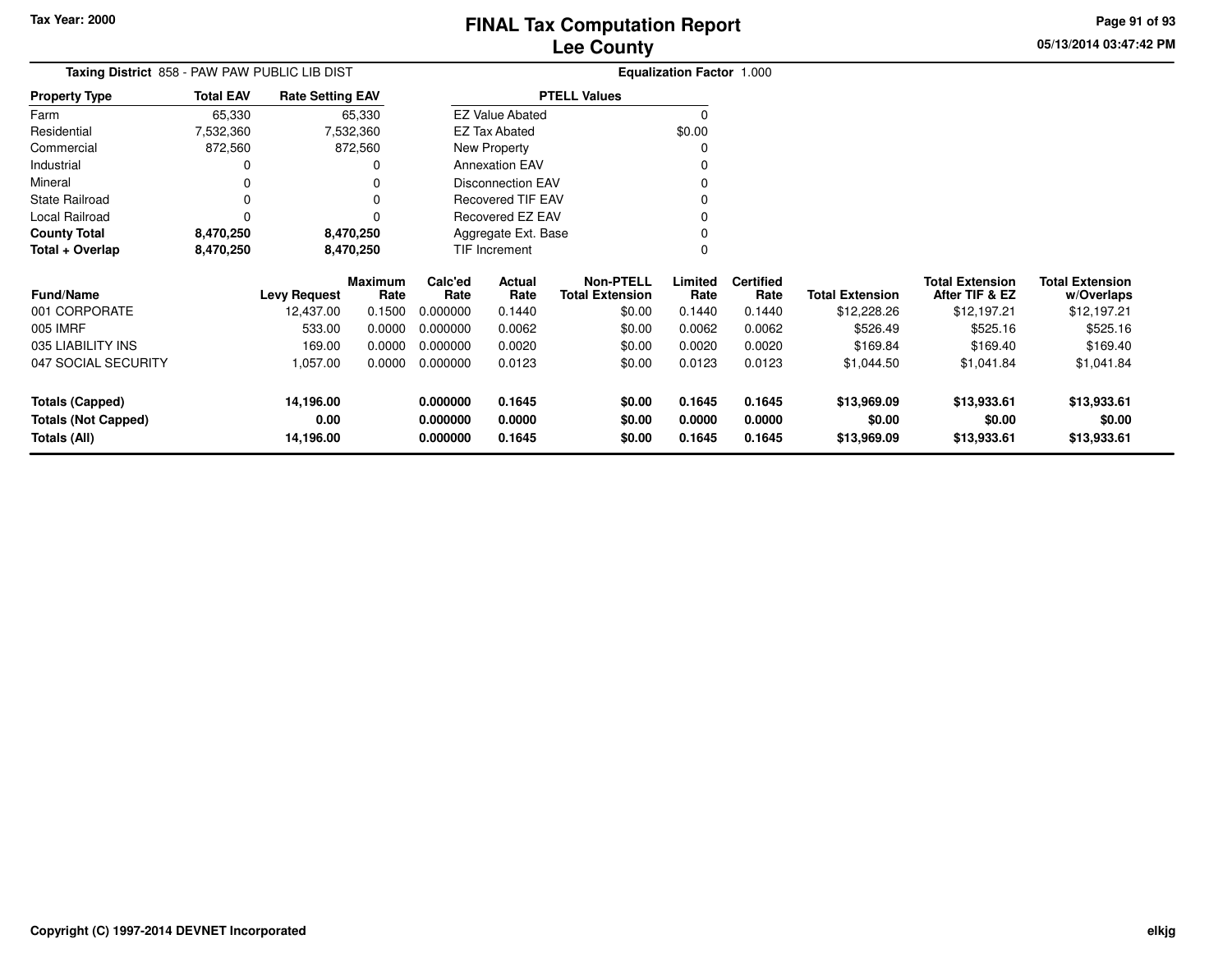**05/13/2014 03:47:42 PM Page 92 of 93**

| <b>Taxing District TIF1 - TIF DISTRICT 1</b>                  |                  |                             |                                  |                                  |                            |                                                      | <b>Equalization Factor 1.000</b> |                                    |                                  |                                                          |                                                      |
|---------------------------------------------------------------|------------------|-----------------------------|----------------------------------|----------------------------------|----------------------------|------------------------------------------------------|----------------------------------|------------------------------------|----------------------------------|----------------------------------------------------------|------------------------------------------------------|
| <b>Property Type</b>                                          | <b>Total EAV</b> | <b>TIF Base EAV</b>         |                                  |                                  |                            | <b>PTELL Values</b>                                  |                                  |                                    |                                  |                                                          |                                                      |
| Farm                                                          | 0                |                             | 0                                |                                  | <b>EZ Value Abated</b>     |                                                      | $\Omega$                         |                                    |                                  |                                                          |                                                      |
| Residential                                                   | 34,010           |                             | 34,010                           |                                  | <b>EZ Tax Abated</b>       |                                                      | \$0.00                           |                                    |                                  |                                                          |                                                      |
| Commercial                                                    | 2,326,492        |                             | 2,326,492                        |                                  | <b>New Property</b>        |                                                      |                                  |                                    |                                  |                                                          |                                                      |
| Industrial                                                    | 0                |                             | 0                                |                                  | <b>Annexation EAV</b>      |                                                      |                                  |                                    |                                  |                                                          |                                                      |
| Mineral                                                       | 0                |                             | 0                                |                                  | <b>Disconnection EAV</b>   |                                                      |                                  |                                    |                                  |                                                          |                                                      |
| <b>State Railroad</b>                                         | 0                |                             | 0                                |                                  | <b>Recovered TIF EAV</b>   |                                                      |                                  |                                    |                                  |                                                          |                                                      |
| Local Railroad                                                | 0                |                             | 0                                |                                  | <b>Recovered EZ EAV</b>    |                                                      |                                  |                                    |                                  |                                                          |                                                      |
| <b>County Total</b>                                           | 2,663,838        |                             | 2,360,502                        |                                  | Aggregate Ext. Base        |                                                      |                                  |                                    |                                  |                                                          |                                                      |
| Total + Overlap                                               | 2,663,838        |                             | 2,360,502                        |                                  | TIF Increment              |                                                      | 0                                |                                    |                                  |                                                          |                                                      |
| <b>Fund/Name</b><br>098 INCREMENT FUND                        |                  | <b>Levy Request</b><br>0.00 | <b>Maximum</b><br>Rate<br>0.0000 | Calc'ed<br>Rate<br>0.000000      | Actual<br>Rate<br>0.0000   | <b>Non-PTELL</b><br><b>Total Extension</b><br>\$0.00 | Limited<br>Rate<br>0.0000        | <b>Certified</b><br>Rate<br>0.0000 | <b>Total Extension</b><br>\$0.00 | <b>Total Extension</b><br>After TIF & EZ<br>\$206,971.51 | <b>Total Extension</b><br>w/Overlaps<br>\$206,971.51 |
| Totals (Capped)<br><b>Totals (Not Capped)</b><br>Totals (All) |                  | 0.00<br>0.00<br>0.00        |                                  | 0.000000<br>0.000000<br>0.000000 | 0.0000<br>0.0000<br>0.0000 | \$0.00<br>\$0.00<br>\$0.00                           | 0.0000<br>0.0000<br>0.0000       | 0.0000<br>0.0000<br>0.0000         | \$0.00<br>\$0.00<br>\$0.00       | \$0.00<br>\$206,971.51<br>\$206,971.51                   | \$0.00<br>\$206,971.51<br>\$206,971.51               |